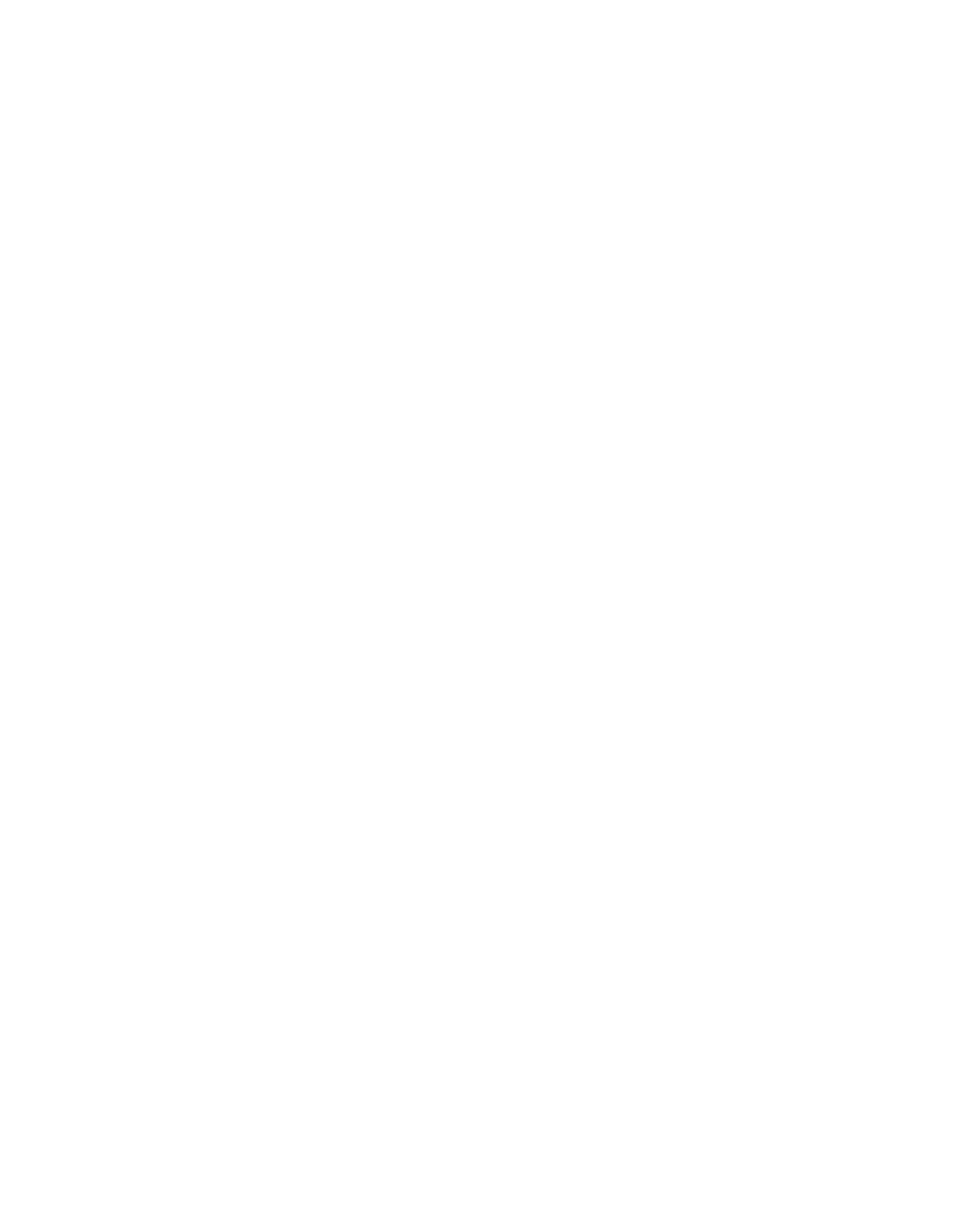# The Qualities of Quality

# Understanding Excellence in Arts Education



Steve Seidel | Shari Tishman | Ellen Winner | Lois Hetland | Patricia Palmer

Commissioned by The Wallace Foundation and with additional support from the Arts Education Partnership

Project Zero Harvard Graduate School of Education 124 Mount Auburn Street, 5th Floor Cambridge, Massachusetts 02138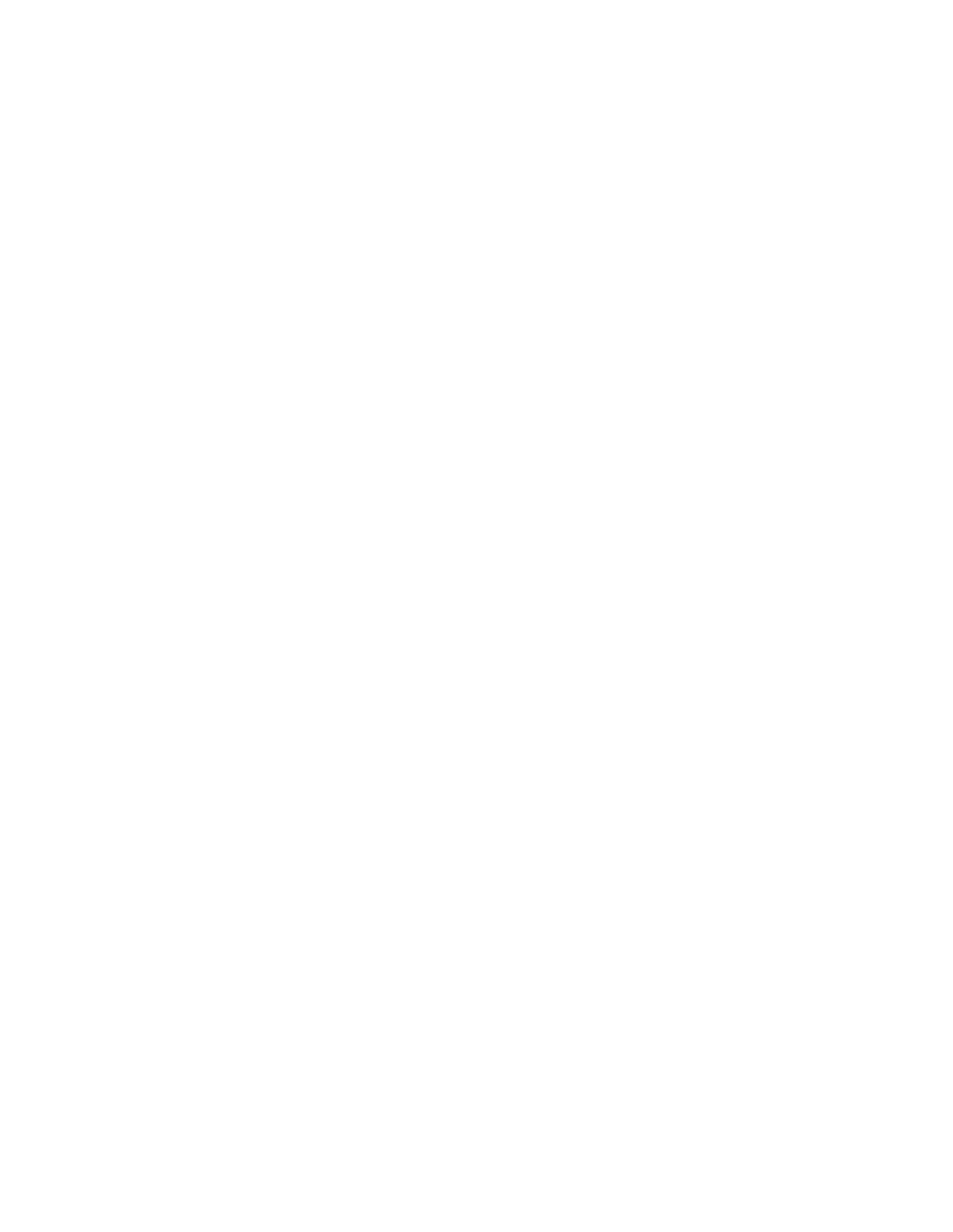A CLARION CALL SHOULD GO OUT TO ALL who care about teaching the arts to read this remarkable report. It is a stunning and groundbreaking exploration into the complex factors, actors, and settings that must be aligned to achieve quality in arts education.

I read with awe and gratitude the researchers' extraordinarily comprehensive, generous, and balanced embrace of the array of theories, debates, and opinions about quality that abound in the field of arts education, giving each the honor of respect and asking that their proponents join a common quest that makes quality experiences of learners the central goal and ultimate, though surely not the lone, criterion of success.

Steve Seidel, who led this Harvard Project Zero research effort, used routine examples with audiences in the early phases of the study to indicate the distinction between encounters with a work of art that is itself of the highest quality and a quality experience of that work. For instance, a master chef has prepared an exquisite meal and invited a group of friends to share it at her restaurant on a lovely summer evening. Unfortunately the air conditioning isn't working at the restaurant, the waiters are surly, and two of the friends have had a nasty argument on the way to the restaurant that dominates the dinner conversation. The meal itself is of the highest quality but the experiences of the diners are not.

Seidel and his team focused their energies on exploring this second dimension of quality: that of the learners experiencing the arts in an educational setting.

They give priority to the understandings of quality expressed by those educators "in the room" where the learning experience occurs. What do the teachers and artists believe constitute the qualities of arts learning? Why do they believe it important that students experience those qualities? What outcomes of the experiences do they deem most important?

No single answer emerges from these questions, but the researchers found central features of the visions, values, and purposes expressed by those directly engaged in teaching and learning that they consider the touchstones of quality. Those visions, values, and purposes were shaped by the personal experiences of the artists and teachers in learning and practicing an art. They have a passion and

commitment to shape comparable quality experiences for students. And from their personal experiences they know that quality is a constant and persistent quest and not an end game, a quest for ever richer personal experiences, for higher perfection in the art works they make, and for a deeper understanding of the qualities in their own art and that of others.

How do those "outside the room" – administrators, policy makers, theorists, researchers – contribute to creating the opportunities for such learning to occur? This report urges them to derive their views, decisions, and actions from frequent and active discussions with those working "in the room" so that all parties determine how the quality of the conditions for learning time, materials, personnel and resources, are consonant with the aim of quality experiences of learning.

Reading the report is being in the presence of a community of learners who have labored with openness and generosity of spirit to find in their research data gathered by literature reviews, expert interviews, and site visits – the fundamental questions, concepts, themes, and conditions that define and make quality possible. They distill their conversations into beautiful and clear prose in the central chapters of Parts I and II and into the set of "tools" in Part III to help others gather similar data and have the same conversations.

Indeed they frequently and modestly invite readers to consider this report a conversation starter that they hope will engage and assist others in the quest for the thoughts and actions that will create more and deeper arts learning experiences for those "in and out of the room."

This report itself is of the highest quality and it is a quality experience to read it.

#### Richard J. Deasy

*Former Director,* Arts Education Partnership

*The Richard J. Deasy Award for Arts and Education was recently established to honor Mr. Deasy's career for its contributions to the arts in education. The award will be given annually to an outstanding arts educator by the National Endowment for the Arts, the U.S. Department of Education,*  the Council of Chief State School Officers, and the National *Assembly of State Arts Agencies.*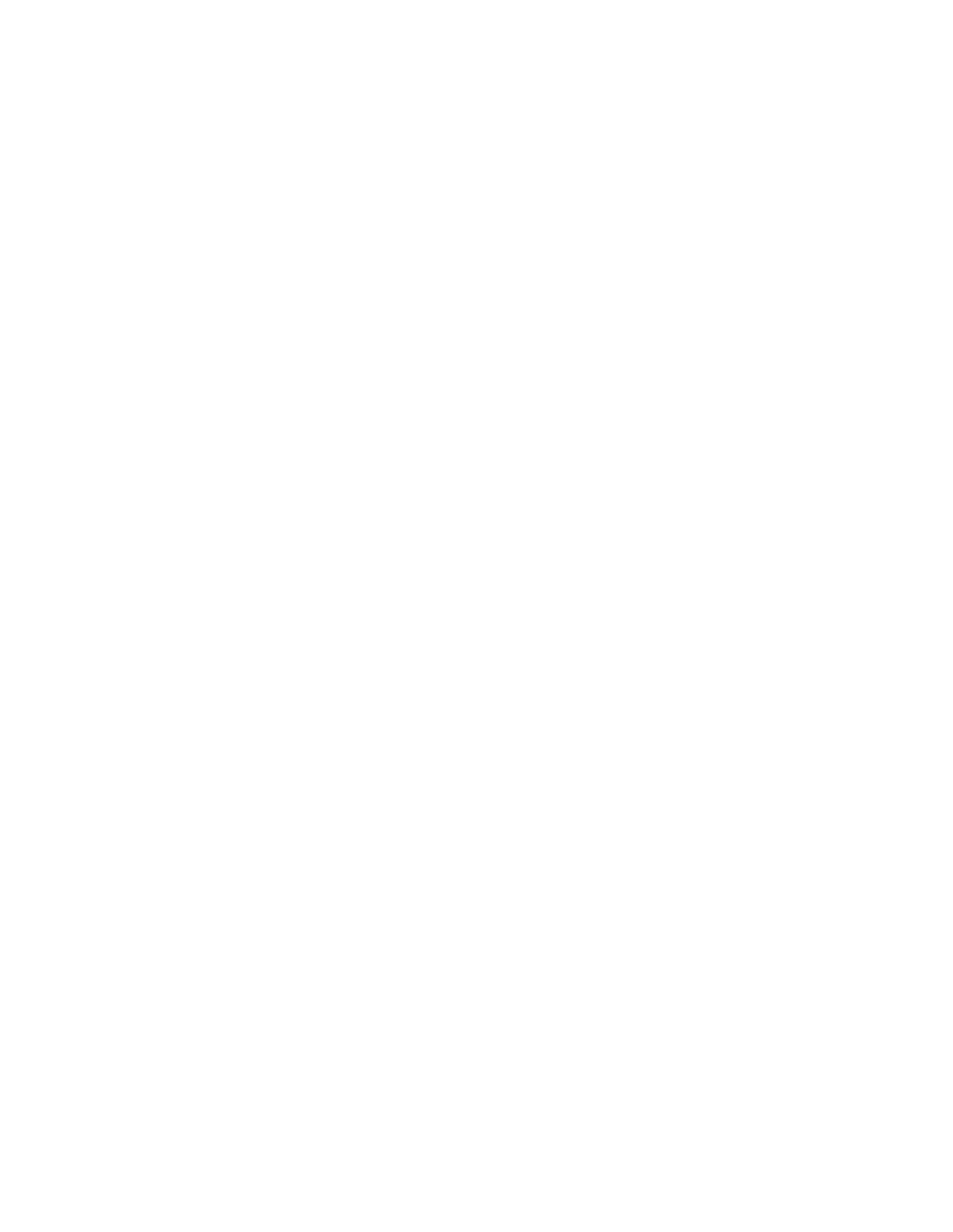# Executive Summary

MANY CHILDREN IN THE UNITED STATES have little or no opportunity for formal arts instruction, and access to arts learning experiences remains a critical national challenge. In addition, the *quality* of arts learning opportunities that are available to young people is a serious concern. Understanding this second challenge – the challenge of creating and sustaining high quality formal arts learning experiences for K-12 youth, inside and outside of school – is the focus of our recent research initiative, *The Qualities of Quality: Understanding Excellence in Arts Education*, commissioned by The Wallace Foundation and conducted by Project Zero at the Harvard Graduate School of Education.

The study focuses on the character of excellence itself and asks three core questions:

(1) How do arts educators in the United States – including leading practitioners, theorists, and administrators – conceive of and define high quality arts learning and teaching?

(2) What markers of excellence do educators and administrators look for in the actual activities of arts learning and teaching as they unfold in the classroom?

(3) How do a program's foundational decisions, as well as its ongoing day-to-day decisions, affect the pursuit and achievement of quality?

These questions were investigated through three strands of research: Interviews with leading arts practitioners, theorists and administrators; site visits to exemplary arts programs across a range of settings; and a review of published literature. Sources in each of these areas were selected through an extensive nomination process in which several hundred arts educators and administrators across the country, working in a wide variety of contexts and art forms, nominated candidates in each area. This report presents our findings and offers a set of tools to help arts educators and their associates reflect on and discuss the character of high quality arts learning and teaching in their own settings.

Some of the major themes and findings of the study include the following:

**The drive for quality is personal, passionate, and persistent.** For most of the people surveyed in this study, ideas about what constitutes quality in arts education are inextricably tied to their values and to fundamental issues of identity and meaning. Though people differ in their specific visions and concerns, a commonality among almost all with whom we spoke is that the drive for quality is persistent and far-reaching. This drive is ever-present in all aspects of their educational work and shapes their goals for young people. For example, most educators we interviewed wanted young people to have experience *with* quality – with excellent materials, outstanding works of art, passionate and accomplished artist-teachers modeling their artistic processes – and experiences *of* quality – powerful group interactions and ensemble work, performances that make them feel proud, rewarding practice sessions, technical excellence, and successful expressivity.

**Quality arts education serves multiple purposes simultaneously.** The question of what constitutes high quality arts education is deeply linked to the question of why we should be teaching the arts. It is not surprising that when arts educators talk about excellence they also express ideas about the fundamental purposes of arts education – ideas about what students ought to learn through the arts and why these outcomes are important. Our informants mentioned many purposes, and most of them cluster into a handful of broad areas. For example,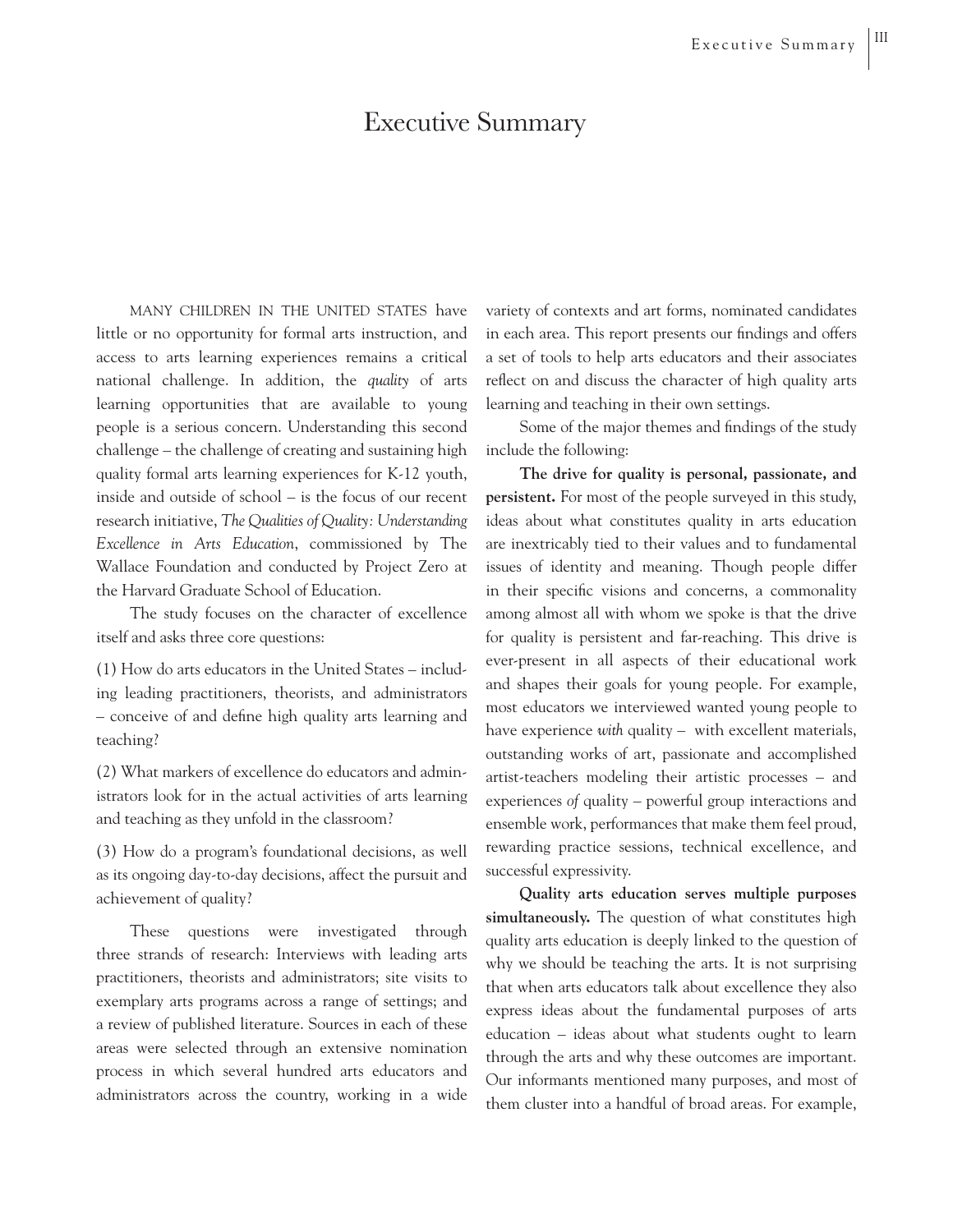many arts educators believe that one of the important purposes of arts education is to foster broad dispositions and habits of mind, especially the capacity to think creatively , and the capacity to make connections. Many also believe that arts education should help students develop aesthetic awareness and visual observation skills and provide venues for self-expression and self-exploration. It is notable that most of the people with whom we spoke believe that good arts programs tend to serve several purposes simultaneously. Though arts programs differ widely in their contexts, goals, art forms, and constituencies, a hallmark sign of high quality arts learning in any program is that the learning experiences are rich and complex for all learners, engaging them on many levels and helping them learn and grow in a variety of ways.

**Quality reveals itself "in the room" through four different lenses.** When you ask arts educators what they take to be the signs of high quality arts education, they are as likely to point to features of the experience in the setting itself as they are to broad purposes and outcomes. These experiential elements are what you would expect to observe or infer if you opened the door onto a classroom, studio, or rehearsal hall and looked for markers of quality.

 There are multiple kinds of markers, and one way to look for them is to examine the experience through four different but overlapping lenses: *learning, pedagogy, community dynamics,* and *environment*. These lenses all focus on the same experience, but each one brings a different dimension into view. The *learning* lens focuses on what students are actually doing in the classroom – the kinds of projects and tasks in which they are involved and the character of their engagement. The *pedagogy* lens focuses on how teachers conceive of and practice their craft – how they conceptualize the teacher-student relationship, and how they design and implement instruction. The *community dynamics* lens reveals the nature of the social relationships in the classroom, including relationships among the students themselves, between students and teachers, and among the teachers and other adults who are present. The *environment* lens focuses on concrete

elements such as the physical space of the classroom, the materials and physical resources available, and the kind of time students are given – hours as well as years – to engage in arts learning.

**Foundational decisions matter.** Foundational, program-defining decisions that give a program its identity and provide the parameters within which quality is pursued. These decisions include (1) *Who teaches the arts?* (2) *Where are the arts taught?* (3) *What is taught and how?* and (4) *How is arts learning assessed?* Scholars have written extensively about these decisions, and they often take sharply opposing positions. In practice, however, the ways in which high quality programs answer these questions tend to be nuanced and contextualized, often embodying high principles and pragmatic concerns at the same time.

**Decisions and decision makers at all levels affect quality.** Many decision makers play a critical role in the quality of arts learning experiences. These include people quite distant from the classroom (e.g., administrators, funders, policy makers), those just outside the room – notably program staff and parents, and those who are "in the room" (students, teachers, artists). Decisions made by those "in the room" have tremendous power to support as well as undermine the quality of the learning experience. This is especially true of students, and it is important for students to be as aware as possible of the potential impact of their choices on their own and others' learning experiences. This may seem obvious, but the role of student choice is often overlooked in discussions of quality, and it invites greater attention.

Reflection and dialogue is important at all levels. An overarching theme across many of the findings of this study is that continuous reflection and discussion about what constitutes quality and how to achieve it is not only a catalyst *for* quality but also a sign *of* quality. In other words, thinking deeply about quality – talking about it, worrying about it, continually revisiting ideas about its characteristics and its indicators – is essential both to the pursuit of excellence in arts education and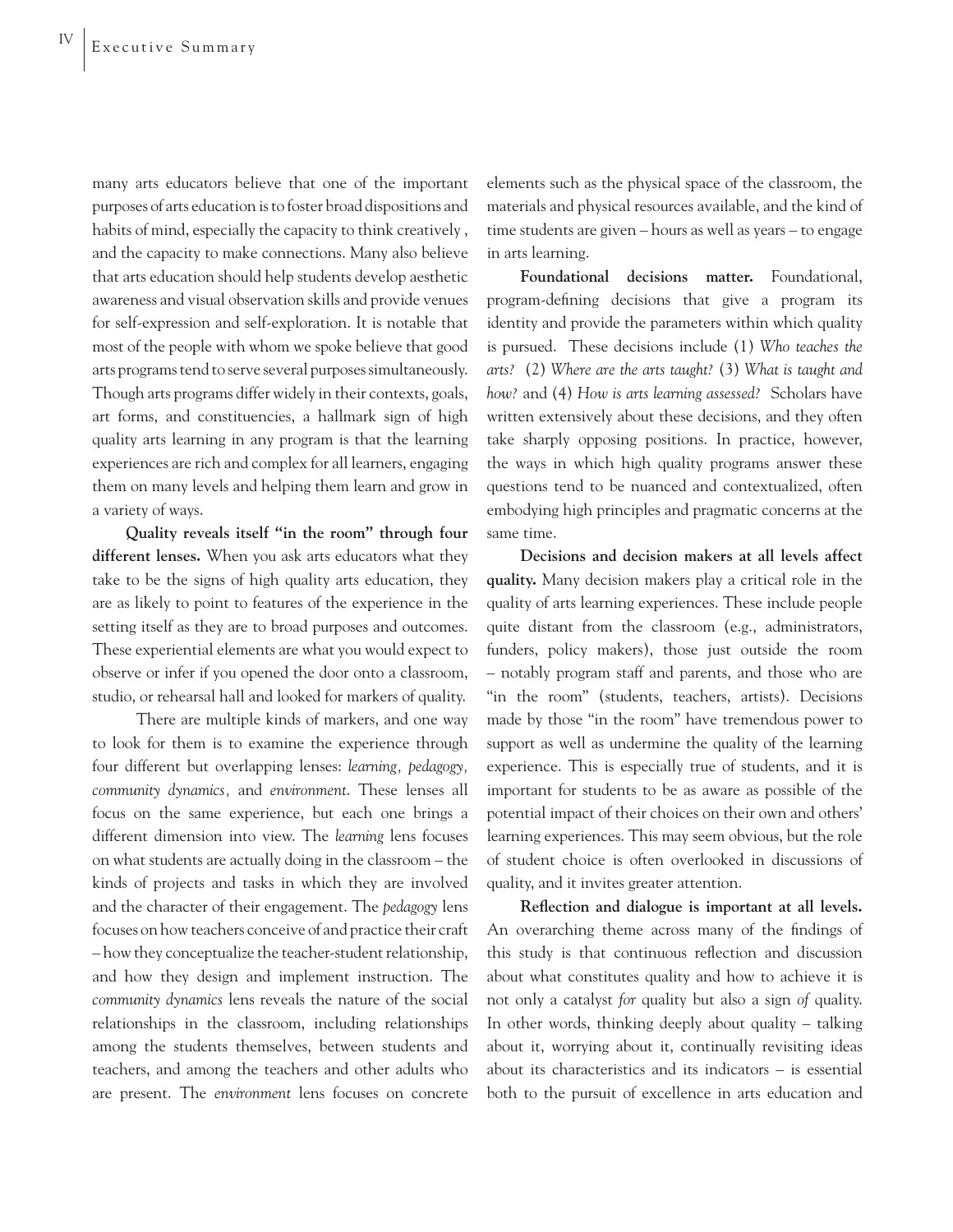to its achievement. Another overarching theme is that a misalignment of ideas among decision-makers about what constitutes quality often complicates a program's pursuit of quality. Alignment is easy to ignore, and achieving alignment among decision-makers at all levels often requires far more basic investigation, dialogue, and negotiation than is given.

In what follows, we offer several tools to help decision makers address the twin challenges of reflection and alignment. The tools are designed to be used by individuals or by groups in workshops or other collegial settings. Their purpose is to help arts educators and their associates build and clarify their visions of high quality arts education, identify elements of quality in their own programs, reflect on the relationship between quality and a program's foundational decisions, seek alignment between a program's beliefs about quality and its practices, and seek alignment across decision makers at all levels who help to shape a program's pursuit of quality.

### Q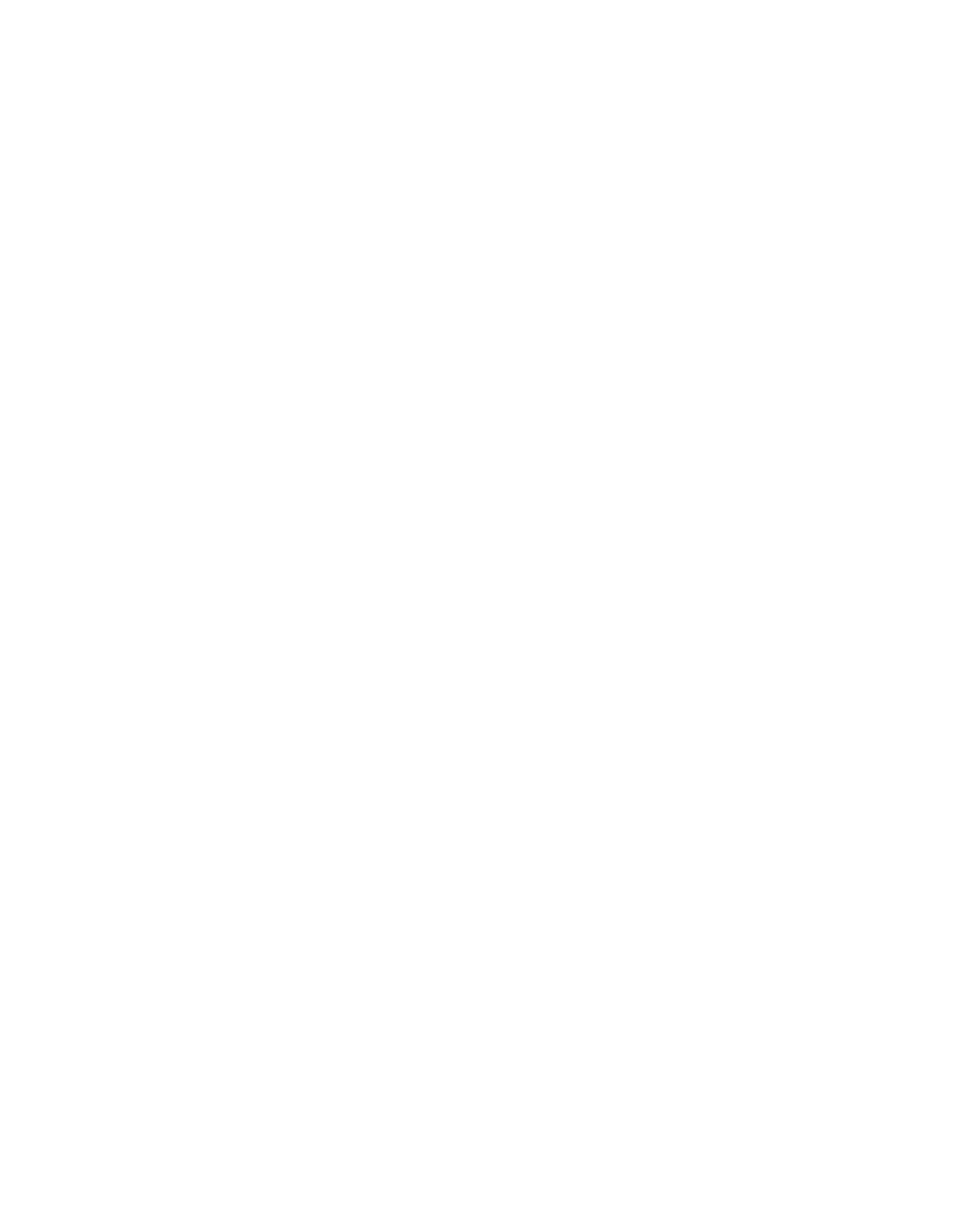# Acknowledgements

We thank The Wallace Foundation for commissioning this study and for their recognition of the importance of the issue of quality in arts education.

This has been a complex study and many people have provided insight, support, critique, expertise, and perspective. Hundreds of people were interviewed and observed in the course of this study. We are tremendously grateful to all of them. Their honesty, integrity, wisdom, and generosity were inspiring. A list of all of the sites we visited and the people we interviewed in our interview strand appears in the appendix of the report. We are unable to list the names of everyone we interviewed at the sites – students, parents, teachers, administrators, and many more – but we are indebted to all who took the time to sit and talk with us about quality in arts education.

In addition, many people responded to our call for nominations of programs, experts, and literature, and over 120 sites applied to be part of the study. We thank all those who took our call for nominations and applications so seriously.

Amy Baione and Jen Ryan were invaluable research assistants on the project and dedicated members of the core research team. Our team also included wonderful students in or associated with the Arts in Education program at the Harvard Graduate School of Education: Megan Brown, Edward Clapp, Marit Dewhurst, Regan Doody, Martina Hinojosa, Shira Katz, Dorothea Lasky, Marguerite Nicoll, Barbara Palley, Ashley Rybowiak, Rachel Schiller, and Anna Tirovalas.

Kimberly Sheridan, assistant Professor in Educational Psychology and Art Education at George Mason University, was an invaluable member of the literature review research team. We thank Dr. Dan Serig and Rachel Nelson, from the Massachusetts College of Art and Design, who also contributed to the literature review. In addition, Paddy Bowman, Tina Curran, and

Mark Borchelt, were generous advisors. We thank Luna Kids Dance in Oakland, CA for opening their resource library to us.

All of our colleagues at Project Zero inspire us. For their help on this project, we thank Veronica Boix-Mansilla, Howard Gardner, Stephanie Kacoyanis, David Perkins, Cindy Quense, Damari Rosado, Denise Simon, Tom Trapnell, Terri Turner, and Daniel Wilson.

We thank Bob Fogel, Jack Jennings, and Helen Page at the Harvard Graduate School of Education for their wise counsel at key moments in this process.

Along with many of the people listed above, Barbara Andrews and Elisa Callow provided extensive feedback on drafts of this report and we are grateful for their insights. Fernando Hernández and Myran Parker-Brass provided generous counsel early in the development of the project. Sarah Cunningham and Jane Polin provided important support along the way. Cyrus Driver of The Ford Foundation was also especially helpful at key points in this work.

We have had the opportunity to present reports on this work at a number of conferences and symposia. We thank the organizers of all of those events and the many people who spoke with us during and after those sessions, sharing their perspectives on the design and progress of our study and directly on the question of quality in arts education.

We thank Andrea Tishman for her design of this report.

We are deeply grateful to Dick Deasy and Sandra Ruppert of the Arts Education Partnership for their faith, counsel, and support for this work.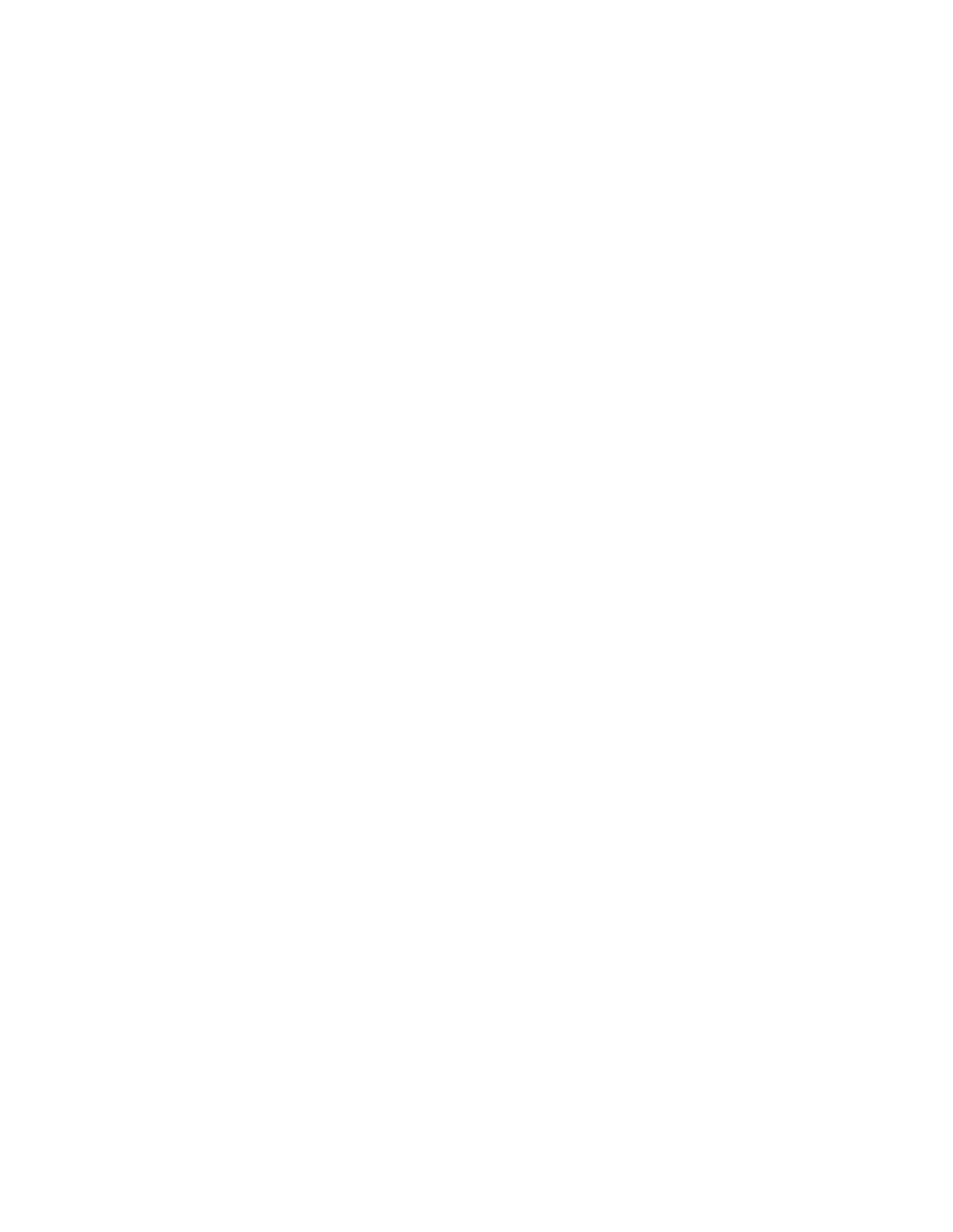# **Contents**

| <b>Executive Summary</b>                                                      | Ш   |
|-------------------------------------------------------------------------------|-----|
| Acknowledgements                                                              | VII |
| Introduction                                                                  | 5   |
| Part I: Envisioning and Experiencing Quality                                  | 11  |
| Chapter 1: Visions of Quality                                                 | 13  |
| A Compass for Decision Making                                                 | 13  |
| A Healthy Obsession with Quality                                              | 13  |
| "Healthy" Obsessions?                                                         | 14  |
| Internal Monologues and Collective Dialogue                                   | 14  |
| Continuous Examination of What Constitutes Quality                            | 15  |
| Subjectivity and Consensus                                                    | 15  |
| Quality-Driven and Mission-Driven                                             | 16  |
| Chapter 2: The Multiple Purposes of Arts Education                            | 17  |
| A Focus on Learning Purposes                                                  | 17  |
| Who and What these Seven Categories Represent                                 | 18  |
| Seven Broad Purposes of Arts Education                                        | 18  |
| 1. Arts education should foster broad dispositions and skills, especially     |     |
| the capacity to think creatively and the capacity to make connections.        | 18  |
| 2. Arts education should teach artistic skills and techniques without         |     |
| making these primary.                                                         | 20  |
| 3. Arts education should develop aesthetic awareness.                         | 21  |
| 4. Arts practices should provide ways of pursuing understanding of the world. | 23  |
| 5. Arts education should provide a way for students to engage with            |     |
| community, civic, and social issues.                                          | 24  |
| 6. Arts education should provide a venue for students to express themselves.  | 25  |
| 7. Arts education should help students develop as individuals.                | 26  |
| Multiple Purposes of Arts Education: Revisiting the                           |     |
| Relationship Between Purposes and Quality                                     | 27  |
| Chapter 3: The Elements of Quality Arts Learning as Seen                      |     |
| <b>Through Four Lenses</b>                                                    | 29  |
| The Lens of Student Learning                                                  | 30  |
| The Lens of Pedagogy                                                          | 34  |

The Lens of Community Dynamics 38 The Lens of Environment 42 The Elements as Evidence of Quality 45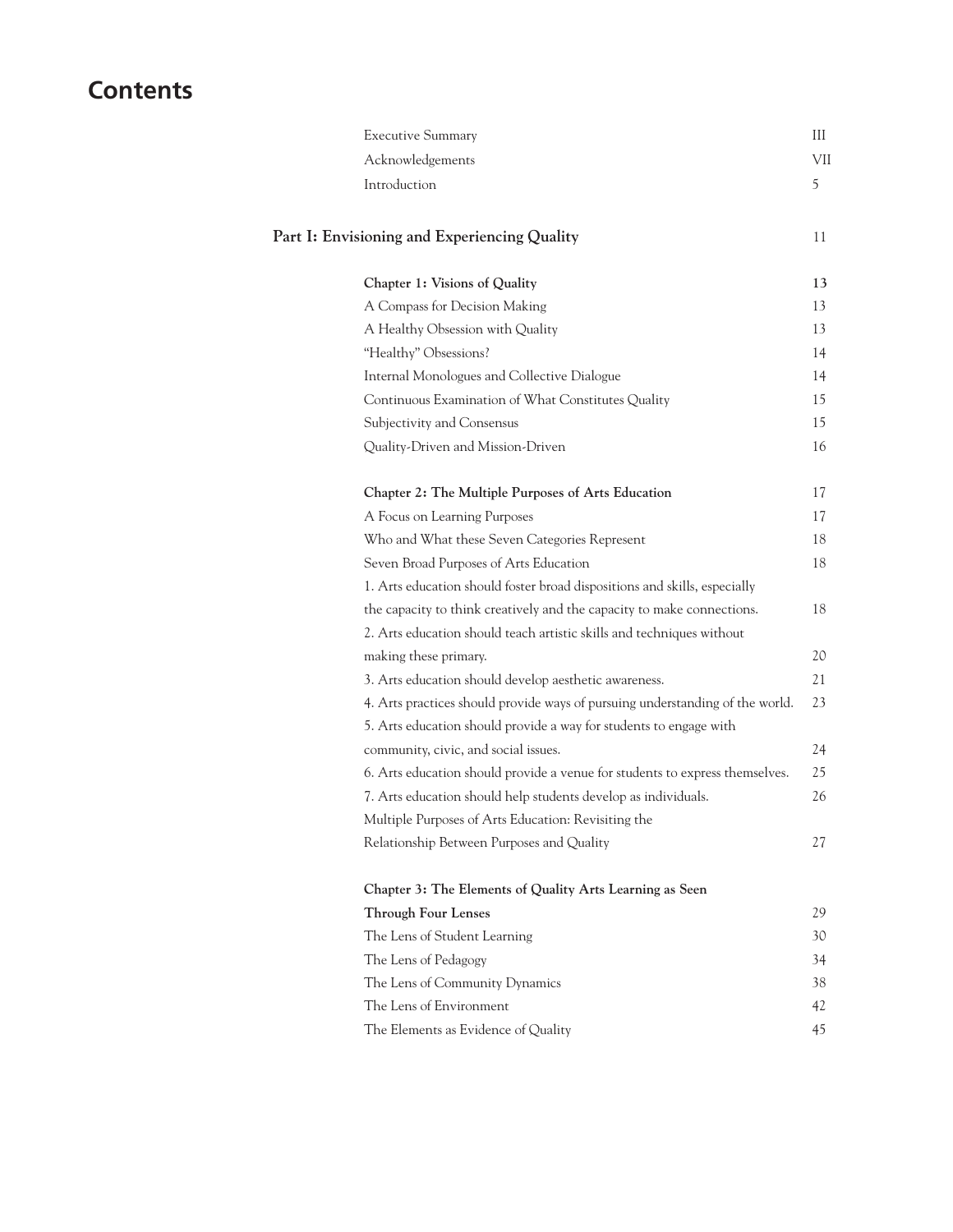## **PART II: Achieving and Sustaining Quality** 47

| Chapter 4: Foundational Questions                             | 49 |
|---------------------------------------------------------------|----|
| No Guarantees of Quality                                      | 49 |
| Foundational Issues in the Literature                         | 50 |
| Who Should Teach the Arts?                                    | 50 |
| Where Should the Arts be Taught?                              | 53 |
| What Should be Taught and How?                                | 55 |
| How Should Arts Learning be Assessed?                         | 56 |
| The Foundational Questions: Implications for Quality          | 59 |
| Chapter 5: Decision Makers, Decisions, and Decision Making    | 61 |
| <b>Decision Makers</b>                                        | 61 |
| Decisions                                                     | 64 |
| Organizational/Programmatic Sets of Decisions                 | 65 |
| Teaching and Learning - In the "Room/Space" and in the Moment | 66 |
| Decision Making                                               | 67 |
| PART III: Quality in Practice                                 | 71 |
| Chapter 6: Tools for Achieving and Sustaining                 |    |
| Quality in Arts Education                                     | 73 |
| The Learning Purposes of Arts Education:                      |    |
| A Tool for Reflecting on Visions and Actions                  | 73 |
| Four Lenses on Quality: A tool for identifying                |    |
| specific elements of quality in an arts learning setting      | 77 |
| Examining the Base: A tool for identifying and                |    |
| reflecting on program-defining decisions                      | 80 |
| Three Circles: A tool for analyzing alignment and             |    |
| misalignment among decision makers                            | 83 |
| Chapter 7: Implications of This Study                         | 85 |
| Toward and Experience Perspective                             | 85 |
| Implications for Particular Audiences                         | 85 |
| Promising Areas for Further Research                          | 87 |
|                                                               |    |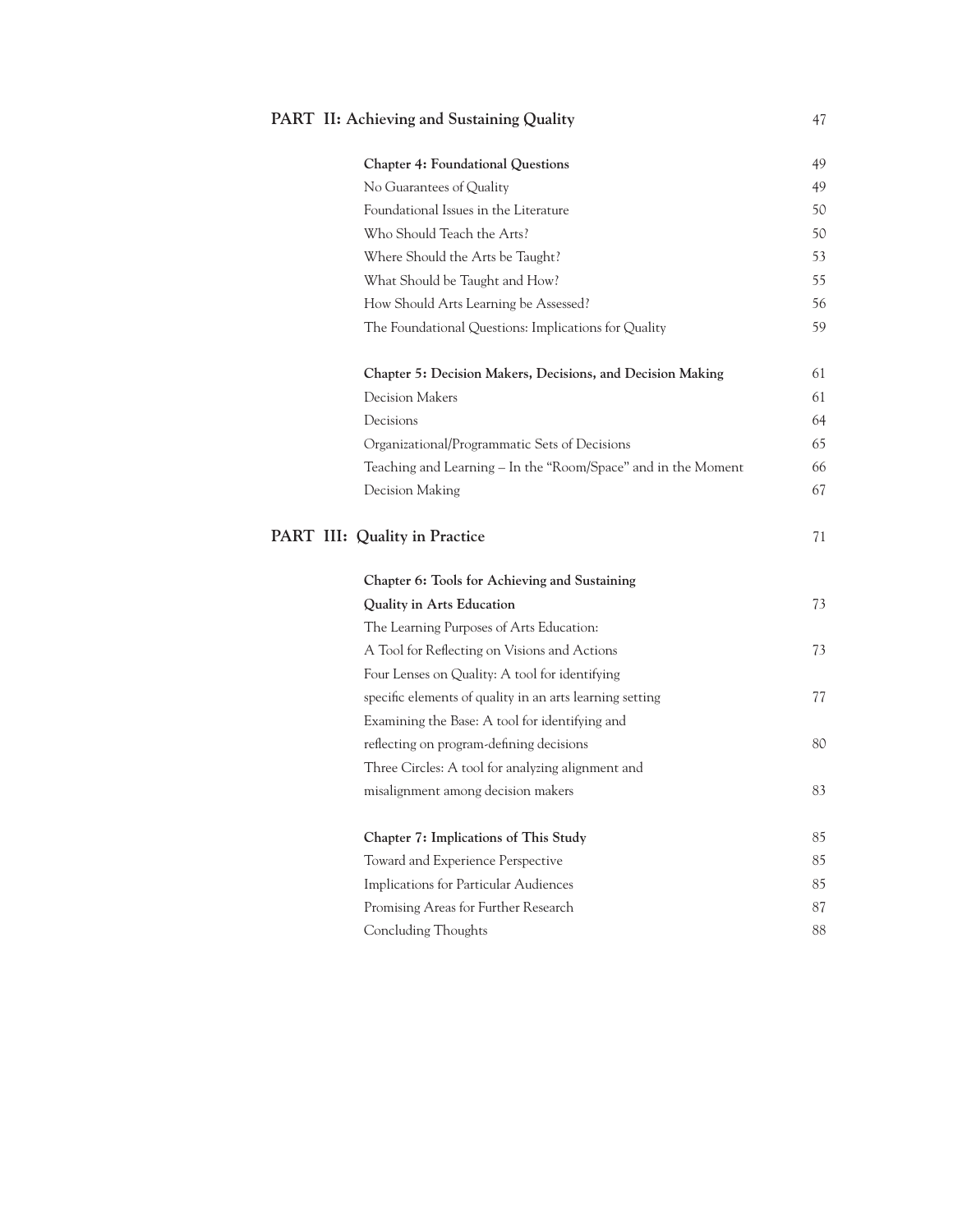## **Appendices** 89

| Appendix A: Methodology                   |     |  |
|-------------------------------------------|-----|--|
| The Broad Scope of the Study              | 90  |  |
| Research Questions                        | 90  |  |
| The Three Research Strands                | 91  |  |
| Activities of the Three Research Strands  | 92  |  |
| Cross-Strand Integration                  | 95  |  |
| Appendix B: Interview Strand Interviewees | 97  |  |
| Appendix C: Case Study Selected Sites     | 99  |  |
| Appendix D: Research Protocols            | 105 |  |
| Appendix E: References                    | 109 |  |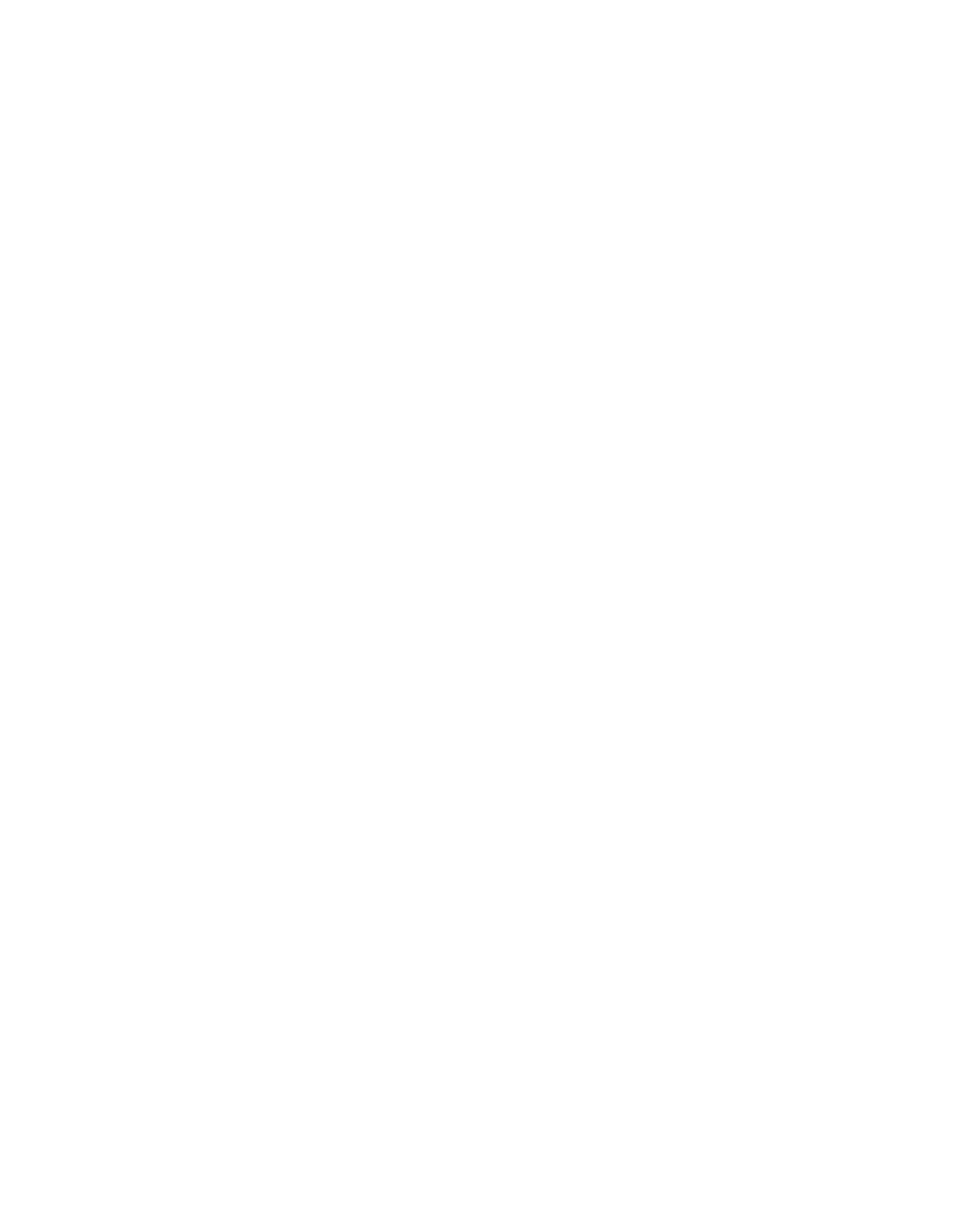# Introduction

**Quality:** *1. An inherent feature; a characteristic. 2. A judgment of excellence; a feature of value.* 

FOR THOSE WHO CARE deeply about excellence in education, the pursuit of quality is as enigmatic as it is essential. At their best, educational programs are complex: They involve dynamic relationships among people, among communities, and among bodies of knowledge. Quality is often a moving target – what counts as high quality in one context or at a particular moment in time may seem quite inadequate at another time or place – and identifying the signs of quality can be challenging, especially in an enterprise as complex and context-specific as teaching and learning. At what – and where – should we look? Do test scores reflect the quality of an education? An arts education? Is the measure of quality in arts education in the works of art produced by students? In the processes by which those works were produced? In an amalgam of process and product? Conceptualizing excellence in arts education, let alone achieving and sustaining it, is full of profound challenges. Yet the very nature of the arts – in particular, the way that striving for quality is at the core of artistry – may actually suggest that arts education is a fertile place to explore the meaning of quality in education more generally.

The title of this study is "The Qualities of Quality: Understanding Excellence in Arts Education." As the title suggests, the word "quality" has a double meaning. On the one hand, a quality is a characteristic or feature of something. On the other, quality suggests excellence. This double meaning provides the contours of the research described in this report: Through interviews, case studies, and literature reviews, the Project Zero research team tried to discern how many U.S. arts educators in 2006-2007 were thinking about and trying to achieve the characteristics of excellence – the "qualities of quality" – in arts teaching and learning. The following chart identifies our major research questions and summarizes what we did to pursue them. A detailed description of our research activities is provided in Appendix A.

| The Qualities of Quality: Understanding Excellence in Arts Education |                                                                                                                                                                                                                                                                                                                                                                                                                                                                                                           |  |  |  |
|----------------------------------------------------------------------|-----------------------------------------------------------------------------------------------------------------------------------------------------------------------------------------------------------------------------------------------------------------------------------------------------------------------------------------------------------------------------------------------------------------------------------------------------------------------------------------------------------|--|--|--|
| 3 Broad Research<br>Questions                                        | 1. How do arts educators in the United States – including leading practitioners, theorists, and<br>administrators – conceive of and define high quality arts learning and teaching?<br>2. What markers of excellence do educators and administrators look for in the actual activities<br>of art learning and teaching as they unfold in the classroom?<br>3. How does a program's foundational decisions, as well as its ongoing day-to-day decisions,<br>affect the pursuit and achievement of quality? |  |  |  |
| Scope of Research                                                    | Ages: Grades K-12.<br>Locations: In school and out of school; urban, suburban, and rural sites.<br>Art Forms: Dance, music, theater, visual arts, and some emerging forms, such as<br>spoken word.                                                                                                                                                                                                                                                                                                        |  |  |  |
| <b>Three Research Strands</b>                                        | Literature review.<br>Interviews with 16 recognized theorists and practitioners in the field.<br>Site visits to 12 notable programs yielding interviews with over 250 people.                                                                                                                                                                                                                                                                                                                             |  |  |  |
| <b>Nomination Process for</b><br>Each Research Strand                | Nominations solicited by email from several hundred arts education professionals in a<br>wide range of roles across the United States.                                                                                                                                                                                                                                                                                                                                                                    |  |  |  |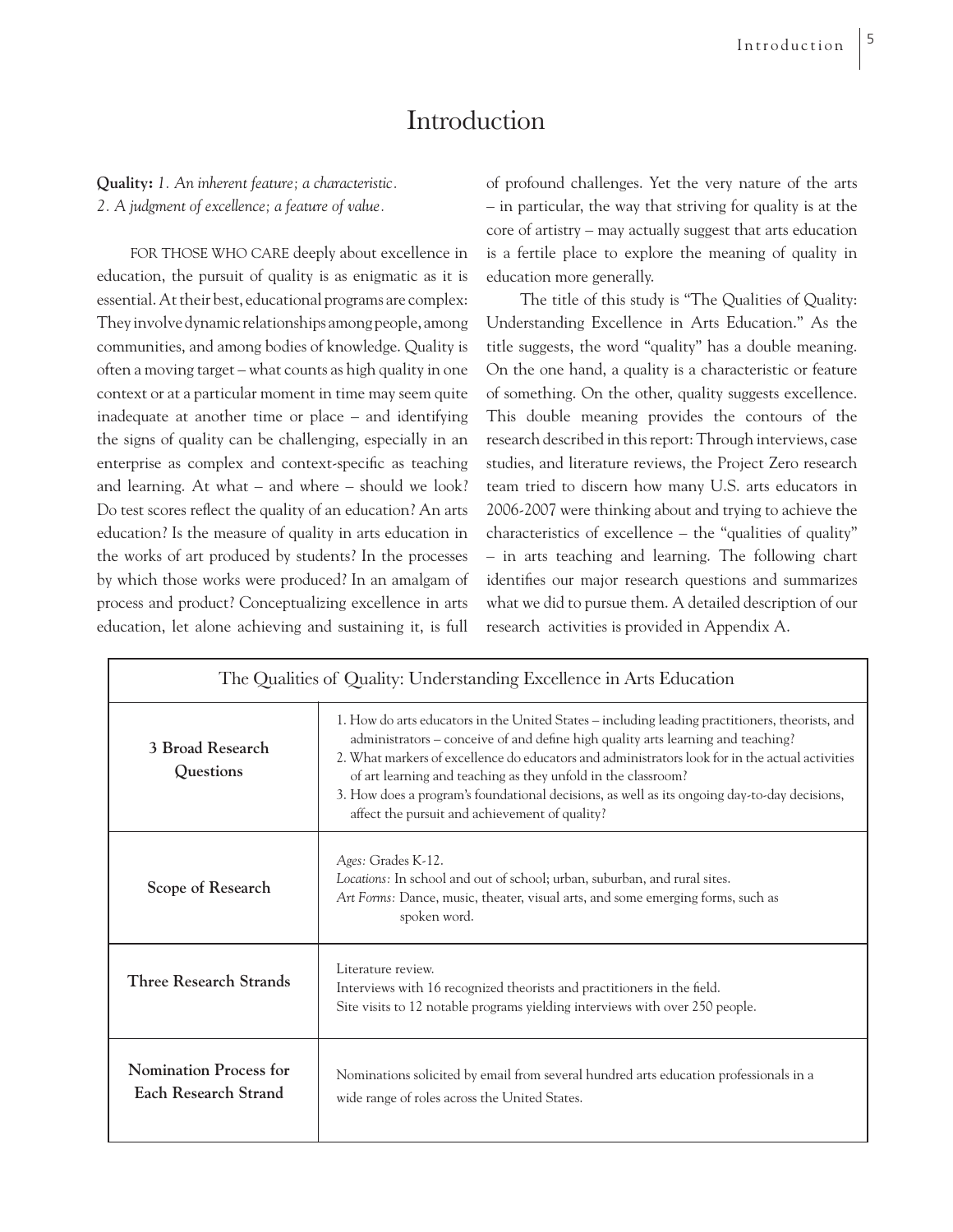#### **Why study quality in arts education now?**

### *Access and excellence*

The infrastructure for in-school arts learning opportunities in the U.S. has been seriously weakened over the past century. This trend toward devaluing the arts as a core element in the curriculum appeared to reverse with the *Goals 2000: Educate America Act* (One Hundred Third Congress of the United States, 1994). Goals 2000 forged a beachhead for the arts by establishing arts as required subjects. As a result, the National Standards for Arts Education (Consortium of National Arts Education Associations, 1994) were developed, laying out what every student should know in the visual arts, music, theater, and dance. Largely because of this achievement, the arts were included as a core subject in the ensuing No Child Left Behind Act (US Department of Education, 2001). However, despite inclusion of arts in this law as part of the core curriculum, the No Child Left Behind Act has not strengthened arts education. With its focus on the "basics" of literacy and numeracy and the pressure for students to demonstrate competency through standardized tests in mathematics and English, many districts have continued the trend toward reduction or even elimination of arts offerings.

For children in economically affluent communities, opportunities to study the arts throughout their K-12 years generally remain available both in- and out-ofschool and are often of high quality. These students see art in museums, theaters, and concert halls and often have the chance to study with serious and accomplished art teachers and artists. But for students living in or near poverty, access to formal arts learning experiences is nearly absent.

Our research has revealed that the field of arts education has great vitality. Many arts educators and their collaborators care deeply about the lives of our young citizens, with special concern for those most often denied access to excellent arts education. They work with intense commitment to provide access to quality arts learning for all. A close look at the field reveals exciting activity, some of it familiar and some quite innovative. As resources for in-school arts education diminish, enterprising arts educators have sought alternative ways of providing arts learning opportunities. Increasingly, this activity occurs outside of school walls and beyond the limits of the school day.

Of course, both in and out of schools, most arts educators and their collaborators struggle for funding to survive, let alone thrive. Nevertheless, a close look at the field reveals that important ideas about what constitutes excellence in arts education are embedded in efforts to secure existence and provide access. In this study, we sought to uncover these tacit views.

#### *25 Years of Work on the Challenge of Quality*

The challenges of access and excellence in arts education are hardly new; neither is the field's awareness of them. Significant efforts have been made for decades through research, theoretical debates, and, most importantly, through innovations in practice (see, for example, Performing Arts Workshop, 2006). Since the crippling legacy of Sputnik on arts education became clear in the 1960s, there have been waves of innovation, including the artist-in-residence movement, arts integrated curricula, and the creation of countless organizations outside the schools devoted to providing arts learning experiences to young people.

Throughout the many other developments of the past fifty years, efforts to address the challenges of achieving both access and quality in arts education have been on-going. The past 25 years, coinciding with the era of broad school reform efforts intiated by the publication of *A Nation at Risk* in 1983, have been especially rich in wide-reaching efforts to address the question of how to achieve and sustain quality arts education, even as creating access has become seriously challenging.

The school reform movement heralded unprecedented efforts to address the issue of quality across all academic areas. National, state, and local initiatives to establish high standards in the core academic areas, as well as curriculum frameworks that clarify what should be taught at each grade level, were significant efforts to insure that all children receive serious instruction across the curriculum and at every level. While the arts were only sometimes included in these initiatives, arts educators have lobbied for the arts as core curriculum and have established standards and frameworks for arts education.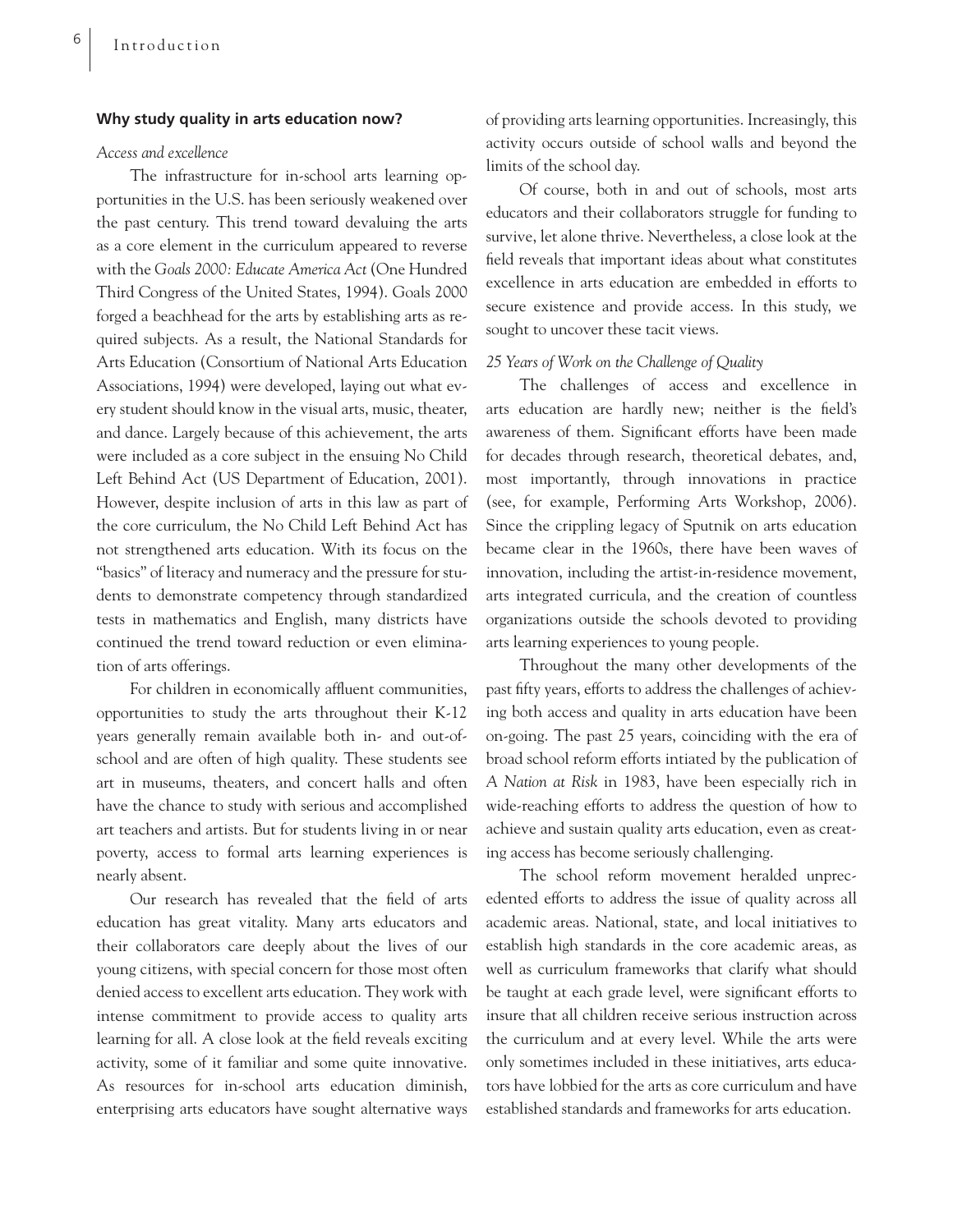At the same time, during these past 25 years, arts educators have been active in initiating reforms and innovations in the assessment of student learning, program evaluation, and professional development. Each of these areas was seen as a locus for leverage on the issue of quality. Assessment of student learning has remained quite authentic in relation to long-standing practices in the arts, with the use of portfolios, critiques, and performance assessments (Council of Arts Accrediting Organizations, 2007). Similarly, there have been extensive efforts to reconsider the terms and mechanisms through which to judge the quality and effectiveness of a particular arts education program. As with the assessment of student learning, program evaluation poses profound questions about how and when the results or outcomes of a particular learning experience can be perceived, let alone measured. Few in the field have not grappled with this challenge in the last 25 years; virtually every program has struggled to find appropriate, authentic, and responsive ways of capturing what is actually happening with their students and the effects of these learning experiences in their lives.

The past quarter-century has also been a rich period in the literature on arts education. Considerable writing has been published reporting on research studies, but there have also been lively debates over critical, even foundational, questions related to what constitutes quality in arts education – what we aspire to offer our students. As is so often the nature of the literature in many fields, writing on arts education has been framed in terms of arguments and debates. Many of these debates have been carried out, as well, in the efforts to create standards, frameworks, and assessments. Four critical questions thread through the arts education literature of the past 25 years:

- *Who* should teach the arts?
- *Where* should the arts be taught?
- *What* should be taught and *how*?
- *How* should the arts be assessed?

Foundational questions such as these always provoke strong opinions in education, broadly construed, and these questions continue to generate debate in the literature on arts education. We discuss some of this literature throughout the forthcoming chapters, and focus specifically on these foundational questions in Chapter 4. As we reveal, the conceptual, even philosophical, nature of these questions points to both the variety of answers offered and the passion with which they have been debated. And they will almost certainly continue to be debated. These questions confront not only scholars and researchers, but are actively engaged by policy makers and practitioners at every level, and across a wide variety of settings and contexts.

### *Yet the Challenge of Quality Persists*

What actually takes place in arts programs – in or out of school – despite the presence of countless excellent teachers and programs, is all too often uninspired. Woefully inadequate materials, inauthentic tasks (coloring bookstyle worksheets; cut-out pumpkins, and other "seasonal" activities for the windows of the classroom or the halls of the school), and inadequate time (now not only squeezed, but often entirely replaced, by test preparation sessions) still characterize arts education in many of our schools (Efland, 1976, 1983).

And yet, as we have hinted, there are many ways in which arts education is vital and thriving. New ideas and practices, new art forms and practitioners, innovative programs, and creative partnerships are emerging in response to the threats to arts education in our public schools. Serious thinking is ongoing – though we feel it is too little noted or documented – on the issue of what constitutes quality in arts learning and teaching and how it can be achieved and sustained. Our effort in this study has been to examine these efforts and report on what we learned.

### **How this report is organized**

The report is divided into three sections. Here we provide a brief preview of each of the chapters that follows this introduction.

### **Part 1: Envisioning and Experiencing Quality**

*Chapter 1: Visions of Quality.* For most arts educators, ideas about what constitutes quality in arts education are deeply tied to fundamental issues of identity and meaning,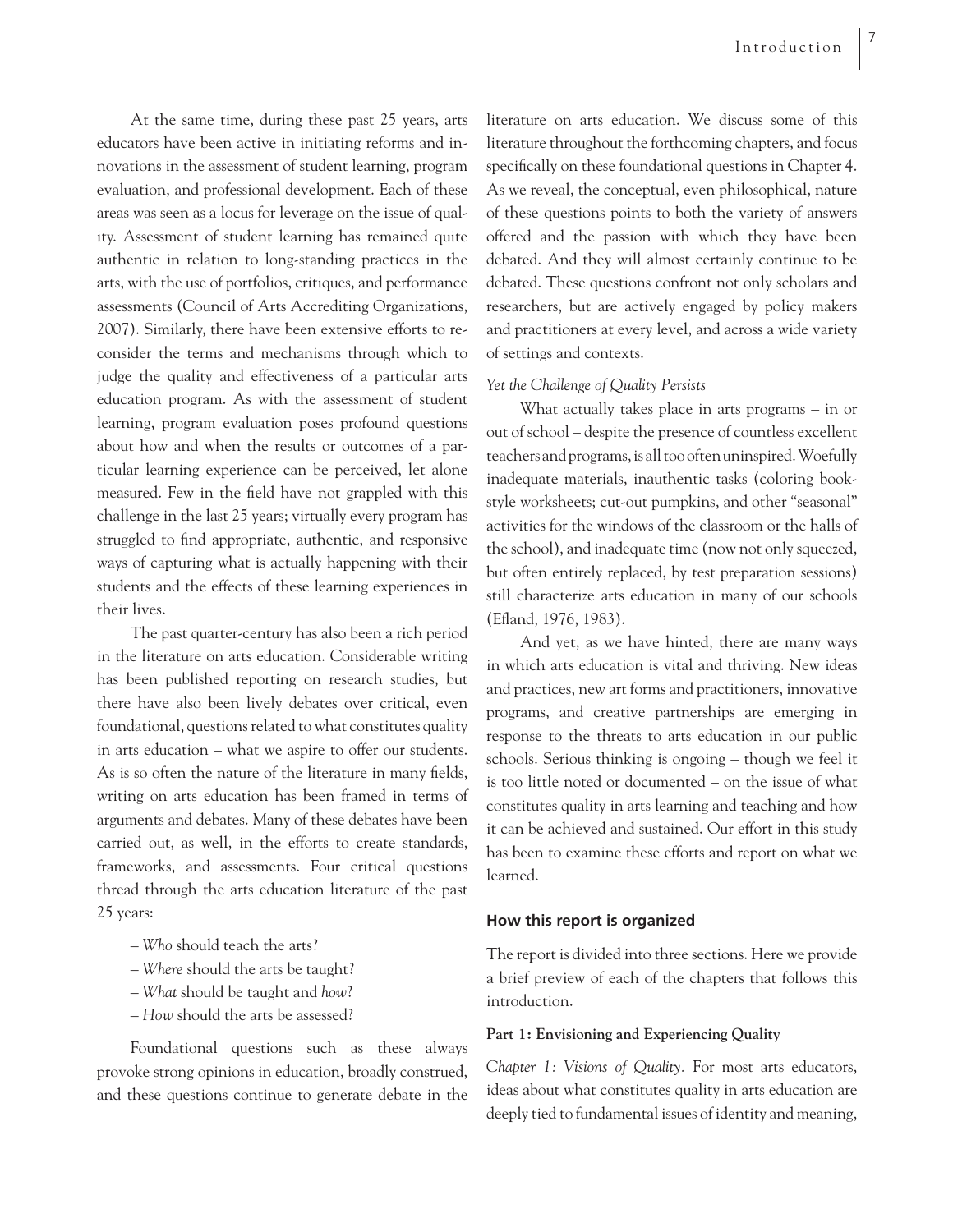and embodied in their values as artists, educators, and citizens in the world. Chapter 1 examines the role of these influences on educators' visions of quality and how they provide a compass for navigating the many decisions they make.

*Chapter 2: The Multiple Purposes of Arts Education.* The question of what constitutes high quality arts education is inextricably linked to the question of *why* the arts are taught. So it is no surprise that when arts educators talk about excellence they also express ideas about the fundamental purposes of arts education – ideas about what students ought to learn through the arts and why these outcomes are important. Though many purposes were mentioned by our informants, the great majority of them cluster into seven broad categories. Chapter 2 characterizes the central ideas we heard in each of the seven categories and offers them as a backdrop for readers' own reflections about the purposes of arts education.

*Chapter 3: The Elements of Quality Arts Learning As Seen Through Four Lenses.* Visions and purposes come to life in the actual moments of teaching and learning. When you ask arts educators what they take to be the signs of high quality arts education, they are as likely to point to features of the experience in the setting itself as they are to broad purposes and outcomes. These experiential elements are what you'd expect to observe if you opened the door onto a classroom, studio, or rehearsal hall, and looked for markers of quality. One way to bring these markers into focus is to examine the arts-learning experience through four different but overlapping lenses: *Student learning, pedagogy, community dynamics,* and *environment*. Chapter 3 discusses the various elements of quality that come into view through each of these lenses.

### **Part II: Achieving and Sustaining Quality**

*Chapter 4: Foundational Questions.* Arts education programs make foundational, program-defining decisions that give a program its identity and provide the parameters within which quality is pursued. Four critical questions programs must confront are: *Who teaches the arts? Where are the arts taught? What is taught and how?* and *How is arts learning assessed?* Scholars have written extensively about these questions, and the literature often takes the

form of debate, with arguments made for one side or another. Chapter 4 examines the major debates concerning each of these questions and reveals how foundational programmatic decisions that influence quality tend to be nuanced and contextualized, often embodying high principles and pragmatic concerns at the same time.

*Chapter 5: Decision Makers, Decisions, and Decision Making.* Beyond programs' foundational decisions there are myriad decisions made in the life of a program, and people at all levels make decisions that have critical influence on the quality of arts learning experiences. These include people quite far away from the classroom (e.g., administrators, funders, policy makers), those just outside the room – notably program staff and parents, and those who are "in the room" (students, teachers, artists). Chapter 5 examines the kinds of decisions made at each of these levels, and discusses the twin issues of alignment among decisions, and communication among decision makers.

### **Part III: Quality in Practice**

*Chapter 6: Tools for Achieving and Sustaining Quality in Arts Education.* Chapter 6 provides tools to analyze ideas about what constitutes quality in arts education. These thought and dialogue tools encourage decision makers to consider the main themes of each of the chapters of this report within their own settings. The tools are designed for individuals or groups in schools and arts education organizations and programs.

*Chapter 7: Implications of This Study. In our final chapter,* we consider what the field of arts education may gain from this study, and what its implications are for various audiences. We consider how thinking about quality can have implications for practice that affect students, teachers, teaching artists, and classroom teachers. This chapter also considers implications for people "outside the room," including administrators, funders, and board members. We conclude by considering next steps for investigating the issue of quality in arts education.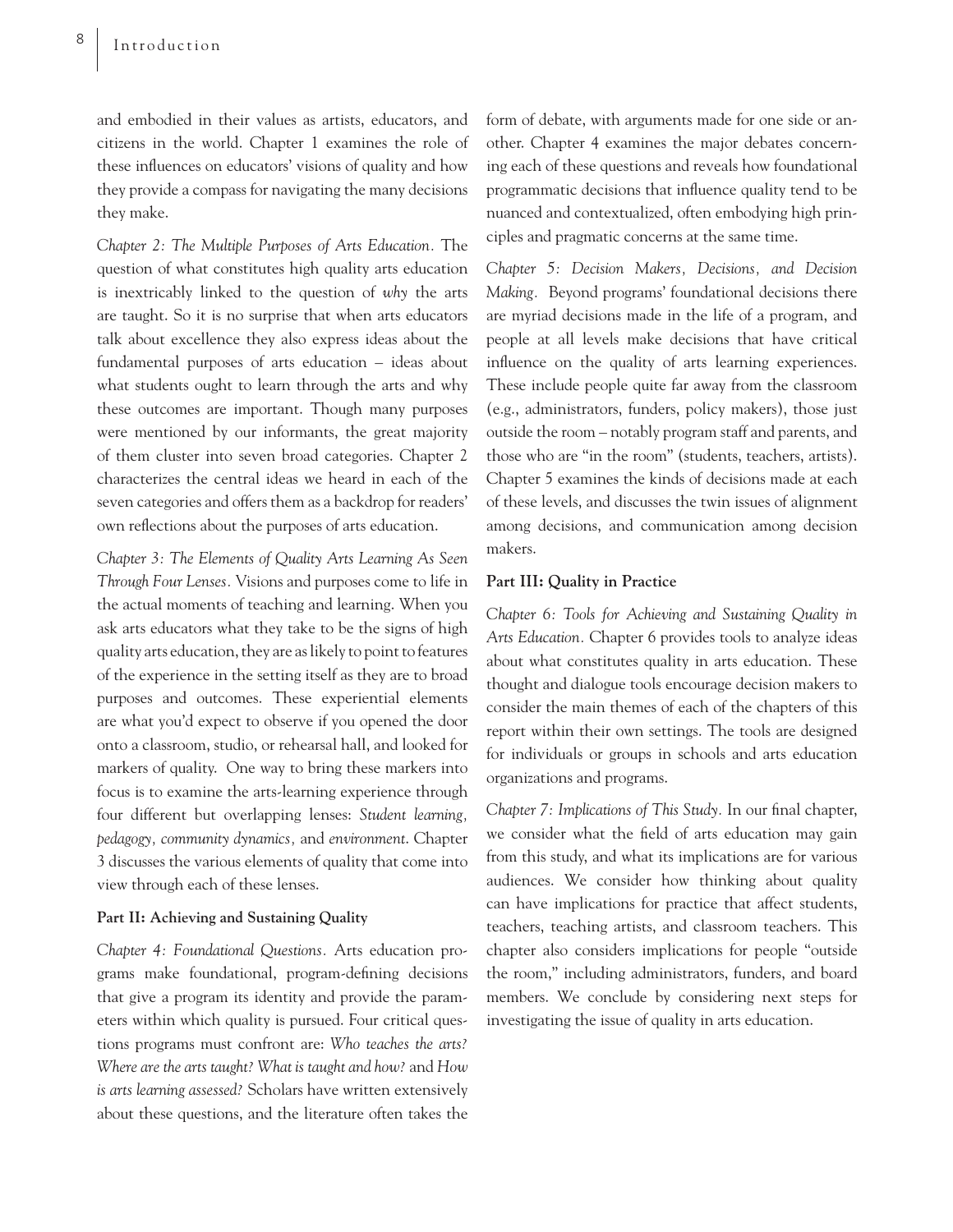### **Who We Are and What We Hope for**

**A word about the Project Zero perspective.** The research reported here was conducted by a team of researchers at Project Zero at the Harvard Graduate School of Education. Project Zero has a 40-year history of conducting research into the nature of learning in the arts (Gardner, 1982; Gardner & Perkins, 1989; Goodman, 1976; Grotzer, Howick, Tishman, & Wise, 2002; Hetland, Winner, Veenema, & Sheridan, 2007; Perkins, 1994; Project MUSE, 1995; Project Zero and Reggio Children, 2001; Seidel, Eppel, & Mariniello, 2001; Tishman & Palmer, 2007; Winner, 1993; Winner & Hetland, 2000). At Project Zero, we believe that an education without the arts is an incomplete education that fails to develop the full potential of individuals, communities, and societies. We also believe that the arts have a powerful cognitive dimension and are an important way of understanding the world, different from, but just as valuable as, the sciences. While the research team conducting this study agrees on these major points, our own perspectives also sometimes differ. Our goal in this report is to represent the views we discovered in the field rather than our own views. At the same time, we recognize that our deep beliefs and assumptions influence how we have understood and interpreted what we saw and heard. We hope the differences in perspective represented on

the team, including both seasoned and new researchers, and the range of sources captured by the three strands of the study have provided adequate checks on the bias we brought to our process.

 **Our hopes for this report.** Not unexpectedly, over the course of this research we raised more questions than we answered, and we offer this report with the acknowledgment that it marks the beginning of an inquiry rather than its conclusion. If there is one overarching theme to our findings, it is that continuous reflection and discussion about what constitutes quality and how to achieve it is both a catalyst *for* and a sign *of* quality. In other words, thinking deeply about quality – talking about it, worrying about it, continually revisiting ideas about its characteristics and its indicators – is essential both to the pursuit and achievement of excellence in arts education. Our fondest hope for this report is that it sparks discussion. We most definitely do *not* offer here a recipe for arts education. Rather, we hope that this report will energize and inform a national conversation and encourage policy makers and practitioners to engage in open and critical dialogue about what counts as quality in arts education and about how they can make decisions at all levels of policy, administration, and teaching to support such quality.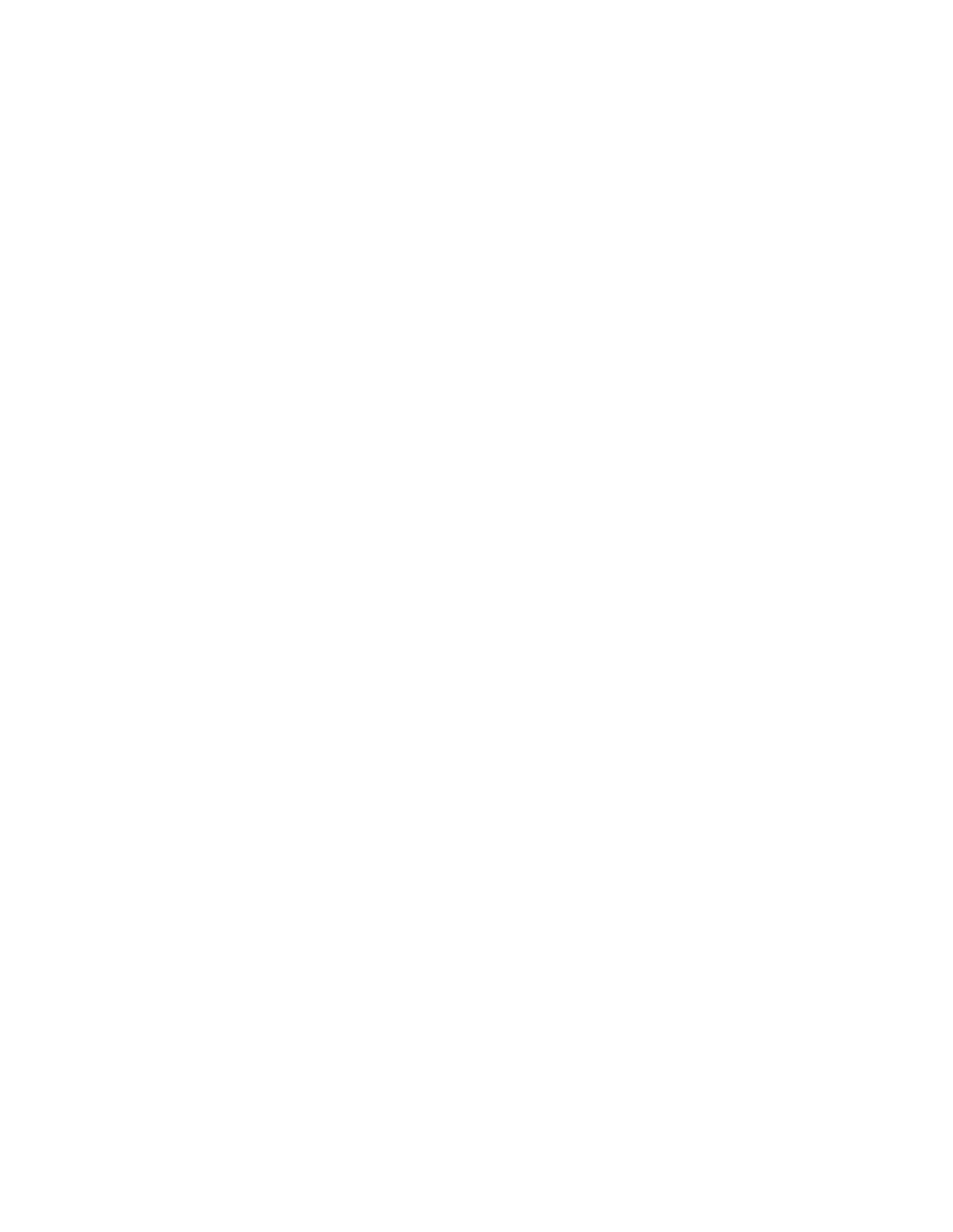# **PART I:**



# Envisioning and Experiencing Quality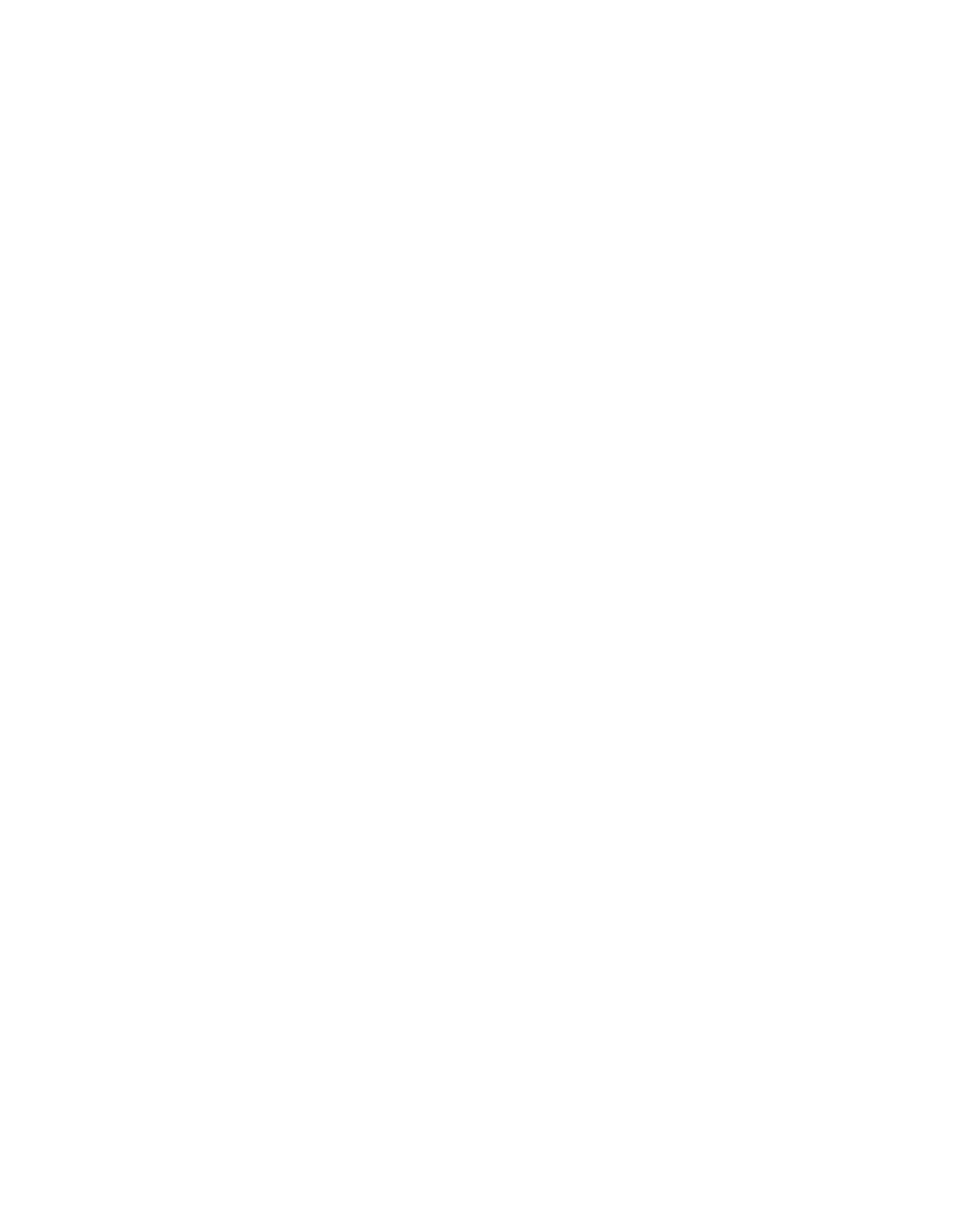## *CHAPTER 1: VISIONS OF QUALITY*

OUR INTERVIEWEES HAD powerful visions about what constitutes quality arts education – about what its large purposes are, and about what it looks like "in the room" in the moments of learning and teaching as they unfold. While there was much alignment in their visions, there were also significant differences in emphases, priorities, and details. And, as our interviews and site visits repeatedly made clear, these powerful visions provide arts educators with a compass for decision making across all aspects of their work.

In Part II of this report we will take a close look at the kinds of decisions that affect quality. But first, in this chapter, we ask: Where do arts educators' ideas about quality come from? What influences these visions of quality and how do these influences provide a frame for the way people see and approach their work?

### **A Compass for Decision Making**

Consider the response of Morgan Cousins, a program coordinator at Urban Word, an in- and out-of-school program for high school students in New York City focusing on spoken word, combining both the literary and performing arts. We asked Morgan, as we often asked on our site visits, to introduce herself, share a bit about her background, and offer any initial thoughts about what constitutes quality in arts learning experiences. She explained that as a high school and college student, she had worked with Youth Speaks, a program that evolved into Urban Word in New York City. She did other work for a while and had just recently come back as a program coordinator.

As an artist, what has helped my growing has been that I was a part of a collective, Sister to Sister, out of Bushwick. We would do arts work with youth to get them involved in shifting their communities. For me, using art is central to a person's development, especially for young people. Art is a tangible way to see where you are and to envision what you want to create in this world, what sort of energy you want to put out there.

 So just as I feel everyone is a living person, we're all educators. And I believe "each one, teach one." So, [for] me, being an artist and being an educator, those are being human – it's very much being one thing. Quality work is working from that place. I feel like it's working from a healthy place, how we communicate with people, how… at the core, believing that you should live these things that you believe. The work is not just from the hours of workshops here, but how you're living your life, how you're impacting these young people's lives on a daily basis, with the principles that you walk with daily. For me, it's like you are always working. The work is 24 hours and, you know, it's like your personal growth. You have to keep growing in order to keep that work progressing. That's where I feel like quality is always remembering that it's necessary to keep growing, it's completely necessary – whether it's paid or unpaid.

Over the course of our interviews, especially as we probed the sources of an individual's ideas about what constitutes quality, we were struck by the deeply personal nature of the responses. Ideas about what constitutes quality in arts education were, for most of these people, inextricably tied to fundamental issues of identity, purpose, and values as an artist, an educator, a citizen in the world. This deep subjectivity was the source of strength at the core of these visions of quality. This was the compass that guided the many aspects of the countless decisions these educators make, defining in so many ways why they do what they do in the way they do it.

In some cases, we heard personal stories of early experiences with remarkable teachers (arts and other kinds of teachers, including parents or other family members) as well as horrible teachers, whose example, even many years later, still had a profound influence on visions of quality. We heard other stories as well – stories both from in and outside of arts experiences – where a sense of and taste for high quality was first experienced, the memory of which was so powerful and so attractive that the hunger for that taste has essentially never been fully satisfied.

#### **A Healthy Obsession with Quality**

In his study of craft and crafts people, Richard Sennett considers the "obsessional energy" that is at the core of the drive to achieve quality.

In a way signaled by the second word in the phrase "quality-driven," *driven* means the obsessional energy invested in making a concrete object or forming a skill. Obsessional energy marks the characters of great workmen like Christopher Wren but is also and more elementally a trait of actions small as well as large. Rewriting a sentence again and again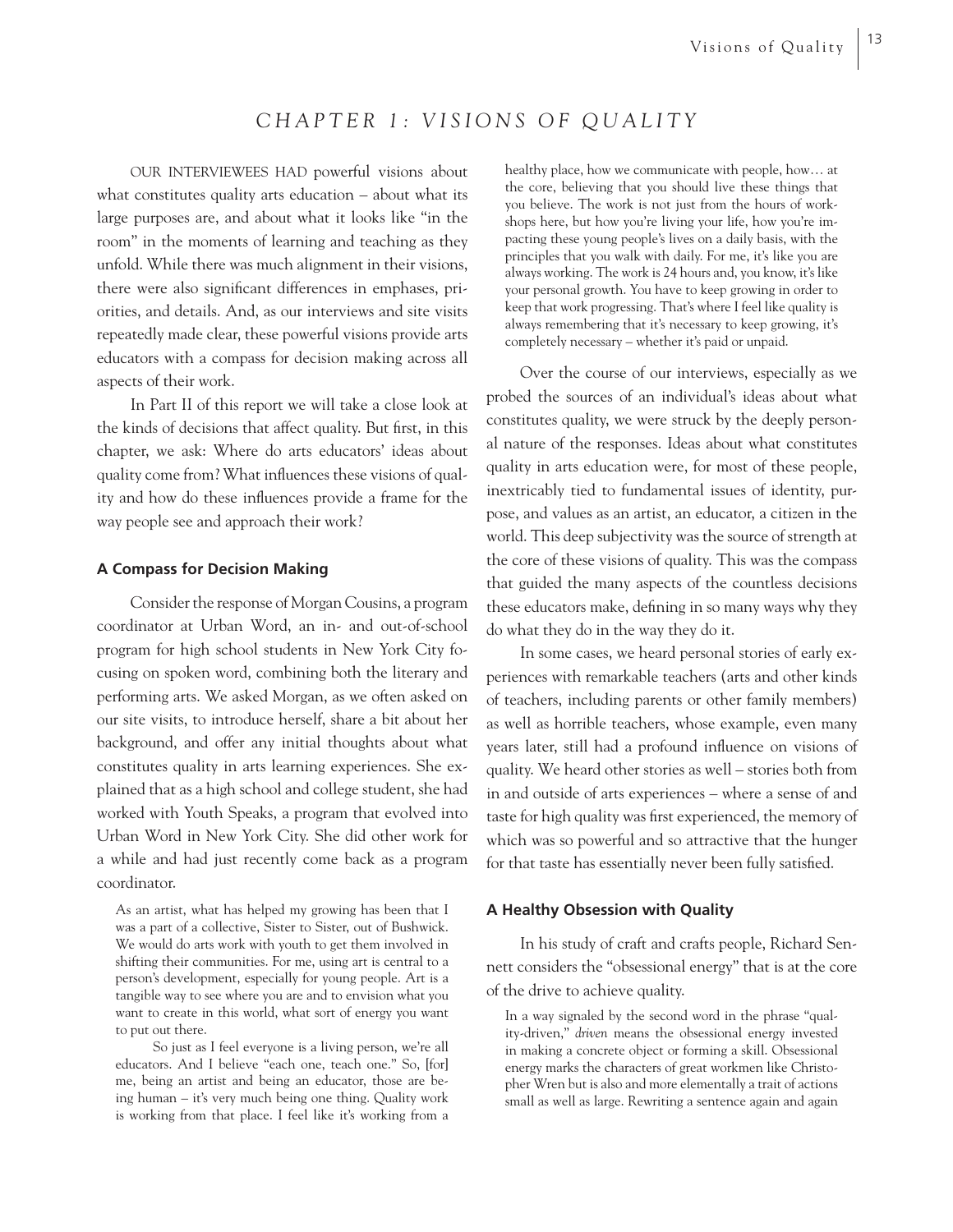to get its imagery or rhythm just right requires a certain obsessional energy. In love, obsession risks deforming the character; in action, obsession risks fixation and rigidity. These dangers the individual craftsman also has to address, as so does the wellcrafted organization. The pursuit of quality entails learning how to use obsessional energy well. (Sennett, 2008, italics in the original)

We met many people during this study for whom this taste for quality in arts learning experiences – a rather specialized area of connoisseurship – appears to be a profound need. Indeed, for these people, creating high quality experiences for others has become a value that informs virtually all of the decisions they make in relation to what will happen "in the room." Perhaps because it could seem tautological, this rather obvious connection between valuing quality (excellence) as a part of a quality (excellent) arts learning experience was not explicitly named as often as it might have been in our interviews. In a sense, it seems too obvious to state. But it is a value that informs people's notions of what constitutes quality.

To that end, the educators we interviewed wanted young people to have experiences *with* quality – for example, excellent materials, outstanding works of art, passionate and accomplished artist-teachers modeling their artistic processes – and experiences *of* quality – powerful group interactions and ensemble work, performances that make them feel proud, rewarding practice sessions, and so on. In addition, they wanted them to have experiences with the work of striving for and achieving high quality – technical excellence and successful expressivity – in making art.

### **"Healthy" Obsessions?**

Many of the programs and people we spoke to seemed to be, in Sennett's terms, "quality-driven." Indeed, they seemed obsessed with quality. This obsession not only guided their thoughts, but their actions, decisions, and conversations with their colleagues and students. Whatever term they used – quality, excellence, continual improvement – the drive was essentially the same. This hunger seems rarely satisfied with an internal monologue; it must become a dialogue with others. Like so many obsessions, it pulls others into its pursuit.

If you push this image further, it is easy to see why "obsession" has a bad reputation; it becomes associated with a kind of unhealthiness. But, in this context, given the responsibility of arts educators for such a potentially important aspect of young people's life experience, this obsession begins to feel quite justified, necessary, and, in the end, rewarded in profound ways – seeing young people build deep and longlasting relationships with the arts and seeing all that the arts can do to enrich their intellectual, aesthetic, social, political, and moral lives.

Yet the line between a healthy and unhealthy obsession with quality in arts education can be thin. Sennett warns of an obsession's capacity to "deform" and the risk of "rigidity and fixation." We were told that working in a "qualitydriven" organization was both thrilling and exhausting. The drive to achieve ever-higher levels of quality in an arts program must be continual *and* must accommodate the energy and developmental levels of the teachers and staff. While some people in an organization may well see important room for improvement of practices "in the room," all teachers and artists may not be able to achieve those visions as quickly as the visions themselves can be articulated. The need for support and encouragement that children feel as they strive to get better is also a need of artists and teachers as they work to improve their practice. Calibrating the "drive" for quality with the capacities of those involved in the effort to achieve it seems to be critical to keeping the obsession "healthy." At the same time, a commitment to increasing those capacities links professional development to the pursuit of quality.

### **Internal Monologues and Collective Dialogues**

Almost by definition, though, thoughtful, reflective arts educators ask themselves daily why they are doing what they do in the way that they do it. Why do I choose to work with these young people in this program? Do these choices help me achieve my larger work and personal goals? Am I doing my work as well as I possibly can and with the greatest possible impact?

If that is the nature of a constant internal monologue, these same people are also engaged in an ongoing actual dialogue of a similar nature with their colleagues. Why do *we* go about our work in the *ways* we do? How could we better achieve our goals? Should our goals be reconsidered? Are our practices aligned with our purposes and our values? These discussions often take place within established structures like staff meetings, supervision sessions, and planning processes,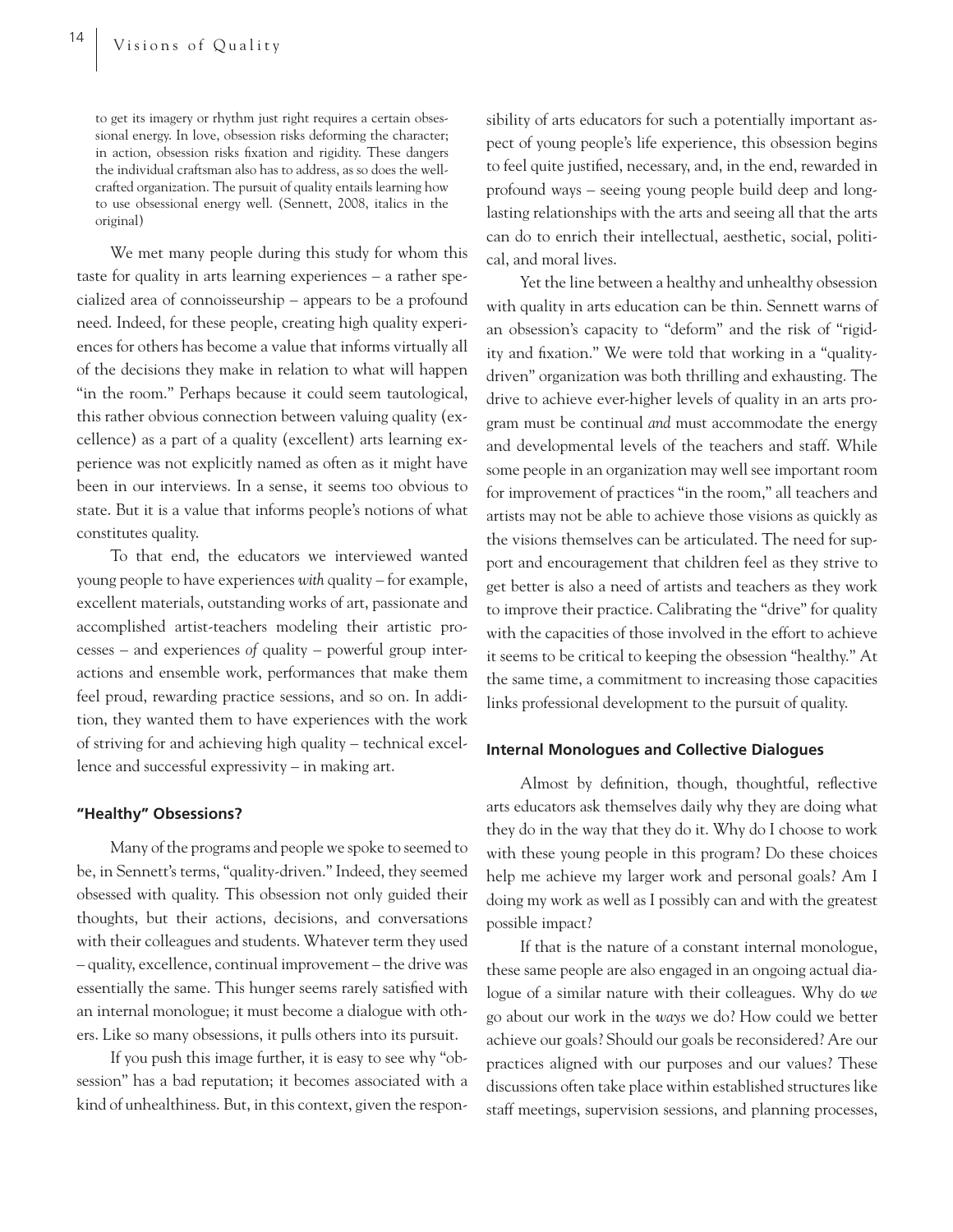some of which we were invited to observe during our site visits.

But few groups have enough time for these conversations in formal settings. Most continue these conversations in the spaces between teaching, meetings, cleaning up a studio, or dealing with art supplies and materials. Often these conversations occur while driving from one school to another, getting from a community center to a program's office, or walking from one end of a building to another. Sometimes these conversations are congratulatory; often they are self-critical; in some cases, real disagreements surface about what constitutes quality and whether it was achieved in today's dance class or trip to the museum.

### **Continuous Examination of What Constitutes Quality**

This examination of quality  $-$  as we witnessed it and had it described to us by our interviewees – was most often carried out over time and through continuous dialogues about specific instances (a particular class session, a course that has just ended, a performance or a new exhibit of visual art, and so on). While the grounding of these dialogues was in specifics, the conversations seem actually to be extended examinations of core beliefs and values, purposes, and best understandings of basic issues like the nature of learning, teaching, community, and art. This close analysis of what, in a specific context, constitutes quality seems to be one way that people do, implicitly and explicitly, develop a philosophy of practice. That philosophy then functions as a compass for all subsequent dialogue about what constitutes quality and decision making done with quality in mind.

While our site visits were rarely more than two days, it was clear to us that in most places the exploration of basic questions about purposes and practices as well as inquiries into effectiveness and possible improvements is a way of life and work. Over and over, we heard, in response to our questions, that the staff had recently had a discussion of just this issue or that the program's evaluators, a funder's questions, or an incident in a classroom had provoked a dialogue on a similar question just a few weeks earlier.

At the same time, we were frequently told how much our interviewees appreciated the opportunity to stop, reflect, and consider questions that were often asked in a new way as an opportunity to re-engage with the challenges of quality. Indeed, even the use of particular language – like the term *quality* or the focus on 'experiences' – was often felt as a provocation to enter into this set of issues from a different angle. In a sense, we heard that, simultaneously, the people we were talking with were both deeply involved in deliberations about issues of quality in a variety of settings and under various banners, and also desirous of more and deeper explorations of this basic issue. The ability to think, discuss, and analyze on both philosophical and practical levels seemed to be a characteristic of the organizations we visited, as was the feeling that quality is both a process and a conversation that never ends.

### **Subjectivity and Consensus**

As deeply personal and subjective as ideas about quality may be, there seemed to be broad areas of consensus about what does and does not constitute a quality arts learning experience "in the room." The typical low-quality arts activity for children most frequently cited was the activity of coloring cut-out turkey shapes at Thanksgiving using broken crayons. Activities that trivialize artistic processes such as filling in outlined shapes or working with materials of limited quality such as old and broken crayons or ripped and dirty costumes were seen as failing to respect children's capabilities and interests and not recognizing art's deep power and possibilities. Such activities were considered inadequate opportunities for significant arts learning.

Of course, an artist who works with iconic images (e.g., cut-out turkeys) and invents innovative and unusual approaches to old materials (like broken crayons!) may do provocative work and might also, working with teachers, design rich learning experiences for children on such topics as gratitude and what it means to give thanks, iconic images of Thanksgiving, and/or the animal we know as the turkey. (In short, the turkey is not the "turkey," it's what we do with it as an arts learning experience.) Perhaps a distinction between an *activity* and a l*earning experi-*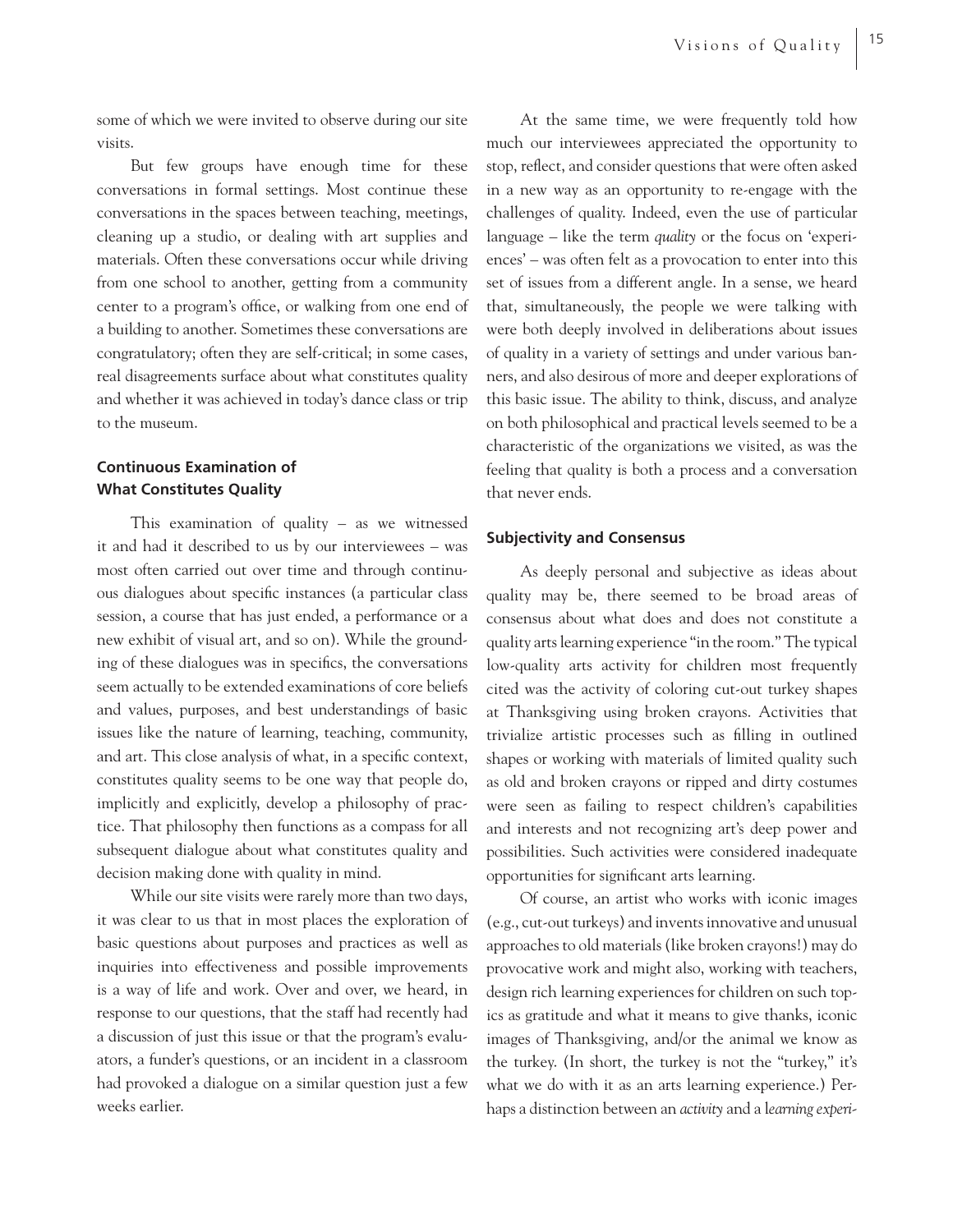*ence* is useful here. An *activity* is something we might do to keep us occupied, for the purpose of simply keeping busy, or to pass time; a *learning experience* is shaped and defined by intentionality, challenge, performance, and growth.

Similarly, there seemed to be consensus about some broad characteristics of quality in arts learning experiences. The most commonly cited is engagement – focused, total, all-encompassing. Other characteristics that were named frequently and around which there seemed to be some broad consensus, though not everyone addressed all of these explicitly or equally, included:

- An involvement with authentic artistic processes and materials.
- An exploration of "big ideas" about art and human experience.
- Direct experiences with works of art made or in the making.

While this kind of broad consensus does seem to exist, it does not mean that there is agreement on an absolute "objective" set of criteria for determining what counts as quality arts education. None of the people we spoke with wanted to escape the task of figuring out what constitutes quality and how to achieve it. Instead, they told us that they want to create and sustain a dialogue about quality that includes as many of the participants and stakeholders as possible. We return to this issue of dialogue and decision making later in this report in Chapter 5.

#### **Quality-Driven and Mission-Driven**

Perhaps the central element of this dialogue about what constitutes quality is an examination and clarification of the purposes of any particular arts education program and individuals' experiences within them.

While many of the people we spoke with were explicitly quality-driven in their work as arts educators, regularly asking themselves and others how to improve the experiences their students were having, they were also deeply mission-driven. Ideas about quality did not seem to exist independently of articulations of purposes. Though driven to create the best arts programs possible at that moment with available resources, including the human resources of program design, administrative, and pedagogical knowledge, quality was not an abstraction,

a thing in itself, or an objective reality. Instead, quality seemed to be inextricably tied to the mission and goals of each individual program.

That quality and purposes are wedded seems, on the surface, to be an obviously true statement. It is hard to conceptualize how any learning experience could be considered high quality if it does not achieve its purposes. Beneath the surface of this statement about quality and mission, however, there is a complex relationship between highly interconnected moving parts.

As we will discuss in Chapter 2, our study revealed that arts educators hold multiple purposes for programs, courses, or projects. At any moment, the priority and relationship of those purposes may shift or evolve. With one group of students, there may well be a primary emphasis on developing certain technical skills. With others, creating a powerful experience of ensemble work might feel like the critical task at that moment. And with another, working on discipline and responsibility might be the essential starting point. None of these goals diminishes the importance of others, but an assessment of particular groups at particular moments may well suggest new and appropriate ways of prioritizing purposes.

In addition, as one's understanding of how to achieve purposes deepens over time, ideas about sequence and emphasis will likely evolve as well. In other words, knowledge of how to achieve a complex set of goals should inform how one approaches achieving it. As one learns what is possible to teach and how to do that teaching well, the very framing of those goals evolves.

As we have noted, achieving quality and fulfilling a mission are processes rarely completed. As one level of achievement is accomplished, new goals, often both broader and deeper, are conceptualized. Ambitious arts educators constantly seek new understandings of both quality and mission and how to achieve them. The nature and multiplicity of the purposes discussed in Chapter 2 reminds us of the incredible complexity of the arts education enterprise and the challenges of coming to a vision of quality, let alone achieving that vision.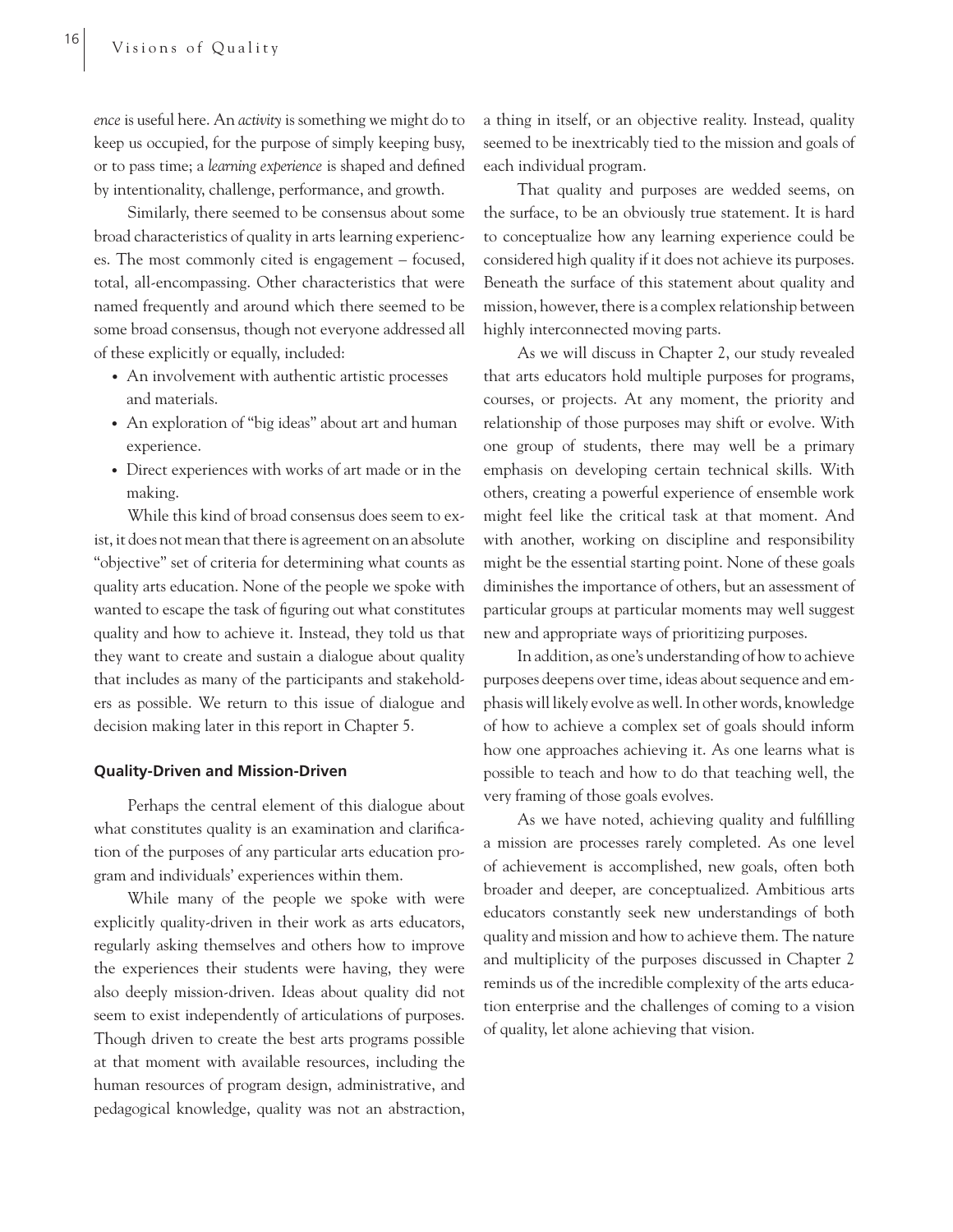### CHAPTER 2: THE MULTIPLE PURPOSES OF ARTS EDUCATION

AS DISCUSSED IN THE PREVIOUS CHAPTER, the question of what constitutes high quality arts education is inextricably linked to the question of why we should be teaching the arts in the first place. Over the course of our research, we conducted many interviews, from phone calls with experts in this field to the many formal and informal conversations at our site visits. Almost everyone we spoke with linked their quest for quality to the purposes they were striving to achieve in their programs or policies. What they perceived the arts to be and to do for individuals and groups strongly influenced their ideas about what they wanted students to learn through their education in the arts. Accordingly, achieving quality to a large extent means achieving these purposes. So it is no surprise that when arts educators talk about excellence they also express ideas about the fundamental purposes of arts education – ideas about what students ought to learn through the arts and why these outcomes are important.

We noted two distinct but interrelated beliefs held by the great majority of those we interviewed.

- **There are multiple legitimate purposes of arts**  education. As a field, arts education seems to be in an expansive mood these days. Theorists and prac titioners are aware of the multiplicity of purposes their colleagues pursue and regard this multiplic ity as healthy. Though of course there are disagree ments about specific theories and approaches, when people referred to points of view other than their own, they did so in a spirit of open-mindedness and respect, rather than debate or divisiveness.
- **High quality arts programs tend to serve several purposes simultaneously.** As a group, arts educa tors conceive of high quality arts education as complex in its outcomes, serving multiple puposes for each student. Though arts programs differ widely in their contexts, goals, art forms and con stituencies, a hallmark sign of high quality arts learning in any program is that the experience is rich and complex for all learners, engaging them on many levels and helping them learn and grow in a variety of ways.

When our phone interviewees articulated what students ought to *learn* from high quality arts education, what we heard fell into seven broad goals. Most people referred to several of these learning outcomes as desirable, not just one or two. These seven goals were also ones mentioned by our site interviewees when they told us what they were striving to achieve, and they are echoed in the literature. We heard that arts education should:

- Foster broad dispositions and skills, especially the capacity to think creatively and the capacity to make connections.
- Teach artistic skills and techniques without making them primary.
- Develop aesthetic awareness.
- Provide ways of pursuing understanding of the world.
- Help students engage with community, civic, and social issues.
- Provide a venue for students to express themselves.
- Help students develop as individuals.

This chapter characterizes the central ideas discussed in each of these areas. We offer first a few words of clarification about what these seven categories are meant to represent and how they might be useful to readers of this report.

### **A Focus on Learning Purposes**

Arts programs have a variety of purposes that are closely linked to the communities and contexts in which they operate. Not all of these purposes are directly related to learning, and a distinction can be drawn between an arts program's learning purposes and its programmatic purposes. A learning purpose has to do with the specific skills, dispositions, and understandings a program aims to teach. Programmatic purposes are often more general in nature and emerge in response to community and political needs and realities that include but can also extend beyond the arts per se. For example, programs have been developed in response to a community's need to keep young people off the streets after school hours and to provide them with positive adult mentors from the community. Many pro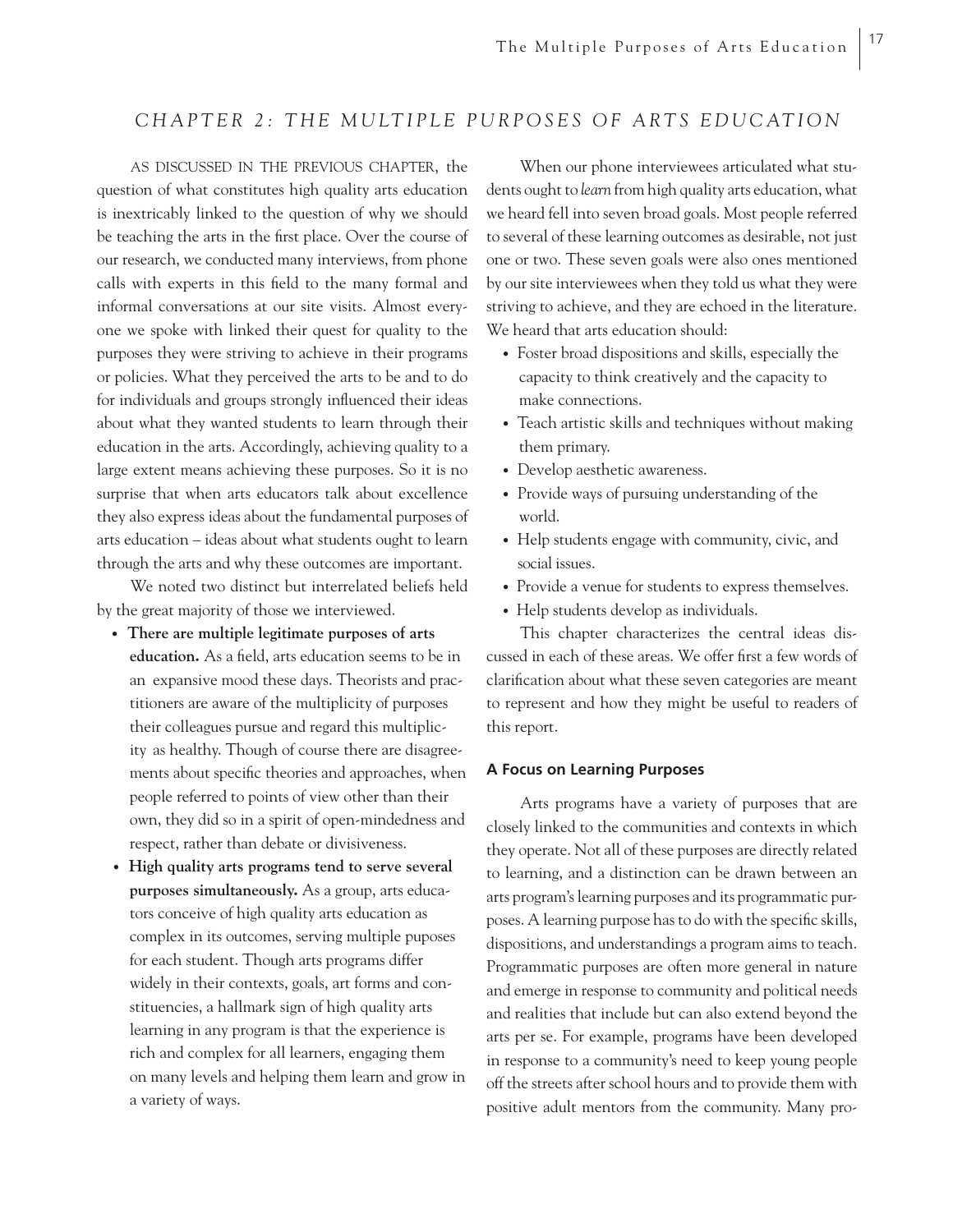grams have been developed with youth and community development as their initial purposes. For example, the Manchester Craftsmen's Guild in Pittsburgh arose out of community activism and a passionate commitment of the founder, Bill Strickland, to provide access to arts education to all. Similarly, a fundamental purpose for founding the Seattle-based Arts Corps, for example, was to bring free arts classes to low-income youth. But these programmatic purposes do not specifically imply what arts educators believe students should learn as the result of these arts experiences. Arts programs can and often do serve many purposes and play many roles in a community.

#### **Who and What these Seven Categories Represent**

The seven clusters of purposes described in this chapter emerged as a way of organizing the learning purposes that were mentioned by the people we spoke with in phone and site interviews during this research. Many of these same purposes are mentioned in the literature we reviewed, and wherever relevant, we point out the alignment between what our interviewees said and the arguments in the published literature.

The seven purposes we write about here are by no means intended as an exhaustive typology of all the possible purposes of arts education, or all the purposes that arts education scholars have written about. Rather, it is an attempt to cluster the purposes that were most often articulated to us. Certainly, there are other ways to organize the countless articulations of purposes and outcomes we heard, and there are certainly legitimate purposes of arts education other than those we describe. We hope that those with whom we spoke, as well as the readers of this report, will find represented here at least some of the purposes of arts education that they hold as most essential.

### **Seven Broad Purposes of Arts Education**

**1. Arts education should foster broad dispositions and skills, especially the capacity to think creatively and the capacity to make connections.** 

When speaking about the important purposes of arts education, one of the outcomes people mentioned most often is the development of key habits of mind: the

capacity to think creatively and the capacity to make unusual connections. When people speak of these capacities, they often call them "dispositions," or general "habits of mind," consistent with a growing movement in the literature to refer to the habits of mind taught by the arts (Grotzer, Howick, Tishman, & Wise 2002; Hetland, Winner, Veenema, & Sheridan 2007; Perkins, 1994).

Acknowledging that nuances may be missed by attempting to group arts-related habits of mind into a few broad categories (and here we nod to Eric Booth, who speaks eloquently of 19 artistic habits of mind), we feel it is most useful to focus on the two themes most often mentioned – creative thinking and connection making.

**The capacity to think creatively.** An analysis of the nature of creativity in the arts and in general has been central to the work of many psychologists (e.g., Amabile, 1996; Csikszentmihalyi, 1996; Feldman, Csikszentmihalyi, & Gardner, 1994; Gardner, 1982, 1993; Getzels & Csikszentmihalyi, 1965; Greene, 2001; Perkins, 1981; Robinson, 2001; Sternberg, Grigorenko, & Singer, 2004). When arts educators talk about developing students' capacity to think creatively, they generally conceive of creativity as an extended process involving many steps, rather than a single "aha" moment of insight. Creativity is full of starts and stops and turns and improvisations and leaps and bounds. Janice Fournier, an evaluation consultant at Arts Corps, the largest nonprofit arts educator in the Seattle area, believes creativity "involves generating ideas, digging deeper into ideas, encouraging openness to exploring new ideas, and listening to your inner voice." Creativity moves forward through a process of generating questions, exploring problems, and seeking multiple options, and as it unfolds it includes cycles of critique, revision, and reflection. The process is "very complex" and intense, notes Arts Corps founder/director Lisa Fitzhugh, but it is observable. Four indicators of creativity that she believes her students and teaching artists demonstrate across art forms, age groups, and contexts are persistence and discipline, tolerance for ambiguity, reflection, and metaphorical thinking.

To be sure, the creative process often includes flashes of insight and intuition – the famous "aha" moments – and these moments can be its most visible signs. But the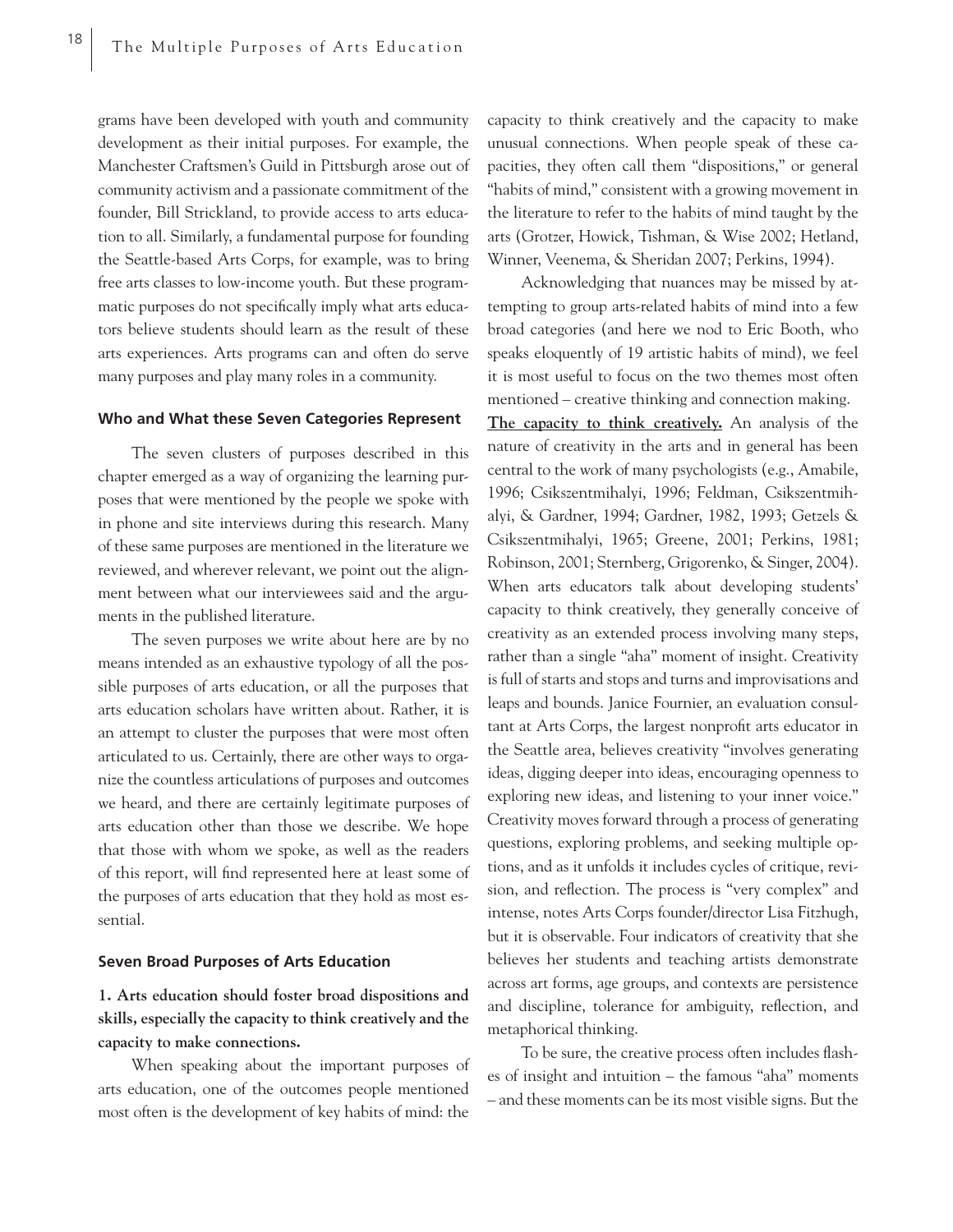process of developing creative ideas and carrying them through to fruition also typically includes prolonged periods of purposeful ideation, exploration, and critical reflection (Perkins, 1981). It is this longer process, along with an understanding of its value, that our respondents seem to have in mind when they talk about developing students' capacity to think creatively. Adam Neal, a master's student in composition interning at *Sound Learning*, comments: "It's about getting kids to think about and go through the steps of the creative process – thinking and doing, focusing not just on the product, but the process, with the idea that maybe the kids will be able to do this later on, on their own."

Many people we spoke with echoed a view also found in the literature, that the capacity to think creatively is an outcome of arts education that is widely valued by society (Levy & Murnane, 2004; Pink, 2005). Eric Booth, founder of the *Teaching Artist* journal, believes that creativity [is seen] as a priority in the field, one thing the rest of the world wants from the arts. This thought was also reflected in our interviews with members of the Tucson Unified School District fine arts administrative staff (partners with the program, Opening Minds through the Arts, or OMA), "Businesses and the workforce look for creative problem-solvers that can think outside of the box. The arts teach you how to do that." This is an empirically testable claim, and evidence that creativity learned in the arts transfers to creativity in non-art business and workforce settings is exceedingly difficult to obtain, and the body of cumulative research has not yet demonstrated such transfer. (Winner & Hetland, 2000). Still, it is hardly surprising to find an assumed link between arts and creative thinking, and much has been written about the potential of arts education to cultivate a broad capacity for creativity.

**The capacity to make connections.** Many people we interviewed also believe that high quality arts education fosters the disposition to make connections across diverse themes, topics, and experiences. As Kristin Congdon puts it, the basic idea of connection-making is that "students form links beyond the time and space of the classroom." The kinds of connections people value are varied. Some arts educators emphasize making arts-related connections across disciplines and the curriculum; some emphasize making connections to everyday life and popular culture. Some emphasize making connections to history and culture writ large; some emphasize making connections to controversial issues within communities and across nations. But regardless of the connections people favor, there is general agreement that rich connection-making is more than just a nicety: it is a central outcome of high quality arts learning and teaching. For Elliot Eisner, quality means that art has to "function in [students'] lives, outside of the context of schooling, and [teachers make that happen] by creating bridges between what they are studying in school and the life that they're going to be leading outside of school." This point is also emphasized by educators at many of the sites we visited, where the importance of offering opportunities for connection-making is not only of cognitive value but allows students a "way in" so that their learning is accessible and relevant.

There is a controversy in the arts education literature about whether to *justify* arts education because of its potential to connect to and improve academic learning. We touch on this controversy in Chapter 4 when we discuss "foundational decisions," and caution against justifying arts education because of its instrumental, or "add-on" value in boosting achievement in other academic areas (an argument often made but as yet unproven). However, the capacity to make connections as discussed here is not viewed as an "add-on" to arts education, but rather a deep and essential part of what learning in the arts is about.

There are two strands of thinking that contribute to this view, and they have been written about in the literature as well as discussed by those we interviewed. The first has to do with the connection-rich nature of art's content. Because the arts take life and the world as their subject, they connect directly to many aspects of human culture and experience, and exploring these connections provides fertile ground for developing students' capacity for connection-making (Efland, 2004; Perkins, 1994).

A second reason people see connection-making as a key purpose of arts education has to do with the cultivation of imagination. Jerome Bruner (1979), John Dewey (1934), Nelson Goodman (1976), Susanne Langer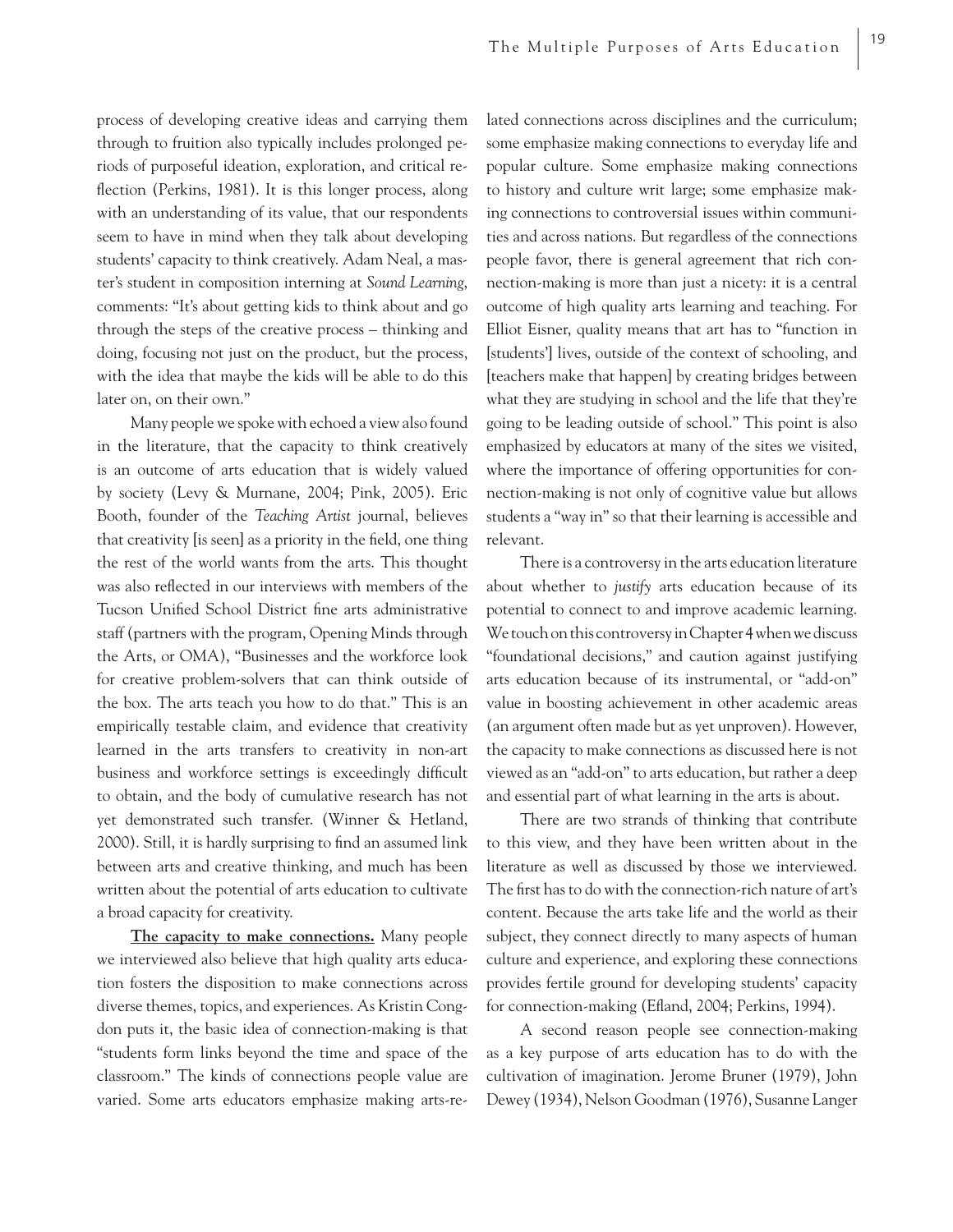(1942, 1953), and Israel Scheffler (1991) are just five examples of scholars who see the arts as ways of knowing, understanding, thinking, and interpreting the world. The arts involve not only emotion, but also complex thinking and imagination (Eisner, 2004; Greene, 2000, 2001). Efland (2002) writes about the *unique* contributions of the arts in developing students' imaginations: Imagination develops when students interpret complex information. Complex information must be interpreted as students think about themselves, their dreams, aspirations and fears, in relation to the art works they create. The construction of one's own "lifeworld" in a work of art is a product of the imagination; the art works created must represent this undivided lifeworld.

Developing students' capacity for connection making may be a key purpose of arts education, but it is important to recognize that this does not always happen as a matter of course. Developing connection making requires encouragement, and many arts educators believe that high quality arts instruction should provide explicit opportunities for connection making. This view has also been articulated by Salomon and Perkins (1989). In the words of Jane Remer, author, teacher, and arts education consultant, teachers need to help students seek "authentic connection between art forms and with other disciplines" and help them "connect art to everyday life."

### **2. Arts education should teach artistic skills and techniques without making these primary.**

The learning of artistic methods and techniques is often cited as a central purpose of quality in traditional arts education, and this is born out in what is assessed by the College Board's Advanced Placement program (The College Board, 2006 a, b). Though most people we talked with acknowledge the legitimacy of this purpose, we heard no arguments for the extreme ends of the continuum. No one claimed that the teaching of technique should dominate arts learning experiences. However, there are varying views about the importance of technique, both within and across art forms, including strong views – and often concerns – about the relationship between students' technical development and their artistic development and about the balance between technique and expression. There are also serious concerns about privileging technical training over meaning-making, and about the relationship between technical proficiency and assessment.

We often heard that the teaching of technique is important because it allows students to gain entry into and participate in the practices of an art form in which sequential learning is required. Many said that students must be taught the "fundamentals" of each art form in order to move to higher levels of skill, and in order to express oneself in the art form. Acknowledging the sequential nature of skill development, several people we spoke with (e.g., Remer, Music, Cardona, and Weiss) mentioned the importance of "standards-based, sequential arts instruction in all four disciplines" as a part of quality teaching and learning in the arts. But all also insisted that technique should never be a goal in and of itself, without other goals to be achieved. Many arts educators – including those who believe in the importance of sequential arts instruction – voiced concern that the teaching of technique can limit as well as enable. Dance educator Sara Lee Gibb, wary that an overemphasis on teaching technique limits how students explore the movement of their body states, "Little ideas and techniques can be introduced but, again, that's where the gifted teacher comes in that can help them expand their range of possibilities without limiting what they're doing." Gibb calls for teaching dance in a way that does not ignore the cognitive and affective aspects of learning to move one's body. Without that, students are just like "trained puppies." Even among professional dancers, she says, one can find examples of dynamic performers who are not necessarily expert technicians.

Not surprisingly, many arts educators have raised questions about what counts as technique and whether teaching traditional skills and techniques serves contemporary forms of expression. This question has been discussed frequently in the literature (Diamond & Hamlin, 2003; Freedman, 2003; Hamlin, 2005; Hamlin & Donnan, 2007; Levine, 2001). Shifting global, economic, and cultural forces, the development of new digital media and new art forms, and the growth of new forms of communication are all factors contributing to a radical change in what counts as art and who participates in making and consuming it. While acknowledging and often cel-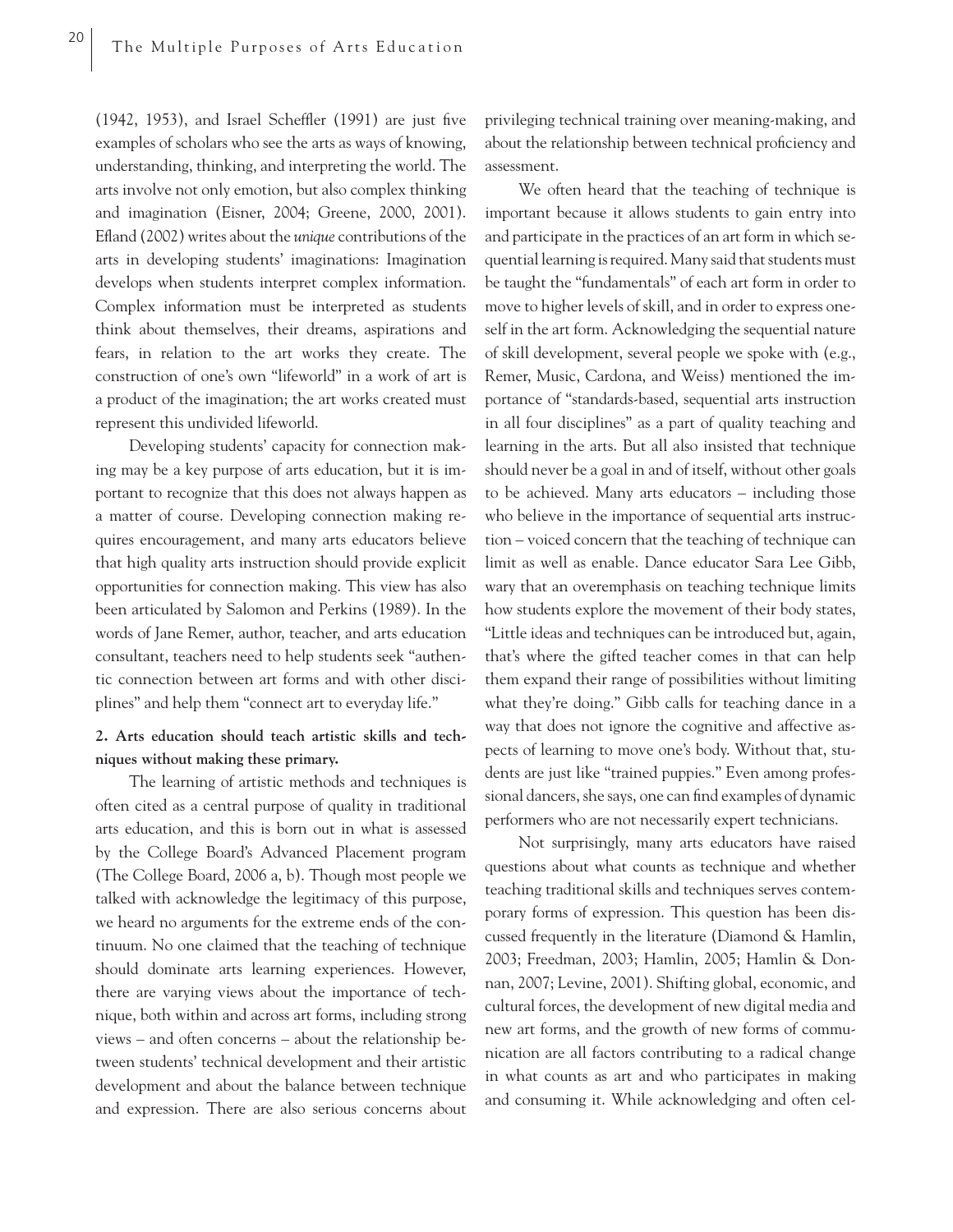ebrating these changes, the majority of our interviewees rejected the radical view that traditional techniques are wholly irrelevant to contemporary forms of expression. For example, Weiss believes that "to say categorically that teach[ing] the formal and modernist elements and principles of the arts is dead is to deny students the tools and techniques that will help them express their views in the contemporary world. It is to throw out a whole set of approaches, tools, and frameworks that could be used for so many purposes, including critiquing society, understanding the beauty of form and observing really closely our world." But Doug Boughton sounds a cautionary note. He worries that too much attention to form and tradition can prevent students from paying attention to the content of a painting or work. In describing the visual culture approach to which he ascribes, he explains: "The visual culture approach holds that meaning is more important than form and this means that what a good art program could do is to help students understand why the art is made and what the meaning is, what type of meaning is attributed within the cultural context." He emphatically foregrounds meaning-making over form, and argues that an approach to arts education should "start with meaning and move to elements rather than starting with elements and moving to the meaning."

Regardless of the specific role of technique in an arts education program, issues of assessment are complex. This is because it is relatively easy to observe technical proficiency according to objectively established criteria. Unfortunately, the development of technical proficiency is often taken as a proxy for other forms of development, and, following the educational truism that what's assessed usually ends up being what's taught (Resnick & Wirt, 1996), many arts educators voice concern that programs and approaches that over emphasize technical assessment often end up impoverishing instruction. This does not mean that technical skills should not be assessed at all. Several people we spoke with recognize the importance of assessing students' artistic skills nationally (as reviewed in Chapter 4) as a sort of pulse-taking exercise. But many argued for assessments that do a better job of evaluating outcomes besides technique – e.g., assessing the impact of an arts experience on students' personal development.

This tension around assessment and the development of artistic skills and techniques underscores the complexity of assessing student learning in programs with multiple purposes, especially in partnership organizations where there are several different educators assessing from different perspectives. For example, LCI's director of education development, Madeline Holzer told us of an instance in which her own assessment of a high school theater practice session focused on individual growth, collaboration, and student "ownership," while the classroom teacher focused solely on technical theater skills.

In summary, most of our interviewees believe that technique may sometimes be an important goal but should never be the only one, and indeed might best be thought of as an instrumental goal – important only insofar as it serves a larger goal of helping students understand or express ideas and feelings. Perhaps not surprisingly, the view that technique can and sometimes should be assessed but should never be the sole criterion for assessment of student learning in the arts is strongly echoed in the literature as well (Boughton, 2004; Burnaford, 2007; Consortium of National Arts Education Associations, 1994; Council of Arts Accrediting Organizations, 2007; Eisner, 1996; International Baccalaureate Organization, 1999, 2000a, 2000b, 2005; Kimbell & Stables, 2007; Marshall, 2006; McCarthy, Ondaatje, Zakaras, & Brooks, 2004; Myford & Sims-Gunzenhauser, 2004; National Center for Educational Statistics, 1998; Persky, Sandene, & Askew, 1998; Persky, 2004; Reimer, 1992, 2002).

### **3. Arts education should develop aesthetic awareness.**

Many believe that an important purpose of arts education is to develop students' capacity to see things from an aesthetic perspective. This includes learning to recognize the aesthetic dimensions of the world around them, learning to make qualitative discernments and judgments, and learning to actively shape their own aesthetic environments. This theme is consistent with those of prominent arts education theorists (e.g., Dobbs, 1998, 2004; Eisner, 2004; Greene, 2000; Reimer, 2003; Smith, 2004, 2006; Smith & Simpson, 1991).

It might be argued that aesthetic awareness is simply a special kind of artistic skill and should thus be included in the foregoing "artistic skills and techniques" category.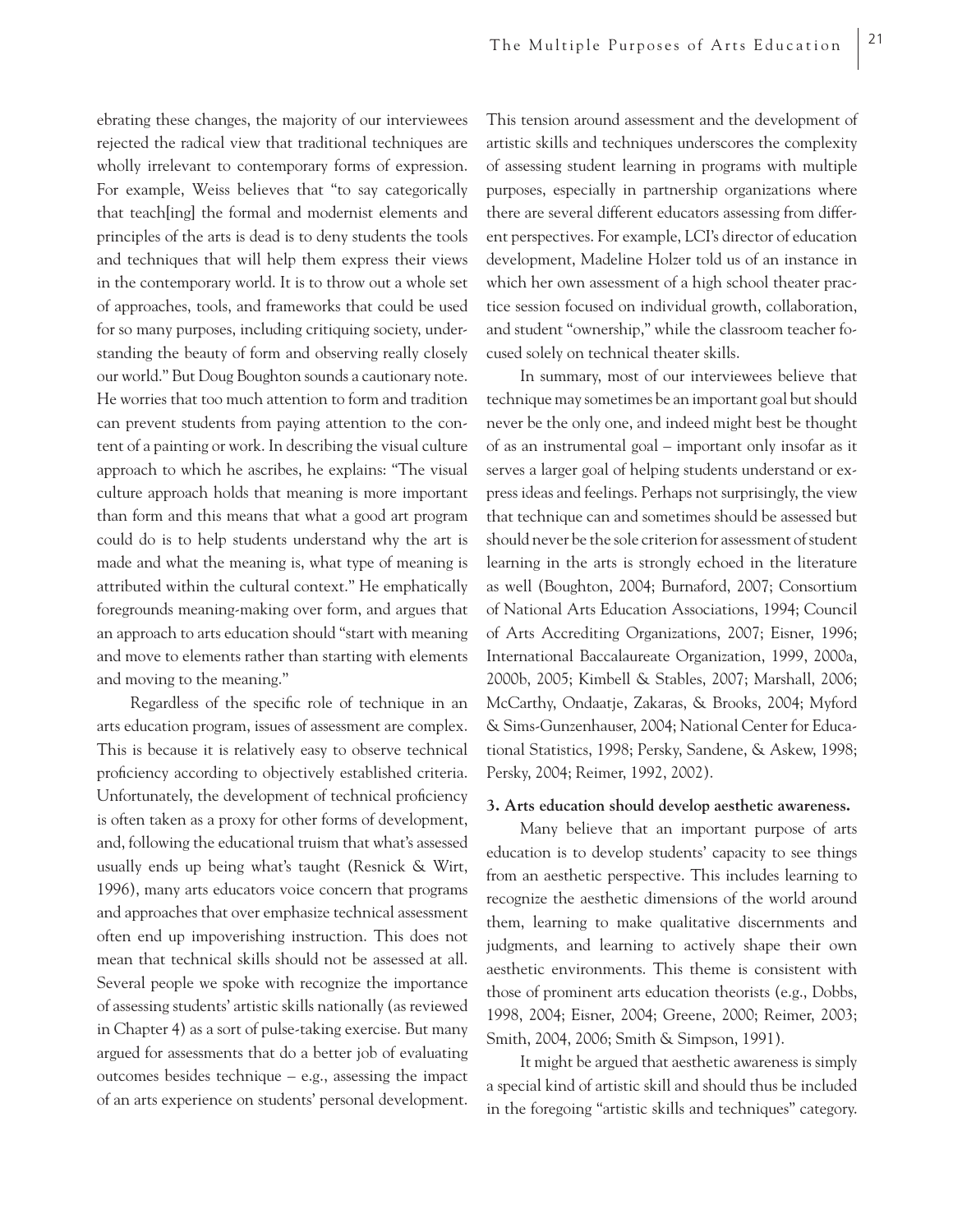But the people we spoke with emphasized its special importance, as do many theorists, and we thus consider it as a distinct category. There is a pleasant symmetry to reporting our findings in this section, because arts educators' rationale for the importance of developing students' aesthetic awareness is closely linked to the reason that we chose the phrase "the qualities of quality" as the banner for this research project. As noted elsewhere in this report, there are two meanings to "quality" – a characteristic or feature of something, and a judgment of excellence. This double discernment – seeing features, and seeing excellence – is how many of the educators we spoke with characterized aesthetic awareness. Developing students' aesthetic awareness helps them "see" the world more fully and in more detail, and thus be able to make more nuanced judgments about value.

Linking the two meanings of quality, Elliot Eisner recalls his experiences as a very young man working in a shoe store where he learned to discern varying levels of quality. "I began to notice differences between the shoes and how the heels were stacked, what the quality of the leather was like, the construction, whether it had a steel shank in it, etcetera, etcetera. And what I found was the closer I paid attention to the qualities of the shoes or the shirts or the pants, the more I saw, the more I noticed, and the more satisfaction I received from those that were of very high quality. So this was a learning process that I was in charge of. I learned that you could look in order to see and that was a real revelation to me and something that made it possible for me to do that anytime I wanted to." In his writings, Eisner (2002) also argues that arts education teaches us to frame the world from an aesthetic perspective.

Developing discerning aesthetic awareness can lead to the understanding of relationships. Karen Fields at Opening Minds through the Arts (OMA) refers to it as "activating discernment" and sees aesthetic discrimination as an important outcome of participation and observation in the arts. During our site visit to OMA we sat in on a class that embodies this purpose. In a class that integrated language arts and opera, students were learning about different values associated with words (for example the difference between "happy" and "elated") and two professional opera singers were using facial expression, body language, and opera to demonstrate these differences, challenging the students to decide which word better described the character's feeling in a particular passage from Schumann's *Death and the Maiden*.

Lissa Soep of Youth Radio aims for high production values in the work she does with youth, and she emphasizes the link between the pursuit of aesthetic excellence and intrinsic motivation. Working alongside professionals on projects that involve a high level of aesthetic and professional standards sustains student engagement. It "creates a lot of energy behind the work and elevates the standards of the work that is generated." At the Lincoln Center Institute (LCI) in New York, executive director Scott Noppe-Brandon discussed the importance of using high quality material as a departure point for an aesthetic experience: "The reason to start with high quality of works of art is that there are multiple layers of complexity that are built in so that study repays itself." Engaging with quality art work, students at LCI can then build multiple "capacities" such as noticing deeply, asking questions, making connection, seeing patterns, creating meaning, reflecting, and assessing.

Like Eisner, independent scholar Laura Chapman recognizes that aesthetic awareness extends beyond formal arts learning experiences. "In the traditional venues for encountering 'high quality,' such as museums or galleries, concert halls, theaters, it is easy to forget how experiences in these sanctuaries are enriched or inhibited by impressions from a larger surround of mass-produced cultural fare, mass-circulated imagery, so many aesthetically designed environments. I think it is a mistake to think that 'high quality' is only and inevitably at a distance from everyday experiences." Chapman would like arts education to help students discern the aesthetic qualities of the informal environments that surround them, understand their messages and cultural influence, and feel empowered to judge and shape them. "If you walk by the cosmetic counter, you have the opportunity to see someone's 'lessons' about the aesthetics of self-presentation for women. There are different lessons in other 'departments' whether it is children's clothing or home goods."

Kristin Congdon warns against a monolithic con-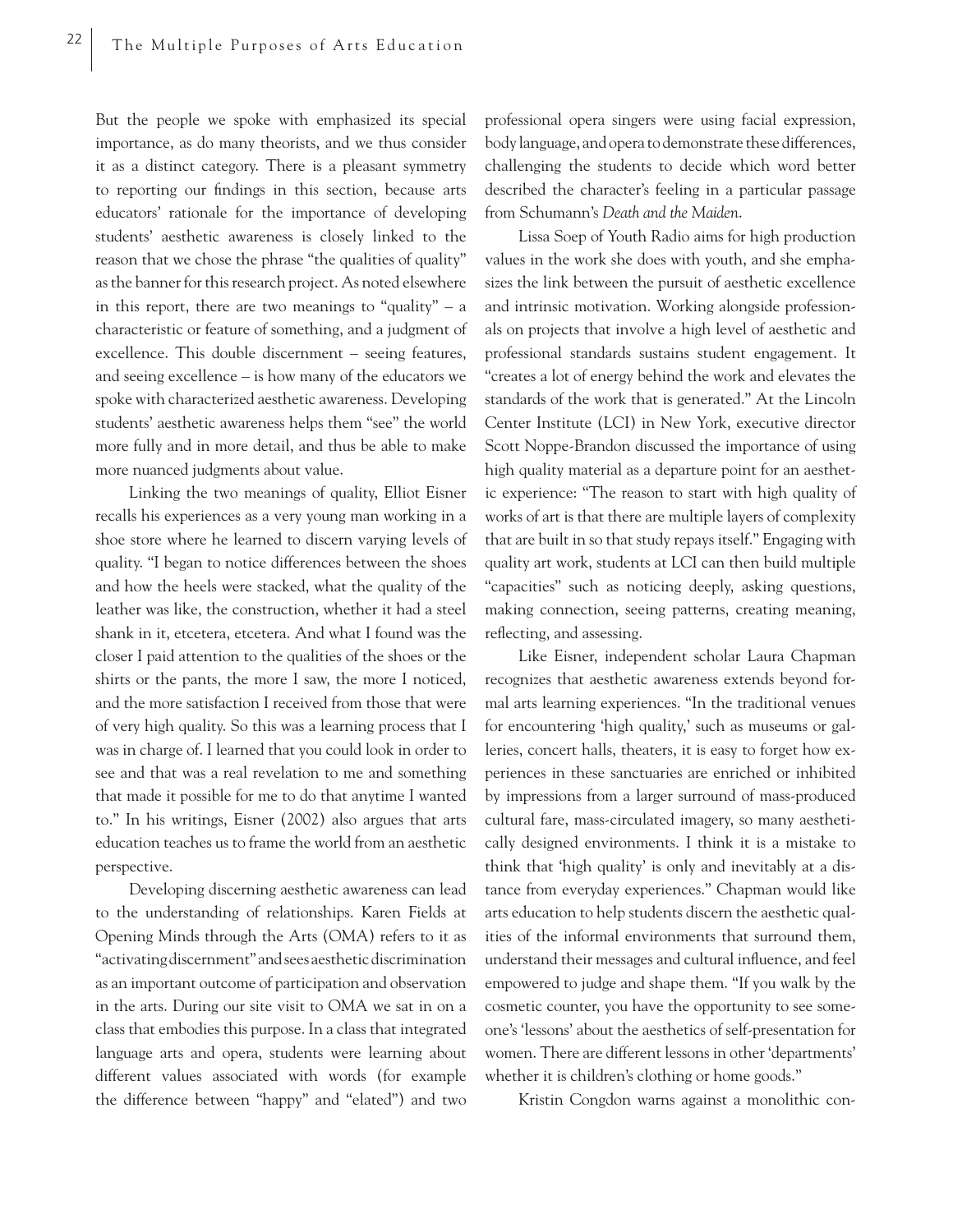ception of aesthetic excellence that is dominated by one cultural perspective, a perspective echoed throughout the literature on the importance of bringing folk arts into arts education (Bowman, 1993-2003, 2006; Bowman & Zeitlin, 1993; Cleveland, 2000; Green, 2001; Hamer, 2000; Kirshenblatt-Gimblett, 1983; Mesa-Baines, 1990; Museum of American Folk Art, 1998), and the importance of considering learning in "outsider art" (Rubin, 2004; Sellen & Johanson, 1999).

Recalling her early efforts to study folklore, Congdon recounts that several universities "thought it was lower, it wasn't really aesthetic, and people were saying we have to bring the students up to us and what we know. But it was really important to me to start looking at the aesthetics of different cultural groups and the functions of arts in different cultural groups and how people within these different communities see what art is supposed to do and how it communicates their own values instead of only trying to say these are the great works that you need to understand in order to become a cultured individual."

Just as cultivating aesthetic appreciation needn't be rooted in an objective definition of aesthetic value that privileges the values of certain cultures over others, excellence in arts education need not be "one recipe for all." Rather, in both cases, making discerning judgments about excellence depends on a fine-grained understanding of the relationship between the purposes of something, its varied features, and the context in which it is used and valued.

### **4. Arts practices should provide ways of pursuing understanding of the world.**

Many of our interviewees told us that an important purpose of arts education is to help students understand that the arts are themselves a mode of understanding. Echoing the philosopher Nelson Goodman (1976), Eric Booth explains: "Art makes worlds; it is a way that human beings most understand things. The arts help us ask questions, explore ideas, and make meaning in ways that other disciplines do not. They also provide ways for us to share our understandings with others – share our worlds – in potent and productive ways."

The development of understandings that are specifically cultural in nature is especially important to many people we spoke with. As Susan Sollins, executive producer of Art:21, put it, one purpose of arts education is to help students understand that the "arts provide us with opportunities to have much broader discussions about our lives, our culture, and our politics." Louise Music wants students "to understand the arts as they represent cultures… [to understand] how we see, understand, express and connect through the arts."

Not surprisingly, arts educators see the pursuit of cultural understanding through art as an active rather than passive process. For example, City Lore's in-school residency program partners with grades K-8 in New York City to pair local fine arts and folk arts teaching artists with social studies classes. Students are encouraged to explore and come to appreciate their own culture and community in rich ways by using local, primary resources such as community members, folk artists, authentic local documents, and community sites. By engaging with their community through the arts, students participate in the process of exploring, documenting, and preserving their city's cultural heritage. Similarly, at Expanding the Walls: Studio Museum of Harlem, students use the museum collection as a lens through which to explore Harlem's culture and history. Students are activated through the museum experience to investigate local social issues and take their experience to the street, engaging in intergenerational dialogue and interviews about African-American culture.

There is much in the literature that is resonant with arts educators' belief that a purpose of arts education is to provide a lens onto human culture. For example, Suzanne Lacy describes powerful contributions to society by art in non-traditional, public sites, a new genre in the early 1990s that united the political and aesthetic (1995). These big understandings about art and culture sound benign and hard to argue with – who wouldn't want students to gain such understandings? But there is a difference between students holding these understandings intellectually and *living* these understandings by personally engaging with historical and contemporary cultural issues via the arts. It is these active understandings that were most prized by the arts educators with whom we spoke.

The view that the arts provide a way of understand-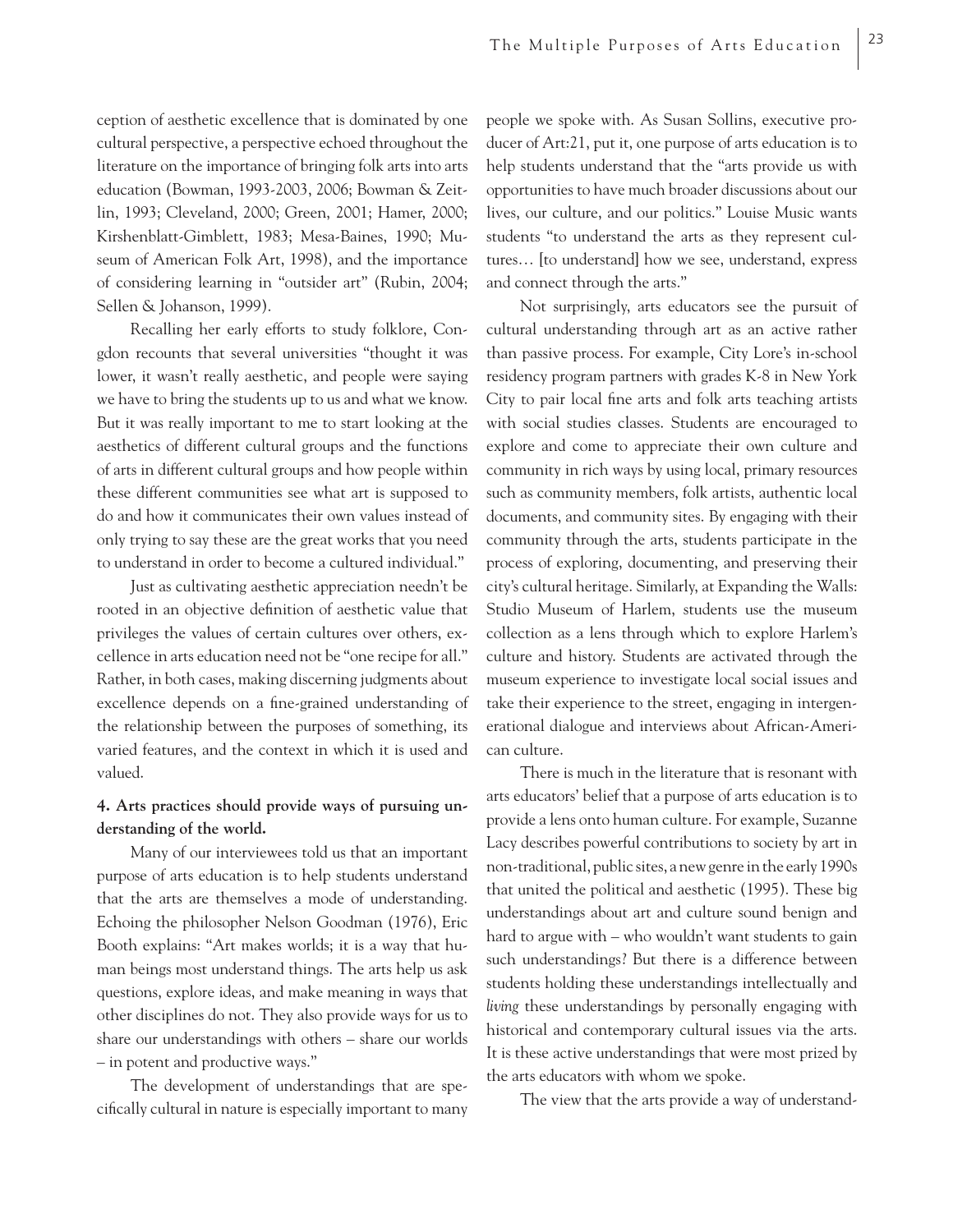ing the world connects to a relatively new movement in contemporary art and art theory called "art practice as research" (McLeod & Holdridge, 2006; Serig, 2007; Sullivan, 2005). In this movement, the purpose of art-making is to think through problems to achieve understanding. Such a purpose foregrounds discovery, learning, and the integration of disciplines, with art as a tool for inquiry, synthesis, and representation. In the literature, inquiry as a purpose for arts education is seen as growing from two sources: the practices of design, in which the discovery process is a route to adaptive innovation (Gray & Malins, 2004; Kimbell & Stables, 2007), and the practices of contemporary arts, in which meaning-making predominates over artistic technique. Some theorists argue that viewing arts practice as inquiry suggests a "radical rethinking of the premises for making art" such that "knowledge construction replaces personal expression, object-making, and aesthetic pleasure as the primary goal of art practice" (Marshall, 2006). This in turn suggests a qualitatively different set of criteria for judging excellence in arts learning experiences. When art works are valued for the ways that they advance and reveal thought more than as aesthetic objects, the art-making process is esteemed over product, and process becomes evidence of learning.

### **5. Arts education should provide a way for students to engage with community, civic, and social issues.**

Many people we spoke with told us that one important purpose of arts education is to empower students to understand and affect their role in community and society. This theme is also well-represented in recent literature on arts education. (e.g., Adams & Goldard, 2001, 2002; Birch, 1990; Boal, 1995, 2000; Boal & Jackson, 2006; Bowman & Zeitlin, 1993; Feldman, Csikszentmihalyi, & Gardner, 1994; Goldbard, 2006; Gude, 1999, 2000; Gullotta, 2000; Mesa-Baines, 1990; Stokes Brown, Ayers, & Quinn, 2002).

 There are milder and stronger conceptions of what it means to achieve this outcome. On the milder side – and connected with the idea of personal development – some see achieving this outcome as a matter of helping students recognize the interconnectedness of their lives. For example, Booth and Eisner highlighted how arts learning experiences enable students to recognize how they enrich the lives of others. The arts are a way to "empathetically… engage in the worlds of others" which Booth sees as so important in a democratic society.

A stronger conception of civic engagement as an important outcome of arts education emphasizes helping students understand that they each have the power and responsibility to affect the community and society at large through the arts. For example, Chapman, Music, and Soep stressed that the arts can be used by students as "powerful agents of change." Chapman asserts that schools must recognize that "the arts are consequential, not always benign, cute, pretty, take it or leave it activities." Arts in schools should address the civic dimensions of the arts – and show students that they can make a difference in their own communities.

In Lissa Soep's view, arts learning experiences become more powerful when they aim to "frame a debate or to help people to see the world differently." In her own work at Youth Radio, this takes the form of students creating radio broadcasts that explore issues of social justice. She described a Youth Radio project in which teenagers from Oakland, California created a piece on the community's rising homicide rates. Soep attributes the popularity of the piece, listened to by over 27 million people, to the power of the slam poetry interspersed between interviews the students had conducted in the community, written by I-Slice, a 19-year-old poet, based on *Romeo and Juliet*, but set in present-day Oakland. Although Soep's example demonstrates how students can take on social justice issues through innovative art-making, she also believes that more traditional art forms and topics can be used by students to help reframe their world views.

Many of the sites we visited identified community and civic engagement as an explicit purpose of arts education, and provided opportunities for students to exercise their voice and engage with their communities. For example, Teens Rock the Mic, Urban Word, Will Power to Youth, East Bay Center for the Performing Arts, and Appalachian Media Institute all work to provide students with opportunities to use the arts to initiate community dialogue about socially and culturally relevant local issues. By using the arts as a tool to examine and challenge unjust social dynamics, these student activists build a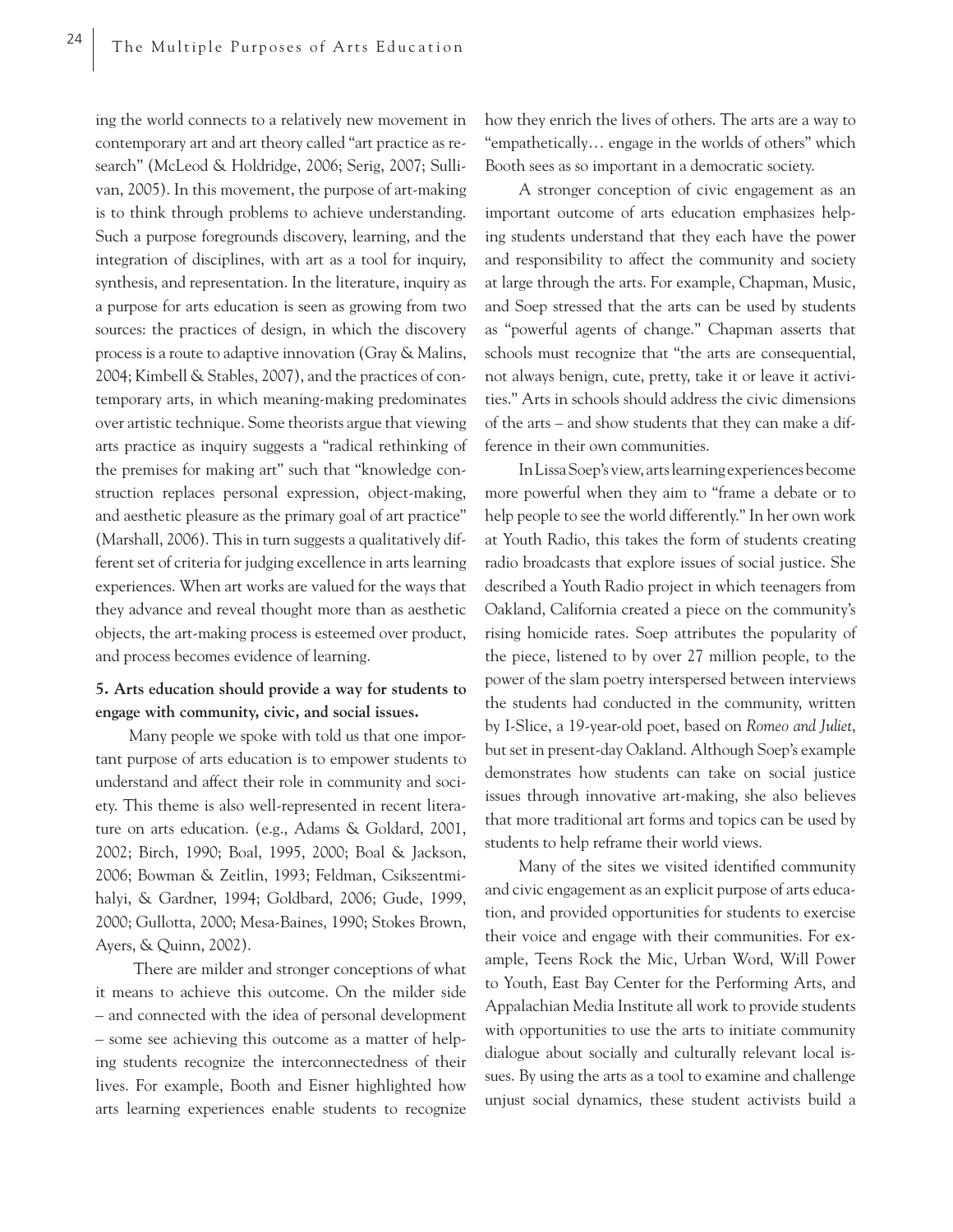sense of individual and community identity while working to effect change.

Often, arts organizations that emphasize community and civic engagement are born from communities in which social unrest and injustice has been a reality for participating students and teachers. These realities are often the inspiration for identifying programmatic arts learning purposes. At East Bay, for example, artistic director Jordan Simmons notes that "the conditions that allowed us to come together and cook our program and our thoughts belong to the historical period and the geography of the Bay Area." This context gave rise to East Bay's conviction that the arts can be used "as a vehicle for reconciliation and social change" in efforts to heal the bitterness and conflict that emerged across many sections of their community following Martin Luther King's assassination. They continue to hold to this goal of reconciliation, though the idea has evolved from the 1960s fight for civil rights into a broader and contemporary struggle for social justice and human rights.

Louise Music, Elliot Eisner, Eric Booth, and Johnny Saldaña all spoke to us at length about how arts experiences change individuals as interdependent members of the world – how they can help students make connections between themselves and others, and how they can engender compassion for others. Being exposed to multiple perspectives allows students to broaden their understanding of themselves in relation to others and provides them the opportunity to empathize with others.

Interviewees also stressed the potential of arts experiences to develop students' sense of personal empowerment. "I am interested in provoking each person with experiences in the arts to really think independently and to be able to feel that they can in turn create something themselves that has value or validity or is recognized" (Sollins). This empowerment extends into the development of youth agency. Encouraging students to find and value their voice and their contributions is emphasized at many civic/community engagement organizations.

Our interviewees also cited the capacity of the arts to develop leadership skills. In many site visits we heard people talk about how students learn to become leaders through arts-related engagement with their immediate and broad community. In fact, it is often by taking a leadership role that students are able to forge strong and meaningful relationships with their community: They become more comfortable provoking or engaging in public dialogue and develop a confidence that allows them to communicate and collaborate with people across roles and contexts.

Louise Music connects learning in the arts to what she sees as the broad purpose of all education, which is "to create a healthy and equitable society." She believes "that the practice and participation in the arts is essential for students to develop skills necessary to be able to participate in that." Quoting Deborah Meier, Music emphasizes that many youth often don't realize that "in a democracy, we are all rulers."

## **6. Arts education should provide a venue for students to express themselves.**

We encountered wide agreement that one of the central purposes of arts education is to provide all learners with tools and opportunities to engage in and appreciate expressive experiences across the arts disciplines. Many people we spoke with stressed that the arts provide a unique opportunity for students to express themselves beyond verbal language. Elliot Eisner told us that it "has to do with the symbolic character of art, to be able to convey to others meanings that will not take the impress of literal language." Speaking of the nature of musical experiences, writer and arts educator David Myers says, "What drives musicians as musicians? What we believe is that it's that intrinsic, expressive phenomenon… We can't get to it in words and kids need that kind of experience."

Expression is also important because it makes personal development possible by providing individual students with multiple ways to "be themselves" that they may not be able to access otherwise. In our interview, Bennett Reimer described how the expressive nature of the arts enables self-discovery: "You could say that in the arts you express yourself. Heck no. You're finding yourself out! What you're creating is yourself. You can create in one way and realize it's not right and then do it differently." Similarly, interviewees Sara Lee Gibb and Cynthia Weiss emphasize that the expressive nature of the arts enables students to fulfill the purpose of connecting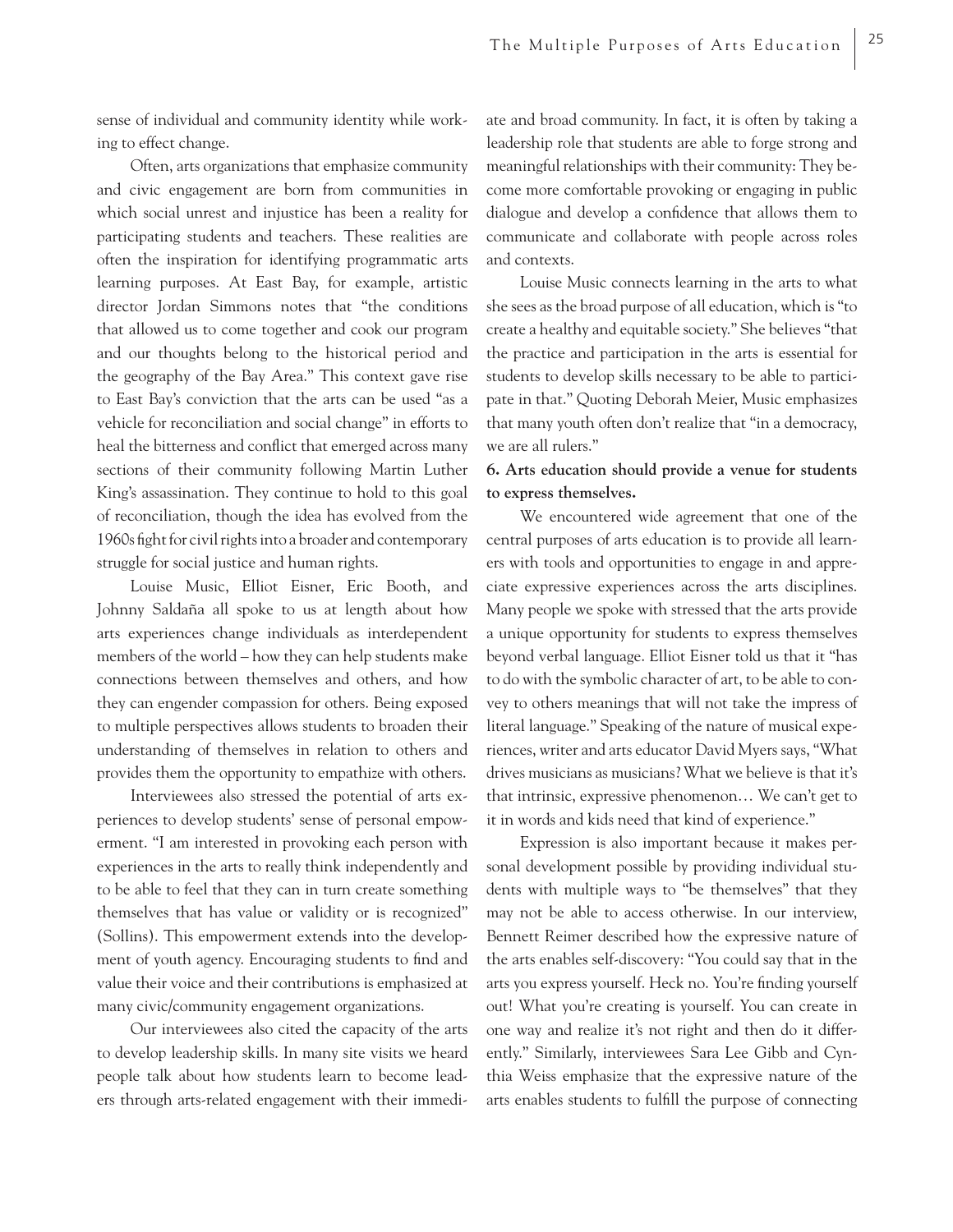with others, to "cultivate" and "express humanity." Numerous scholars have noted in their writings how expression helps students to find a personal voice, something that is seen as particularly critical to develop in populations of under-served and disenfranchised youth (Adams & Goldbard, 2001,2002; Birch, 1990; Boal, 1995, 2000; Boal & Jackson, 2006; Chávez & Soep, 2005; Lacy, 1995; Mesa-Baines, 1990).

In her interview, Lissa Soep called attention to the importance of casting a wide net when thinking about the purposes and forms of the expressive arts. It's not simply about celebrating the release of emotion, but about "maximizing opportunities for young people to contribute and participate in their own expressive vernaculars and to link them to larger histories that they feel included in that perhaps have been excluded in the past." Engaging in the arts allows students to represent and mold their own lives. Soep continues, "Nurturing expressive culture in its various forms is, should be, a crucial purpose within arts education… whether that's spoken word poetry, painting on an easel, telling stories or posting blogs." "The more that [the scope of expressive culture] shrinks and gets shut out of learning experiences… the fewer recourses [students] have to intervene in their own lives, impact on their communities, and feel like they are contributing in an active way as citizens in the world."

## **7. Arts education should help students develop as individuals.**

Our interviewees frequently placed special emphasis on the role that engaging in the arts plays in students' developing sense of themselves as individuals and the role the arts play in students' relation to others. Several of the outcomes we've discussed thus far could be considered forms of personal development. The significant role the arts can play in helping students see that they have something to offer – that they have voice and the ability and credibility to contribute to society – has already been discussed in the purpose of artistic expression. In many sites that emphasize youth development, a space is provided for students to find and exercise their voice and effect change. This connection between developing youth agency and encouraging students to act upon their agency is also related to the civic/community engagement purpose.

But in addition to the particular need for youth to develop an expressive voice, an important outcome of arts education is to help all children grow as individuals. From developing students' imagination and self-esteem to encouraging their self-awareness, engaging with the arts can affect how youth see themselves. Many interviewees, including Cardona, Music, Congdon, and others, believe that when arts experiences connect to learners' own experiences, culture, and heritage, they gain the power to change individuals' views of themselves. Yet another aspect of personal development has to do with the arts' capacity to shape and sometimes transform students' outlooks on life. Museum educator Rika Burnham explains, "I think that although I feel it's an unrealistic goal, it's an always hoped for goal, that the work of art will somehow alter your life. The work of art will, that incredibly complicated word, *transform* one's life." She continues: "James Cuno has this wonderful phrase. He says that, 'when you leave a work of art you should walk away at a different angle on the world.'"

Many interviewees also noted that arts education helps build students' intrinsic motivation, that engaging in arts experiences develops students' capacity for reflection and self-assessment and increases their intrinsic motivation to learn and to pursue excellence – both in and outside of the arts. This belief was evident at many sites we visited. Teaching artist Ladzekpo at East Bay Center for the Performing Arts, for example, talks about instilling in his students a desire to be excellent, which he hopes will transfer to all areas of their lives. "I want them to develop a culture of excellence as a habit. I just don't want them to be excellent in dancing, or when they're in front of me, and when they go to another teacher they're not doing that. There is a habit of doing that."

An important outcome of arts education is to help students grow as individuals by teaching in ways that are sensitive to each student's needs and interests. As dance educator Sara Lee Gibb puts it, students "are so different in their personalities and their desires and the things that make them happy, and the arts allow you to [serve] that. It does not homogenize, everybody has to look the same, do the same, be the same…" As an arts educator, "you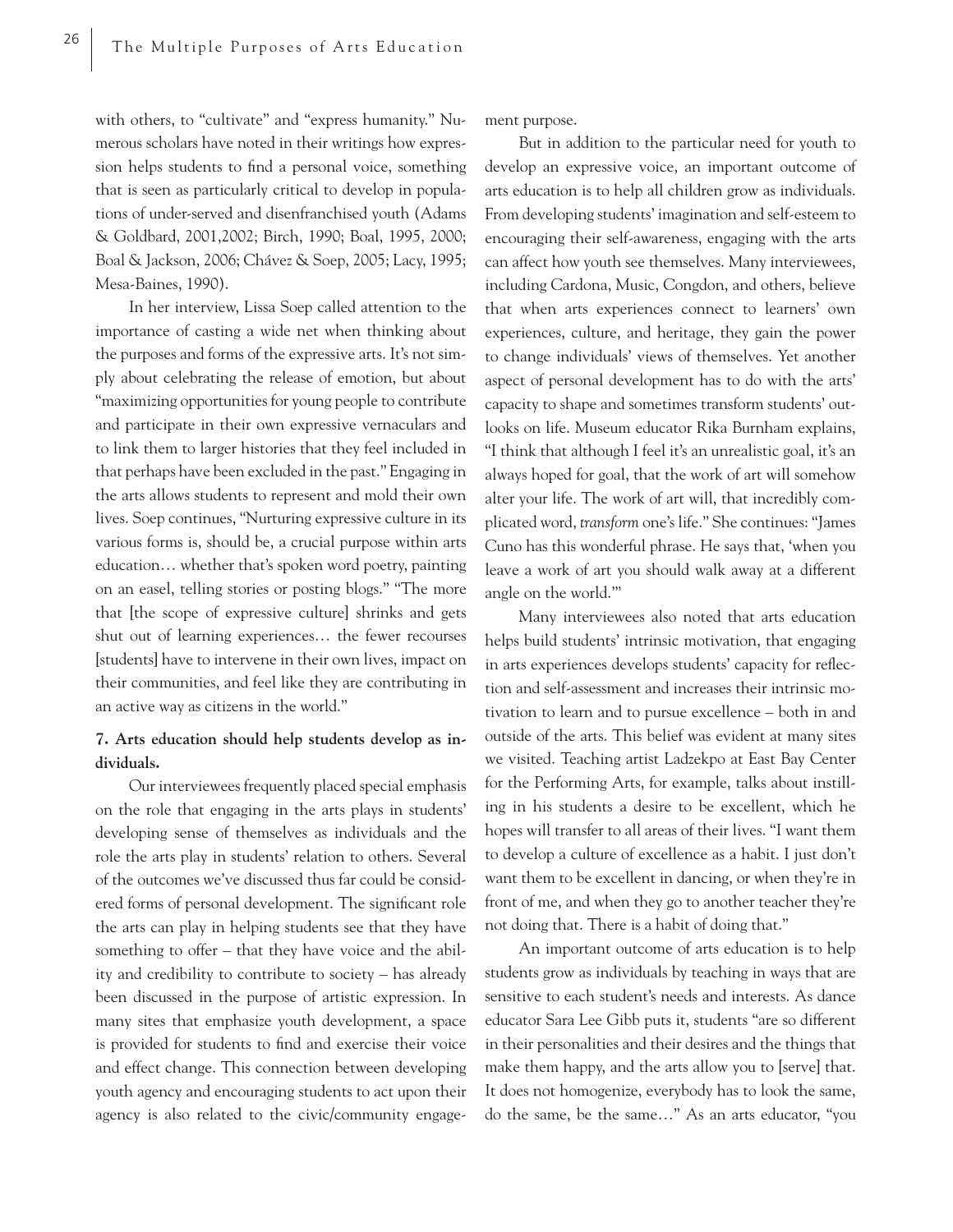can be working on good and valuable things and things that are positive in [people's] lives but they are different [for each person]... That's why I think the arts are so valuable in an educational setting. They honor the individual child, or the individual person."

In the world of education, official outcomes are often officially assessed, and many people stress the importance of keeping personal development in mind when it comes to assessment. Honoring the individual child and being sensitive to each child's needs reinforces the idea that assessments should be based on individual growth and not a set standard or benchmark, which is the position of the Council of Arts Accrediting Organizations (2007). Saldaña, for example, argues that more of assessment should be "about the students and what they say drama has done for them as artists, as individuals, as part of a community." Weiss explains: "I'm really interested in how we create, how we define *quality as a continuum* within an individual student's progress, not as a universal bar that everyone's trying to reach  $-$  [not as] an external definition of quality. How do we make room and create room for a continuum of learning [for individuals]?"

For Bill Strickland, personal development and betterment is the hallmark purpose of arts education. "To improve the quality of life of human beings… to people who are disadvantaged economically or socially – who are educationally challenged… the arts experience in an educational setting is a portal through which a lot of kids have learned to walk to open up life possibilities that might not have existed prior to that experience." Bill Strickland documents the ways in which his students seize more opportunities after leaving the Guild, from obtaining jobs and attending college, to founding community arts centers. "I'm looking for what happens to the kid that is fundamentally different from what happens with the peer group that they hang out around that's not involved with our program. And the evidence is pretty dramatic." For Strickland, arts learning experiences open doors for all learners.

In the literature on arts education, we found the goal of personal development stressed particularly often, though certainly not exclusively, by those who write about out-of-school arts programs. (Adams & Goldbard,

2001; Burnham & Durland, 1998; Burnham & Kai-Kee, 2005; Chavez & Soep, 2005; Cleveland, 2000; Davis, Soep, Maira, Remba, & Putnoi, 1993; Goldbard, 2006; Gullotta, 2000; Heath, 1999; Michaelson & Nakamura, 2001; President's Committee on the Arts and the Humanities, 1996). Out-of-school arts programs are not regulated by any state or district educational system and seem to emerge in response to the needs to particular communities. These programs often stress the goal of "youth development" and the creation of healthy, well-rounded citizens. Typically this means developing leadership skills, positive dispositions, and self image, social and life skills, and communication skills (Heath, 1999; Heath, Soep, & Roach, 1998).

## **Multiple Purposes of Arts Education: Revisiting the Relationship Between Purposes and Quality**

A central argument of this report is that achieving high quality arts education is not simply a matter of adopting a research-proven set of "best practices" and leaving it at that. Rather, quality lives in the ongoing dynamic between the multiple and sometimes shifting purposes of arts education and the choices educators and administrators are constantly making to achieve them. If there is a core message to our findings about purposes, it is that successfully striving for, and achieving, multiple purposes is not only a hallmark of quality but also one of its most difficult challenges.

A quick look at the purposes discussed in this chapter easily reveals the complexity of simultaneously achieving several of them consistently and reliably. Fulfilling any one of them is a major accomplishment; achieving three or more of them over and over and with limited resources and in challenging and changing contexts is nearly miraculous. Interviewees at East Bay Center for the Performing Arts in Richmond, California, for example, told us that they strive to teach rigorous and sequential arts technique, to promote youth development and leadership, and to help students examine social issues through the arts and thereby effect change. Their staff is constantly considering how to select the right repertoire and arts teachers, how to elicit a desire to be excellent from all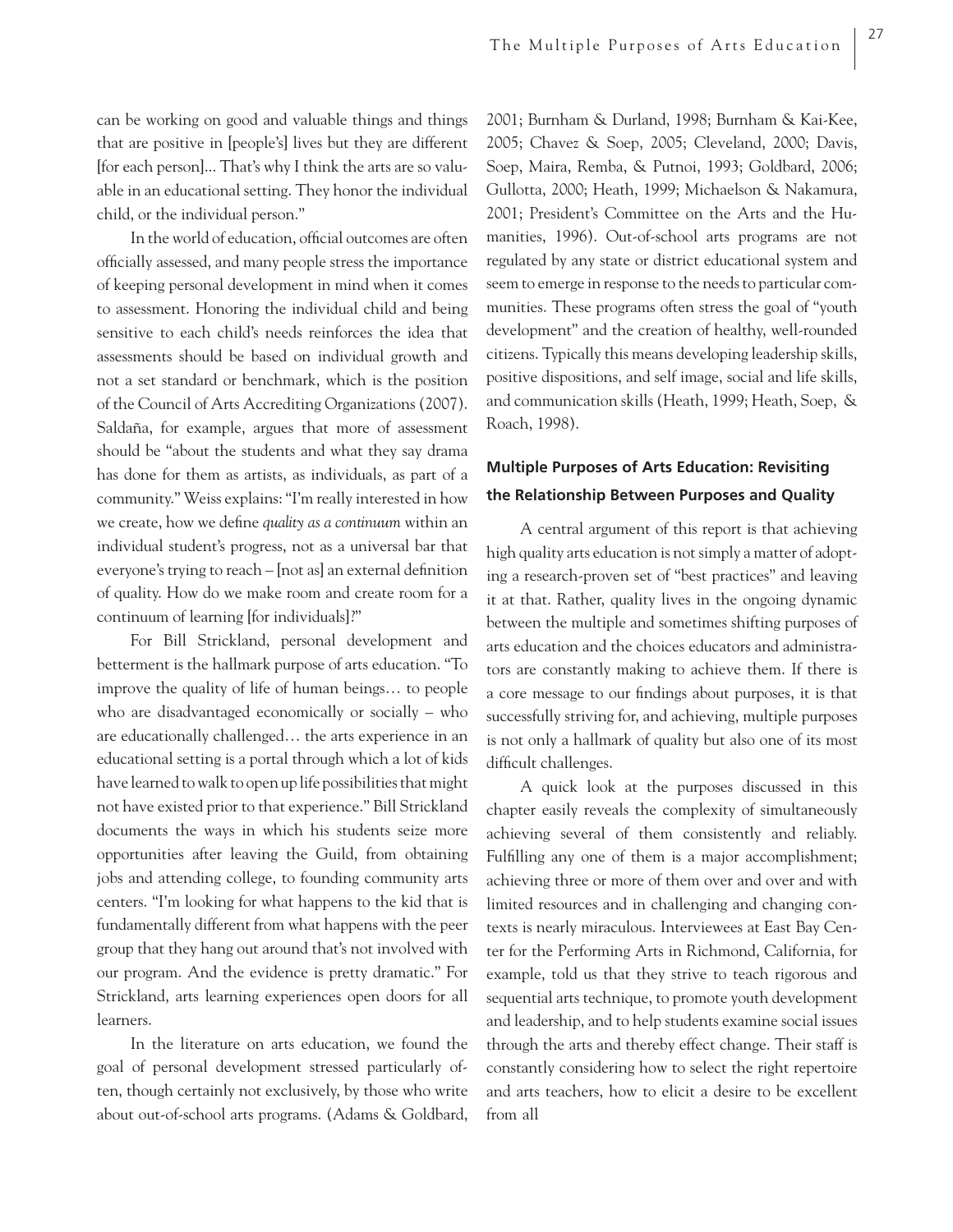participating students, and how to engage with the community to promote civic dialogue and inspire action. While one purpose may take priority at any given moment, it is important that other purposes are not jeopardized in the decision making process. Recognizing the complexities involved in working with simultaneous purposes can affect programmatic as well as in-the-moment teaching decisions.

Is there a secret to managing the complexity of multiple purposes? We can't answer that question definitively, but we can report that throughout our conversations and site visits, it seemed quite clear to us that successfully achieving multiple purposes is an ongoing responsibility shared by many, rather than a static outcome achieved by a few. It is a process that requires decision makers at all levels – from those in the classroom to those in the boardroom – to reflect together continually about the learning purposes they wish their programs to serve and how these purposes come to life in students' learning experiences. Our hope is that this chapter can foster such reflections. In Chapter 6, we offer a tool designed to help guide reflection and discussions around issues of quality.

A clear message of our research is that people who think deeply about the quality of arts learning experiences also think deeply about the multiple purposes they are trying to achieve. They reflect on these purposes frequently, and their passion for achieving them is coupled with a clear-eyed sense of how the underlying purposes of a program or approach connect to all the decisions that are made, from administrative decisions to in-the-moment teaching decisions.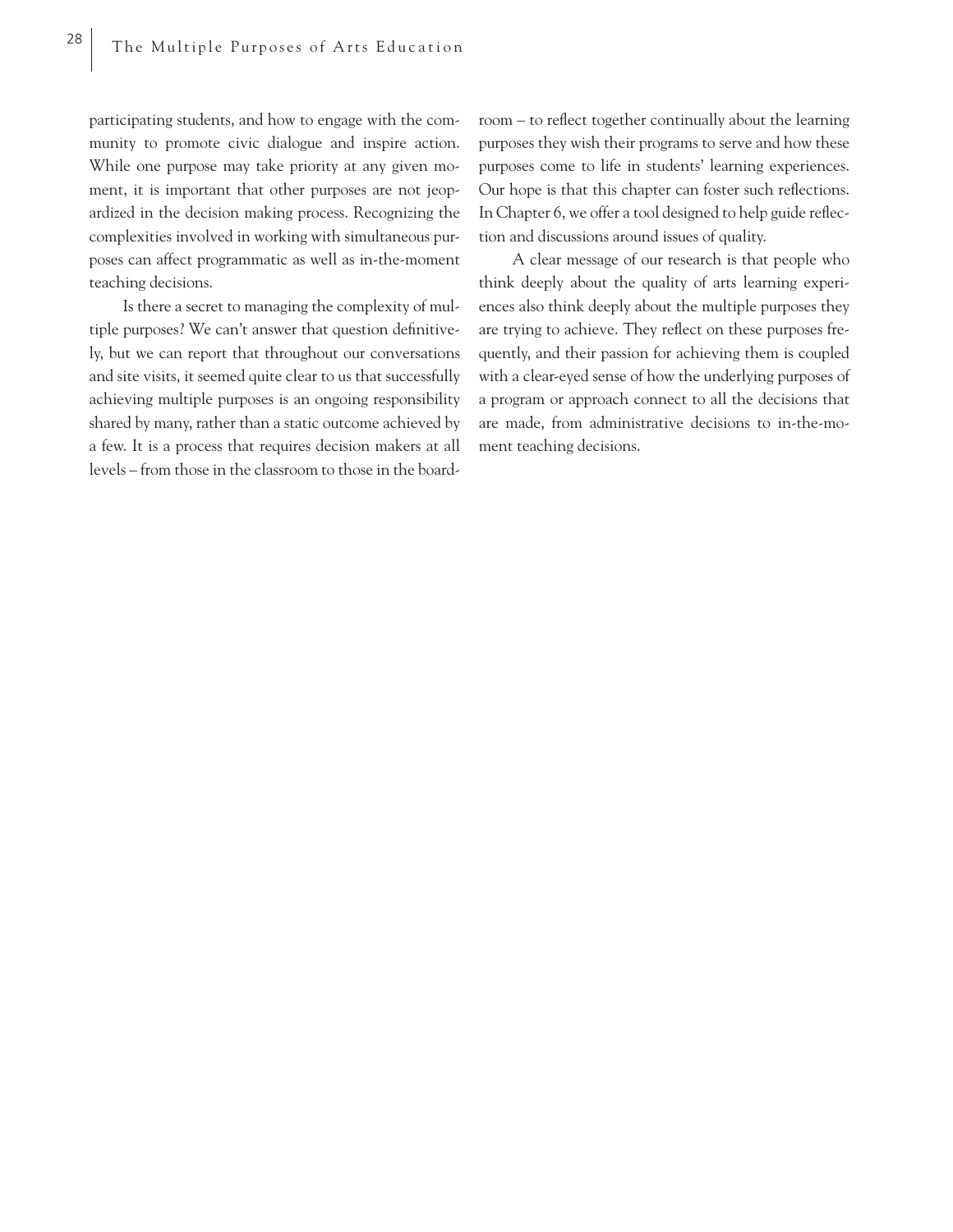## CHAPTER 3: THE ELEMENTS OF QUALITY ARTS *LEARNING AS SEEN THROUGH FOUR LENSES*

What constitutes quality in arts education? So far in this report we've mainly talked about backdrop. We began by describing how anyone's frame of reference for this question is inextricably linked to their fundamental ideas about identity, meaning, and value – as artists and as educators. We've also talked about the rich array of purposes that give meaning and direction to the pursuit of quality arts education, noting that the specific constellation of a program's purposes and goals are deeply linked to local contexts, communities, conditions, interests, and needs. But visions and purposes come to life in the actual moments of teaching and learning. We turn now to these experiential elements that can be seen when visiting a classroom, studio, rehearsal hall or other setting for arts learning.

What are these elements? Drawing on our extensive interviews, particularly responses to our questions about what quality looks like when one is "in the room," we compiled hundreds of comments about elements of quality that are observable. As we pored over the list looking for patterns and themes, it gradually became clear that one helpful way to make sense of these various elements was to look at the list in its entirety through different lenses, with each lens capturing a specific facet, or dimension, of the list as a whole. Four lenses emerged as most useful: *student learning, pedagogy, community dynamics,*  and *environment*. Imagine, then, opening the door onto a room where students and teachers are engaged in a powerful arts learning experience. What might each of these lenses bring into focus?

Looking through the lens of **student learning***,* you'll see what students are actually doing in the classroom – the kinds of projects and tasks they're involved in, the focus and character of their engagement, the attitudes and mindsets they bring to the learning experience.

Looking through the lens of **pedagogy***,* you'll see how teachers conceive of and practice their craft – how they conceptualize their role in the classroom and how they design and implement instruction.

The lens of *c***ommunity dynamics** affords a view of the social dimension of the relationships in the classroom or other arts learning setting – relationships among the students themselves, between students and teachers, and among the teachers and other adults who interact with students in the classroom.

Finally, the lens of **the environment** focuses on tangible and concrete elements, including the physical space of the classroom, the material resources available, as well as the time students are given – hours as well as years – to engage in arts learning.

Each lens provides a way to help us focus on a number of particular, observable elements that indicate quality arts learning experiences. The elements discussed here are only a fraction of those named by our interviewees, but they do represent many of the elements most commonly noted. Our discussion of these elements is necessarily brief, but it suggests the richness of an arts learning experience. In the classroom, the quality of any of these elements does not stand alone; on the contrary, an inviting rehearsal space inspires and prepares students to work seriously, just as does an experienced artist-teacher who is passionate about the play to be rehearsed. The social dimension of the ensemble that has been nurtured further encourages everyone not only to work hard but to exceed their previous accomplishments. In short, all of the elements contribute to the quality of the learning experience. Yet, as noted, these elements are not a checklist. They might better be thought of as a provocation to think both broadly and deeply about the elements that might matter most in a particular arts education setting early in the process of creating that learning experience.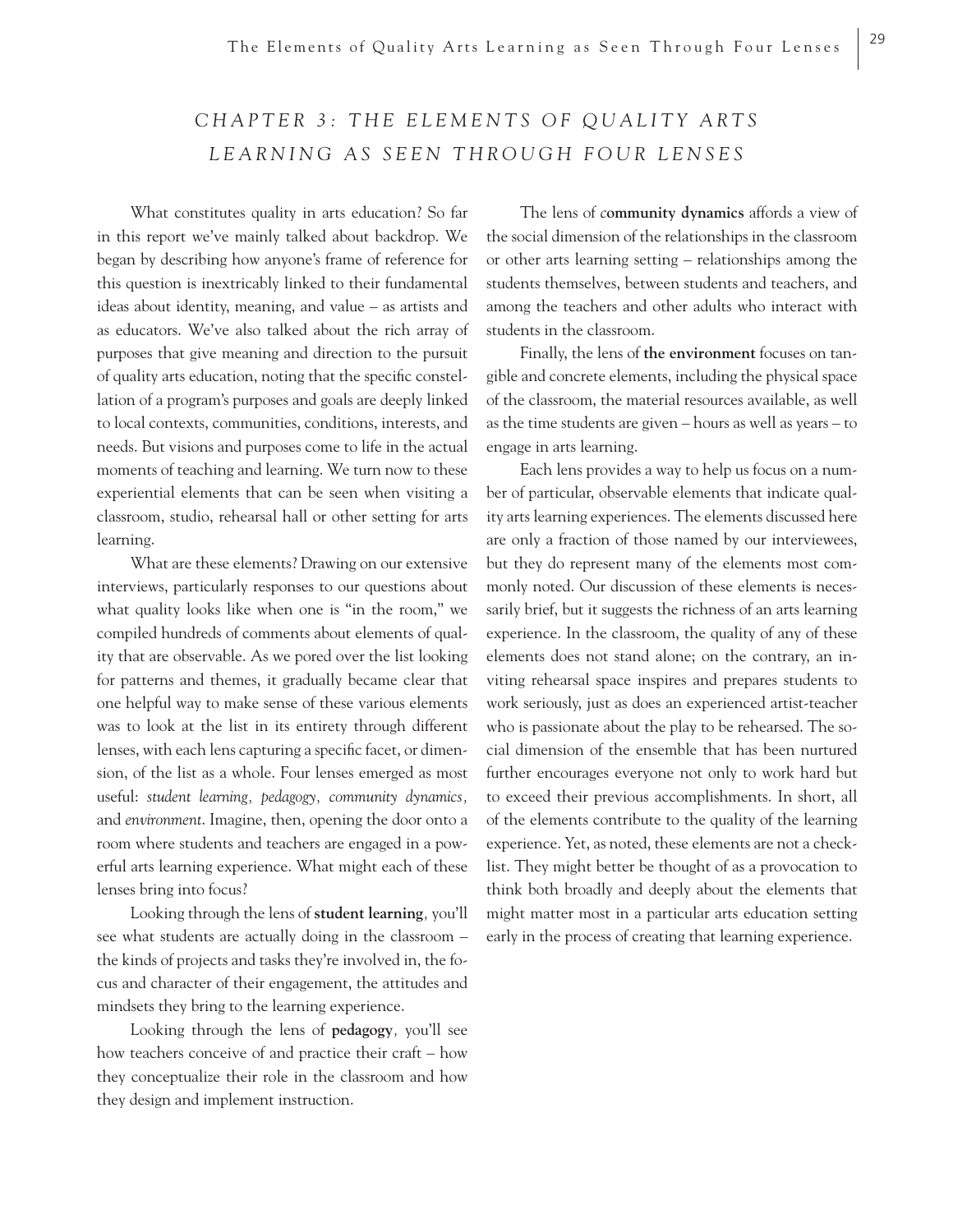### **Quality as Seen Through the Lens**

## **of Student Learning**

The following elements emerged as important indicators of a quality arts learning experience as seen through the lens of student learning. Not all of these, of course, must be present at any one time. But when a number are evident, it suggests that students are more likely to be having a high quality arts learning experience. Many of the elements made visible by the other three lenses contribute to the likelihood that student learning has the positive attributes of the following elements:

- Engagement
- Purposeful experiences creating or engaging with works of art
- Emotional openness and honesty
- Experimentation, exploration, and inquiry
- Ownership

#### **1. Engagement**

Examining the quality of a classroom experience through the lens of student learning, the first thing arts educators look for is whether students are *engaged* in their learning. At our sites and in most of our interviews, arts educators described engagement as both a necessary condition for and a strong indicator of a high quality arts learning experience.

As Bill Strickland, president and CEO of Manchester Craftsmen's Guild, put it, when you walk into a high quality arts learning setting, "you see a good environment that's engaging and stimulating. You feel excitement "in the room" and you see engagement on the part of the faculty and the kids." Many others spoke of feeling a hum or a buzz of energy and focused engagement, an immediate sense that everyone is genuinely absorbed in, and focused on, the work at hand. A number of people we spoke with referred to Csikszentmihalyi's notion of *flow* (1990). To experience flow, to become absorbed in the task at hand, to lose oneself in a creative experience, is for these arts educators an irreducible part of what constitutes quality arts learning.

The roots of engagement are varied, though focus and absorption are its abiding characteristics. When works of art and the materials are intentionally compelling and aesthetically attractive, they draw students toward them and their possibilities. They invite learners to pay attention and wonder about them. For many students, once engaged, the intrinsic pleasure of making or experiencing art becomes truly joyful. Students described such experience as 'serious fun' – both incredibly demanding and truly exhilarating.

Artistic processes themselves, such as improvising, interpreting, and composing, are also deeply engaging. Grappling with a challenging problem, painstakingly revising a work, giving and receiving critique, exploring difficult issues, reaching deeply to express what one really feels, searching widely for ideas, developing a rhythm of working collaboratively within a classroom community of learners all can create engagement when learners' whole focus and soul is invested in the work.

Often engagement has a visible intensity and immediacy to it. Students might be intently involved in their work, raptly attentive to a performance or demonstration, eagerly asking questions, or actively collaborating. But engagement can be quiet and prolonged as well. For example, as museum educator Rika Burnham explains, in a museum setting, "it's about a sort of sustained engagement with a work of art, a deep focus." Burnham sees this as central to the mission of museum education. "I believe that if we could propose or posit that the engagement between the person and the real work of art is at the center of museum education, then museum teaching would move into the center of museum education where it should be."

## **2. Purposeful Experiences Creating or Engaging with Works of Art**

In our discussion of foundational questions in Chapter 4, we take note of a long-standing dichotomy between *making* (creating art objects, performing works by others, or creating original performances) and *looking* (engaging with works of visual or performed art) in arts education. The debate associated with this dichotomizing is discussed in Chapter 4. While the settings we visited did not all place the same relative emphasis on making and looking, most embraced both activities as essential to broad and deep learning in the arts and to artistic development in the young. Some of our sites (e.g., the Find Yourself at the Met program for teens at New York's Metropolitan Mu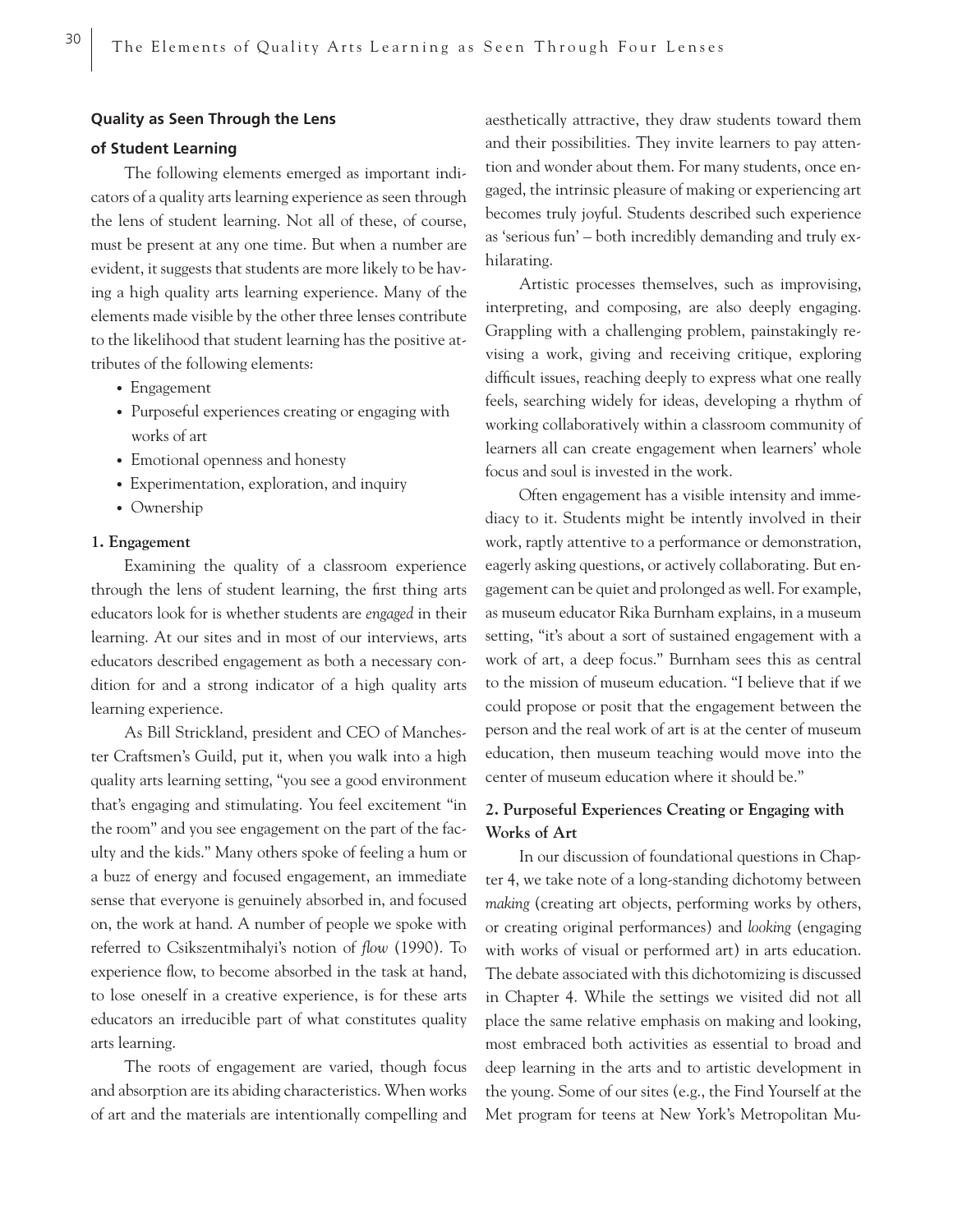seum of Art) focus exclusively on engaging with works of art and providing powerful arts learning experiences through close observation and rich interpretive explorations of those artworks. Walking into most high quality arts education settings reveals students deeply engaged in looking, making or  $-$  as is often the case, given the organic relationship between the two activities – engaged in both at once.

Making art involves a complex set of processes. As described by senior staff at Studio in a School in New York City, these involve experimenting, drawing on many experiences from a multiplicity of angles, demonstrating, discussing, reflecting, exploring, discovering, and, finally, exhibiting or performing. A full discussion of these phases and micro-processes of making art is beyond the scope of this report. It is important to note, however, that many of those we interviewed were able to discern quickly the processes and phases of a given art-making experience; they could readily see how the immediate moment of work fit into the longer arc of making a work of art.

In this way, the experience of making art in a formal arts learning setting has many of the characteristics of project-based learning. Project-based learning has had a long history in American educational practice with its roots in John Dewey's educational ideas and the theory and practice of William Heard Kilpatrick. Beattie (2006) refers to authentic open-ended project-based tasks as "rich" complex problems with historical, contemporary, and personal relevance, ones that typically require integrating understanding from several perspectives. These projects result in a wide range of outcomes, rather than in a template product. Such projects address problems that are messy and ambiguous and that often call for exploration and just plain "mucking around." Projects build over time, involving many drafts and revisions (these are not one-shot activities), and they usually culminate in a significant presentation, performance, or exhibition.

Thomas Cahill, President of Studio in the School, told us that the best art-making projects make students act and feel like artists. He suggested that this is made possible when students "have such a high quality problem, question, or prompt that they don't even know that they're working on something that you gave them." It is

this caliber of assignment that draws students into full engagement with their work. Project-based learning at Studio in a School, as at so many of the other sites we visited, provides the opportunity for students to spend time with a problem, to work directly with materials in an attempt to explore the problem, and to value their own sense of discovery and pursuit of answers in the process. The element of time is noted as a quality in our discussion of the environment lens, but it is highly relevant here as well. Projects take time for sustained and in-depth exploration – time that is difficult to protect in most school settings.

## **3. Emotional Openness and Honesty**

A frequent characteristic noted for a high quality setting was that it is a "safe space." Safety, as we will further explore in discussing respect and trust in the lens of community dynamics, is considered basic to arts learning. But why? Is there danger implicit in arts learning experiences?

Obviously, when working with power tools, toxic chemicals, or extreme physical movements, physical safety is a *sine qua non* of a high quality arts setting. But most of these educators were also clearly talking more about the emotional demands and opportunities of arts learning. They want their students to feel "safe" with their feelings of embarrassment, frustration, vulnerability, or joy in the work, as well as to have their own powerful emotional responses to the works of others.

Both activities – looking and making – engage students in the emotional and intellectual dimensions of artistic experience. Indeed, there was little attention given to dichotomizing thought and feeling during our site visits. Rather, our interviewees seemed simply to acknowledge and embrace as a given that serious, intentional engagement in making or experiencing works of art would likely have both strong emotional *and* intellectual dimensions. Indeed, when discussing what quality looks like "in the room," many people talked about the centrality of 'big' ideas, ideas that felt important to students and teachers alike, that everyone came to care about and to see as highly relevant to them and to the world, at the same time that they acknowledged the emotional intensity of much of the work in which students were engaged.

To enter the room and immediately sense the emo-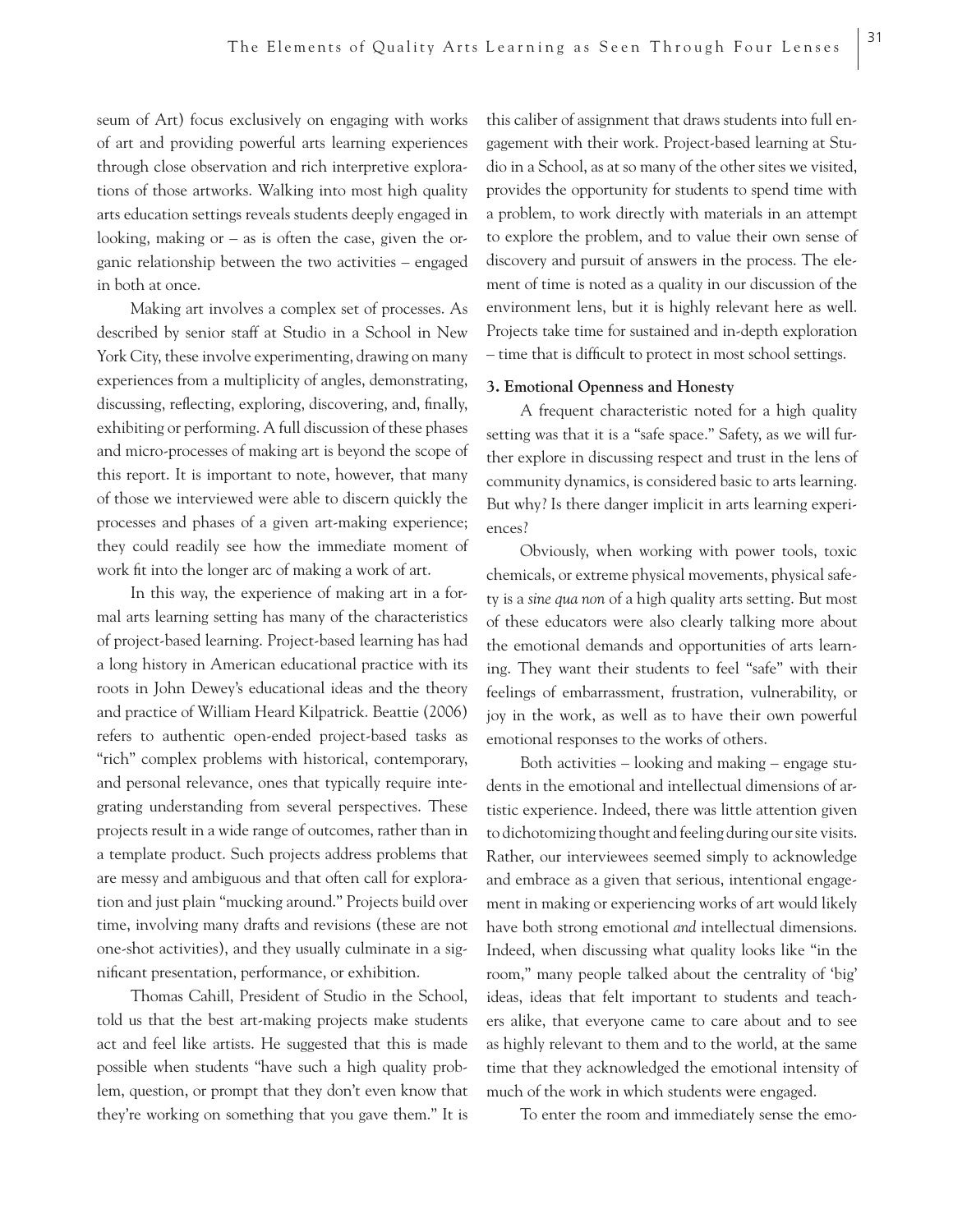tional intensity of the work going on was considered by many as an indicator of the quality of the experience. This emotional dimension had at least two sources. First, the challenges of developing an adequate level of technique for performance that is demanded by any art form generates strong feelings, whether in the visual arts studio or the rehearsal room. The second source of powerful emotional experiences is the subject matter of so many works of art. The intention of so much art is to provoke strong feelings. A class engaged with works of art in which nobody had significant emotional reactions would not be high in quality. Given the likelihood and centrality of strong emotions in a high quality arts experience, it is no surprise that so many of those we interviewed spoke about the importance of emotional safety in these settings.

## **4. Experimentation, Exploration, and Inquiry**

Many of our interviewees spoke of the intensity of arts learning as inquiry and exploration and of how many arts settings have almost a laboratory atmosphere, and we observed these qualities in a number of sites. An evening dance rehearsal in St. Louis provided a provocative look at this element of arts learning. A group of teen dancers at COCA, a multi-arts organization that works both in schools and in its own facility, was rehearsing a new dance choreographed by Antonio Douthit, an alumnus of that program. Since leaving St. Louis just after high school, Antonio became a member of the Alvin Ailey Dance Company in 2004. When he decided to try choreographing his own works, he chose to come back to COCA to create his first piece.

The intensity of the work of these 15 dancers was electric. In each corner, dancers were practicing steps and sequences of movement; some worked with Antonio's assistant, another dancer from the Ailey company, and others were being taught new moves by Antonio. The dancers were trying to master the moves, but also to understand the feeling Antonio was hoping for, looking for the meaning of the piece. It was an intense individual and collective exploration of the possibilities of movement for expressing and communicating feeling and meaning – among the dancers, between the dancers and choreographer, and between the dancers and an audience. But there was a constant shifting back and forth, from working toward mastery to exploring new possibilities and experimenting with different approaches. Antonio was constantly trying out new moves, both to find what these dancers could do and to discover what would satisfy his artistic intentions.

This rehearsal was like a giant laboratory of artistic investigators. The nature of the inquiry was complex and multi-dimensional, and included physical, emotional, intellectual, personal, social, and aesthetic aspects. The dancers were all working beyond their previous realms of experience and had ventured into new dimensions as dancers and as people. They were deeply engaged, thoroughly committed, and more than a little off-balance due to the novelty of this work and the learning demands being made on them.

These young dancers were having a thoroughly authentic and high quality arts learning experience; they were engaged in the making of a dance as part of their arts education. We saw scenes of similar intensity in each of the sites we visited. Our observations revealed students engaged in real work (authentic problems and assignments) and real learning (ventures into new realms of experience and the development of capacities to engage with ever-broader aspects of the world).

#### **5. Ownership**

Part of the character of deep engagement in learning is a personal investment in the work at hand. But especially in schools or other settings of mandatory learning, it can be difficult (especially as children get older and/or learning becomes more challenging) to get young people to "own" their learning – to invest in it with energy and commitment and to take responsibility for the relative success of their efforts. This is what educators refer to as student-driven or student-centered learning. Working on a project of one's own or as part of an ensemble or team provides a basic situation which has the promise of rewarding a sense of ownership, commitment, and responsibility. But how do students come to make that commitment? What encourages them to decide to invest themselves in the challenging work of arts learning?

"I always look for a quality of invitation over instruction, not dragging someone to do it," Aline Hill-Reiss, director of programs for Studio in a School, told us about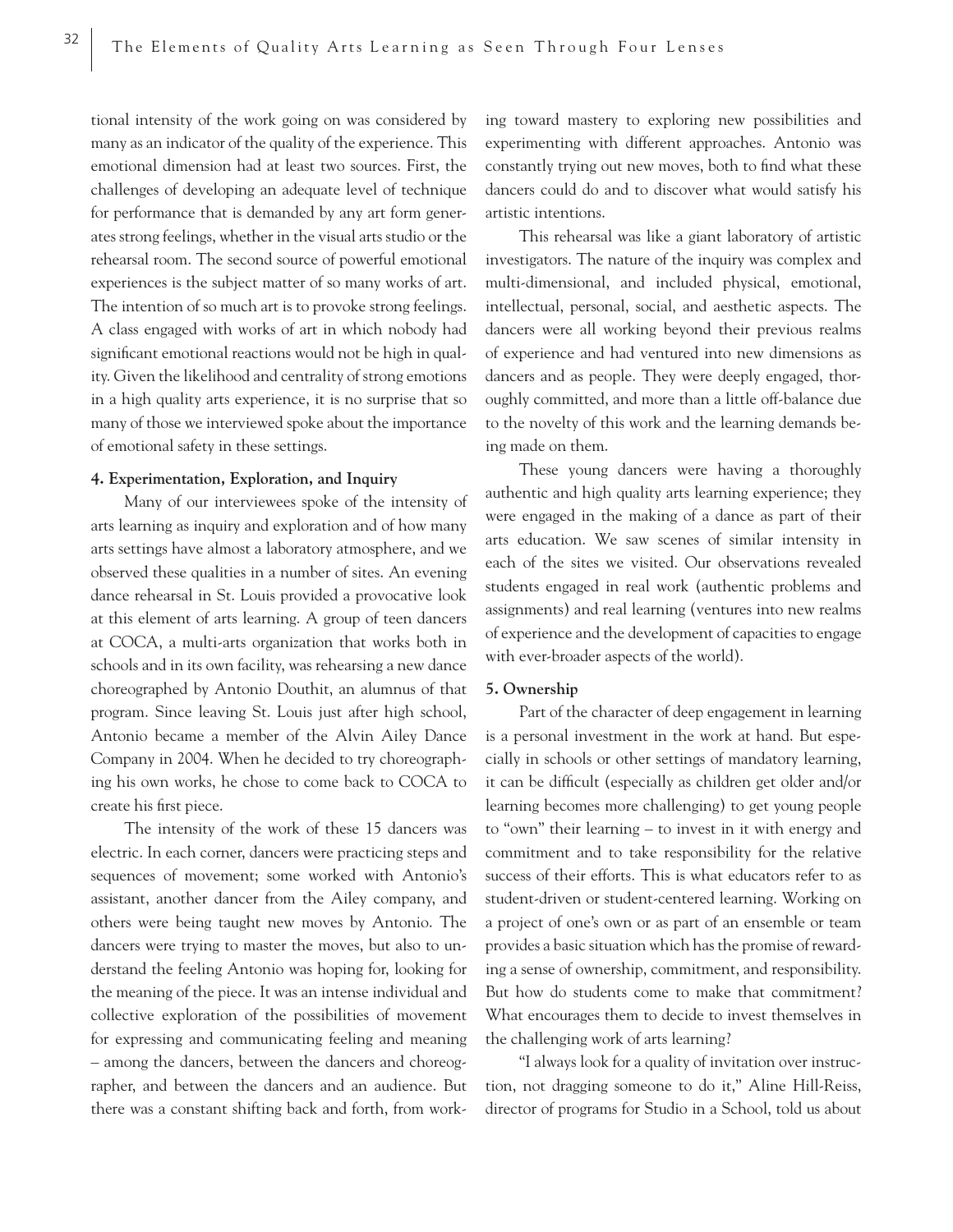observing teaching-artists in their programs. "Inviting students to come along because it's going to be a wonderful journey. You see the kids going at it enthusiastically, making their own discoveries… the artist circulating, being a coach. Not telling them what to do, not making suggestions, but helping them to see possibilities and guiding them in the making of decisions." This kind of guidance, like many forms of mentorship, encourages students to move beyond just "doing the assignment" and toward taking full responsibility for – owning – their work.

Elizabeth Barrett, Tom Hansell, and Herb E. Smith, all veteran documentary filmmakers, members of the Appalshop collective, in Whitesburg, Kentucky, and mentors to young artists at the Appalachian Media Institute, Appalshop's youth program, have given extensive thought to their roles and responsibilities as mentors. Like the Studio in a School teaching-artists, these artist-mentors are very clear about their belief that their students are artists working on their own projects. As mentors, they may share technical experience and try to be available to discuss the issues and challenges that the younger filmmakers are encountering, but they do not interfere in their artistic decisions. They treat these young people as they do any fellow artist – with complete respect for their artistic process and the critical importance of owning one's work. Rebecca O'Doherty, AMI program director, underscores the importance of mentoring the interns through difficult moments in the creative process – as an alternative to adults intervening to create a more "finished" product. According to O'Doherty, focusing on more finished products would interfere with real rigor and the authentic development of the intern's ownership of his or her own understanding, technique, skills, and agency.

Rhonda Thacker, former intern and now a trainer at AMI, spoke movingly of the significance of meeting the senior artists at Appalshop when she began as an intern almost ten years ago. She was amazed by the seriousness with which she was treated by them. "They were all just instant role models, life changing. They were all just bigger than life to all of us. So many of the kids came out of the program wanting to be filmmakers... Just having the filmmakers come down and give critiques on the work and show interest and take time from their day and all of that just added to this whole positive experience, I think. And just feeling welcomed at Appalshop, not feeling like a token program or something."

When engaged in this way, students develop a great deal of authority over their work and bring much more of their own thought and experience to it. As a result they make many personal connections, have to make decisions, and accept responsibilty for their artistic choices. Since their work will likely be shared publicly, the burden of this responsibility is very real, exacting a kind of rigor that is extremely demanding. When students are experiencing a strong sense of ownership of their work, the risks may be significant, but the rewards make them worth it.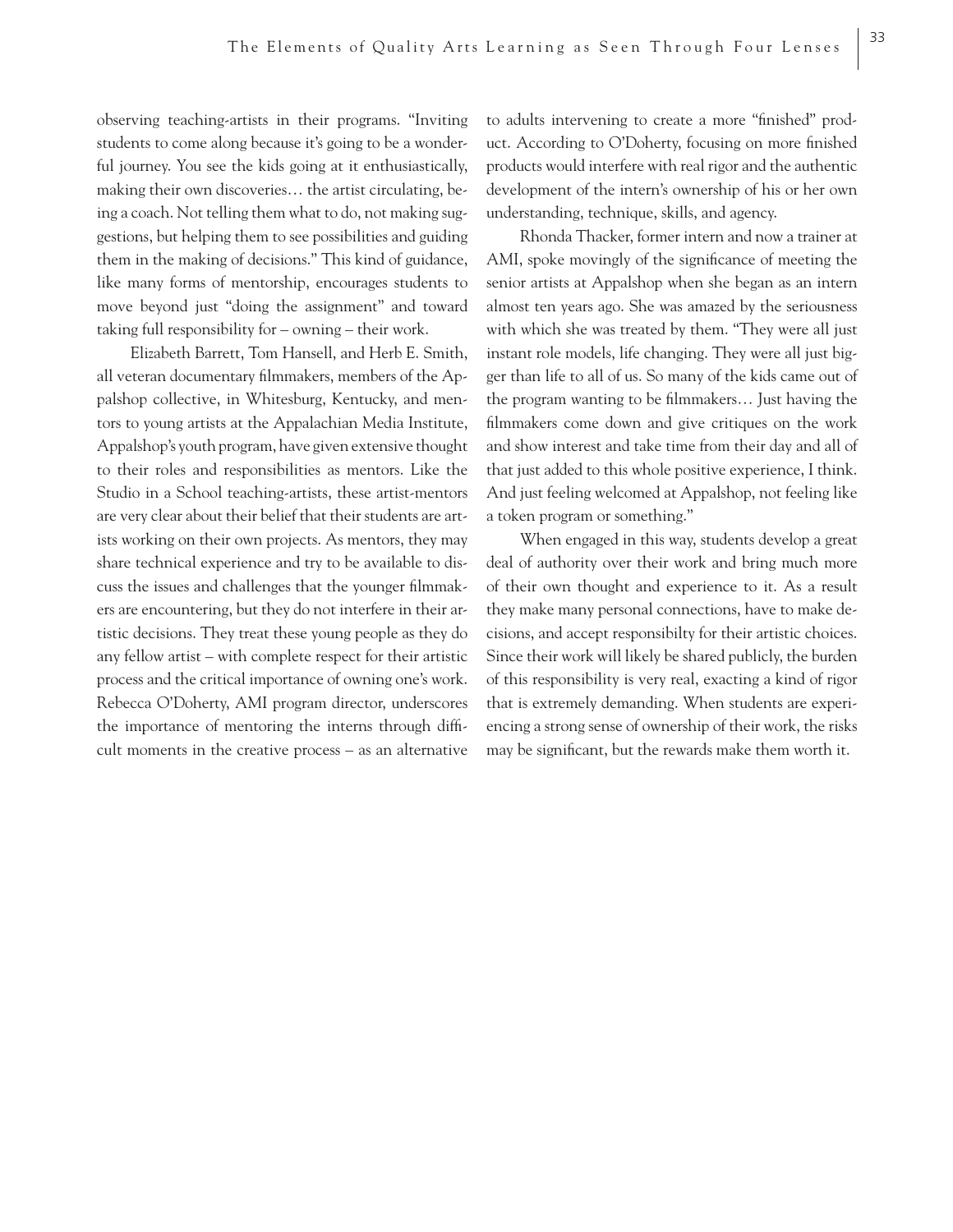## **Quality as Seen Through the Lens of Pedagogy**

For many people who walk into a classroom, studio, or rehearsal hall, it is the teacher who captures their immediate attention. This may not be surprising, since teachers are often trying to capture students' attention. But just as often, a teacher's deep work is neither flashy and attention-grabbing or even very visible at all. Of course, much of what teachers do is in the design of a lesson, the preparation of the room, or the gathering of materials – all activities that take place before students ever come through the door. Yet all aspects of teaching – planning, the moments of classroom interaction, and assessment – are part of what the lens of pedagogy reveals, whether these aspects are immediately visible in the classroom or are felt more than seen in the fluid activity, ongoing actions and comments, and rich engagement of students.

Each of these four lenses reveals enormous variations in what the elements actually look like, given different ages of the students and different art forms. Making learning relevant for first graders is different from relevancy for high school students. The list we propose here includes the characteristics of quality most often named by our interviewees. Again, none of these lists are meant to be taken as complete or absolute. It is certainly possible to imagine high quality arts teaching that has few of these qualities but that demonstrates other great strengths not captured here at all. That said, the following five elements represent a sample of the qualities of teaching we heard discussed most frequently:

- Authenticity
- Modeling artistic processes, inquiry, and habits
- Participation in the learning experience
- Making learning relevant and connected to prior knowledge
- Intentionality, flexibility, and transparency

#### **1. Authenticity**

Across virtually all of the comments we collected about the nature of high quality teaching in the arts were statements about the authenticity of excellent arts teach-

ing. When asked to describe what this actually looks like – how you know it when you see it – we were told that it was teaching that involved the learners in actual artistic processes (rehearsal, improvisation, and critique, for example) or the kind of serious study of works of art that historians, critics, and curators do. In a program for high school students at the Museum of Modern Art in New York City, for example, students in the Museum Studies class not only meet with and learn from professionals in virtually every department of the museum, but are given responsibility for curating and mounting an exhibition of student art work. In other words, authentic arts learning looks like artists and arts professionals doing what they do in their work (as opposed to students doing "school art").

Our interviewees also felt that students are more likely to engage in arts learning experiences when there are real reasons for doing so, including real payoffs and real risks. Lissa Soep, education director of Youth Radio, sees authenticity of purpose as fundamental. She collaborates with young people to make radio shows about issues that are meaningful for them – shows that are aired publicly and often nationally. "Students are more able to fully invest themselves in arts experiences when the work has an authentic purpose," she explains, "and when they themselves have been involved in shaping the patterns or purposes of their work. Having a purpose for making art gives it a sense of urgency that drives the work, making learning more intense and engaged, more real."

Authentic arts education for kindergarten students would differ in many ways, but some of the basic characteristics are similar  $-$  e.g., the importance of showing one's work through performances and exhibits, the importance of expressing personal meanings, and the need for responses to one's work in order to keep growing and developing as an artist.

Finally, some of the discussion we heard about authenticity embraced not only the authenticity of the artistic processes and purposes, but also the honesty of the myriad ways in which the teacher is a person in the classroom. Michael Cirelli, executive director of Urban Word NYC, told us of one of the messages he tries to communicate to the program's teaching-artists, "I tell teachers, 'Do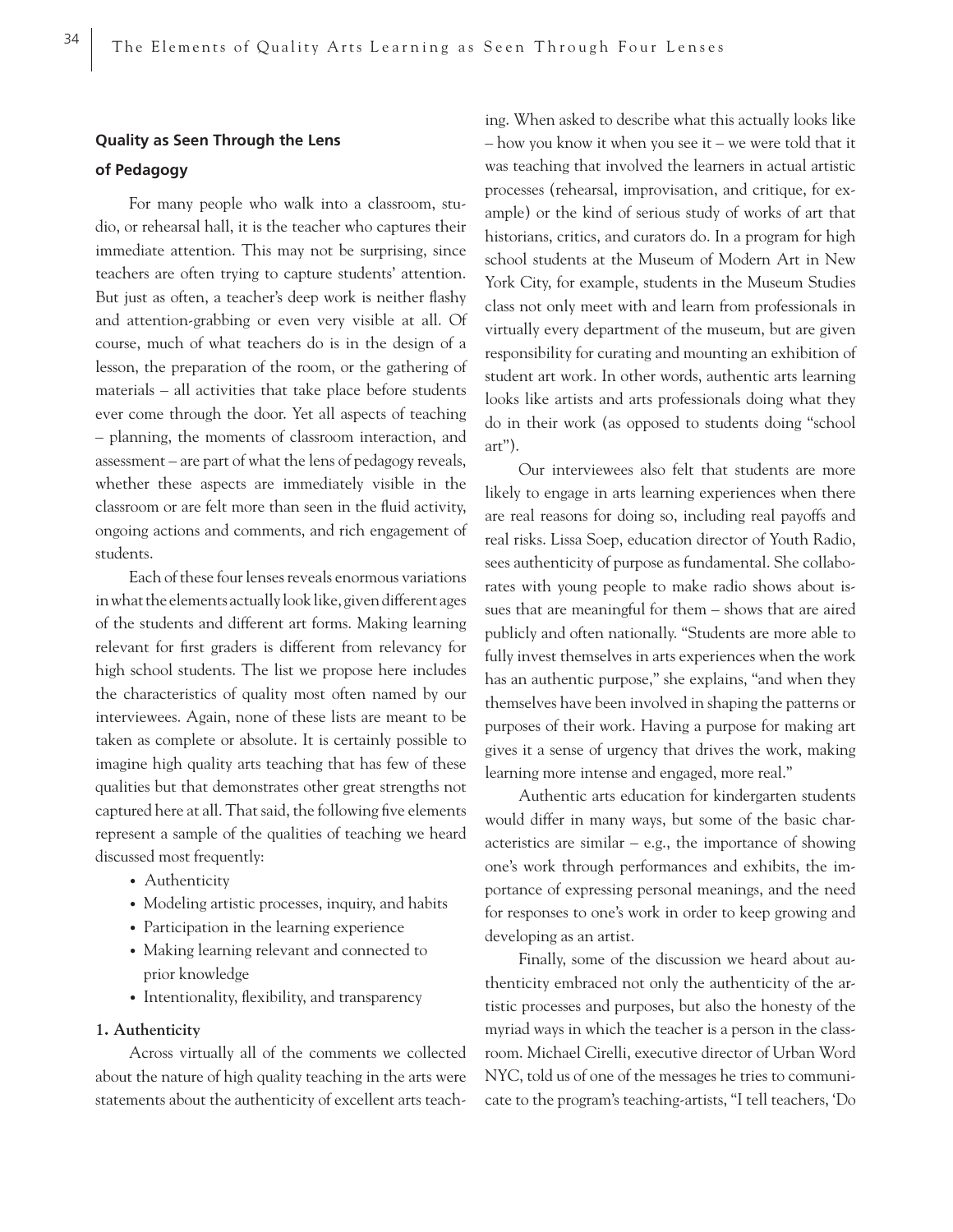you first.' In other words, teachers must be authentic in how and what they teach." Considering the importance of the authenticity of a teacher as a person, that what they do is consistent with their values and their integrity, with 'who they are' as a person, Cirelli noted the ability of young people to detect inauthenticity. "Kids can sniff it out."

## **2. Modeling Artistic Processes, Inquiry, and Habits**

How important is it to expose students to models of artistic inquiry? To what degree is artistic inquiry an authentic dimension of artistic work? Some, like Susan Sollins, executive producer of Art:21, think it is vitally important.

…one of the astounding things is how the artists in the [Art:21 television] series are invested and involved and knowledgeable and are investigating so many different fields... They are reading, and using the computer, [and] bringing [together] all this information… I don't think by and large what artists really do is recognized or transmitted by our teachers... The whole issue of artists being information eaters and experimenters is brought forward [in our series] and that's really very important.

In this sense, artists and arts educators serve as model artists, social role models, and model learners. Laura Chapman states that quality teachers also model a passionate and inquiry-based approach to art making, "Good teachers leave students with a desire to learn more and some skills to continue that learning. They model and instill a certain passion for asking questions and exploring ideas in the absence of rewards for doing so."

According to Cynthia Weiss, visual artist and school partnerships manager at Columbia College Chicago, the work of other artists can also serve as models for students. "A really strong work of art can scaffold children's learning and move them really far along… 'Look at what other artists have done.' Aim high. There *are* standards that you can name and put out there and show models of and have students try to reach."

At Arts Corps in Seattle, a break dance class is taught to middle school students by a local professional, Jerome Aparis. As a teacher, Jerome is patient and generous, yet demanding. As an artist, he pushes himself hard and, at 23, his discipline has been rewarded with impressive successes. He travels extensively for his work as a member of the Massive Monkees crew, performing and competing in break dancing events around the world. While he tries to schedule his teaching around his professional responsibilities, this isn't always possible. But he and the Arts Corps staff feel that his professional work – and the seriousness with which he treats his commitments and his own training and preparation – is an important aspect of what Aparis 'teaches' his middle school students, who are at an age at which models of discipline, rigor, and success for young men in the arts is especially important.

## **3. Participation in the Learning Experience**

When we asked about student learning, we heard about the importance of students being engaged in inquiry – active investigation of ideas, issues, feelings, aesthetics, and aspects of human experience. We heard also about the importance of teachers actively participating in inquiry as a characteristic of high quality.

When both students and teachers are engaged in inquiry, their experiences become aligned and they learn side-by-side. For example, as a museum educator in the Find Yourself at the Met program, Rika Burnham believes that educators can and should "engage in the practice of contemplating art both as a teacher and as a student. I think that when you teach in the galleries with a work of art you're being taught by the work of art and by the students at the same time that you're making possible their experience."

It can also mean making art along with students. Lissa Soep uses the term *collegial pedagogy* to describe students and arts professionals collaboratively creating works of art: "It's interdependent where neither party could finish the work independently; it adds a different kind of ingredient than an apprenticeship model." In this sense, Soep sees the educator/arts professional facilitating learning through instruction, but also "entering the creative space with kids, putting their own creativity on the line alongside the young person's."

Todd Snead, a site coordinator for the Sound Learning program in Atlanta, addressed the deep interconnections between teachers' and students' ways of participating in authentic arts practices. "Someone once told me that when teaching, your job is not to be a band director, but to love music and to show your kids how much you love it and how you love it. And I think when kids are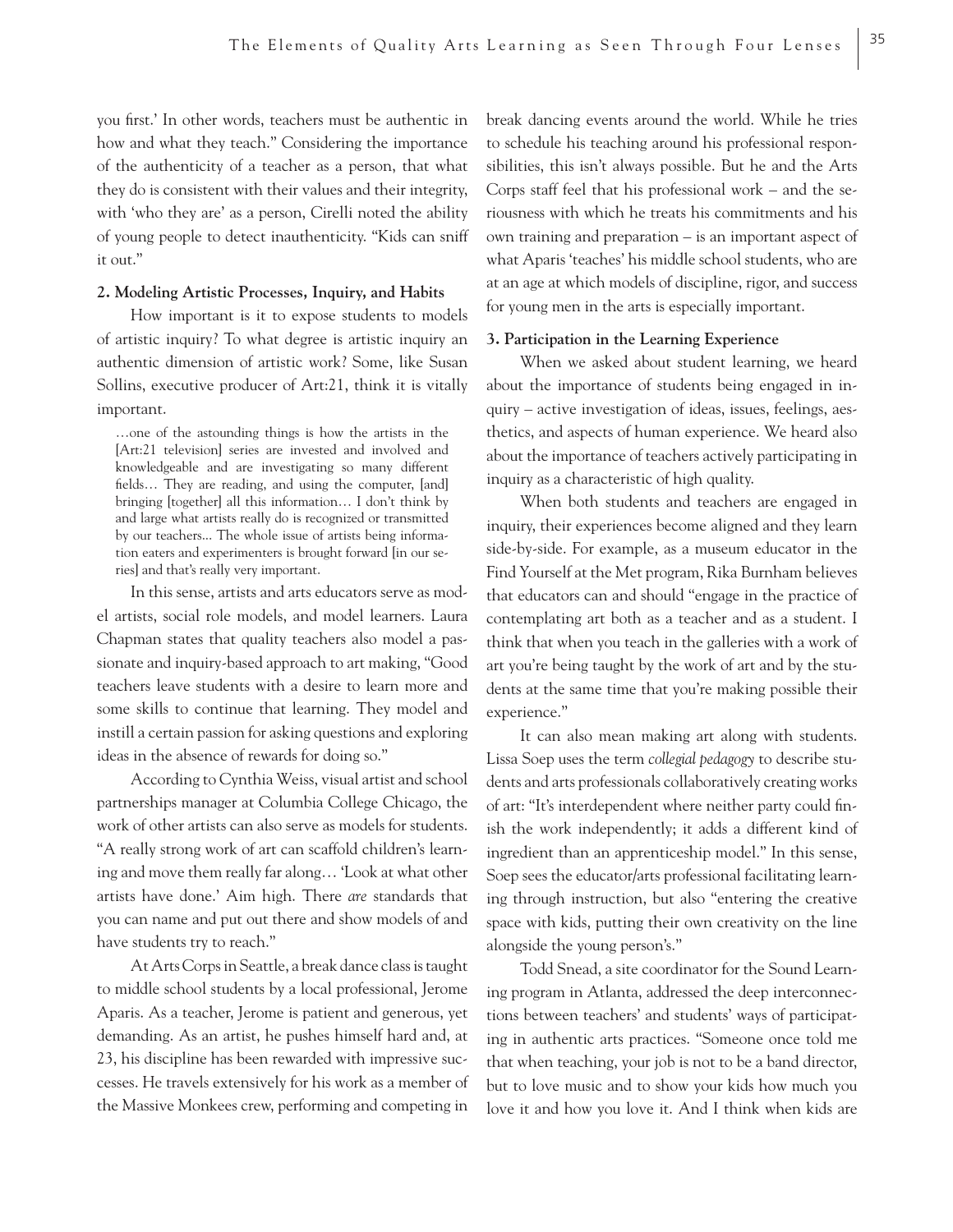engaged in a great musical experience... when the artist is basically baring her soul and giving all her energy to the performance, kids see it, and I think kids feel it. And that's why they come to it."

Amanda Dargan, education director at City Lore in New York City, suggested that she can recognize a high quality residency when she spends time in the room and "everyone is learning." Dargan adds that "everyone" included not only students, but their teachers, too, including the classroom teacher and the teaching artist, as well as parents and herself.

## **4. Making Learning Relevant and Connected to Prior Knowledge**

Many arts educators believe that a mark of excellence in arts teaching is the ability to create links between arts learning and students' own lives – their social and cultural contexts, their needs, their expressive languages, their background knowledge, their interests and activities. Our interviewees stated that students are more likely to be engaged when the arts experience is relevant to their lives and when it connects to things they care about. In part this is simply common sense: people tend to engage with things that they find personally meaningful. But engagement isn't only created by tapping into students' existing interests and contexts, though this can be crucially important. As Kristin Congdon points out, "good teachers know how to draw students in – to make content relevant to students' lives." Making work relevant to students' lives can take many forms, from designing projects that respect students varied approaches to learning and cultural experiences, to choosing culturally relevant problems and tasks, to helping students make connections to their own background knowledge.

Our conversations with interviewees led us to believe that there are a couple of points to keep in mind when thinking about relevancy. The first is to avoid a narrow conception of relevance – the idea that making something relevant to students is simply a matter of finding out what students are interested in, like, soccer or basketball or hip-hop, and then matching it to a topic or activity. Though this can be a good thing to do, the arts can play a significant role in helping students *expand* their interests and see beyond their own contexts. Indeed, this

is one of the key purposes of arts education mentioned in the previous chapter. One way to do this is to provide high quality tasks that invite sustained engagement.

Another way is to look for links or to think creatively and metaphorically about links between things students know about and things they don't. Often new ideas challenge students' prior understandings; while sometimes they build on them neatly. But connecting something new to an existing thread of knowledge isn't always easy or straightforward for students, and a teachers' role in helping students make these links can be crucial. For example, elementary classroom teacher Kristin Poteet describes how she helps students make connections with visiting musicians from the Sound Learning program in Atlanta: "I want to be there. I want to be the scaffolding between what students are hearing and experiencing and what I know they know, because I think that's where you truly can take things to the next level – where you can say, 'Remember when we talked about this? That's how it connects with this.' Because sometimes children can't make those connections on their own. When you spend so much time… with a child, you really understand their background knowledge."

## **5. Intentionality, Flexibility, and Transparency**

In Chapter 5 we discuss the many decisions teachers make before entering 'the room' to teach – notably issues of goals, design, materials, and works of art to feature – and then the many decisions made once in 'the room' and facing the reality of a particular group of young people on a particular day. Once a class has started, lightning-speed choices are made, often overturning much of the plan that had been so well worked out in advance. This dynamic is hardly unique to arts education, but the richness and complexity of art works and artistic processes present so many possibilities for exploration that it can often be impossible to predict the best path for a particular group in advance.

When discussing what high quality arts teaching looks like "in the room," this combination of intentionality and flexibility was frequently noted. Being well prepared with clear goals and intentions for a class was considered critical, but being able to know when to let go of one's plan and follow the interests and needs of the mo-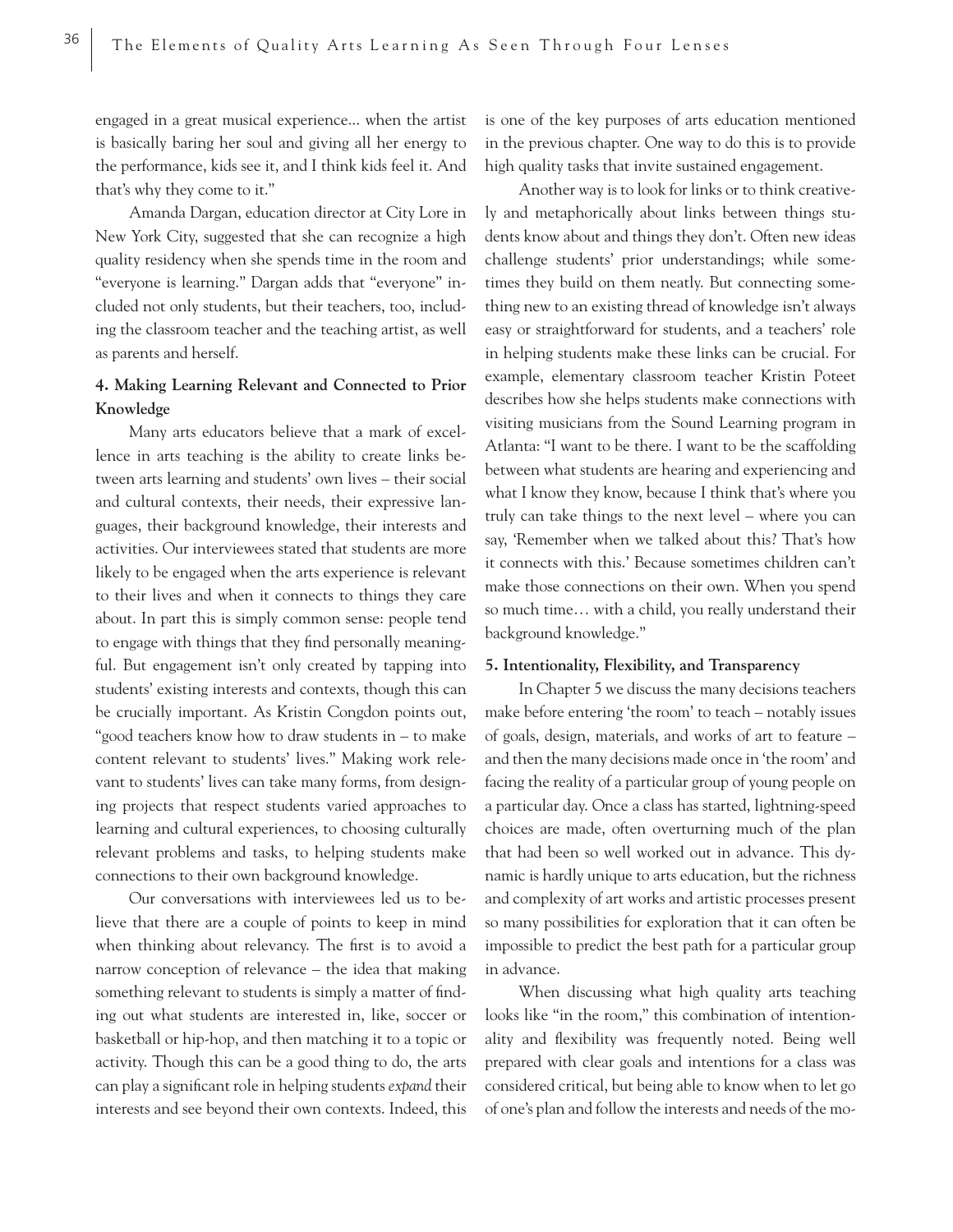ment was equally important. Several people noted that this balance of preparedness and spontaneity is natural to many arts teachers, since it so clearly echoes what artists must do in their work. Indeed, we heard that you could actually see teachers "listening" to their students, both in how they took time to stop and pay attention to what students were saying and doing, but also in how they would sometimes then shift their next 'moves' as the teacher/facilitator of the work.

Being prepared was not only an issue of planning a specific session, but extended to include the full design of the course, workshop, or project. It even broadened out further. Johnny Saldaña, professor of theater at Arizona State University, spoke of excellent teachers "having a mental rolodex of diverse pedagogical/artistic philosophies at one's disposal." This requires a deep background in both the arts and education and is not easily or quickly developed. Sometimes co-teaching is so valuable because a team can bring together expertise from more domains, when each partner does not have deep experience in all of them. With Saldaña's 'mental rolodex,' teachers can at once be orderly and structured, yet responsive, spontaneous, and flexible to what students bring to the work.

In addition to paying close attention to students in order to read them as clearly as possible, the transparency of the teacher's intentions, actions, and responses was also noted as a sign of high quality teaching. Clear expectations, plans, goals, and standards were discussed as being especially helpful to learners. In order to give themselves over to a learning experience – to prepare for engagement – students need to know in a broad sense why they are doing what they are doing and what's expected of them. As dance educator Sara Lee Gibb points out, this is especially important for younger learners. "So often students don't perform as well because they think, 'well what does she want me to do, or what am I supposed to do?' An excellent teacher will provide [transparent purposes] and it will be so clear that the students will just go for it and really become engaged with the problem or the material or whatever is the context that day."

We heard this from students as well as adults. At COCA in St. Louis, one student we spoke with explained her deep commitment to her classes and her own ideas about what constitutes high quality arts teaching:

The teachers have high expectations. They don't set it so high that you can't do it, but the teachers... if they know you can do it, they're not going to settle for less. They're taking an interest in your art so you can think about how to better yourself. You don't want to go lower; you want to go higher. You give because you get so much. I am getting so much from the teachers, and now I can give it to the next generation. I feel that's a good teacher.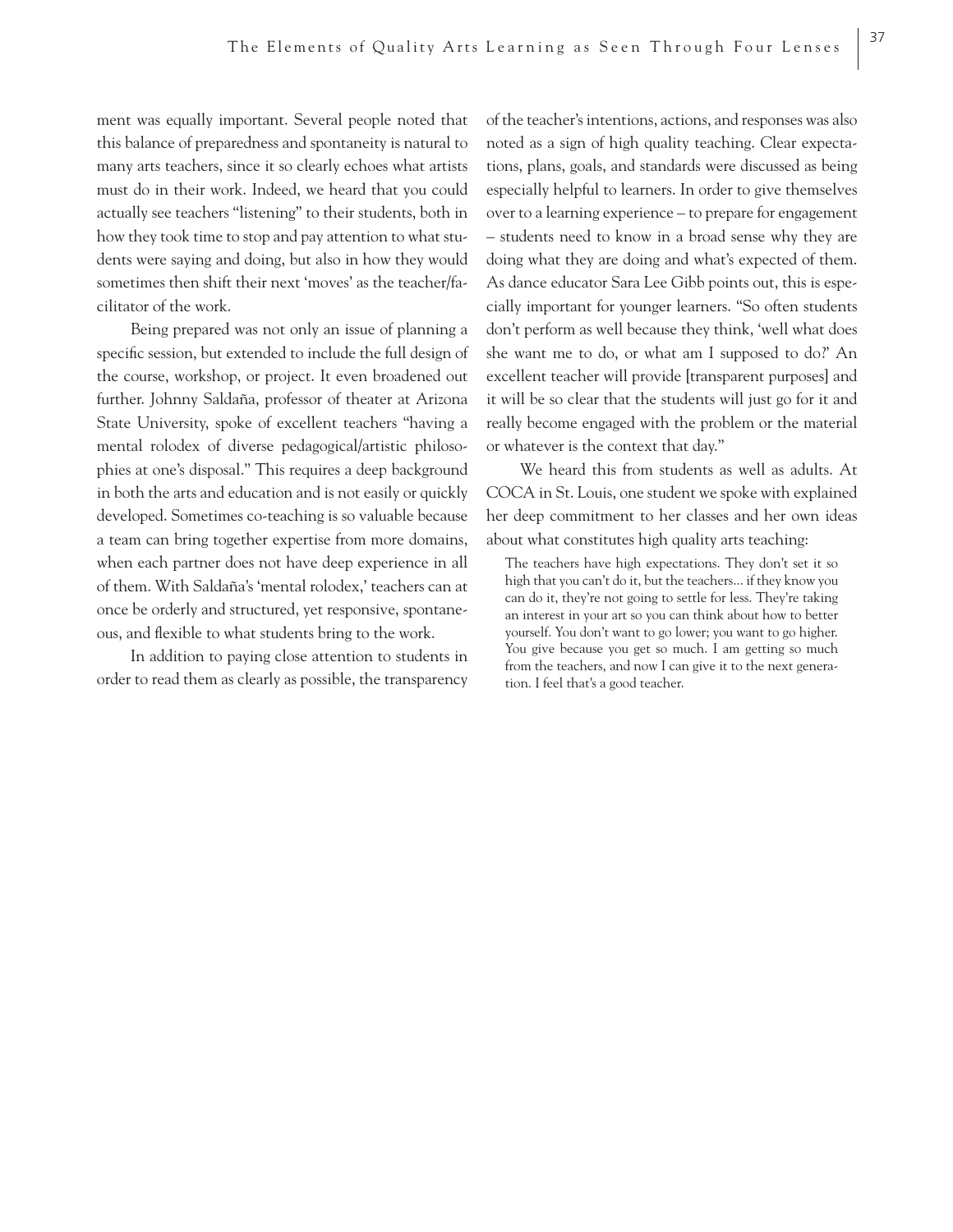## **Quality as Seen Through the Lens of Community Dynamics**

When asked to describe salient characteristics one might observe in a quality arts learning experience, many interviewees shared thoughts about the dynamics of the community in the learning setting – the ways in which people treat each other, learn with and from each other, and feel about being together. Most often, these ideas featured strongly in conversations about creating a safe learning space built on trust and respect and in which students are enabled to be creative and to experiment, both as artists and as people. and in which students are enabled to be creative and to experiment, both as artists and as people. The centrality of relationships in high quality arts learning was a theme resonant across many interviews on our site visits; the development of healthy relationships among all participants in the experience was also seen as critical to the quality of the learning experience. We heard, too, repeated references to arts learning communities as "a family" or as "a home away from home," both in relation to school programs, like the art department at New Trier High School, and in out-of-school programs, like Will Power to Youth, AMI, Marwen, and others.

From these discussions of relationships, safety, and community, we identified three elements that emerged with frequency and intensity:

- Respect and trust among all participants, along with a belief in student capacities
- Open communication
- Collaboration

While these elements by no means comprise a complete map for designing a positive social climate in a classroom or workshop, those we spoke to deemed these most critical – even foundational – to a quality arts learning experience. Certainly we can begin to appreciate the significant role that social interaction – and the awareness of the impact of the relational element in education – has on the quality of an arts learning experience.

At this point, though, the intersections of the various elements across lenses become more obvious. For example, discussions of mentorship are as visible through the lens of community dynamics as they are through the lenses of learning and teaching. It is also important to note that in naming this lens, we use *community* to refer to all of the various settings in which arts learning may occur – rehearsal halls, performance settings, art studios, museum galleries, community sites, and more.

## **1. Respect and Trust Among All Participants, Along With a Belief in Student Capacities.**

Reading Shakespeare's plays is a challenge for just about everyone. Learning them well enough to perform them without a script is exponentially more challenging. For the teen actors participating in Will Power to Youth in Los Angeles, this is their job. They are employed by the program and get their paycheck for being actors. It doesn't seem to take them very long to realize that this may not be the easiest way to make a buck. What we saw, however, when we observed a rehearsal, was a group of teens who were exhibiting many of the signs of a highly functional team working under serious deadline pressures – their performance before 1,000 people at an education conference was only two rehearsals away. They were patient with each other, supportive, responsive to their director, disciplined, frustrated at moments, but committed to their work.

It seems the high stakes of this authentic learning experience were the catalyst of that all-too-rare phenomenon – the creation of a community. Many of the people we spoke with identified a palpable sense of community in the learning space as an important and observable element of a quality arts learning experience. But high functioning teams and supportive communities do not simply form; they have to be born in the heat of some shared commitment, challenge, and/or identity. The authenticity found in much high quality arts teaching and learning provides a powerful environment for forming communities. But respect for and trust in the capacities of young people is the bedrock of these experiences. If the directors of Will Power to Youth did not deeply and profoundly respect the capabilities of young people, they could never have made the commitment to perform at a conference many months prior to actually meeting the students with whom they would be working on the performance. They had to have confidence that these young people could handle the artistic challenges and the intense psychologi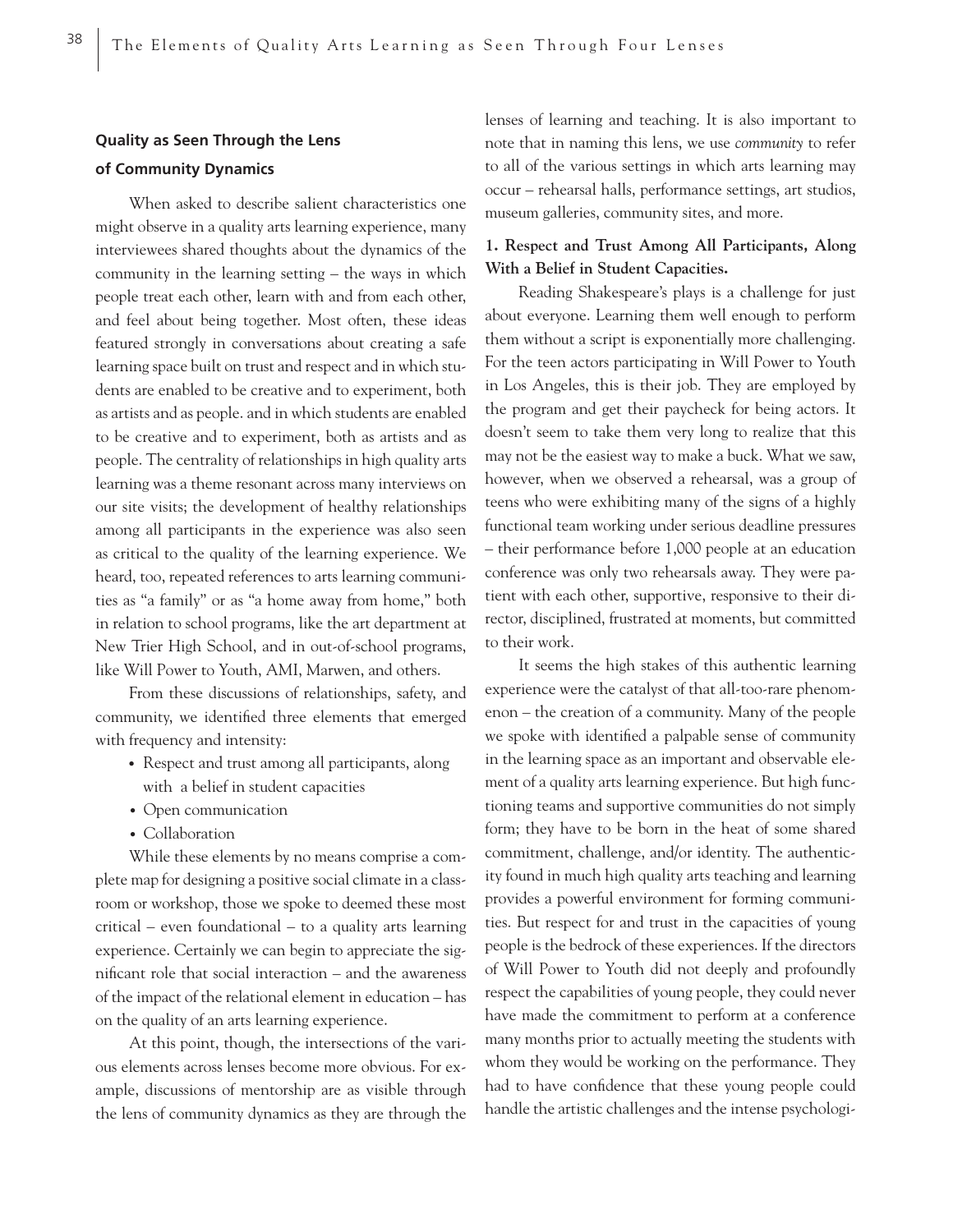cal and social dynamics of performing in public.

The students, too, had to have confidence in their teacher-directors and in each other. When a young person new to artistic work loses confidence in him or herself (which happens with great regularity), they have to have some faith to fall back on. For many, this faith seems to be found in the group's support, kindness, high expectations, and confidence in them.

To engage fully in artistic work and learning – to express ideas freely, to innovate, to explore unreservedly, to receive and give honest critique – it is essential to believe that one's work and perspective will be respected and that the group is committed to one's success. As Kristin Congdon puts it, "Good teachers are people who really know how to respect students and to see them as knowledge-bearers and not as people who are empty vessels." Respectful teaching allows for mistakes and shows genuine interest in students' ideas, interests, and background knowledge. Many people we spoke with talked passionately about how the quality of students' arts learning experiences depends upon their being a member of a classroom community in which they are valued as artists, as students, and as human beings.

Many also noted respectful student-to-student interaction as being a hallmark of quality. Its signs, they say, include students working at being mindful and cooperative with one another, collaborating and supporting each other, and learning to appreciate each other in new ways. Further, trust and respect among adults in the classroom is also considered important. Many educators, particularly those involved in partnerships and collaborations, place great emphasis on the presence of mutually respectful adult-to-adult relationships. One such relationship, for example, is between a teaching artist and a classroom teacher. When visibly demonstrating respect for and interest in each others' work, they convey to students the sense that the artist, the artwork, and the teacher are all important, increasing the likelihood that students will value the experience.

In Minneapolis, as in Los Angeles and so many other sites, our observations revealed the beautiful dynamics of artistic communities of young people and adults. Teens Rock the Mic (TRTM), a small, community-based

spoken word program that has closed since we conducted this study, provided opportunities for youth to work with peer and adult poets and space for them to perform their work. While poetic and performing arts skills and techniques were honed through TRTM, equally essential was the emphasis placed on empowering youth to develop and engage their self-awareness, their confidence, and their voice. This process began with a fundamental respect for a young person's contributions. "There has to be a trust in place and a belief in the assets in the room," explains former TRTM director Melissa Borgmann, "that there is intelligence, that there is promise, that there is magic."

39

Administrators, artists, and educators at TRTM placed a high premium on youth voice and contribution to the learning experience. Stacey, a teaching artist at TRTM, noted that "It's not 'I'll show you how to do this, here's how you write fiction, here's how you write poetry,' it's valuing what each student is bringing to the table, respecting the student as expert." When educators model this genuine trust, it is infectious. Students who feel respected by their adult mentors begin to trust and believe in each other – the foundation of a community of shared, open learning.

At Marwen in Chicago, former student Paulina Camacho recalls being inspired by the technical ability of her classmates and building relationships while sharing tips about technique and how to achieve certain effects. As those relationships developed and trust was built, students solicited each other's feedback on other qualities of their work, more often or as frequently as they asked for teacher feedback. Just as teachers serve as models in engaging arts learning experiences, so do students' classmates. Johnny Saldaña describes the relationships he envisions: "I'm seeing from the learners a collective – a community – that has been built."

#### **2. Open Communication**

In many ways, all work in the arts is, ultimately, about perception (seeing, hearing, sensing), recognition, and response. Arts education enjoys a beautiful alignment in this regard – creating/perceiving works of art and learning with and from other people are both activities utterly dependent on open communication. Engagement with art works provides a powerful focus for sharing im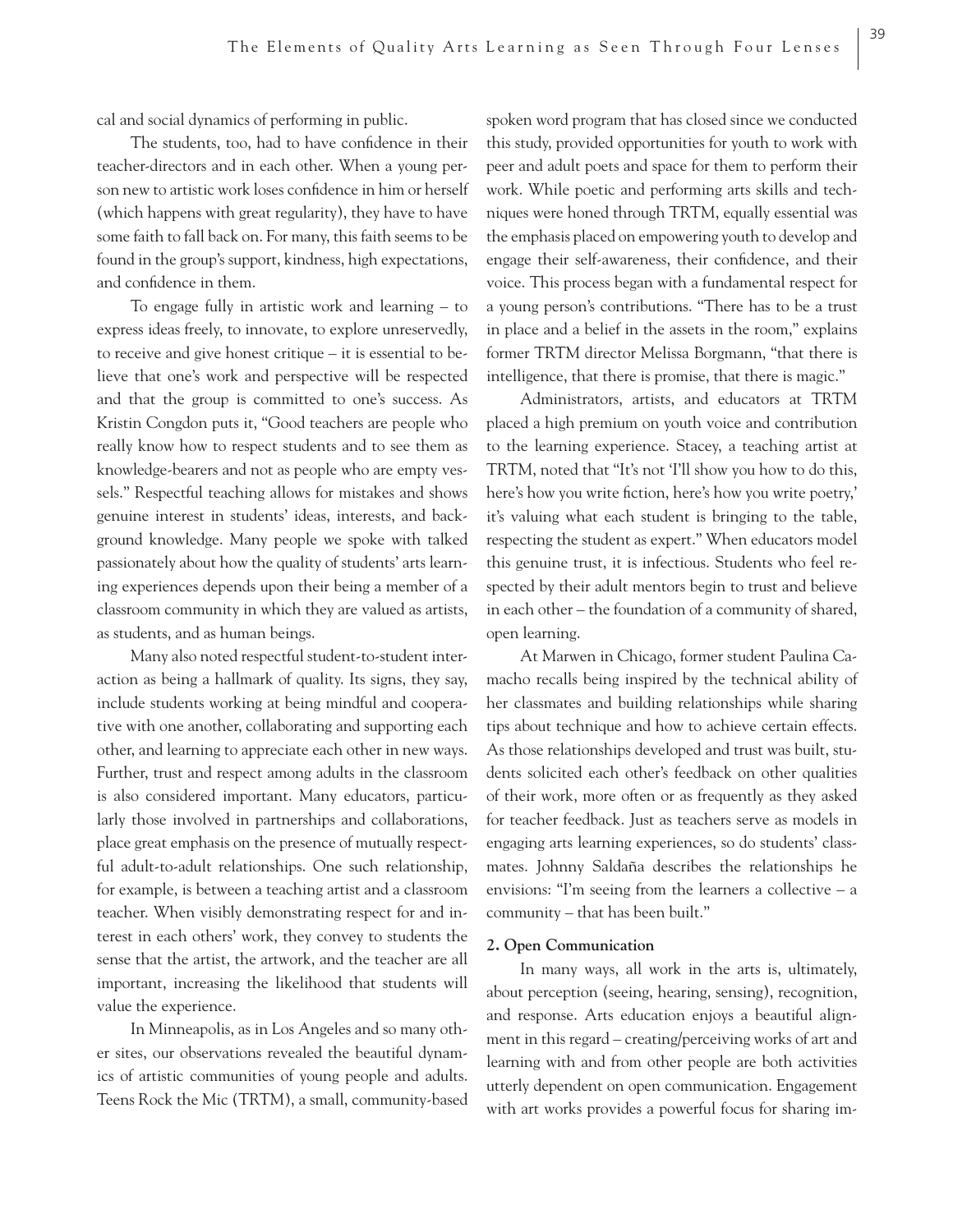portant thoughts and feelings. Listening in this context is obviously as critical as speaking or sharing one's work. And the communication in high quality arts learning settings goes in all directions – among students, between teachers and students, among teachers, and between everyone and works of art. The themes of communication and dialogue emerged frequently in our interviews and the practice of careful listening was evident in our observations. In some cases communication was discussed as an integral part of behind-the-scenes work prior to or outside of a class or workshop – for instance, teachers collaborating on lessons in advance, coordinators staying in touch with logistical information. But dialogue in the classroom – often verbal, but sometimes communicated more visually, as in many dance classes – was considered a cornerstone of quality.

Ongoing and respectful dialogue – including raising questions, offering ideas, considering others' ideas, expressing feelings, sharing work, engaging in constructive critique, and reflection on processes and products – were all noted as visible in quality arts classrooms and indicators of the health of the classroom as a learning community. Sandra Jackson-Dumont, former director of the Expanding the Walls program at Studio Museum of Harlem and current education director at the Seattle Art Museum, discussed the cultivation of meaningful dialogue by and with the teens as critically important in the creation of a safe space where young men and women are treated as adults and learn to engage in conversation about art and life from their own perspective and personal history. Teachers in this program do not "teach down" to the teens, says Dumont. Rather they "embrace the challenging questions or problems that arise from the work and lives of the teens. Teachers move through and beyond challenges through dialogue."

At Will Power to Youth and Urban Word, as well as several other programs, we heard conversations about the responsibility of each member of the community to accept responsibility for his or her words and actions and to notice the effects she or he is having on others. At Will Power to Youth, we were told about specific moments in which the pressures of upcoming performances led to frustrations and words that hurt feelings, creating oppor-

tunities for both individuals and the group to address the issue of responsibility for one's actions. In those moments, the question of quality becomes particularly complex and delicate. What to do? Stop, potentially losing critical rehearsal time, and deal directly and openly with what was said and how it was heard? Or press on with rehearsal and hope that the fabric of the community won't be irreparably torn? While either choice may be legitimate and could work out perfectly well, the very fact of the choice poses a challenge to the group.

In any specific setting, the best choice in a situation like this depends on the core purposes, values, and principles of the program. Whatever the decision, creating and sustaining a community with open communication among all members and with explicit acknowledgement of the core values of honesty and respect was emphasized by most of our interviewees as essential to quality art education experiences.

#### **3. Collaboration**

Each art form has its own possibilities and requirements for both solo and group work. Whether in performing or visual arts, there are approaches that emphasize each in different ways. Musicians, dancers, and actors can perform solo or in ensembles. Visual artists can produce work alone or in collaboration. Murals, installations, and animations, for example, are often the work of a collective. But virtually all artistic enterprises, even the most solo, like most poetry writing, for example, involve the participation of others at some point. In arts learning experiences, the work always involves others.

Students spoke to us about the challenges and pleasures of collaboration. To be part of a group that is functioning well is exciting and satisfying, providing an opportunity to make or engage with works of art in ways that are, quite simply, beyond the capacities of any individual. The feeling of being part of something bigger than oneself offers an identity and sense of purpose to one's efforts that helps many young people sustain commitment to their own learning through their commitment to being a full contributor to the work of the group.

Teachers we spoke with emphasized the multiple values of collaboration. Louise Music, director of the Alliance for Arts Learning Leadership in Alameda County,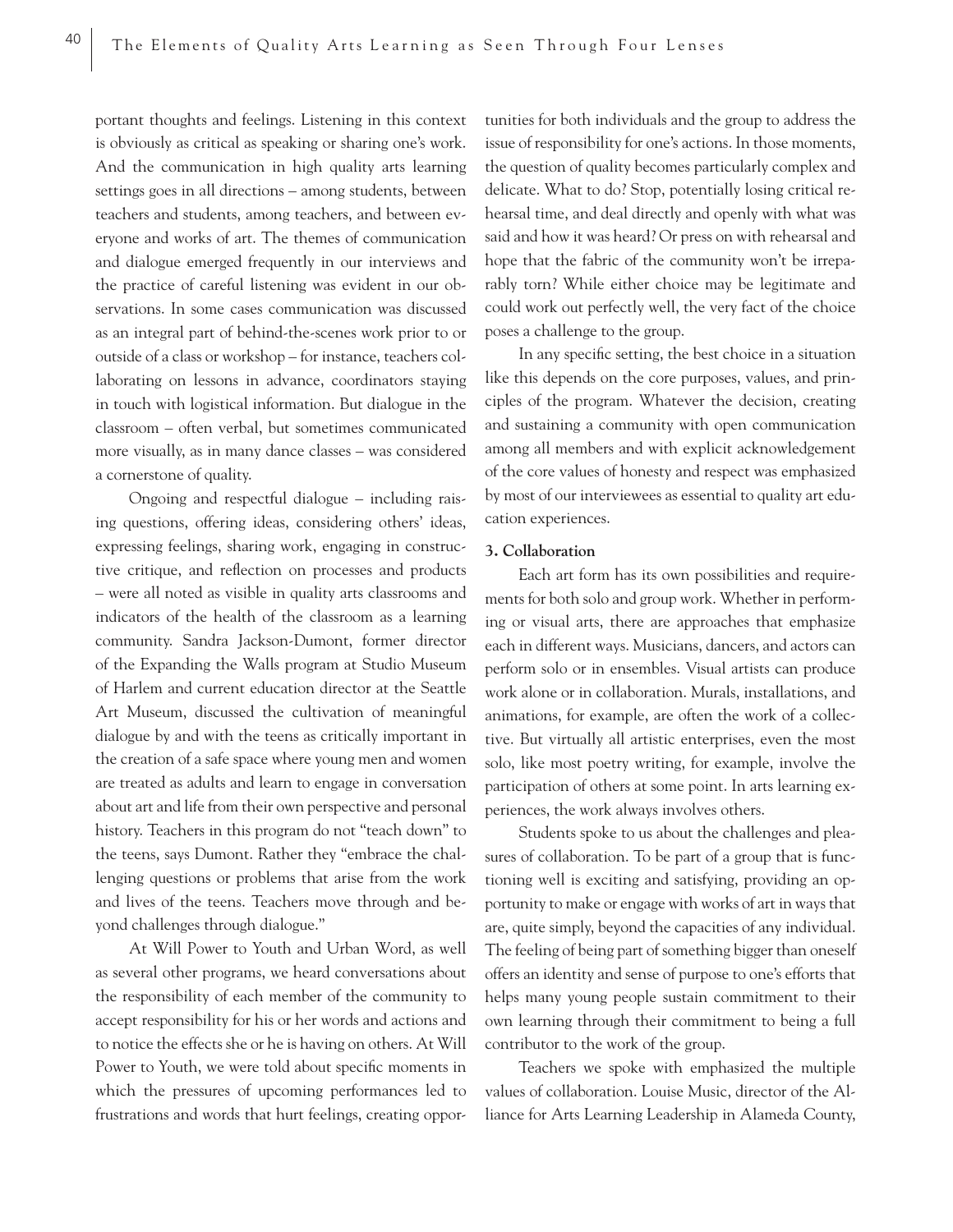California, spoke about these values, citing "making connections between themselves and others, understanding about interdependence [and] the fostering of compassion. Those are life skills that we think all children, all of us, need to develop, need to cultivate." Others spoke of the authenticity of collaboration in doing artistic work and still others discussed the interesting dynamics around ownership in collaborative efforts. There was general agreement that in walking into an arts classroom, studio, or rehearsal hall, one of the most powerful indicators that a high quality arts learning experience was occurring was the nature of interaction among the students and the degree to which their work together was productive collaboration.

Others spoke about how collaboration must take place "outside the room," as well as "in the room." Steve

Tennen, Executive Director of Arts Connection in New York City, reflecting on his early work directing arts education programs, noted the deep ways in which the nature of the collaboration between adults creating arts programs influences students' learning.

It was really about how you create this conversation between the artists and the teachers and all of those who were in the program to make this thing work better… It was getting them to trust and getting them to talk openly about what their own concerns were in their classrooms, what their concerns were in the arts classroom, and what their goals were – what they wanted to get out of this… And so it was conversation and team building between the artist and the teachers, between the teaching artists and the other teaching artists, between myself and the principals, because if the principal didn't buy originally, it wasn't going to happen… The quality of the arts experience really depends on the quality of the relationship between the classroom teacher and the artist.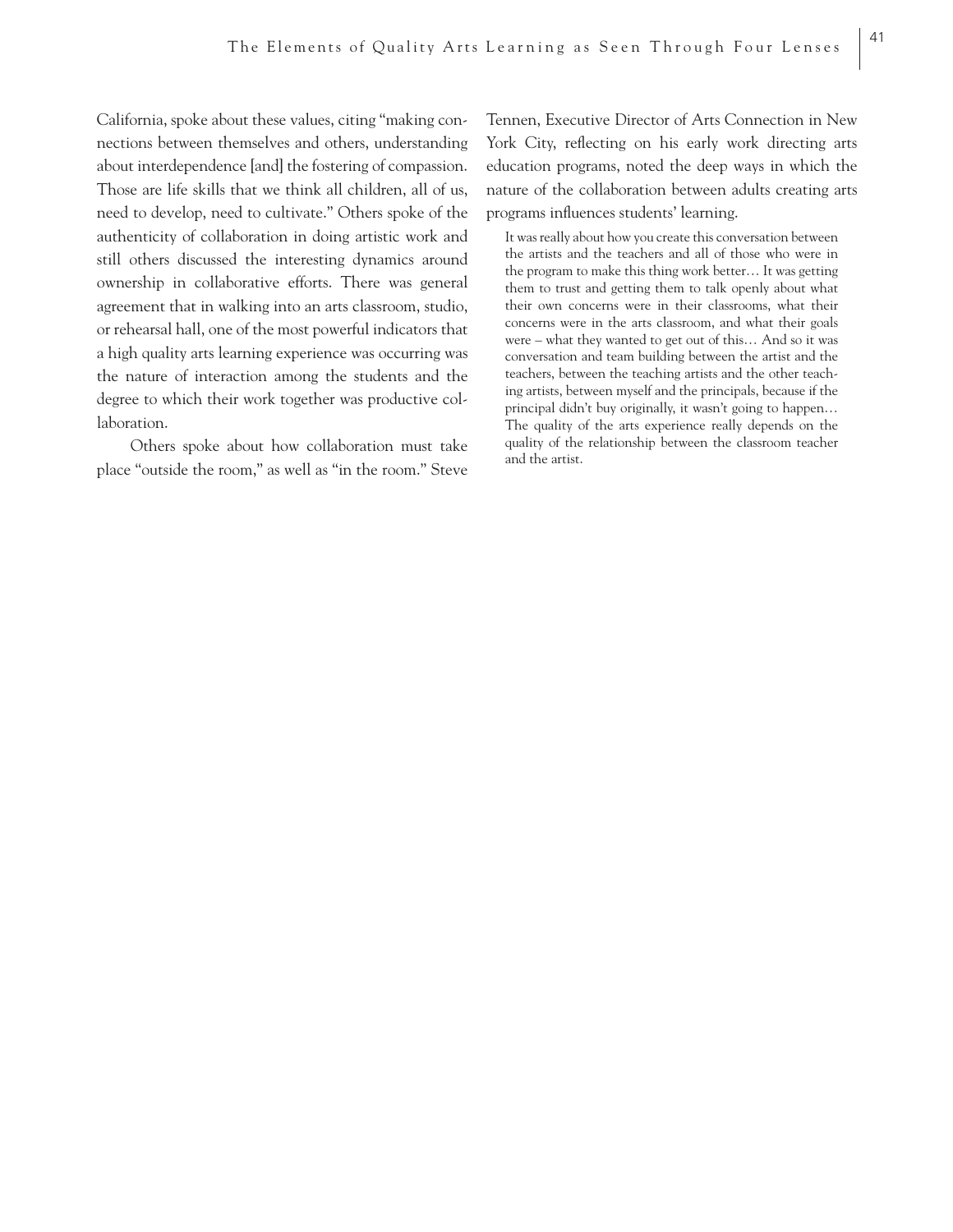## **Quality as Seen Through the Lens of Environment**

The environments in which arts learning experiences take place have both physical and cultural aspects. Many elements of the social dimension of an arts learning experience are addressed in the sections above on student learning, pedagogy, and community dynamics. This environmental lens reveals elements of the physical environment, including the actual space in which the learning takes place, the materials that are available, and the visible display of artworks and art-making materials. In addition, we also include the temporal dimension as part of the environment for this work and learning – the time available for the learning experience, including the length of individual sessions and the full term of a course or workshop.

By and large, people in the interview strand did not speak extensively about the physical environment. This was not unexpected, as there were no interview questions that specifically asked about it, and people tended to talk about art education generally, not about a specific setting. However, there were some exceptions. Ana Cardona, arts education consultant to the Michigan State Department of Education, stated that quality arts learning experiences require a permanent art education space, rather than the proverbial "art on a cart." And Bill Strickland stressed the need for a first-rate facility for high quality arts education and his conviction that students should have access to materials, equipment, facilities, and instructors that would satisfy professional artists in their own work.

The physical environment and materials were much more prominent aspects of our site visits. While detailed descriptions of the often multiple settings for teaching at each of these sites is well beyond our capacity in this report, it is important to note that we saw classes in beautiful state of the art facilities, regular elementary school classrooms, gymnasiums in community centers, museums, and other wonderful and less-than-wonderful spaces. Everyone agreed that the physical environment is tremendously important, but the degree to which it is a central or featured aspect of the quality of the experience varies significantly.

At an elementary school in St. Louis that worked in partnership with COCA, we observed a lesson on African dance. The class took place on the stage at one end of an old auditorium which had been converted to the lunch room. The lunch room was being cleaned during this class; the larger room was essentially a hallway with students and adults going back and forth; and there was no curtain separating the stage (classroom) from the rest of the space. This was simply the only available space in the building open enough for dancing. While it could hardly qualify as a high quality physical environment, the lesson was highly engaging to these young students, taught by a highly skilled, deeply committed teaching artist who seemed absolutely unbothered by the various distractions of the lunch room.

The environment lens affords views of three primary elements of quality identified through our interviews and observations:

- Functional and aesthetic space and materials
- The arts occupy a central place in the physical environment
- Sufficient time for authentic artistic work

#### **1. Functional and Aesthetic Space and Materials**

As already mentioned, the quality of an arts learning experience was seen as strongly linked to the authenticity of the artistic processes in which students were engaged. Quality was also seen as linked to the authenticity of the spaces and materials of those experiences. Again, though the physical spaces we visited were quite varied, the concern for authenticity was common to all the sites we visited. Everyone wanted to create at least some of the aspects of an authentic work space for their young artists. This may be accomplished with various means, sometimes comprehensive (fully professional dance studios with mirrors, sprung floors, and ballet barres, for example, or hightech photo studios with up-to-date software on high-end hardware and professional-level printers) and sometimes more minimalist (authentic and beautiful African drums, for example), but always with something that linked it closely to professional practice.

As noted earlier, physical safety is an issue in the arts and a basic dimension of quality – safe surfaces for dancing, adequate ventilation for working with paints and other materials with chemical bases, and so forth. Beyond safety, other dimensions of functionality were similarly considered essential, including issues of lighting, sound, space for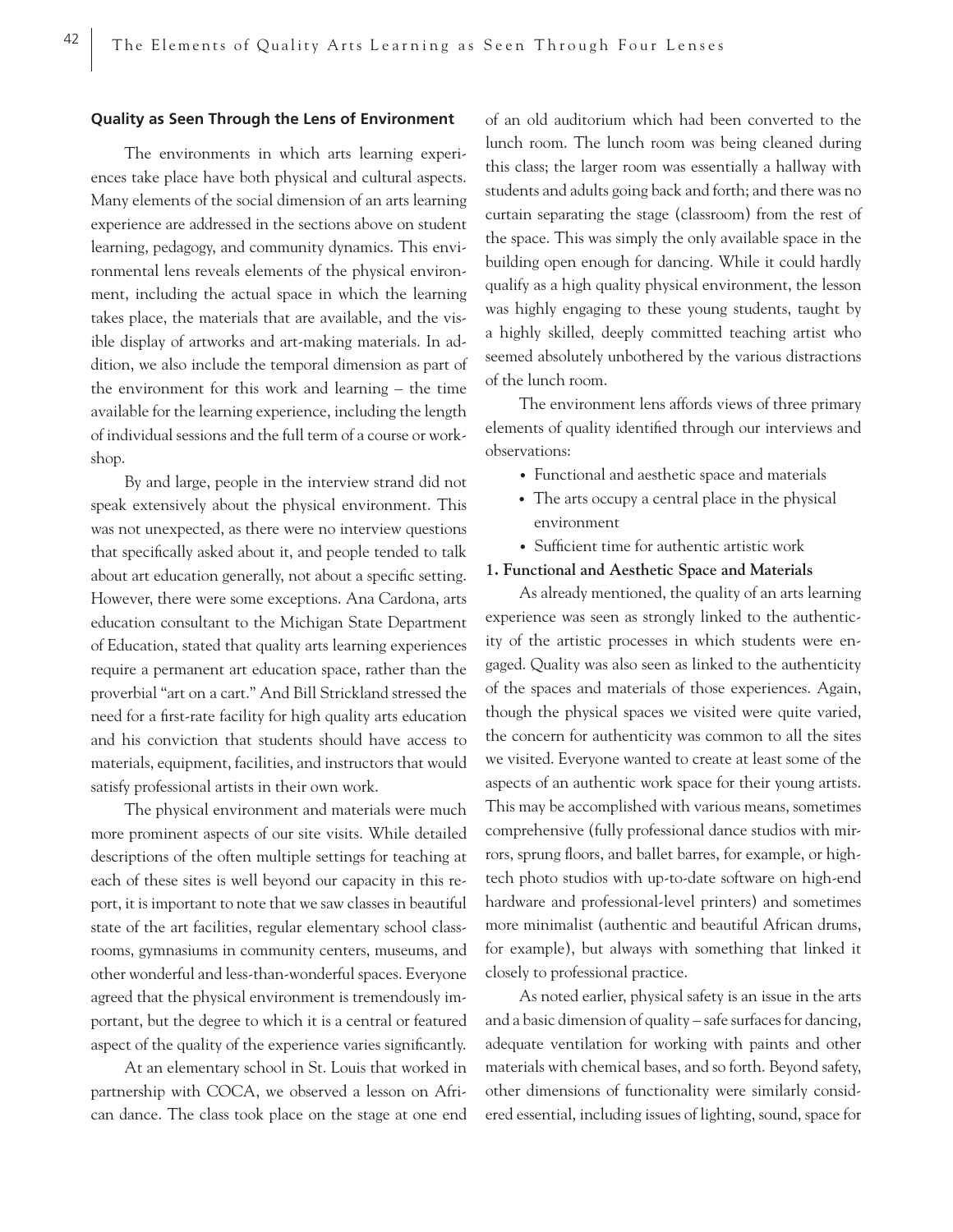free movement, running water for cleaning brushes, and so on. Ric Waimer, a teaching artist with Opening Minds through the Arts (OMA) in Tucson, spoke about teaching in less than ideal spaces. While acknowledging the joy of excellent spaces, he suggested that, as a professional mime artist, he had learned to "creatively adapt" to challenging spaces. This, he said, had taught him and other artists how to "still rise to high quality within their work regardless of those physical constraints."

As noted, beyond functionality, a number of sites had their own buildings and considered space to be one of the most powerful pedagogical elements. In the preschools in Reggio Emilia, Italy, known all over the world for the striking quality of their children's art work and the aesthetic quality of their classrooms, teachers talk about space as "the third teacher." The architect of Marwen's new studio building, Dan Wheeler, said, "I want young people [to have] their first experience at Marwen, when they open the door, to be with good design." As with all of the museum-based education programs we observed, the aesthetic of the physical spaces (buildings, studios, performance spaces) were part of the invitation to and inspiration of students and their parents.

All of this was true, too, of materials. Considerable thought, effort, and money was dedicated to gathering excellent, high quality art supplies made available in safe, functional, and attractive ways. Indeed, as with so many of these elements, extensive study of the role of materials – brushes, paints, paper, recycled materials, as well as musical instruments, books, costumes, technology, and more – is warranted. Certainly, art is made from a wide range of various materials and with many different tools and instruments. The dynamics of the relationship between the learners and these materials, tools, and instruments is at the core of artistic work and learning; the aesthetic dimension of that relationship is like a powerful magnet in that core.

## **2. The Arts Occupy a Central Place in the Physical Environment**

Cindy Jaskowiak, assistant superintendent for curriculum and instruction at New Trier High School in Winnetka, Illinois, explained that art is everywhere in their building:

Art needs to be visible in the school. It's exciting for me to know that the artwork in our halls came from our students. To me that's something our students need to see as they go from year to year... When I became principal five years ago, I worked with the art department to catalog everything hanging around this building. Then we looked at how to phase in and get rid of poster art and things that didn't have a connection with us as an institution. Every year we add pieces... We put it up and have some signage with their names and graduation dates. Over the years we see more art around the building… It really has come out of having the vision through the art department about what kind of feeling you are creating around the building... We had a retreat and we decided to have a day without art. They covered all the art and we realized how much was in the building.

 While we discussed the functionality and aesthetics of these spaces in the last element, the presence of art in these settings was both easy to see and explicitly important to most of the people with whom we spoke. In some settings, like New Trier High School and Marwen, both visual arts programs, it was a central element of the learning experience. As Cindy Jaskowiak made clear, the centrality of art in the space served multiple functions for the students' learning experience.

The presence of student work displayed on the walls was a way of making the space welcoming and of sending a message that the arts and student work are valued in this place. At Marwen in Chicago, explicit attention is given to the first moments of contact students have with this after-school program when they walk in the building. Teens choose to come to Marwen; many travel considerable distances to get there. The space has to be inviting and compelling to make it a place these young people want to spend their out-of-school time. From the outside, Marwen looks like the old warehouse building that it is. But with the first step in the front doors, one is drawn into a large, open gallery space with student work that is well lit and beautifully displayed on the walls. The space has a wide, open staircase in the middle, and one feels visually pulled in. The feet follow the eyes. It is a world that draws you in.

At many of these programs, the first things you see and hear announce the identity of the program. This is not limited to the visual arts. David Myers, founder of Sound Learning in Atlanta, which focuses on music learning in elementary schools, noted that music "is just a part of the environment of the school." The same is true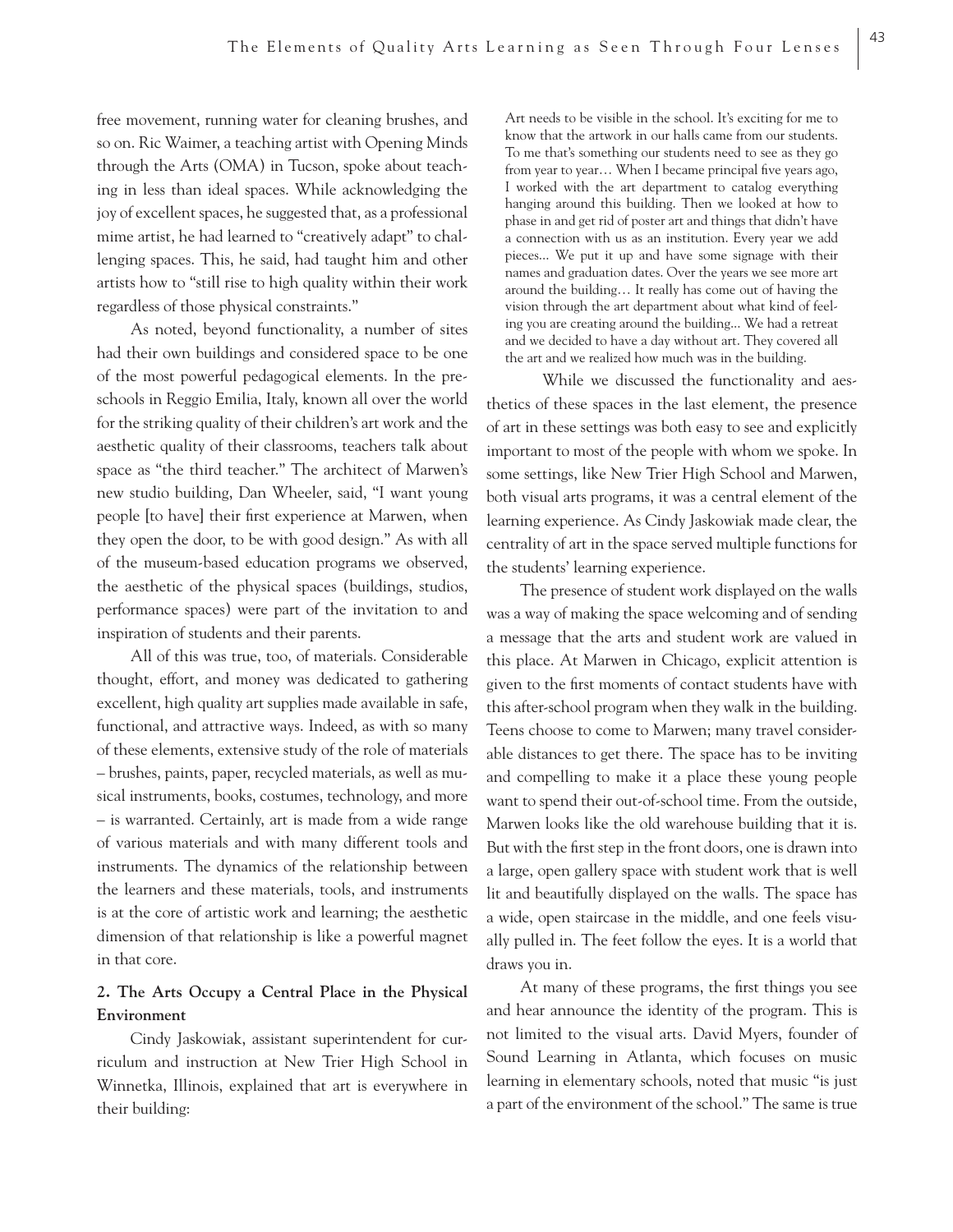of OMA schools. While acknowledging the difficulty of doing this in many public school settings, the presence of musicians coming and going as they perform and teach in the school, and the sights and sounds of students practicing in classrooms, hallways, the lunch room, and stairways provides parents and children with a compelling sense of what counts and what's cool to do at these schools. In these ways, the space – what you see and hear and the feeling you get from it as architecture and as a place of activity – is meant to inspire students with the pleasures and provocations of art. It also inspires parents to want their children to be learning in this exciting world and to think of their children as capable of serious work and significant accomplishment in the arts. Indeed, in Tucson, many parents have identified schools with the OMA program as the school of choice for their children.

The display of student work or pictures of children studying and practicing the arts is also a way many of these educators demonstrate their belief in the value and quality of what students do as young artists. It is, of course, affirming to display student work. But these displays also provide the opportunity for an open dialogue about what young artists can achieve, what the standards of excellence are in this setting, and, of course, about the subject matter of the works themselves and what they provoke us to think about. So, in entering these arts learning spaces, the arts suffuse the environment music may be playing or, alternately, there might be the intriguing silence of a group in focused, almost meditative work on a project. The walls may have student art works or the works of more experienced artists. There may also be quotations from artists, sheets of chart paper with notes from previous classes to remind the group of its earlier work, and bulletin boards with the posters and fliers for local performances, auditions, and other classes or workshops. Whatever the presence of the arts may be, the degree to which it is intentional, aesthetically presented, and representative of what happens in that setting will have a significant impact on the character and quality of the learning experience students have there.

## **3. Sufficient Time for Authentic Artistic Work**

Arts learning experiences lasting more than one class have both "macro" and "micro" temporal dimensions. The "macro" level captures the extent, length, and sequencing of classes. Documents like the New York City Blueprint for the Arts are powerful reminders of the potential scope and sequence of formal arts learning in schools and provide a wonderful macro view of what arts learning could be over 12 years.

In discussing the length and frequency of particular courses, interviewees across sites indicated multiple advantages of extended study in the arts, to afford opportunities both to study broadly across the arts and deeply within one art form. They noted that working over time allows for important dimensions of artistic development and learning, including the growth that comes from practice and repeated efforts and the richness of cycles of making work, sharing it, and reflecting on those experiences. In this way, time also allows teachers and students to consider the effectiveness of particular artistic choices and to make revisions. Adequate time also allows students' artistic ambitions to expand; extended time for projects means an opportunity to 'think big.'

In Dallas, an ambitious effort to address the artistic needs of the young people of the entire city is underway through the auspices of Big Thought, an organization dedicated to promoting creative learning in the lives of children. Recognizing that parents and children have diverse interests and needs related to learning in the arts, both in and out of school, Big Thought grapples with the breadth of these purposes and opportunities. In a sense, their work addresses the question of what real access to both broad and deep arts learning might look like if systematically undertaken across a city throughout childhood and adolescence. This very "macro" view of the time of arts learning for young people is, indeed, something big to think about. Given its ambitious purposes, Big Thought's perspective on quality arts learning experiences may only be fully achieved when children in the city of Dallas can have meaningful arts learning experiences throughout all of their young years.

Virtually all of the elements of student learning and teaching that we have discussed in this chapter (artistic exploration, emotional openness, the development of a sense of ownership, and reflective practices, for example) are dependent on adequate time. This is true, too, at the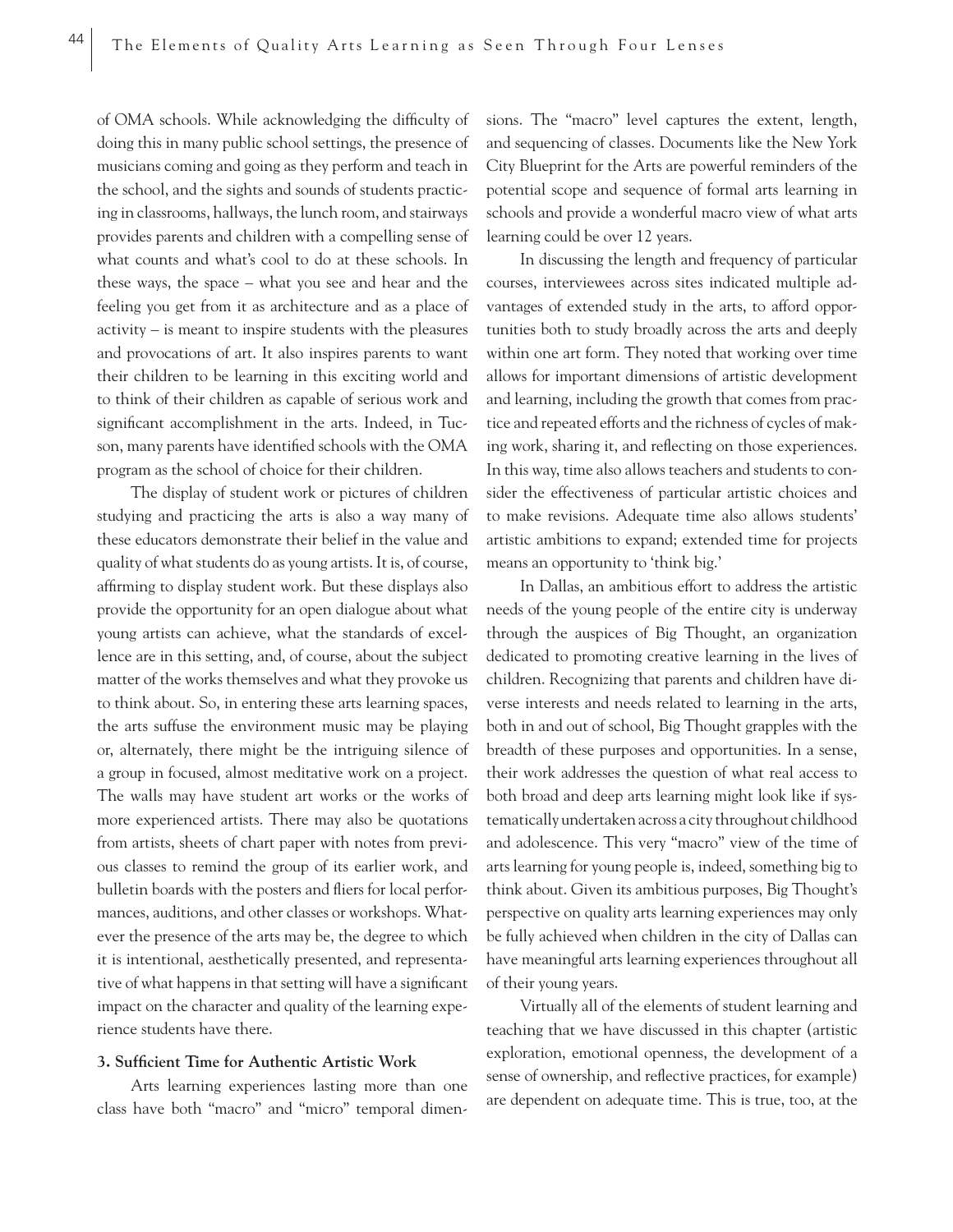micro level – the time available within a particular class session. The length of the session and the plan for how much to do within that time influence the speed and depth of the work, as well as the nature of the interactions. A number of our interviewees talked about the importance of slowing down and 'taking time.' The speed of so much regular classroom work in schools was noted as leading to superficial engagement with subject matter and consequent student boredom. On both the micro and macro levels, one of the lessons of participation in the arts as maker-perceivers may well be that the arts often don't yield up their greatest gifts to speed. Unlike some other enterprises in our contemporary lives, in the context of artistic experience, the fastest are not always the richest.

Time also allows deeper social experiences and stronger bonds to form among participants. Several interviewees spoke of the advantage time gave them in getting to know their students through watching them work and studying the work they produced and, thus, being able to better gauge their progress. Indeed, figuring out how to help a student takes considerable artistic and pedagogical experience, but it can also take time to figure out, though interactions and experiences together, how to approach and talk with young artists and what their interests, standards, and ambitions might be. Time is an essential ingredient in the soil in which artistic identity, sophistication, and accomplishment grow.

## **The Elements as Evidence of Quality**

The elements of quality discussed in this chapter are meant to provide a useful reference point for arts educators to provoke investigations into the nature of high quality arts learning experiences in their own settings. Undertaking that task will quickly reveal the myriad limitations of the elements described here. Once more, we reiterate that we offer this articulation of these elements of quality both to report on what we heard in the course of this study and to suggest the richness and multi-dimensionality of the characteristics of excellence as described to us during this research.

As noted at the start of this chapter, to take these elements as a check-list on quality in arts education would be missing our point. Ideas about what constitutes quality can and should vary across settings, depending on the purposes and values of the program and its community. Further, these ideas about the nature of quality, as we heard reported in many of our site visits, are likely to change and evolve over time; this is probably a sign of the health of the program. Certainly, it is desirable for standards and expectations to be raised over time as a program's capacity to provide excellent arts learning opportunities increases. Evidence of the strengthening of that capacity is the development of a more nuanced conception of quality, a clearer articulation of the program's ideas about what constitutes quality in that setting, and a broader conversation among all members of the program's community about the question of quality.

We remind our readers that our lenses are intended as tools, like glasses, to help us see and focus on specific aspects of a very complex phenomenon – groups of young people and their teachers actively engaged in arts learning experiences. We offer the diagram below as one way to hold the idea of these lenses in mind when walking into an arts classroom or when opening dialogue with colleagues about the nature of quality arts learning; detailed suggestions on how to use this tool are provided in Chapter 6. The lenses help focus on elements of quality. To see and name observable elements of quality is to take an important step toward articulating what counts as evidence of powerful arts education. That is critical both in improving what is offered and in evaluating those offerings. In time, just as with new glasses, we hope these lenses prove more helpful than disorienting.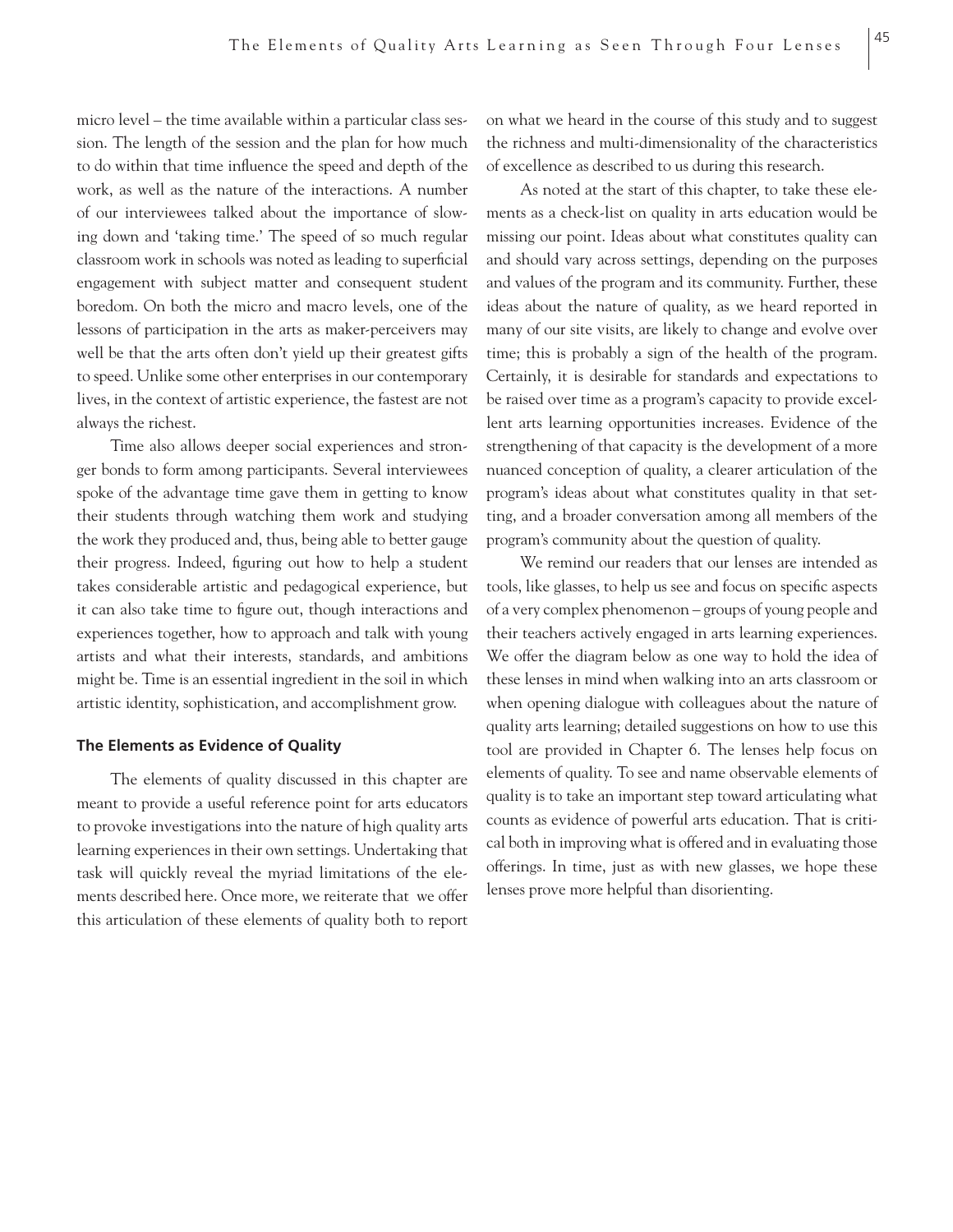**Diagram 1**: Four Lenses on Quality

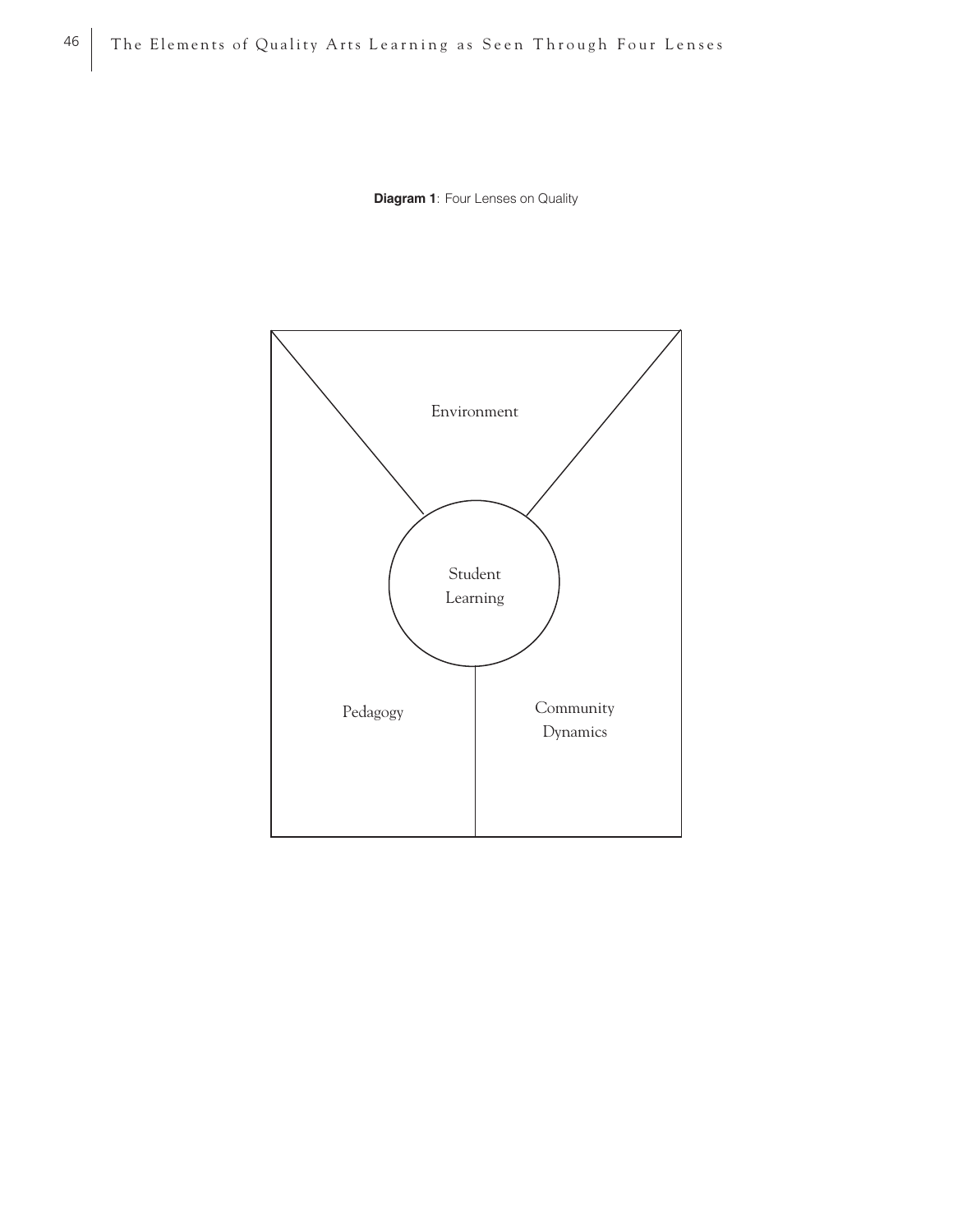# **PART II:**



# Achieving and Sustaining Quality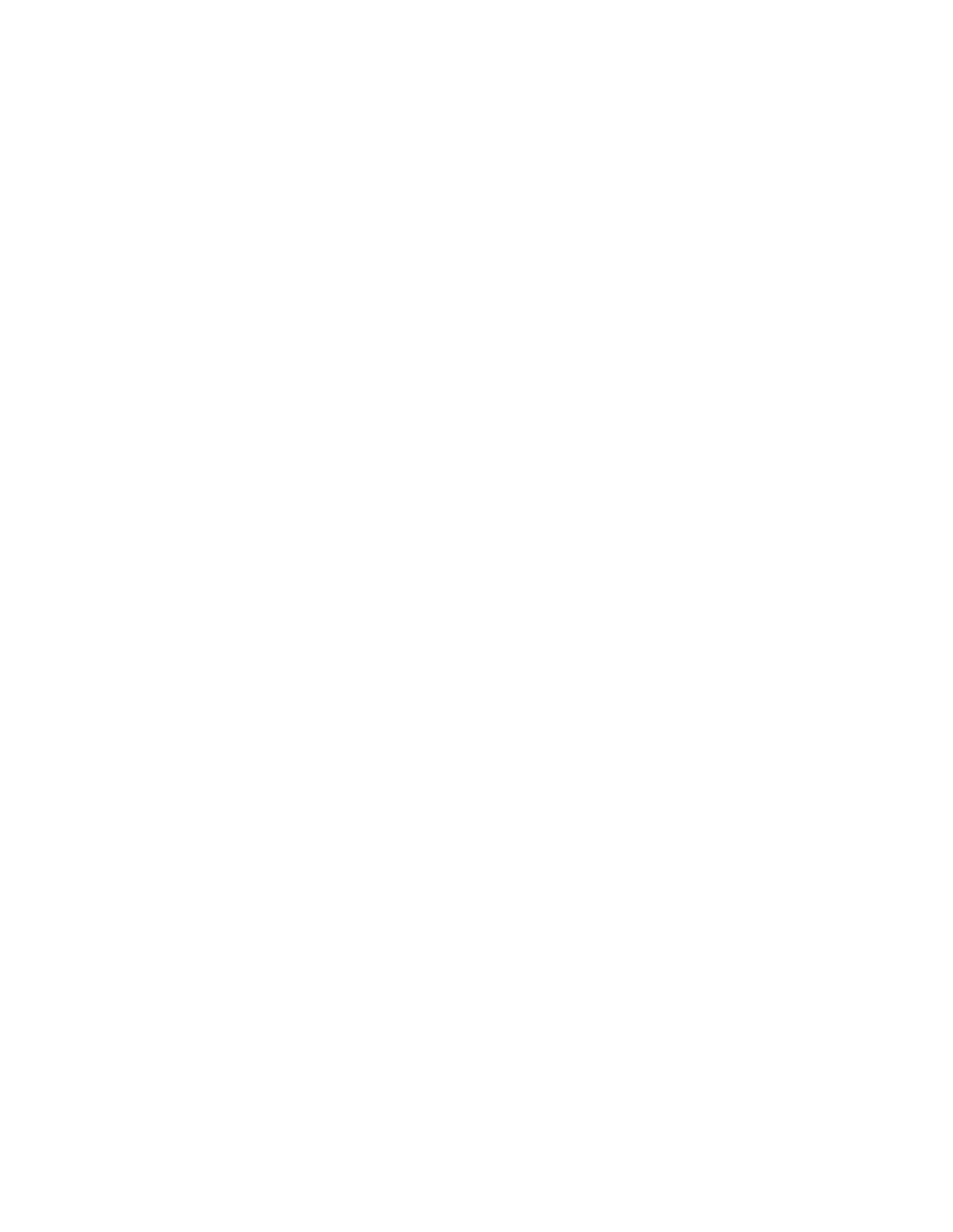## *CHAPTER 4: FOUNDATIONAL QUESTIONS*

## **No Guarantees of Quality**

EVERY TIME A CHILD WALKS into an arts workshop or classroom, there is the possibility that she will have a powerful learning experience. Certainly, this is what all arts educators hope for, yet it is a possibility only sometimes realized. The quality of any experience – educational or otherwise – depends on so many factors that excellence is impossible to guarantee.Yet tremendous effort goes into exactly that: attempts to guarantee a high quality learning experience. Attempts are made to identify the conditions that will set the mood or heighten the focus of the experience (the physical environment, social relations, a compelling focus, and so on). But the conditions can often be more challenging than ideal.

That's why decisions about how to create a high quality learning experience can be so difficult, revolving around a dizzying series of questions. Which conditions are most important? What resources can be put into preparing for this experience? Which elements can be controlled and which must we simply work with? Who can help? What should be the first thing that happens? What next? And on and on. Whether for a class, a workshop, or a rehearsal, countless decisions are made in preparing for the experiences students have.

As noted in Chapter 1, arts educators develop their visions of quality over time and from diverse experiences. As the capacities of an educator and the program in which he or she works become more sophisticated, so do the possibilities of "upping the ante" and increasing the ambition of the goals and mission adopted for a program. Simultaneously, then, the meaning of a high quality arts learning experience evolves and achieving quality becomes more demanding. As ideas about what constitutes quality in arts learning evolve, the decisions made about how to achieve that quality become increasingly important, complex, and nuanced.

We have explored what informs and influences people's ideas about what constitutes quality and examined two broad aspects of how people think about what constitutes quality in arts education: the purposes and the elements of an arts learning experience. The chapters in this section continue that examination and then explore how arts educators seek to achieve and sustain quality in their classes and programs through the decisions they make, addressing our second and third research questions:

- How do practitioners and policy makers achieve and sustain quality arts learning experiences for young people?
- Which decision makers and decision points may be critical to ensuring quality in arts education?

There are countless steps arts educators take to achieve their visions of quality arts learning. Given the natural limits of any study, we felt we had to choose one critical aspect of these many approaches that we thought could both reveal some of the real mechanisms of the process of pursuing quality and provide an entry point for those wishing to become more analytic in their efforts to improve the quality of their own programs. These research questions reveal our explicit choice to examine the role of decisions in the complex web of actors and actions that undergird quality arts learning experiences.

All too often, decision points are invisible – for example, administrators may perceive their response to a funding shortage as a necessity rather than a decision; students may not perceive engagement as a matter of choice. The power of a focus on decision making is at least two-fold: It brings into relief choice points that otherwise may be missed, and it underscores the power of decision makers at all levels to enhance the likelihood of a high quality learning experience for all students.

A complex set of conditions, influences, ideas, and dispositions, as well as decisions, decision makers, and decision making processes interact in the creation of quality arts education. In these chapters, we examine some persistent questions and challenges in efforts to achieve quality in arts education, as well as some of the key decisions influencing quality of arts learning experiences and who makes those decisions. Chapter 4 focuses on four questions that are addressed extensively in the arts education literature. These questions are so basic that, explicitly or implicitly, every program answers them early on in the life of the program. In some settings, these questions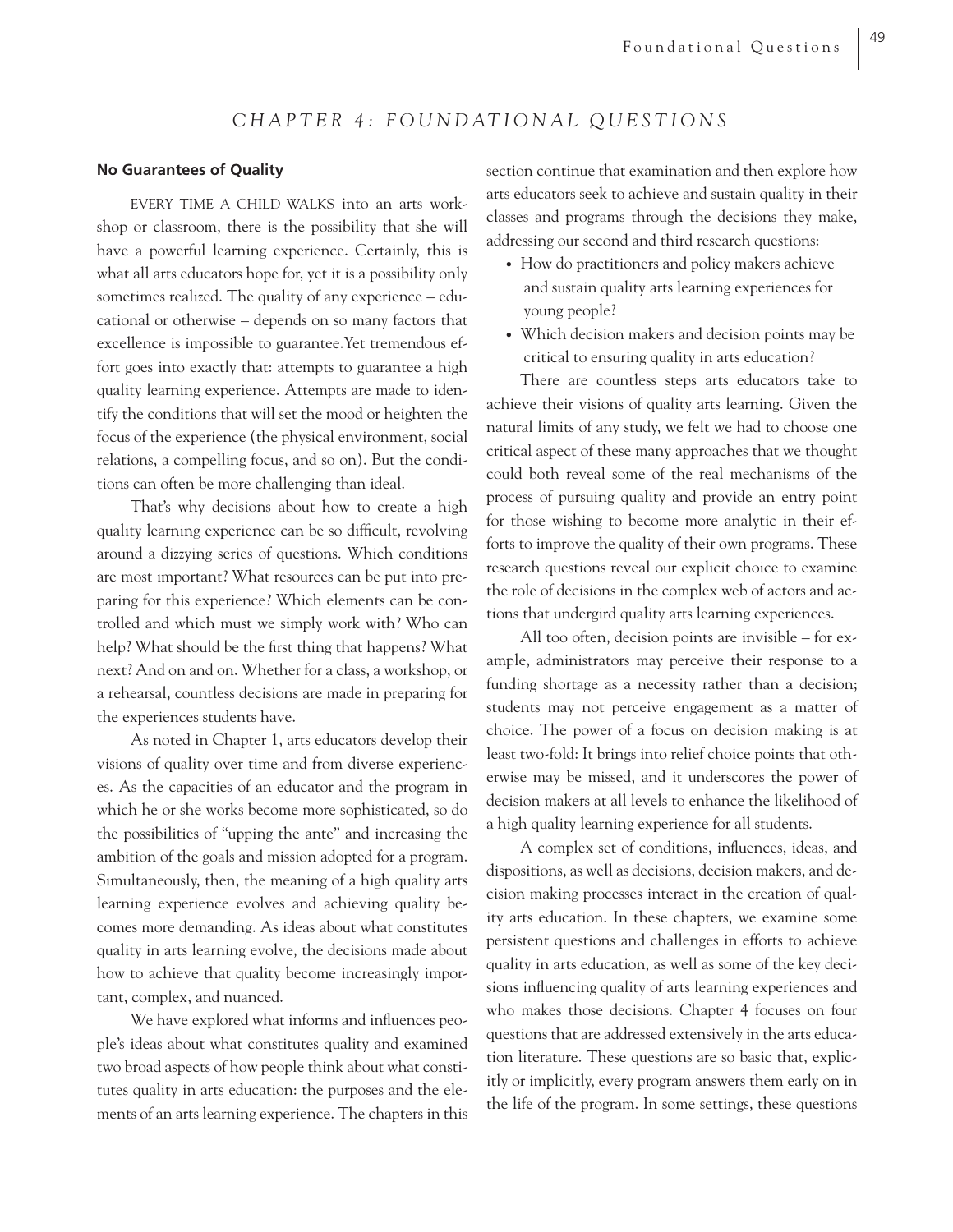are regularly revisited; in others, they may well be considered firmly established "givens" once answered early on. Chapter 5 explores the kinds of decisions that have an impact on quality, who makes these critical decisions, and some aspects of effective decision making.

## **Foundational Issues in the Literature**

Our review of the published literature in the field of arts education revealed a series of issues that have been debated in recent decades by theorists and researchers, advocates, and practitioners. We came to think of these issues as foundational to the work of arts educators – issues that have to be addressed when providing arts learning experiences to young people. True to the nature of the literature of a field, much of what we read was framed in terms of debates and arguments with one writer challenging the assumptions and positions of earlier writers or defending those of others.

As noted in Chapter 2, we were surprised to encounter a far less argumentative tone in our interviews and site visits. The people we talked with also spoke with strong feelings and care about these same foundational questions, but they did so more in the context of their current thinking about the specific circumstances (the site visits) and/or in a generally expansive tone that embraced diverse perspectives on these complex issues (the theorist interviews). What was clear in all strands of the study is that everyone grapples with these four questions:

- *Who* should teach the arts?
- *Where* should the arts be taught?
- *What* should be taught and *how*?
- How should arts learning be *assessed*?

In the context of particular arts programs, answers to these questions and the establishment of basic purposes are essential elements of the identity of that program. As discussed in the previous section, visions of quality evolve in relation to the purposes and values adopted by a program. But "who we are" as a program – and, therefore, our purposes – is deeply informed by how these questions are answered. In other words, who we teach, where we teach, what we teach, and what we take as evidence of learning are, again, foundations of the identity of a program.

Other elements inform that identity – the "genesis story" of the program, for example – but answers to these questions are basic to the life of the program and the nature of the arts learning experiences that they provide.

In this chapter, we focus on the broad dimensions of these questions as discussed in the literature we reviewed. Obviously, this cannot be comprehensive. Our goal is to provide a short guide to the kinds of basic issues that arts educators have been grappling with in relation to each of these questions and the cases that are made for different answers to these questions. Later in this section, as we examine the kinds of decisions that influence the likelihood of quality in arts learning experiences, these four foundational questions become critical and defining decisions in the life of a program and to the process of deciding what constitutes quality in that setting.

#### **Who Should Teach the Arts?**

Some argue that the arts must be taught by arts specialists who deliver sequential, standards-based curricula. Others argue for teaching artists because of their greater domain expertise. Still others argue for generalist teachers because they can integrate the arts regularly into classroom instruction. Museums generally rely on volunteer docents, and many schools routinely place parents from their communities into instructional roles. Variations in the quality of these choices circle around priority, training, and emphasis, not exclusivity. For example, we know of no theorist or educator who argues that school children should *only* be taught by arts specialists and never by teaching artists, that the arts should *only* be taught in stand-alone classes and never integrated into other subjects, or that the arts should only be taught as integrated into the curriculum. From an international perspective, Bamford asserts in a UNESCO report (2006) that "quality arts education tends to be characterized by a strong partnership between the schools and outside arts and community organizations" (86). But in the US, there are real tensions in the field about which of these approaches should be foregrounded.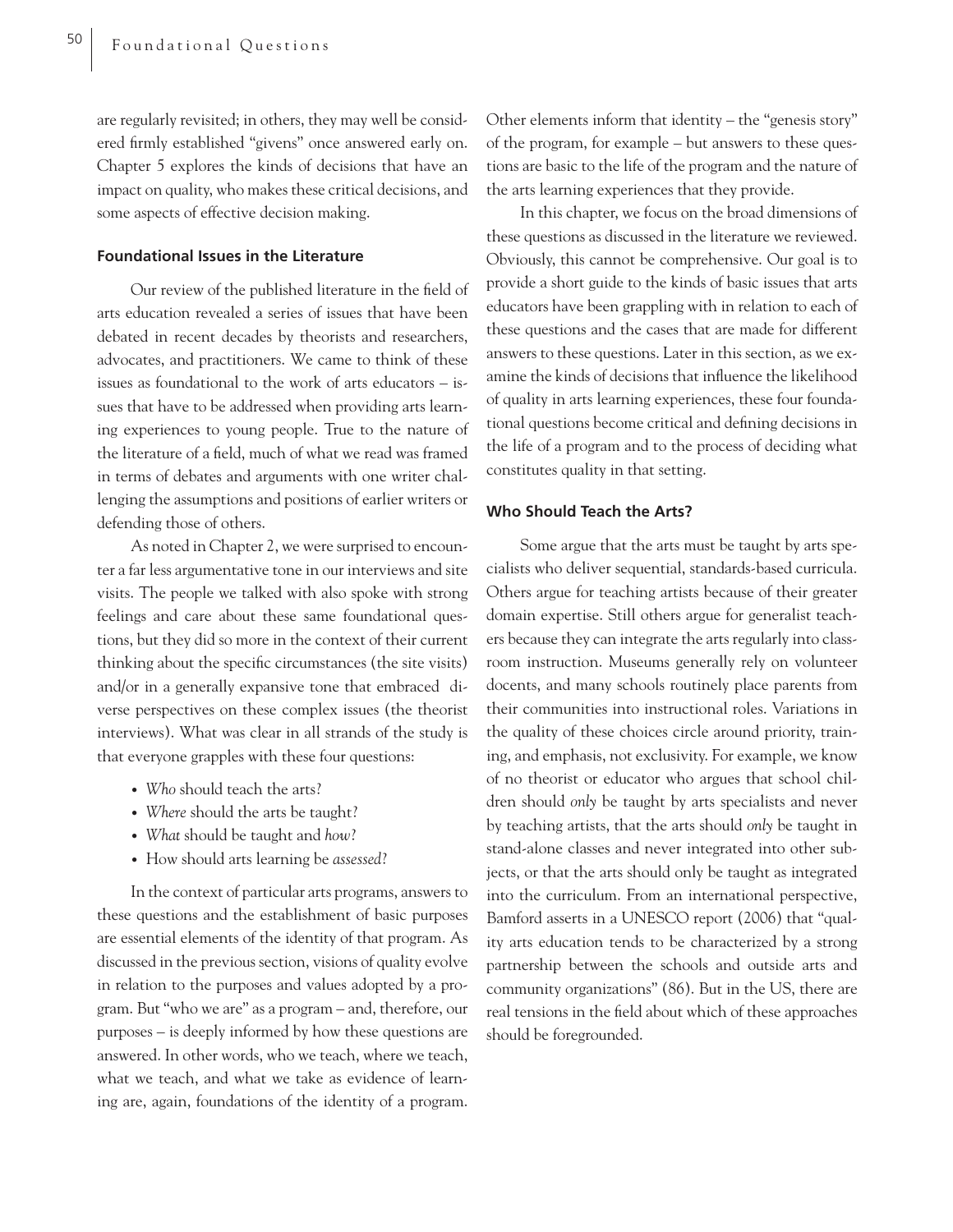## **The Case for Arts Specialists**

## The Mandate

Many people believe that, like any subject taught in public schools, the arts should be taught by qualified teachers who have had appropriate training. The No Child Left Behind Act reflects this belief and mandates "highly qualified" teachers for all core subjects including the arts. The term *highly qualified* means that teachers must have a bachelor's degree, state certification, and subject matter competency for subjects they teach (Title IX, Part A, Section 9101). Some states (e.g., California, Massachusetts, Michigan) also require a year of instruction at the high school level by a certified specialist for graduation, advanced status, or admission to state colleges and universities (California Department of Education, 2007; Massachusetts Department of Education, 2008; MCL 380.1278a, 2006).

## The Training of Arts Specialists

Preparation for arts teaching requires a foundation of general knowledge and expertise in both the art form to be taught and in pedagogy. Typically, state departments of education specify licensure requirements that establish course content and distributions for teacher certification, and national accrediting bodies for higher education in the arts also exert influence on criteria for arts education specialists (e.g., National Council for Accreditation of Teacher Education; Council of Arts Accrediting Associations). Typical requirements for the distribution of arts and pedagogical courses are fairly similar across institutions and states. A pre-service program for visual arts specialist teachers in Massachusetts, for example, requires around 130 hours of coursework, distributed among pedagogy courses (about 40 to 50 hours), including a two or three-term practicum sequence of observations and supervised internships; work in the art form itself (20 to 30 hours); history of the art form (20 to 30 hours); and "critical studies" (a liberal arts-like course distribution – about 20 hours).

Some states reach further. For example, New York City's *2004 Blueprint for Teaching and Learning in the Arts* (http://schools.nyc.gov/offices/teachlearn/arts/blueprint. html) specifies that excellence requires arts specialists who understand how to work in conjunction with school and community resources: "An excellent arts program [is one] in which arts specialists are key players, the school community is actively involved, and the resources of the city's cultural community are maximized" (p. 1). For another example, some credentialing programs add a serious scholarly or research component, particularly at the master's level, which is required for permanent, professional certification by many states (e.g., New England Conservatory, http://mieatnec.org/blog/category/artist-teacherscholar/; Massachusetts College of Art and Design, http:// kate.massart.edu/at\_massart/academic\_prgms/graduate/ art\_ed/mse.html).

## The Space and Material Needs of Arts Specialists

Highly qualified teaching is supported by appropriate physical conditions. All arts can be taught well in inadequate spaces, but many believe that a commitment to training arts specialists implies a commitment to providing teaching spaces that support the needs of the art form. For example, from sources such as New York City's 2004 *Blueprint for Teaching and Learning in the Arts* (http:// schools.nyc.gov/offices/teachlearn/arts/blueprint.html) and the Los Angeles County regional blueprint for arts education (Los Angeles County Arts Commission, 2002, http://www.lacountyarts.org/artsed/docs/artsedu\_artsforall09-02.pdf) we can draw the following recommendations for ideal conditions:

- All arts classes should have networked computers loaded with appropriate software and projection capabilities. Dance should be taught on sprung floors and the studio should have mirrors and barres on at least one wall. The space should not be a gym facility, since athletes who wear shoes do not need the floor cushioning that barefoot dancers require.
- Theater needs a space with lighting and sound equipment, storage for properties, costumes, lights, and flats, shop facilities for building and displaying backdrops; dressing rooms with mirrors for actors, and modifiable stages.
- Music needs soundproof individual and ensemble practice spaces; storage for instruments, risers, music stands, and scores; and computer labs with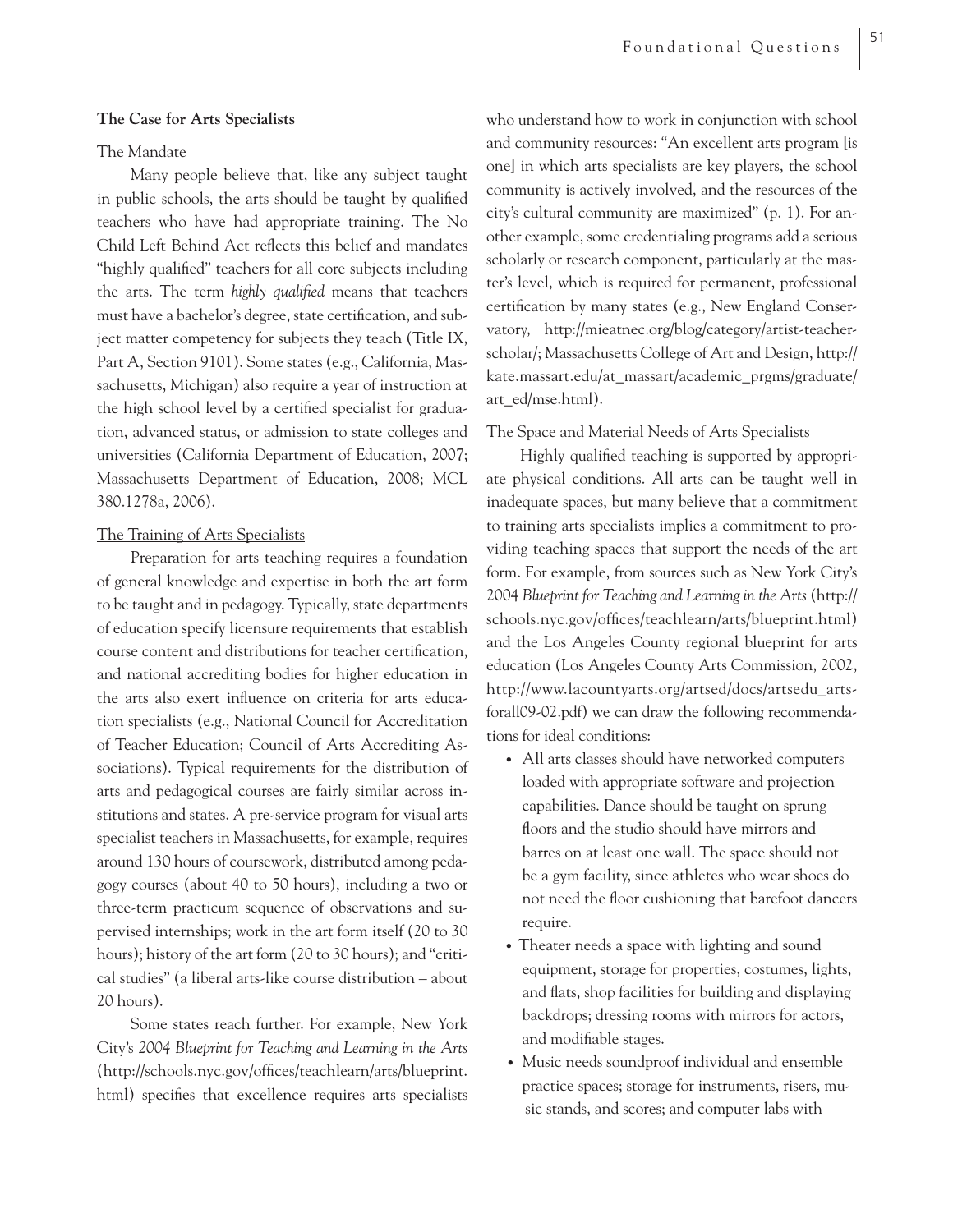keyboard capability and composing software.

• Visual arts needs rooms with sinks and natural and adjustable lighting, storage for tools and materials, student portfolios of works in progress including both 2D and 3D works, and a gallery space for displaying work.

## A Mandate Unfulfilled

Despite the No Child Left Behind Act, most schools do not have full-time arts teachers in all arts disciplines, and many do not have even one specialist arts teacher. On July 25, 2007, the Center on Education Policy released a survey of 349 school districts showing that 16% had cut elementary class time for art and music in the past five years. Arts specialists are less likely to be found in poorer districts and at elementary and middle school levels, and many existing arts specialists are under-qualified; in addition, parental volunteerism and supplementary funding is more likely (though not exclusively) found in wealthier districts (Carey et al., 2002; Woodworth et al., 2007). Moreover, the amount of time that specialists teach is at the most 90 minutes a week, and at the least, nonexistent.

The lack of qualified arts educators in the US can be traced back to the devaluing of arts in schools alluded to in the introduction of this report. For example, many districts in California eliminated arts specialists and their classes in the 1980s when tax relief legislation cut funds to schools. In response, arts advocates in the 1980s and 1990s promoted arts integration by classroom teachers and arts experiences both in and outside of schools taught by community artists and museum educators. As a result, schools could say that they did not need arts specialists because they had arts integration, or because they had brought in visiting specialists. And since it is only at the high school level that there is, in some states, an arts requirement for graduation, schools try to have art at the elementary school level taught by the classroom teacher. But, as Eisner states, "we are expecting teachers to teach what they do not know and often do not love" (1999, p. 17). Many arts educators agree that there is no substitute for qualified specialist arts teachers if the goal is high quality arts learning.

## **The Case for Teaching Artists**

Another way students can get exposure to the arts in school is through teaching artists, individuals who are practicing artists and who come into the school and work with the students and/or with both students and teachers, to provide "authentic" arts experiences. Eric Booth, one of our interviewees and one of the leading teaching artists in the U.S. today, defines a teaching artist as "a practicing professional artist with the complementary skills and sensibilities of an educator, who engages people in learning experiences in, through, and about the arts" (http://www. greenvillearts.com/education/artists.aspx). In the *Teaching Artist Journal*, a journal dedicated to the practice of teaching artists, Booth defines the features of teaching artists and speaks for the value of teaching artists in high quality arts learning experiences, arguing that they can be "the solutions to many of the problems we describe" (2003).

Many of the people we spoke to believe that teaching artists provide the most authentic kind of arts experience possible for children, since they are working practitioners in contemporary art. But others are skeptical of artists who do not have a background in teaching (Lazarus, 2004; McKean, 2006). They note that in addition to their deep subject matter knowledge, teaching artists need a combination of pedagogical knowledge, local knowledge, and/or support that assists them with understanding and operating within school contexts. Most arts education theorists agree that partnerships with arts organizations and teaching artists can be beneficial. But many believe that visiting artists cannot and must not replace certified arts teachers. Sending in artists for various periods of residence is never enough to bring about fundamental educational change (Erikson, 2004; Smith, 1992). All too often, partnerships degenerate into onetime visits by artists, one-time master classes, or one-time trips to off-site performances.

This argument is summed up well by Ana Cardona: "[When] the emphasis… is more on out-of-school arts learning than in-school learning, it can be very dangerous, because it can give a message to educator/administrator types that we don't need to make an investment in sequential art education… That whole range is way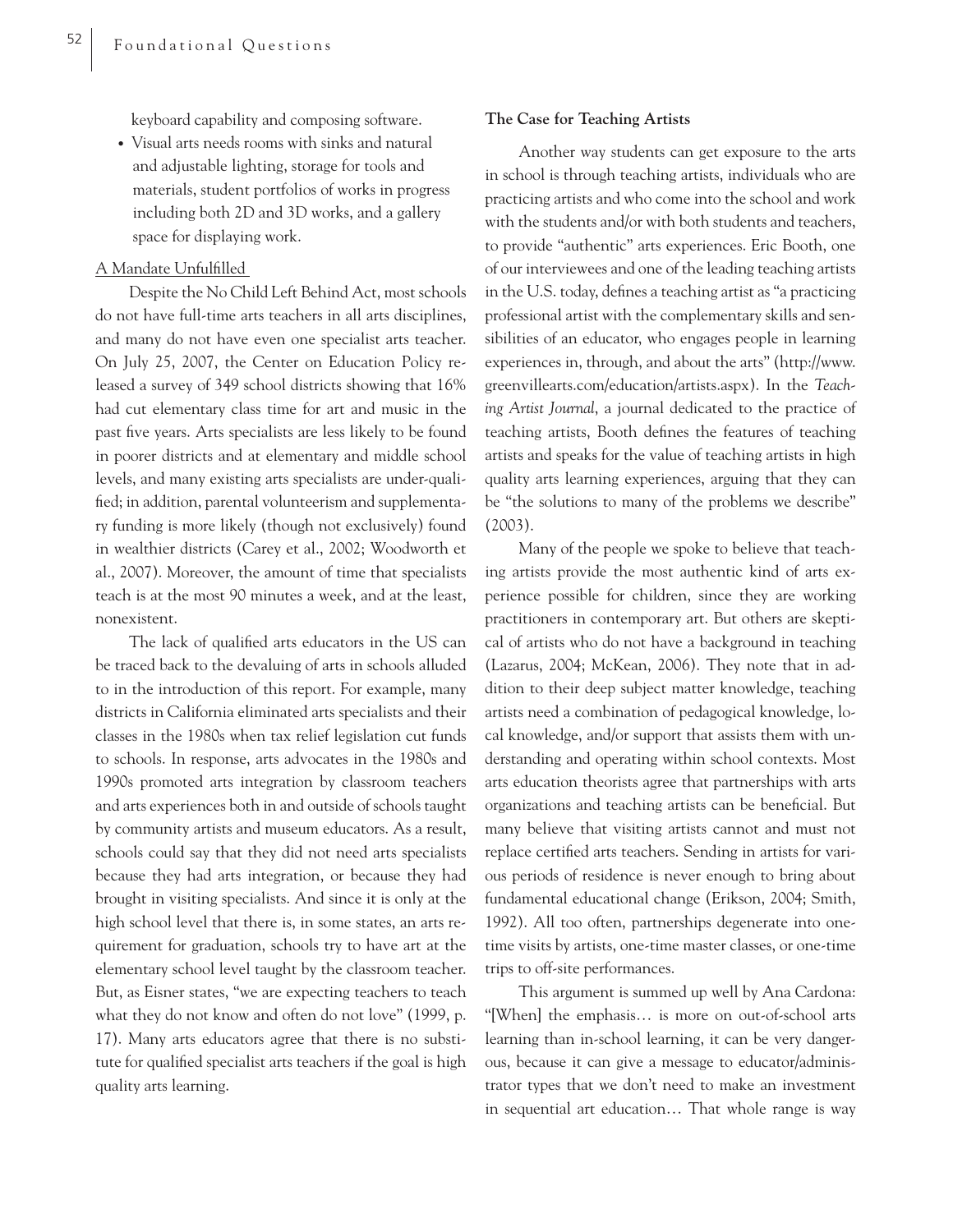too hit and miss, not sequential, and it can't replace what art teachers do in the schools, or should be doing in the schools." Laura Chapman warned that "a local booking agency for artists and arts organizations has become a way for schools to have an ad hoc and token representation of the arts at school through occasional short-term programs." Ideally, teaching artists should not be a substitute for certified art teachers, but rather an additional unique resource to what schools can currently provide as instruction in the arts.

## **The Case for the Generalist Classroom Teacher Integrating the Arts into the Curriculum**

Arts integration – integrating one or more of the arts into the academic curriculum – is a growing movement in U.S. schools, and the *Journal for Learning through the Arts* is a journal devoted to this practice. Arts integration is typically carried out by the classroom teacher at the elementary level and occurs within all of the arts disciplines (Burnaford, 2007; Burnaford, Aprill, & Weiss, 2001; Efland, 2002; Marshall, 2006; Rabkin & Redmond, 2004). The best of these programs bring classroom teachers together with teaching artists with the goal of developing the generalist teachers' arts education skills and attitudes, and developing the artists' pedagogical skills and attitudes.

Having classroom teachers integrate arts into classroom teaching has the potential of offering more regular arts experiences to students. But unfortunately arts integration rarely happens in a way that leads to more authentic arts experiences for children. Strict pacing guides for subjects evaluated on high-stakes tests often reduce the time that classroom teachers are willing to dedicate to arts integration. Furthermore, when classroom arts integration is substituted for sequential arts programs in systems strapped for funds, lower quality arts experiences result. Classroom teachers are not trained to be arts teachers, and elementary certification requirements have not included arts education expectations in many states since the 1980s.

Despite the existence of high quality arts integration programs such OMA, the A+ schools in North Carolina, Sound Learning, CAPE, AIM, Lincoln Center, CityLore and others, we found not one arts educator (either in our interviews or in the literature) who believes that quality arts education can come *solely* from an arts integrated curriculum. Most believe that a strong scenario in the schools is to have both an arts integrated curriculum at least at the elementary level along with dedicated classes in discrete art forms taught by arts specialists (Greene, 2001; Weiss & Lichtenstein, 2008).

## **A Note About Volunteers**

Volunteerism, especially in museum contexts but also in schools, is a widely-accepted way to supplement arts education in the U.S., particularly in museums' uses of volunteer docents (Bleick, 1980). Volunteers can be a tremendously rich resource in any educational setting, not just in arts education. Quality concerns, however, arise when volunteers are depended on to have the pedagogical skills and disciplinary understandings characteristic of trained professionals in the field but aren't given the opportunity to receive the requisite training. In response to this concern, art museums in recent years have become more aware of the need to provide volunteer docents with extensive training programs and with ongoing opportunities for professional development. Many museum professionals argue for putting rigor into such programs, and emphasize the importance of providing docents with training that focuses not just on content knowledge about a museum's collections and exhibits, but also on knowledge about teaching and learning (see for example, Sweeney, 2007).

There is no more – or less – of a case to be made for volunteers to teach the arts than for volunteers to teach science or history or any other discipline. But when any discipline relies on volunteers as mainstay professional educators, professional training is required. And indeed, when it is provided, volunteers become professionals and should be treated as such.

#### **Where Should the Arts be Taught?**

Many arts programs exist independently of schools – in after-school organizations, community arts organizations, Boys and Girls Clubs, YMCAs, artists' studios, art museums, symphonies, theater and dance companies, and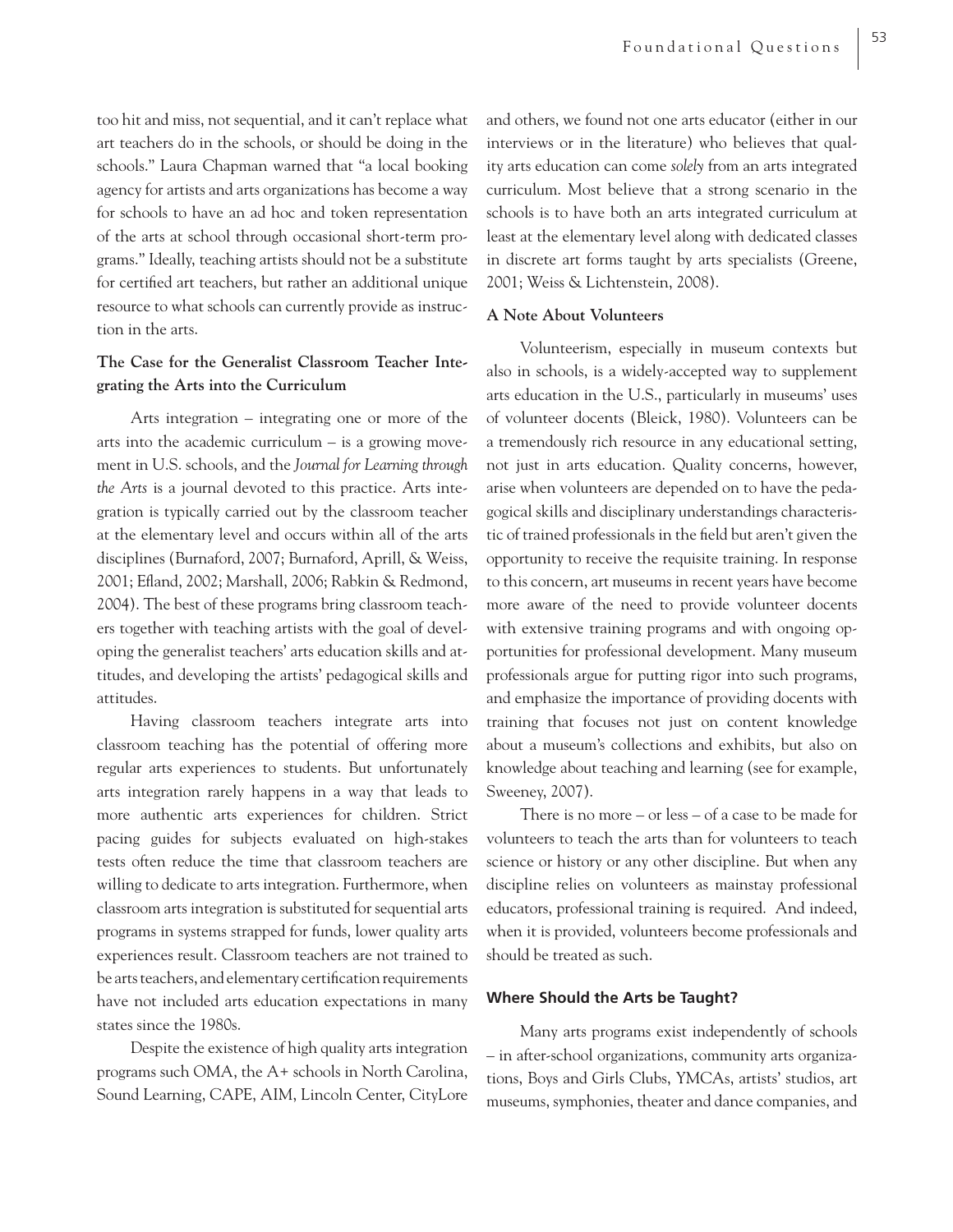other neighborhood or cultural organizations. Many of the sites we studied were in such non-school sites. Highly successful community-based programs were studied by Heath, Soep, & Roach (1998). These programs involve a wide age range of youth working together as a team, with members playing multiple roles, including the role of fund raising.

We know of no arts educators who believe that the arts should *not* be taught in schools, and none who believe that the arts should also not be taught outside of school. In what follows we present the case for teaching the arts outside of schools (as an addition to teaching them in schools), and we discuss the potential drawbacks of depending too heavily on out-of-school programs.

## **The Case for Teaching the Arts Outside of Schools**

We identify four main justifications for teaching the arts outside of schools rather than relying solely on schools to supply arts education. All of these arguments help to broaden arts educational opportunities for students in terms of time and access, contexts for working in the arts, opportunity to work with artists, and content of learning.

*Access and time.* Schools' arts programs are limited in two critical ways: access to works and time dedicated to art experiences. Museums and performing arts organizations are repositories of works, and their educational programs benefit from the access they can provide students. The limited time that schools dedicate to the arts severely limits the quality of arts experiences for many students. Out-of-school arts programs, even those without collections, are less constricted by school schedules. Experiences out-of-school can last for hours, and projects can therefore stretch out over long periods of time, which both requires and develops planning and persistence. For example, in a number of the sites we visited, students may take classes or work on projects several afternoons a week. In addition, after-school, weekend, and vacation programs offer learning experiences at times when many students would otherwise not be productively engaged.

*Alternative, informal learning spaces.* Many out-ofschool arts experiences are taught in artists' studios, converted warehouses, outdoor sites, all more informal learn-

ing spaces than those found in schools. When students work in these non-school spaces, many school rules do not apply: there are no dress codes, students call teaching artists by first names, arrival and departure may be more flexible. Students tend to be are treated more as younger colleagues than as students to be managed. Although such environments are possible and do exist in some schools, they are more the norm in out-of-school contexts.

*Artists teaching.* When the arts are taught outside of school walls, the teacher is often a practicing artist. While teachers in schools also (and ideally) may be practicing artists, again, that is more the norm in out-of-school sites. Many of the out-of-school sites are ones in which adult artists practice, and students can thus more easily see links between what they do and what professional artists do. Arts learning experiences are strengthened in quality when students see a connection between their own art activities and those of professional artists (Art:21 Advisory Council, 2001). Efland (1976, 1983) makes a distinction between school art and authentic art; clearly school art is far less likely to transpire in authentic cultural organizations where adults are making their own works.

*Possibilities for expanded content*. When the arts are taught outside of school, the content of what is taught is not constrained by the school system. Out-of-school sites routinely offer genuine connections to contemporary and personalized content that are unrestricted by school and state mandates. To be sure, many out-of-school programs align their offerings with state standards, some school programs emphasize student choice (e.g., Teaching for Artistic Behavior, http://www.princetonol.com/groups/iad/lessons/middle/TAB-CHOICE.htm), and more resources are becoming available to support connections to contemporary practices that are useful to arts educators who work in schools (Art:21 videos and resources; visiting artists). But it is more the norm for out-of-school content to be responsive to student and teacher interests, including the contemporary art world. As a result, some projects are often more feasible in out-of-school contexts – e.g., murals and other site-specific installations or the opportunity to work regularly with artists in their studios.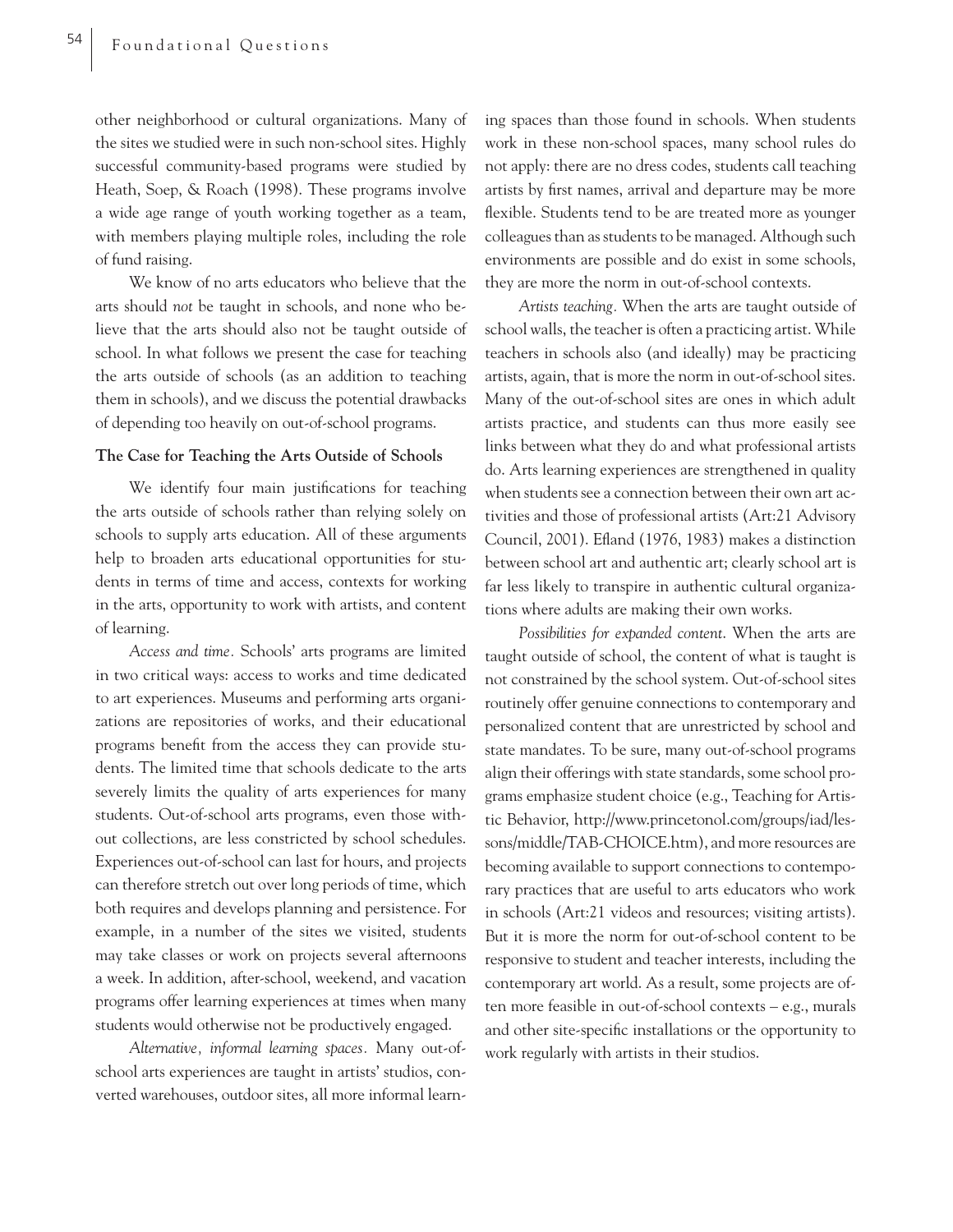## **What Should be Taught and How?**

We identified two debates related to what should be taught in a quality arts education. First, many arts educators today argue that the curriculum must be diversified to include forms of art beyond the western canon, and that the curriculum must expose students to contemporary arts, non-western art, and folk and indigenous art forms (Bowman, 2006, Hamer, 2000). Here there is more consensus than disagreement. Second, we identified a heated debate about whether arts education should focus on the making of works of art, or whether as much or even more weight should be given to developing students' capacities to perceive, react to, and understand works of art. This debate is seen primarily in the literature. We did not hear arts educators on the ground debating this question: none seemed to feel that one particular approach should be privileged. Instead, the view was that both kinds of arts teaching are valuable when done well.

## **The Case for Diversifying the Curriculum**

The role of the canon is debated across all art forms, but this debate is particularly prominent in the visual arts. Some argue for an approach that has come to be called the "visual culture" movement, which rejects the traditional canon of established works in visual art education as the prescribed content to be learned and learned from. Instead, the visual culture movement argues that the content should include visual imagery in all its forms in contemporary culture, especially imagery that is relevant to students' own lives. As an approach to arts education, it emphasizes meaning-making and an understanding of cultural context (Bowman, 2006; Freedman, 2003; Gude, 2004; Hamer, 2000). Making and learning about contemporary art is often important in a visual culture approach, both because contemporary art is culturally relevant to students' lives, and because engagement with contemporary art forms often promotes multiculturalism (Cahan and Kocur, 1996).

Many arts education programs, both in- and out-ofschools, fail to address the contemporary in any sense: they do not examine the practices and work of living artists. In this sense, they fall short of being high quality.

Music education theorist Bennett Reimer (2003) argues for diversifying the music curriculum and sees this as an indicator of quality. Why, he asks, should we teach only the music preferred by a tiny percentage of people – classical western music, songs from folk traditions, and jazz? Why not look at the list of the top 365 songs of the twentieth century and embrace the music of popular culture?

Music education theorist David Elliott (1995) agrees with the importance of teaching a wide range of music (see also Jorgensen, 1992). He argues that students should learn the music of several musical cultures very different from their own. This leads to musical risk taking. We need the shock of contact with alien musical traditions, which helps us to recognize and free ourselves from our musical assumptions. Because we cannot teach all of the world's music, Elliott votes for depth over breadth: students should first go deeply into one kind of music and then be exposed to music only distantly related to the music they know.

Drama and dance educators are also concerned with diversifying the curriculum (Gonzalez, 2006; Minton, 2000; Seitz, 2002). Taylor (1996) argues that a curriculum rooted in the Anglo-European tradition is narrow and "leads to a blindness of contemporary issues."

In short, an arts education program that focuses solely on classical forms of art is seen by some as problematic today.

## **Should Art Making Be Central?**

Any reading of the theoretical literature on arts education will quickly reveal a debate about whether students should be taught primarily to create, or whether they should be taught primarily to be informed audience members. This debate is particularly heated in music and visual arts.

The music educators who determined the contents of the standards for music in the 1990s agreed unanimously that music education should be broadened beyond performance to include also listening, analyzing, evaluating, and understanding. Yet Reimer (2003) notes that most music classes still focus on singing or instrumental playing, and very few schools offer courses in music listening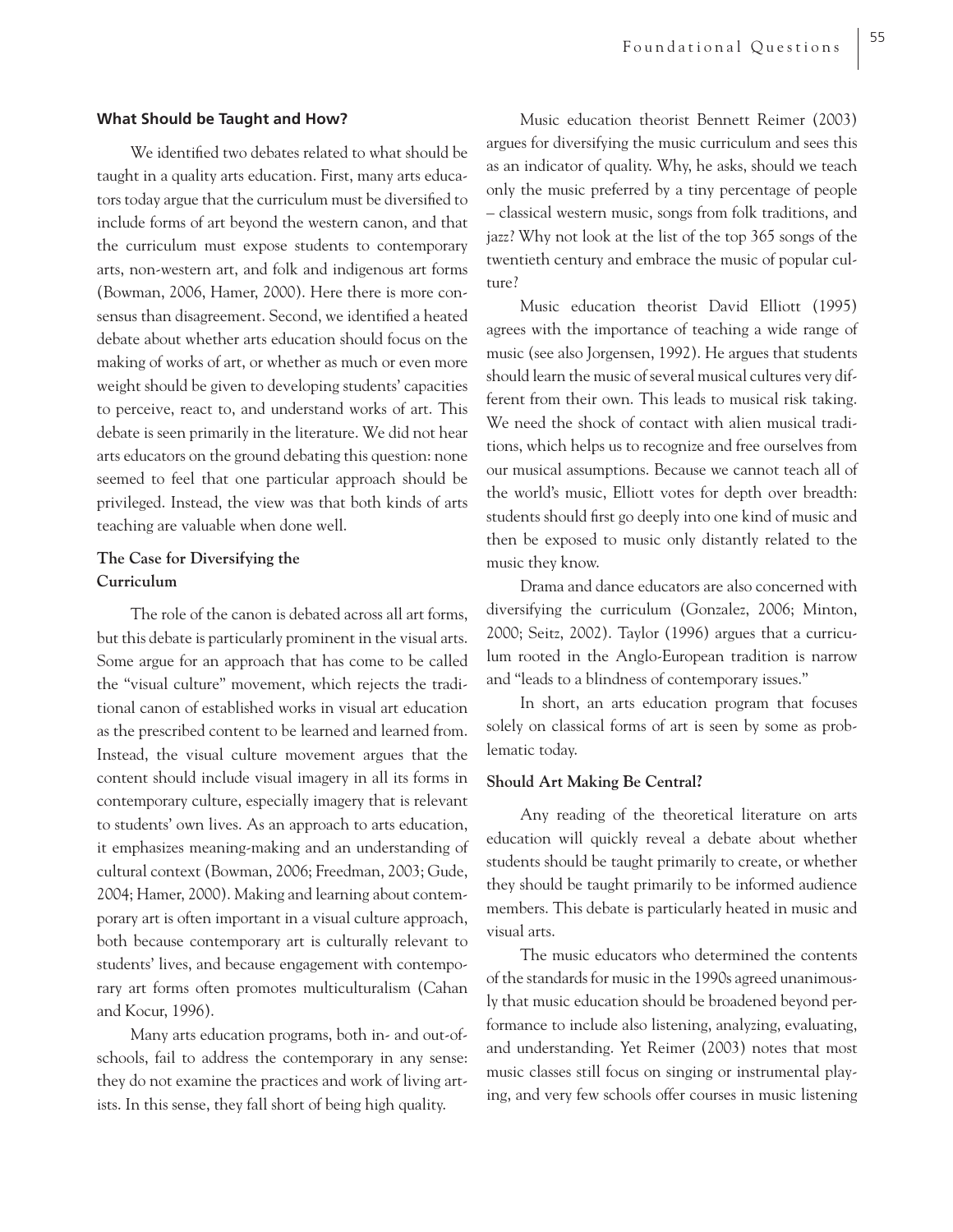or music appreciation. Reimer argues that listening is an essential part of all musical learning, and listening electives should be offered in a wide variety of music (e.g., early jazz, specific folk, madrigals, romantic opera, rap, computer music, minimalist music, Japanese music, and so forth – the list could go on and on). Such broadening has the potential, he suggests, to "hook" more students with a love of and an understanding of music.

Reimer's thinking is influenced by the philosopher Suzanne Langer (1953), who argued that music represents the structure of human feeling and thus provides us with an understanding of our emotional lives. The underlying purpose of music education for Reimer is to heighten students' emotional lives by helping students become engaged in the emotional dimension of music. We do this by gaining an understanding of the inherent meaning of music, by *knowing within*, a central concept in Reimer's philosophy of quality music education.

Whenever *knowing about* or *knowing why* start to lose contact with musical experience itself, music education becomes divorced from musical experience, students become bored, and music education has lost its way. Thus, when a music appreciation class focuses on learning of facts about music (dates, names, definitions of styles), the heart of music education has been forsaken and the quality of the experience is reduced. For Reimer, programs that support students' experiences of *knowing within* are high quality programs. Reimer believes that his concept of *knowing within*, and inherent meaning, applies to all art forms, and thus to all forms of arts education.

David Elliott (1995) argues against Reimer's call for more music appreciation courses, believing that performance must be the heart of all music education (developing the *knowing how*, in Reimer's terms). Elliott believes that we cannot listen well without *knowing how* to perform music. For Elliott, then, a quality program of music instruction must center on making in order to achieve the development of *knowing within*.

We see the same debate about the centrality of making versus perceiving in the visual arts. Proponents of Discipline-Based Art Education (DBAE), an arts education movement supported by the Getty Trust in the 1980s and '90s (Dobbs, 2004; Smith, 2004), recommends

that in addition to the creating of art, students should be exposed to three other professional roles in the arts: art history, art criticism, and aesthetics. Because students in DBAE classrooms receive equal time with all four of these roles, they spend less time on making than in traditional art classrooms. Directly counter to the DBAE approach is the Arts PROPEL approach developed by Project Zero, the Educational Testing Service, and the Pittsburgh public schools. In PROPEL classrooms, making art is the core activity. Perception and reflection are also important activities, but these are never taught separately, and they always grow out of and feed back into the making (Gardner & Perkins, 1989; Winner, 1993; Zessoules, Wolf, & Gardner, 1988). Thus, when a PROPEL student is working on an expressive self-portrait, the teacher may introduce self-portraits by expressionist artists, but the student in a PROPEL classroom would never study art history disconnected from projects in which they themselves were engaged.

## **How Should Arts Learning be Assessed?**

Assessment and the arts might seem to be two things that don't mix. The push for assessing the arts comes primarily from arts advocates and arts policy makers who want the arts to be placed alongside core academic subject matters in their level of importance. Those on the ground teaching the arts think more about the quality of their programs than about the need to assess levels of student learning in some formal and accountable way.

But when pushed, many of the people we spoke to believed that assessment, when done well, does in fact put the arts on a par with academic disciplines as subjects where serious learning takes place and can be measured. In addition, they agreed that assessment helps teachers adjust their teaching for better learning outcomes.

As Jane Remer, Doug Boughton, and others have argued, because assessments prioritize what we value in arts education and exert force on curriculum design, it is essential that the arts be formally assessed (Boughton, 2004; Remer, 1990, 1996). High quality arts assessments can shape the arts curriculum beneficially, by ensuring that what matters in the arts is central to the curriculum, and by providing valuable insight into student learning.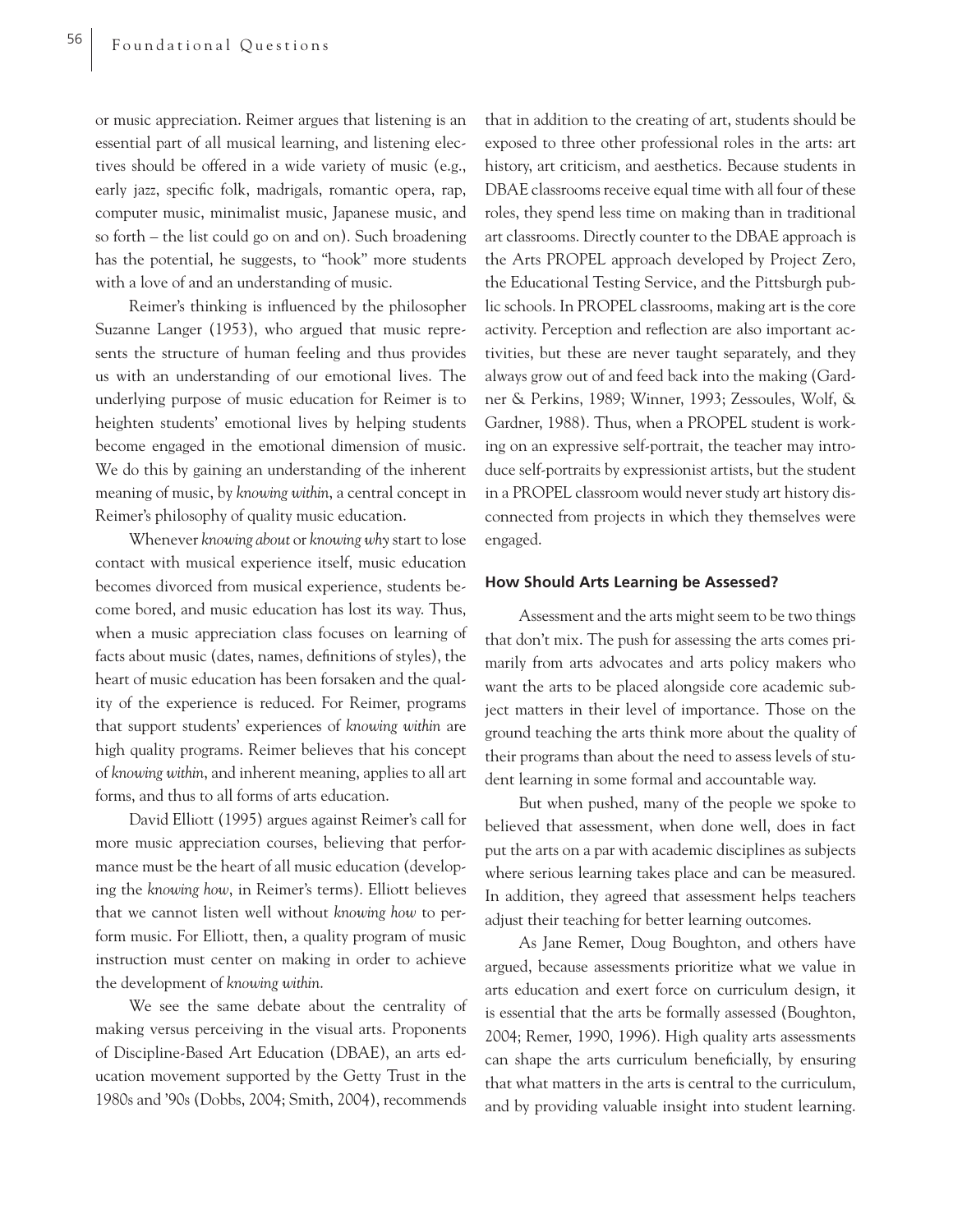Poor quality assessments distort the curriculum to focus on success on the test rather than high quality work in the arts domain. High quality assessments are authentic, formative, public, and carried out not only by the teachers but also by the students, who engage in self-assessment.

The presence of standards of learning in the arts, and the insistence on assessing whether these standards are met, are considered by policy makers to be the routes to quality and accountability in arts education (Consortium of National Arts Education Associations, 1994). However, most discussions of assessment in the arts acknowledge ambivalence toward standards and assessment. The arts are seen as personalized, process-oriented, complex, and holistic; standards and assessment are seen as uniform, product-oriented, reductive, and analytic. Eisner (1996) describes this ambivalence: "Testing aspires for all a set of common correct responses; in the arts, idiosyncratic responses are prized. Testing typically focuses on pieces or segments of information; artistic work emphasizes wholes and configurations. Testing emphasizes the acquisition of products produced by others; the arts emphasize content growing out of one's personal experiences, especially those having to do with matters of feeling. Such matters of emphasis are so fundamental that it seems as though testing and the arts reside in different worlds" (p.2). Eisner (1999) also argues that we should not talk about assessment in the arts without also attempting to improve the culture of arts education in our schools.

The experiential perspective we have adopted here is not well represented in most of the scholarship on arts assessment, which focuses more on intentions (goals, standards), and products/culminating performances. In what follows, we review the four best-known and most broad-based arts assessment movements to indicate how they appraise quality arts learning. It appears that a focus on assessing quality arts learning experiences remains to be developed.

## **National Arts Standards**

In 1994, with the passing of the Goals 2000: Educate America Act, the arts were included as required learning (thanks to the insistence of the Music Educators National Conference and other national arts networks after the arts were initially were left out). Educators in music, visual arts, theater, and dance then developed national standards outlining what every student needs to know (Mahlmann and others, 1994). These national standards focus on *cumulative, sequential learning* in the arts. They recommend that 15% of the total instruction time in elementary and middle school should be spent on the arts and that the arts be a requirement rather than an elective in high school.

 The National Arts Standards are also intended to serve as a foundation for the assessment of student learning. They specify the content areas to be evaluated and establish achievement standards for proficient and advanced performances within each content area at each level. They outline, in both general and specific terms, what students *should* know and be able to do in the arts at each grade level. According to these standards, at the end of high school, each student should be able to communicate at a basic level in each art form. That is, students should know the basic vocabularies, techniques, knowledge, skills, and methods of each art form. They should also be proficient in at least one art form, which the standards characterize as the ability to pose and solve artistic problems insightfully within that art form. Students should be able to interpret, analyze, and evaluate examples in each art form, and they should have an informed acquaintance with exemplary works from different cultures and historical periods. They should also be able to make connections and integrate understandings across the different art forms.

The Consortium claims that standards are essential and foundational to any discussion of quality and accountability in the arts (Consortium of National Arts Education Associations, 1994). The standards are not binding for U.S. public schools, but they have informed many state standards in the arts. However, while the arts standards are meant to guide what should be assessed, only a handful of states currently include arts among their "high-stakes" assessments.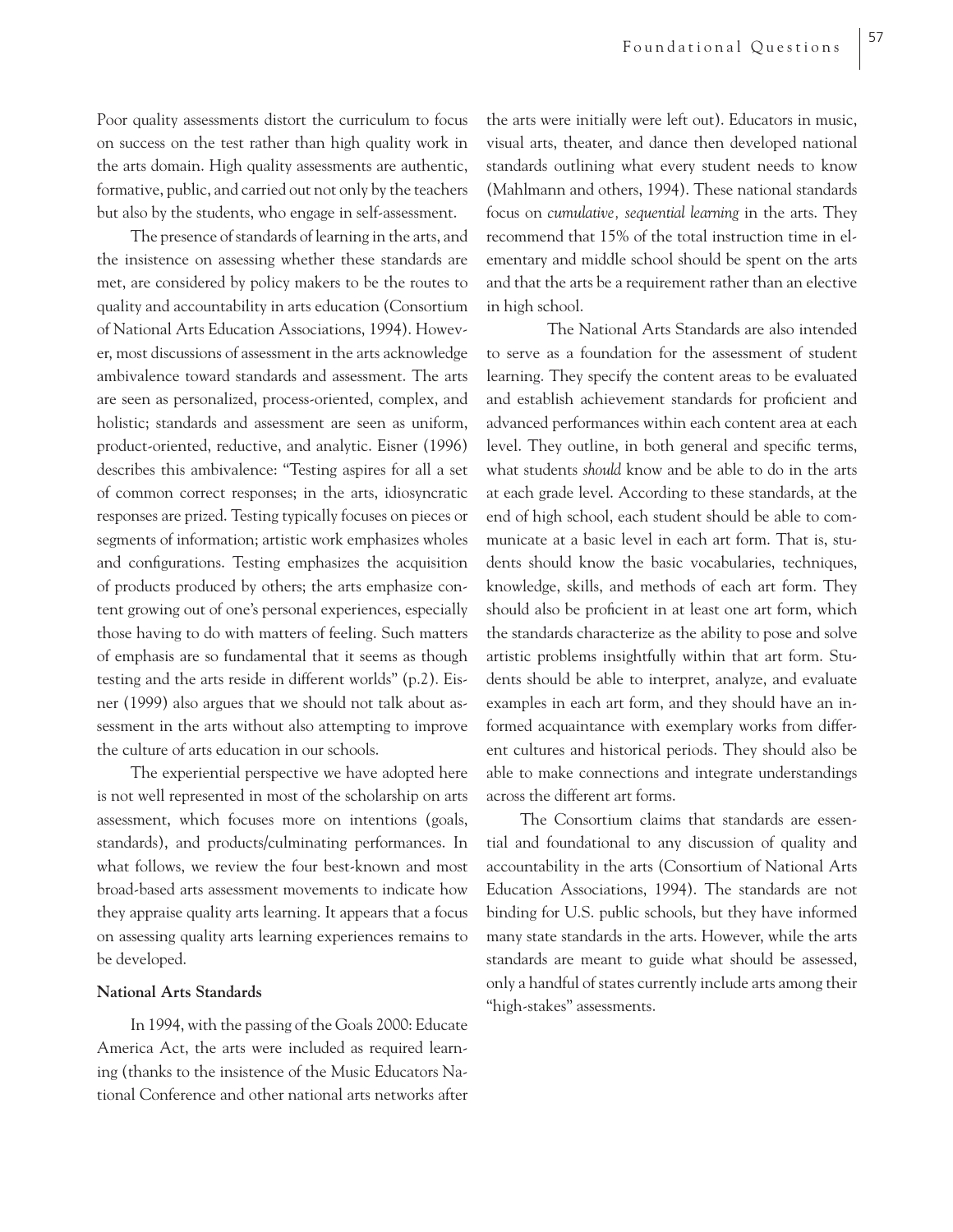## **National Assessment of Educational Progress (NAEP) Arts Assessment**

While the National Standards are prescriptive for a K-12 curriculum in the arts, the National Assessment of Educational Progress (NAEP) Arts assessment was developed for a different purpose – to provide a sense of what is actually being learned in the U.S. public schools in the arts. In 1997, NAEP completed the first national assessment of arts education in 20 years, based on 6480 students in 268 schools (Persky, Sandene, & Askew, 1998). Although field-tested for fourth-, eighth-, and twelfthgraders in all four arts disciplines, only eighth-grade music, theater, and visual arts were included in the full-scale assessment (an assessment of dance was field-tested but was not administered due to failure to get an adequately sized national sample). The assessment included paperand-pencil tasks, as well as performance tasks, to determine students' ability to create original art, perform or recreate existing art, and respond to the arts (Woodworth et al., 2007). Results of the second arts assessment (in the spring of 2008, in grade eight) will be released in 2009.

Persky (2004, p. 628) articulates the key tensions involved in the design and scoring of the NAEP arts assessments: "Making tasks feasible for administration yet authentic in the terms presented in the NAEP arts framework; encouraging thoughtful student responding without burdening students with too many directions and constraints; enabling students from a wide range of arts backgrounds to perform on the assessment, again without undue reading burden or constraints; and enabling student responses to be scoreable without making tasks too limiting."

## **International Baccalaureate Diploma Program and Advanced Placement Arts**

The International Baccalaureate Diploma Program (IBDP) and the Advanced Placement (AP) program of the College Board are two large-scale programs that are considered to be markers of rigor in a high school education. The IB program includes arts courses in visual arts, film/new media, theater, and music. The AP program includes two courses in the visual arts (Studio Art and Art History) and one in music (Music Theory). These two

programs give insight into what is viewed as high quality work in the arts at the high school level, again, as viewed through outcomes rather than experiences, and they demonstrate strategies for conducting large scale formal assessments of learning in the arts.

#### **International Baccalaureate (IB)**

The IB Diploma Program places a strong emphasis on assessing students' processes along with their products (Boughton, 2004), and is thus the assessment model most consistent with the arts learning experience focus of this report. Students keep research logbooks documenting their process and self-assessment. They also seek connections between learning in the arts and in other disciplines. In addition to the Diploma program (which is a two year program for students ages 16-19), there is a Primary Years Program (for ages 3-12) and a Middle Years Program (ages 11-16) in which the arts are an integrated component. At all levels of the IB program in all disciplines, the focus is on integrating knowledge and skills across the curriculum, developing the abilities to communicate in multiple modalities, and gaining multi-cultural understanding (International Baccalaureate organization, 1999, 2000a,b, 2005; htpp:// www.ibo.org).

Speaking about the IB program, Doug Boughton explained to us that the key to quality of IB arts instruction is in its assessment structure. "The assessment typically in the IB program is portfolio, where the criteria for assessment drives the program and those criteria are the things that express what's really important to [teachers] about education – for example, imagination and creative behavior, the capacity to pursue an idea or to develop a theme, the capacity to express ideas but in so doing, improve technical skills in multiple media, which is somewhat less important, really, than to pursue ideas."

Assessment in the IB diploma program is conducted by external examiners who are typically part of the international arts community. It focuses on the learning done over the course of the program, looking at products such as a portfolio created over time or a research journal documenting artistic processes. There is extensive work done in training IB examiners: inter-rater reliability among scorers is assessed, a multitude of diverse benchmarks il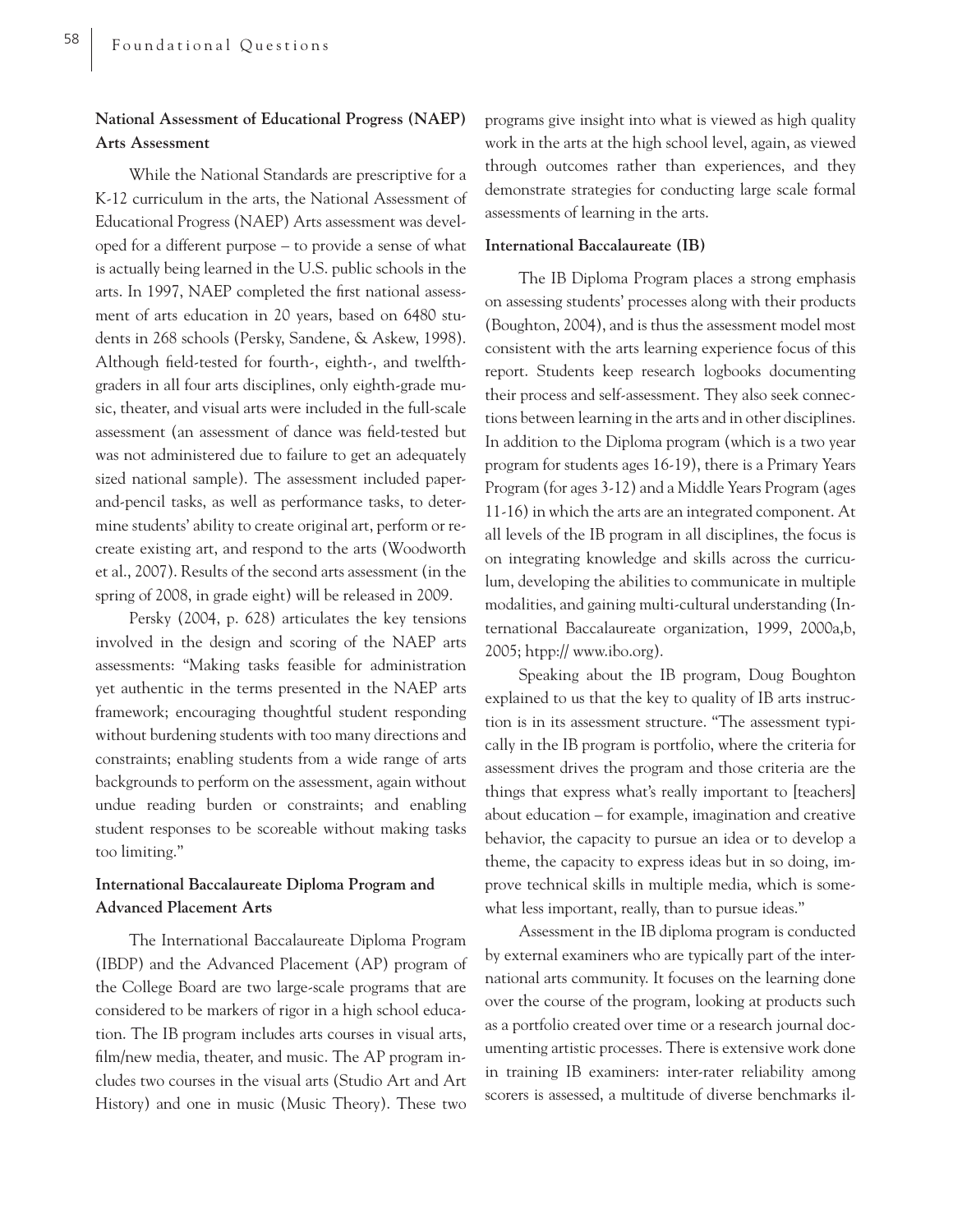lustrate the different scores, and both the benchmarks and the criteria for evaluation are open to public debate and evolve over time (Boughton, 2004).

## **Advanced Placement (AP)**

The AP program consists of a college level introductory course in Art, Art History, and Music Theory. Guidelines in each art form are developed annually by college-level and AP teachers; there are no standard curricula for an AP arts course.

While individual teachers assign grades for student work in AP courses, external assessment of students is carried out by exam. The Studio Art AP exam is comprised entirely of a portfolio of work within a chosen concentration (e.g., drawing, 2-D design, 3-D), which is assessed by multiple trained judges (The College Board, 2006a). The Music Theory exam comprises multiple choice and written free-response questions, some of which are based on an aural stimulus and some of which are not (The College Board, 2006b). There is also an assessment of sight-singing, worth 10% of the exam grade, in which students record their singing and submit it with their exam. The Art History exam combines multiple choice questions with short and longer essay questions, some of which are based on images presented in the test. The essay component comprises 60% of the exam grade (The College Board, 2005). AP exam scores range between 1 and 5, and colleges set their own standards on what scores will be acceptable to gain credit at their institution. Like the IB external examination, arts assessments in the Advanced Placement program strive to provide authentic assessments of arts learning but within a standardized assessment scheme, with inter-rater reliability among scorers (Myford & Sims-Gunzenhauser, 2004).

Clearly, while high quality approaches to assessment have been developed, there is no single "best" approach, and indeed many of the people we talked with argue for multiple methods of assessment, both qualitative and quantitative. Nonetheless, the question remains: should the arts be assessed at all? Ultimately, the strongest argument we heard from our interviewees was pragmatic. Speaking mainly of formal K-12 arts education, Jane Remer sums it up this way: "…the arts are no more or less sacred than any other subject of study, and if we want them to count in classrooms, we must figure out a way to count them – *in context* – in terms of process, achievement, and product." She goes on to warn that "if arts people do not get behind this notion, one of two things will happen; [the arts] will continue to be ignored as essential studies, or someone that knows nothing about the arts will design tests for us that violate our artistic principles and do not honor processes or products. We will get what we deserve."

## **The Foundational Questions: Implications for Quality**

As we noted at the start of the chapter, perspectives on these four questions often take the form of debate in the scholarly literature, with arguments made for the pros and cons of particular choices. In practice, answers to these questions are often far more nuanced and may well be simultaneously principled and pragmatic. Indeed, in our site visits, we saw the fine art of what might be called "principled pragmatism" developed to a very high level. As practitioners who work endlessly on the challenges of defining, achieving, and sustaining quality in arts learning experiences, the people we met with are deeply experienced in holding very high standards while developing innovative solutions to stubborn challenges (such as severely limited resources).

Jordan Simmons, executive director of East Bay Performing Arts Center, talks of the decision on what to teach – what he calls the "repertory" question – as a defining moment in the life of that organization. In essence, instead of deciding an absolute focus on a particular performing art, style, or genre to offer their students, they decided to create a blended repertory of offerings that evolves over time in response to the changes in the interests of their community. Recognizing Richmond, California, their home, as a dynamic and evolving community in which many rich and evolving cultures exist and influence each other, they wanted the Center to be a place which could be responsive to the needs, interests, and desires of that community. This means that the question of what will be taught is continually changing. In fact, the Center has a policy of holding a percentage of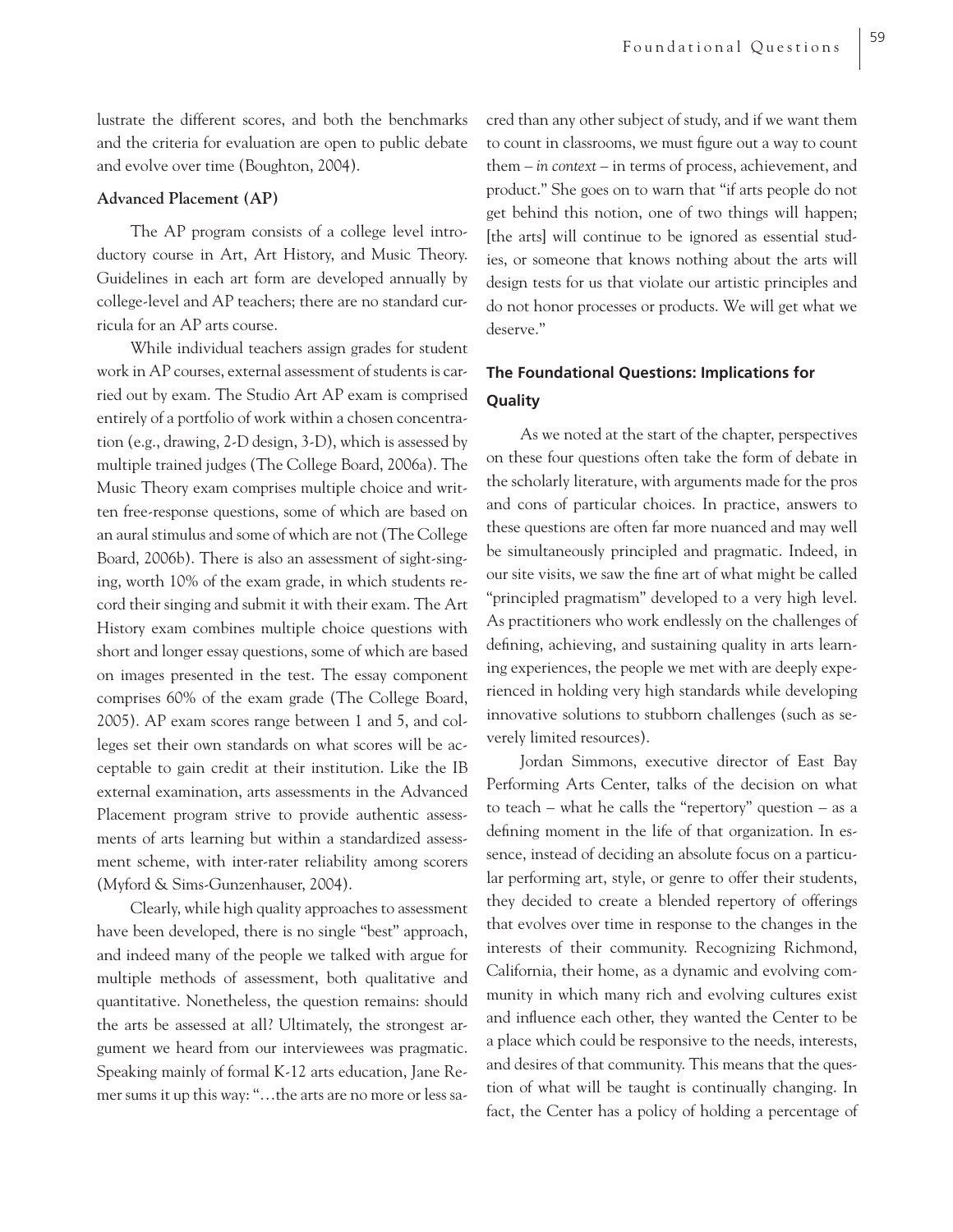their budget aside each year so they can quickly add new courses to respond to new interests in studying particular art forms and styles. In this way, the principle of responsiveness to the interests of the community defines the approach to the question of what to teach, although, as the Center's name suggests, they also made an early and defining choice to focus on the performing arts.

In each area addressed by these four questions, the reality of how they are answered is closer to a blend of principle and pragmatics than purely one or the other. Some principles, such as authenticity and transparency in assessment, may well be challenged by district or funder requirements. These challenges don't always force compromises that undermine quality, but they do force serious consideration by the educators in each setting of what is or isn't acceptable practice in their context. In the hands of arts educators who constantly struggle to clarify and articulate their principles, these challenges often spark innovative answers to foundational questions.

District requirements may similarly force innovative approaches to achieving the best possible solutions to the challenge of who will teach the arts. Available personnel may both bring and lack critical elements of expertise. Excellent artists committed to teaching may not have adequate pedagogical knowledge, just as excellent classroom teachers committed to bringing the arts into their curric-

ulum may not have sufficient subject matter knowledge. What we saw over and over during the site visits were educators who refused to be defeated by these challenges and who also rejected the constraints and traditions that forced dichotomous choices (making or looking; artists or specialists; old or new art; and so on) or standard operating procedures. Instead we encountered people who are, in effect, creating not only new practices, but also, in many cases, reconsidering the very assumptions behind the debates in the literature.

In the next decade, the written record of the field's thinking on these foundational questions will certainly come to represent the innovations in practice and the evolution in conceptualizing the nature of the issues themselves that are taking place now. Indeed, in the coming years there are likely to be new publications and forums (certainly exploiting the explosive possibilities of the Internet) reflecting these changes, just as the past decade saw the emergence of the *Teaching Artists Journal* and a host of Web-based dialogues.

As is so often the case, changes in thought and practice precede the written record. In the next chapter, we try to capture what we saw and heard about the nature of the decisions with a significant impact on quality, who is involved in making those decisions, and how they approach making them.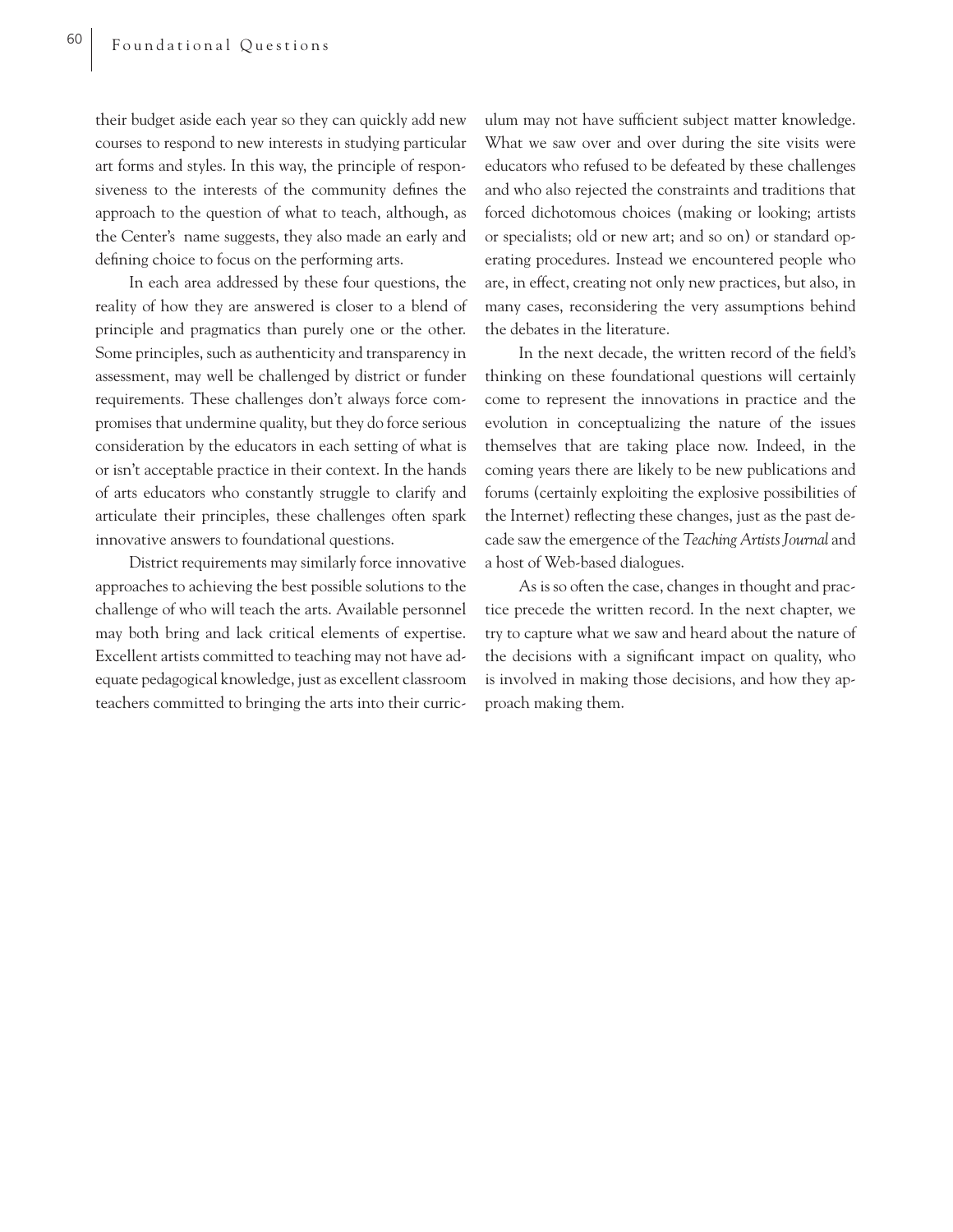# *CHAPTER 5: DECISION MAKERS, DECISIONS, AND DECISION MAKING*

WHILE VIRTUALLY ALL PROGRAMS address the foundational decisions discussed in the previous chapter, there are many other decisions that arts educators must grapple with, as well. While each situation has its own demands, many choices are predictable. In this chapter, we examine three aspects of the complex realm of decisions – who is making the decisions, the demands of effective decision making processes, and the nature and challenges of the decisions being made.

## **Decision Makers**

Decisions about quality arts learning experiences are often seen as the province of administrators, program directors, and those who set policies regarding resources and regulations. Policy makers on the federal, state, and local levels have extraordinary power in this regard, most critically in relation to whether there will even be any arts learning opportunities and, if so, the nature and extent of those activities and who has access to them. The challenges of access and equity are dramatic and extreme in arts education. Teachers, students, and parents generally have little or no fundamental control in those decisions, though, if they are active and effective advocates, they may well have influence.

The challenges of achieving quality, however, while still exceedingly difficult, have different dynamics from the challenges of access, at least from a decision making perspective. We began this study with the idea of the key decision makers being situated hierarchically – we assumed that more power was wielded in decisions that affect the quality of arts education by those with the broadest reach, such as district, state, and national policy makers. To a considerable degree, this is supported by our data. But in taking an "experience perspective" – placing a primary focus on the nature of the experiences that students have in their arts classes, rather than on more decontextualized measures of outcomes, for example – we had to reconsider the question of who, ultimately, makes the critical decisions and the nature of those decisions that most affect the quality of an arts education.

In this reconsideration, we found it useful to catego-

rize all of these decision makers in relation to their proximity to "the rooms" in which arts learning and teaching take place. Of course, learning in the arts takes place in many kinds of "rooms" – studios, rehearsal halls, theaters, and other traditional settings for an arts education, but also in classrooms, church basements, public parks, school hallways, and the many other places teachers find to share their love and knowledge of the arts with their students. In brief, we identified three sets of decision makers, each set sharing a similar proximity to the learning experience, but each also representing multiple different roles.

In some cases, people cross the artificial lines of this categorization, but, with occasional exceptions, we've found these categories to hold up reasonably well. We have tried in this conceptualization to represent only those roles we actually encountered in our study. Certainly, there are people in other roles who make important decisions influencing the quality of arts education programs, but we think it is important to acknowledge the limits of our study and note again the importance of further work in this area that tests and extends the particular limitations of our analysis.

The three groups of decision makers we identified who influence the quality of arts learning experiences are defined and diagrammed below:

- those "in the room" (students and teachers and, occasionally, others, including parents, classroom aides, and presenting artists)
- those just outside the room, who may interact with those in the outer-most circle and who may visit the room in which arts learning experiences occur (supervisors, program administrators, art department coordinators, principals, parents, other teachers, mentors, evaluators, and site liaisons)
- those furthest from the room who may rarely, if ever, enter the room (funders, district arts coordinators, superintendents, school committee members, civic leaders, representatives from the town or city government, board membersand founders)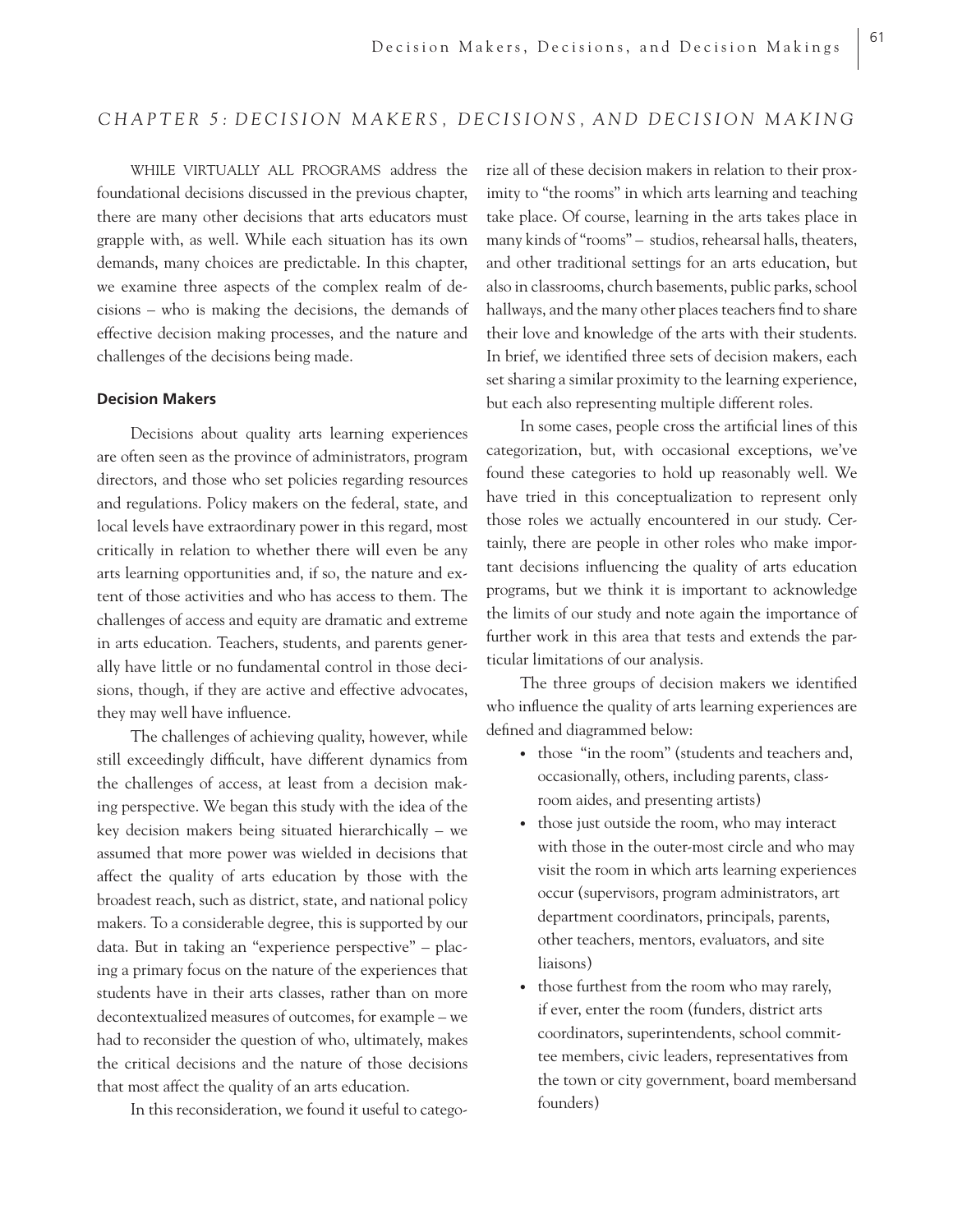Those just outside the room and those even further away who may never, or only rarely, enter the room, have powerful influences on the likelihood that those "in the





room" will have a high quality arts learning experience. Their decisions are also critical to whether that quality can be achieved and sustained consistently over time and across classrooms. In our interviews and observations, though, we came to see the critical nature of the decisions made by students and teachers in the moment of the learning experience.

While it is certainly foolish to try to determine whether any of these decision makers is more important than any others, it is important to acknowledge that, as researchers, we did not enter this study with an assumption that students would emerge as significant in the list of decision makers in the quest for quality. It was during the site visits and interviews with both young people and adults that we began to recognize that, indeed, students are making decisions all the time that have a critical impact on the likelihood of quality learning experiences. Their decisions are often the last made and most frequently revisited and revised, even in the moments of

the learning experiences, but, as such, they have, like the individual players in teamwork in the final seconds of a basketball game, a profoundly determining significance on the outcome of all prior decisions and efforts.

## **The Interconnectedness of Decision Makers**

Decisions made by those in the outer circle are often characterized by the breadth of their reach. They influence the experiences of many people. In many cases, these decision makers, who generally don't know the names of the people in the actual classrooms that they influence, are more concerned with issues of access and, sometimes, equity than of quality. They expect those in the inner circles to deal with the challenges of quality and feel that they've done their job in relation to quality by establishing hiring criteria, curriculum frameworks, and access to resources. If, however, there isn't genuine dialogue of some sort across the circles about what the real needs are and what the priorities should be in a specific setting, there is a good chance that the efforts to create quality by those in the outer circle are just so much wishful thinking.

There is a temporal dimension to these decisions as well. Those closest to "the room" of the learning experience make their decisions just before and also "in the moment" of the experience. These decisions affect those who make them and those within and closest to "the room." Those further away from "the room" most often make their decisions long before anyone walks into a learning space, and those decisions often affect the experiences of many learners and teachers in multiple settings over significant periods of times, often over years. A funder's decision to make a grant often creates the opportunity for access to quality arts learning experiences for multiple years. A school committee's approval of a new curriculum framework (and a budget to support its implementation!) will likely affect what is taught, who teaches it, and how it is taught for many years. When a state legislature enacts a law requiring provision of out-of-school time for learning opportunities for all children in the state (and a budget to support its implementation!), the impact may well be felt by many children and families for as long as the budget remains intact.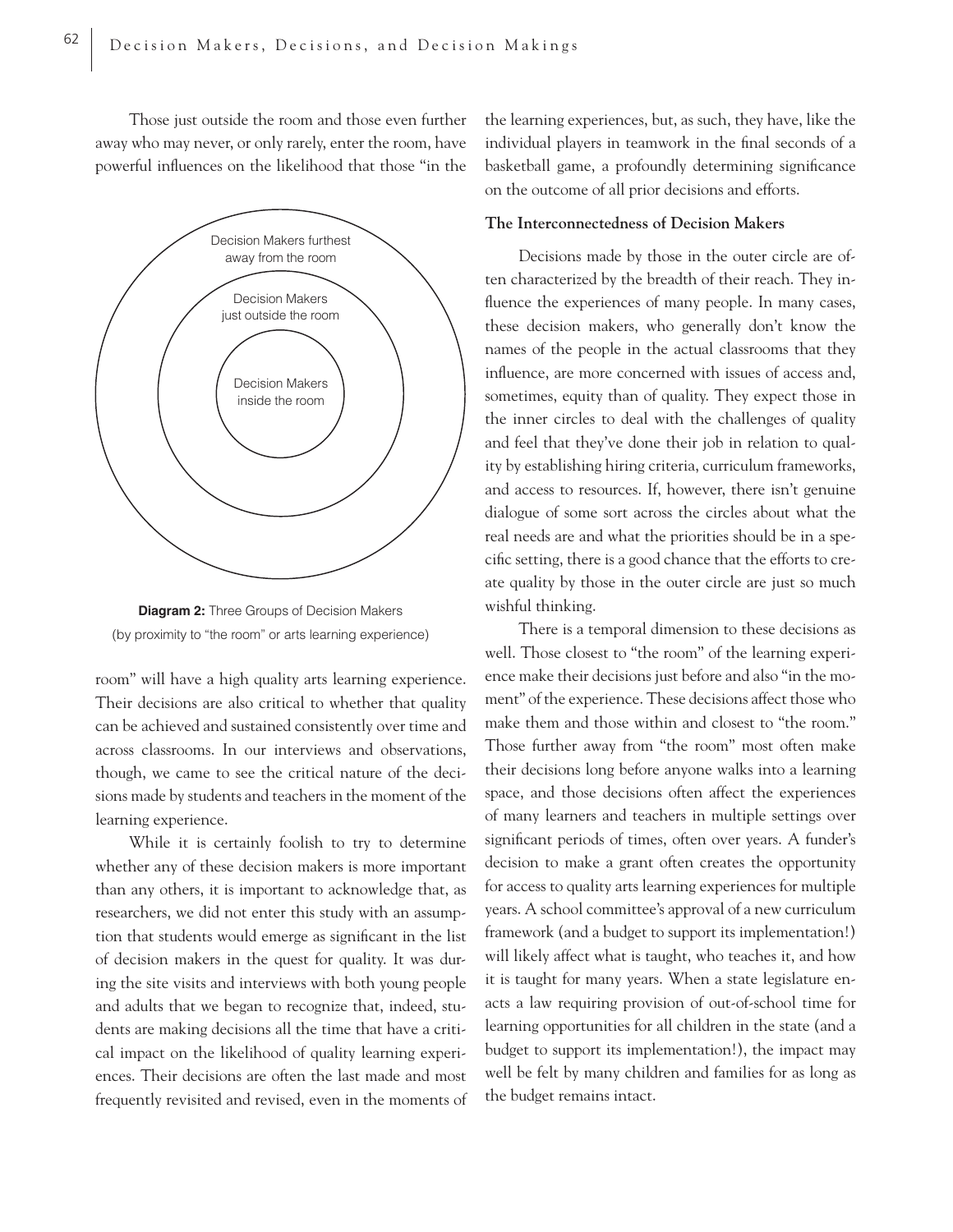Generally speaking, the dimensions of proximity and time correlate with a financial dimension: those farthest away from the room most often make decisions determining the allocation and use of the largest amounts of money. For example, in very general terms, the state allocates money to schools for a variety of purposes and funders give grants with line items for art supplies. Administrators determine how to distribute those funds among all of the offerings of the program or school. Teachers decide how to use the funds they've been allocated – which materials, equipment, and so forth. It is common knowledge that teachers often supplement these allocated resources, drawing on personal funds, in order to increase the inadequate funds with which they've been provided. They do so in order to create the highest possible quality learning experiences for their students. In these cases, their determination of what constitutes a quality arts learning opportunity is not aligned with those decision makers in the outer circles.

This is potentially problematic. Money – both amounts and how it is specified to be used  $-$  is crucial to any formal, sustained educational enterprise. When those making decisions about the allocations of funds are also most removed from the immediate lives and experiences of those to be served by the funds, there is room for false assumptions, misunderstandings, and, potentially, wasteful or even harmful decisions. Of course, "outer circle" decision makers are well aware of these possibilities and work hard to evaluate their decisions. For example, when asking for evaluations of programs, the evaluations should be a prologue to a far wider dialogue among participants from all of the circles.

Obviously, in such an integrated system, decisions in each circle affect decisions in the others and, ultimately, the quality of the experiences "in the room." Given this reality, successful systems of decision making recognize the delicacy and likelihood of mistakes made in the outer circle and provide frequent, open, and dynamic channels of communication with the explicit purpose of informing the outer circle decision makers.

#### **Quality, Context, and Available Resources**

The most commonly cited challenge to any arts

program's ability to provide high quality learning experiences on a consistent and reliable basis is the availability of resources, notably money, but also time, space, and professional expertise. This challenge is intensified when there is a desire to expand the reach of the program to serve more young people. In this regard, the challenge of access is tied to quality via the availability of adequate resources to do the work right and well.

While most of those we interviewed during our site visits did address the issue of resources as critical, persistent, and frustrating, there was also a strong sense that the lack of resources did not fundamentally cripple them in their quest for quality. Indeed, a number of people we talked to were very clear that, as artists, they were quite used to working in less than ideal conditions and being resourceful. In essence, what we heard from these artists and educators was that, while the effort to increase and improve resources is constant for them, they also recognize that excellent arts teaching and learning (and arts practice!) can be – and is – done all the time with less than adequate resources.

So what might distinguish those who are defeated by inadequate resources and those who find ways to thrive despite the frustrations? Our sense, based on our interviews, is that educators who succeed are those who focus their paramount attention on how best to use what they've got. This requires the constant work of deep examination of one's purposes and all available experience and knowledge of how to achieve those aims. It is important to note at this point, as we examine the sets of decisions that have critical impact on the likelihood of high quality arts learning experiences, that, somewhat counter intuitively, we found that the deepest challenge to achieving quality is actually knowing what you think constitutes quality, not the degree to which you have time, space, or money. In other words, as critical as resources are – and everyone agrees on their critical importance – it is more profoundly challenging to achieve quality if you don't know what it is you are actually trying to achieve – what it looks like, what its essential elements are in your context, and what is required to achieve it.

Even with resources, it can be extremely difficult to make most of the kinds of decisions discussed in the next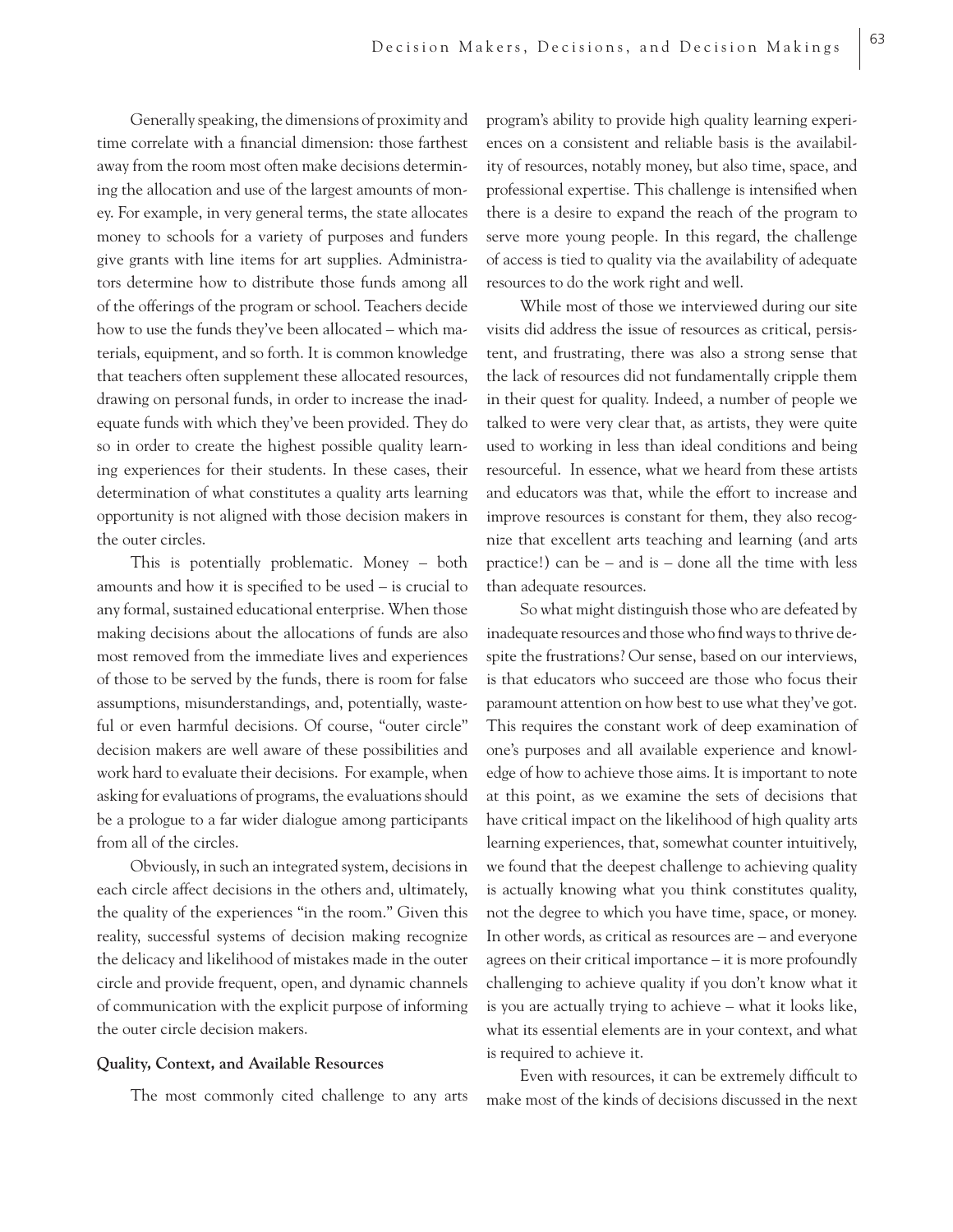section. Why? Because these decisions require knowing what you truly think is most important – the most important for students to learn, the most powerful ideas on which to focus, and the most critical skills, capacities, and dispositions to foster. It also requires knowing what you think is both optimal and acceptable in terms of time, space, and money – length of time for rehearsals, optimal conditions for performance, and so on. The resources of time, space, and money are never infinite, nor should they be. Learning and creativity depend on some constraints. So, while arts educators are certainly justified in longing for and fighting for additional resources in most public school and out-of-school settings, they must be able to identify both what is optimal as a goal and what is acceptable as a bar below which it will be impossible to provide a reasonably high quality learning experience. Given the seemingly endless nature of the effort to clarify these understandings in the settings we visited, it appears that there are no shortcuts on this path to achieving quality.

# **Decisions**

There are countless decisions that influence the likelihood that students will have a high quality experience in an arts class, and there are many decision makers, as well. Some of these decisions are most likely made by people nearer or farther away from "the room" in which the learning takes place, and many of those decisions are made by people with very different relationships to the actual learning experience working together.

In the interviews during our site visits, we frequently asked about difficult decisions the program has faced and which decisions seem to have had a particular impact on the quality of learning experiences for young people. From those responses and our observations, we have identified 10 sets of decisions and have placed them in two basic categories, again drawing on the idea of proximity to the "spaces" of arts learning experiences.

We begin with *organizational* or *programmatic decisions* that are generally made by those just outside the room and people who rarely, if ever, enter the room itself. We then move to an analysis of teachers' decisions before they enter the room. These *instructional design decisions* are most often made with – or in alignment with decisions made by – at least some of the people just outside the room. We also consider the critical *teaching decisions* made in the moments of interaction with students. We then shift to examine the nature of the *learning decisions* that students make both before and during the learning experience. In each case, we have tried to name the kinds of decisions identified as especially critical to the quality of an arts education by participants in the study and through our own analysis.

These basic decisions are encountered by virtually all programs, teachers, and students. In some situations, however, the basic decisions are essentially givens – the age of the students, for example, in a middle school program, or the community from which students are drawn. But even these "givens" were, at some point, decisions. The superintendent, the curriculum coordinator, the principal of the middle school, for example, alone or together, must have determined, at some point, that it was a high priority to offer visual arts or music or theater to the seventh graders. Of course, this could have been a decision made in the center circle by a classroom teacher, based on her own passion for the arts or out of responsiveness to her students' expressions of interest and their desire to engage in some artistic enterprise. In any case, what now may seem like a given – the seventh graders will do a play in their history class every year – was once a decision made by someone. It wasn't always the case, though now it is taken as a given.

Working from the outside and moving toward "the room" in which the arts learning experiences take place, these kinds of decisions are, in broad categories, either organizational/programmatic or directly related to teaching/learning. The organizational/programmatic decisions fall into eight groups. Note that four of these sets of decisions are essentially the "foundational questions" discussed in Chapter 4 (who teaches, what to teach and how, where teaching and learning occur, and how to assess learning), questions about which there has been considerable writing. When questions, like "what to teach and how," occur in both the organizational/programmatic and teaching/learning sets, we answer them on greater levels of specificity as one gets closer to 'the room.'

Note, too, that some sets of decisions, like "who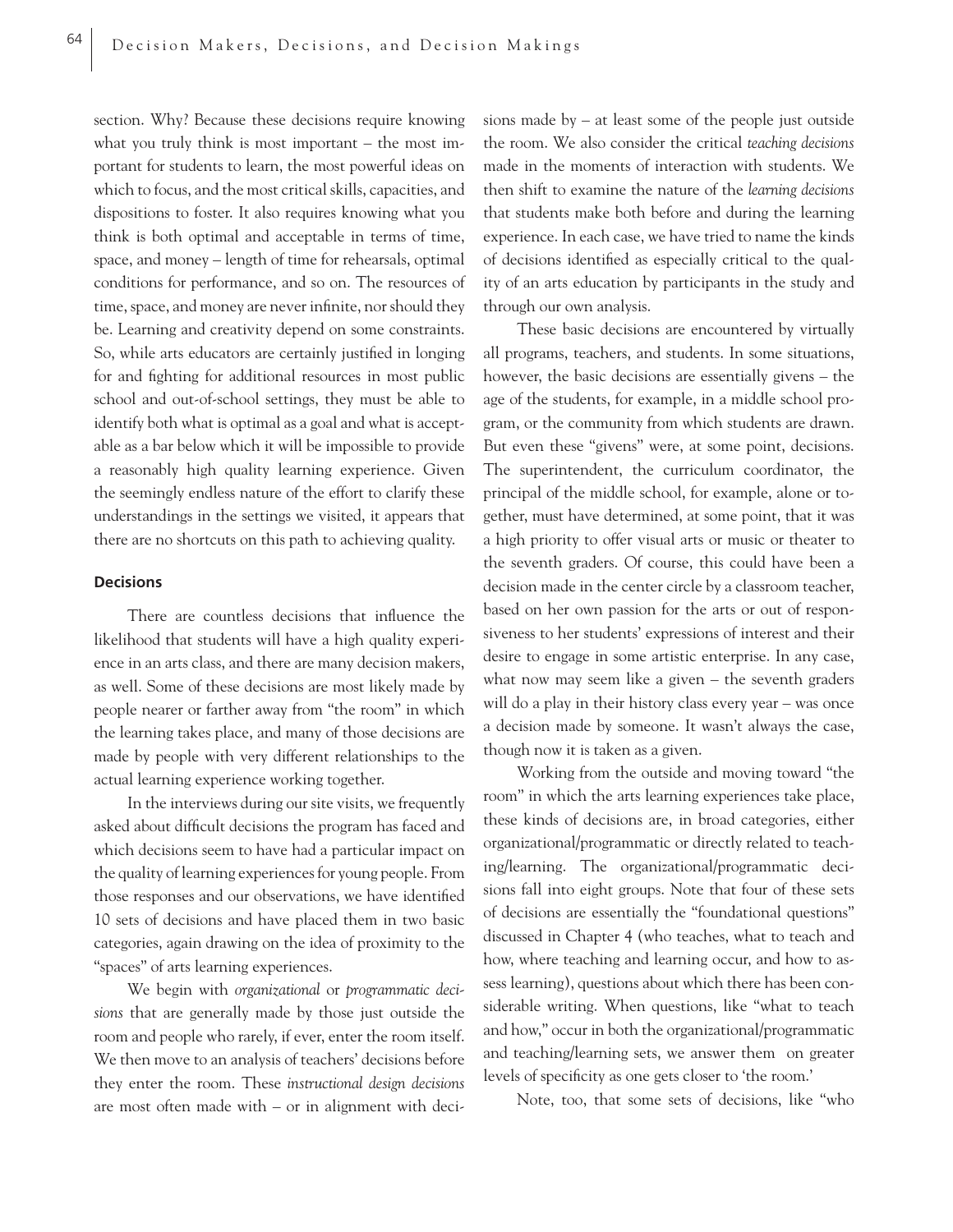teaches," have different levels of specificity as they come closer to 'the room.' For example, in larger systems (like public schools), decision makers in the outer circle may determine the certification criteria for art teachers, but they rarely hire specific teachers for a school. In smaller scale non profit arts education programs, the administrator(s) may set the hiring criteria and priorities *and* do the actual hiring.

Other sets of decisions, such as those about partnerships and the culture of a program, have also been discussed in the literature, while still others, such as those addressing the staffing and growth of programs, have been less explored by theorists, researchers, and others.

65

# **Organizational and Programmatic Sets of Decisions**

Teachers make a wide variety of decisions, listed below. While these kinds of decisions are familiar to those who work in the field, each one is important to think about in order to keep the outcome of quality in mind. Too often, these decisions are made for purely pragmatic reasons. Some of the most important kinds of decisions teachers must make are the following:

| Sets of decisions about: |                                                                                                                                                                                                                                                                                           |  |
|--------------------------|-------------------------------------------------------------------------------------------------------------------------------------------------------------------------------------------------------------------------------------------------------------------------------------------|--|
| <b>Students</b>          | Which students should be targeted for particular courses, programs, or<br>woshops (particular ages, degrees of prior access to arts learning opportu-<br>nities, socio-economic demographics, and so forth), eligibility for partici-<br>pation in the program or class, size of classes. |  |
| Programming/offerings    | What to teach, including which art forms to focus on, specific course<br>titles, repertoire of art works and artistic traditions to highlight.                                                                                                                                            |  |
| Allocation of resources  | Time (length of offerings per session, length over days/weeks), physical<br>spaces, and money (amounts and purposes).                                                                                                                                                                     |  |
| Staffing                 | Both teachers and program staff (administrators, supervisors, coordina-<br>tors, liaisons, development, custodial, and so forth); criteria for teachers<br>(certification criteria, hiring criteria and priorities).                                                                      |  |
| Program evaluation       | Internal and external, formal and informal, formative and summative<br>approaches to determining the quality of all program offerings and deci-<br>sions.                                                                                                                                 |  |
| Program culture          | Expectations, norms, and rules for everyone (youth and adults) on "how<br>to be" when in the program, including the values (trust, respect, recogni-<br>tion and appreciation of differences, and so on) guiding relations, inter-<br>actions, and work processes.                        |  |
| Growth and development   | How and when to expand offerings, number of students served, geograph-<br>ic locations (communities served), including the delicate problem of in-<br>creasing access while sustaining and improving quality.                                                                             |  |
| Partnerships             | With whom to join (individuals, organizations, municipal departments,<br>community groups, funders, and so forth) in collaboration to provide the<br>highest possible quality experiences to the greatest number of students.                                                             |  |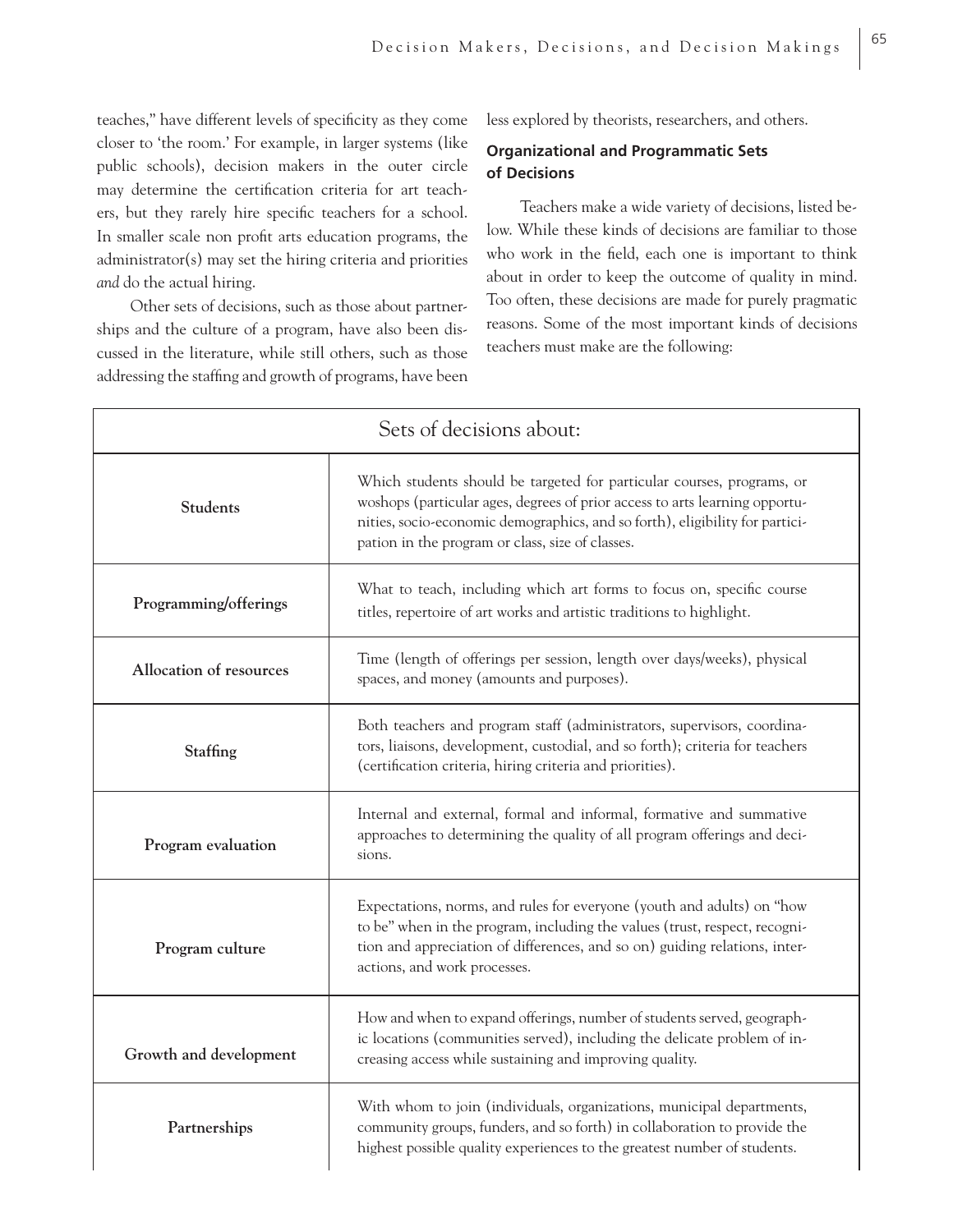# **Teaching and Learning Decisions – In the "Room/Space" and in the Moment**

Teaching/learning decisions take place "in the room" or just outside it. Most are made shortly before a particular class/rehearsal or during the session itself. Some decisions are made earlier, but then many of those earlier decisions are reconsidered as the moment of teaching and learning approaches. In short, these are highly fluid and dynamic decision making processes with countless changes and adjustments both prior to and in the moments of the experience. Further intensifying these processes are the ways in which various decisions affect each other. Students change their minds in response to a teacher's choices; teachers make last-minute 'course corrections' based on levels of engagement they perceive in their students on a particular day.

For teachers, these decisions begin with their planning and preparation processes as they design a course or a lesson and gather materials. For students, if participation is voluntary, these decisions start with their choice to attend a particular course, workshop, or program. If participation is mandatory, as with many in-school arts experiences, students make decisions, conscious or unconscious, about the intensity of their involvement in the activities of the class, both before and during a lesson. Whether voluntary or required, students make many choices "in the moment" about what stance they will take toward what is going on, how involved they will become with the artworks and artistic processes, and how open and available they will be to their fellow students and their teachers. As all teachers know, the choices students make about their openness and level of engagement have enormous impact on the quality of the learning experiences for those individuals, the rest of the group, and the teacher.

In this context, it seems helpful to sort the sets of decisions in relation to these two groups of decision makers.

*The decisions teachers make concern the following:*

• Curriculum (what to teach at the course or unit level) – the basic focus and outline of a course or workshop; the arts repertoire to study (including choices about genres, forms, and specific works

 of art); "big ideas" to focus on; major skill sets (physical, cognitive, social, and so forth.) to work on; culminating events, performances, or projects.

- Lesson design (plan for teaching at the session level) – class plans; choice and preparation physical materials and tools for art-making; preparation of the physical space.
- How to teach tone of classroom; persona as teacher; attention to ideas and contributions of students; classroom management; basic rules and expectations; balance of activities, reflection, and dialogue.
- How to assess student learning incorporation and balance of reflection and self-assessment, performance assessments, portfolios, critique, rubrics, and/or other forms of assessment.
- "In the moment" facilitation choices real-time adjustments to the lesson plan; spontaneous re sponses to events and developments in the class room, workshop, or rehearsal.

*The decisions students make concern the following:*

- Engagement to attend or not (including whether to sign up for a course – if elective – as well as whether to go to any single session, especially if the student is in high school); level of active interest and willingness to show that interest in class; choice to practice and/or ac tively prepare for class through reading, doing homework assignments, and/or reflection.
- Focus what to work on (intentional identifica tion of particular skills, capacities, or problems). These are sometimes directly related to the intentions of the lesson/course and sometimes are identified more individually.
- Social presence how to be with others in the learning experience; level and nature of attetion and commitment to the learning experiences of others (active listening/watching, offering sup port, encouragement, critique, as appropriate, and so on); willingness to adjust one's own focus in order to support the learning of others; seeking a productive balance between accepting respon-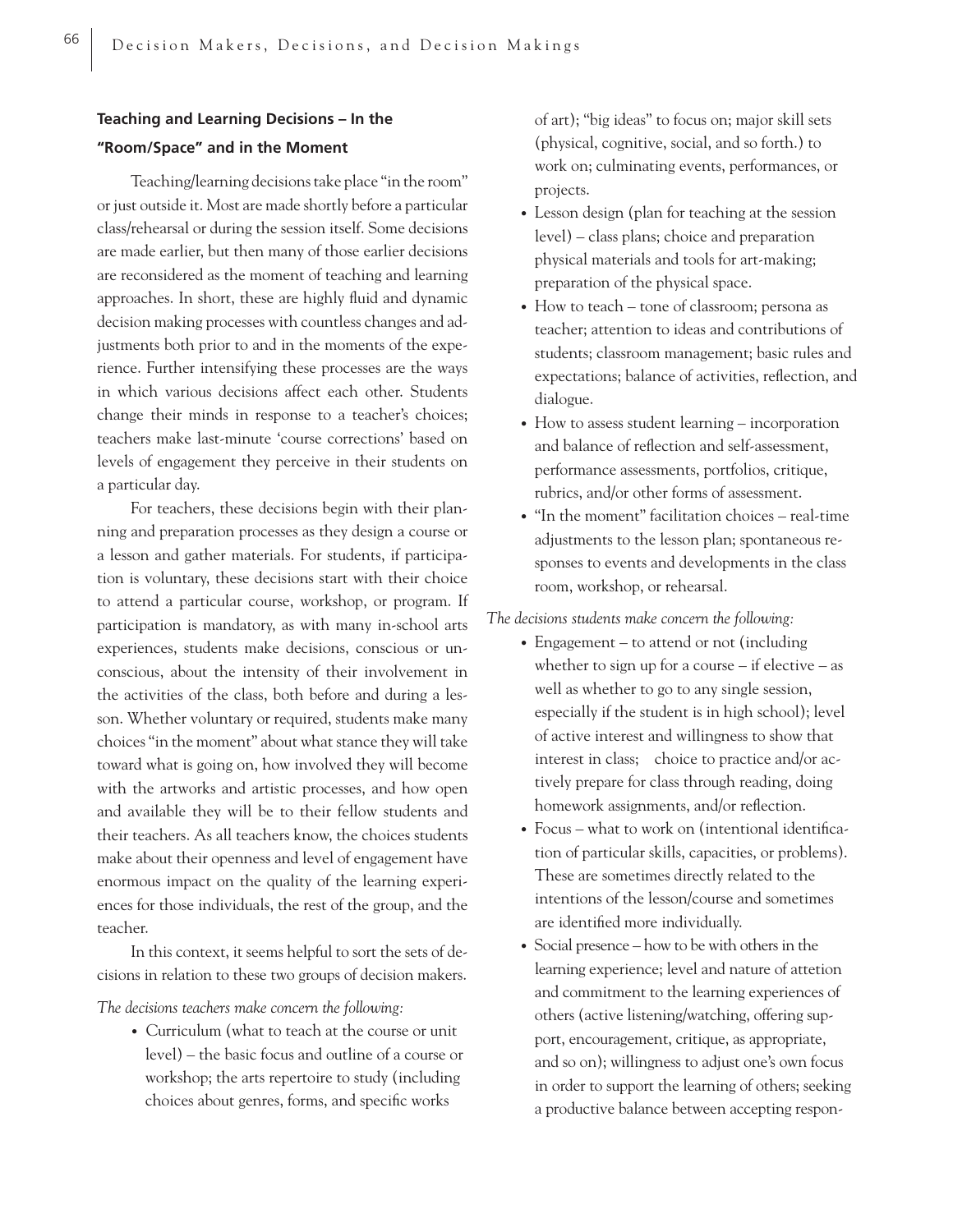sibility for one's own learning and the learning of others.

# **Decision Making**

While the scope of our study precluded an in-depth analysis of the decision making processes at each of the sites we visited, we did hear consistent reports of what seems to matter when decisions are truly supporting efforts to achieve quality. We also heard some common frustrations and analyses in reports of situations in which there seemed to be great difficulty achieving and/or sustaining quality programs. In brief, the idea of alignment and misalignment, though not always articulated in those exact words, emerged as key to understanding both the best and worst of our interviewees' experiences in striving to achieve quality in arts learning and teaching. Language used to describe alignment and misalignment included phrases such as, "we were all on the same page" or "we didn't see eye-to-eye on everything."

Two dimensions of alignment that emerged as especially powerful in the context of achieving and sustaining quality:

- Personal/organization alignment between the individual and the particular organization in which she or he is working.
- Organization/wider system alignment between the organization and the wider network of insti tutions, governmental entities, agencies, part ners, and communities in which it exists.

#### **Personal and Organizational Alignment**

As Morgan Cousins, educator at Urban Word, and many others made clear in our interviews, ideas about what constitutes quality in these arts education contexts are deeply subjective and personal. Insofar as the quality of one's work is an indicator of how satisfying and rewarding that work is, most educators and artists have a strong need for an alignment of their personal purposes and values with those of the organizations in which they work. Given the considerable challenges and minimal financial rewards of arts education, the significance of personal satisfaction is profound. If the work isn't personally meaningful, why would anyone stay at it? A tolerance for

compromise and mediocrity is oxymoronic for serious arts educators. Yet, paradoxically, compromise and mediocrity are so often the coin of the realm. Finding situations in which one's vision of excellence is reasonably closely aligned with that of the group with whom you work can mean the difference between deep satisfaction and deep frustration.

One source of the significant entrepreneurial activity in arts education today, beyond need and opportunity, may well be the desire to create an organization, large or small, that actually expresses one's personal focus, mission, and values in very specific terms. Teens Rock the Mic (TRTM), a project of a small organization called The Juno Collective that closed in May 2007, due to a lack of financial resources, was guided by the energy and vision of co-founder Melissa Borgmann, a long-standing member of the arts and education communities in Minneapolis. As declared on their website, "The Juno Collective was born in the wake of 'No Child Left Behind' legislation and the invitation to respond collaboratively, in a more complex manner to honor the intelligence and measure the literacy of our youth, beyond standardized testing." The history of the short life of TRTM reveals the critical urgency of alignment between an organization and its wider network of partners, stakeholders, and supports.

#### **Organizational and Wider Systems Alignment**

The extreme expression of misalignment between a program and the wider system within which it lives is a disruption of a flow of financial support. There are many potential reasons for this life-threatening disconnect between programs and funders or policy makers with control of financial resources, but, in a sense, it always represents a change in the alignment of purposes and priorities. As noted earlier, program staff and funders, representing people in the middle and outer circles of the diagram in the previous chapter, certainly don't make most of their decisions together, but both make decisions that have a powerful influence on what happens 'in the room.' The challenge for everyone is the degree to which they are in communication, working together to assure not only the quality of the "inner circle" experience, but also the future of those experiences.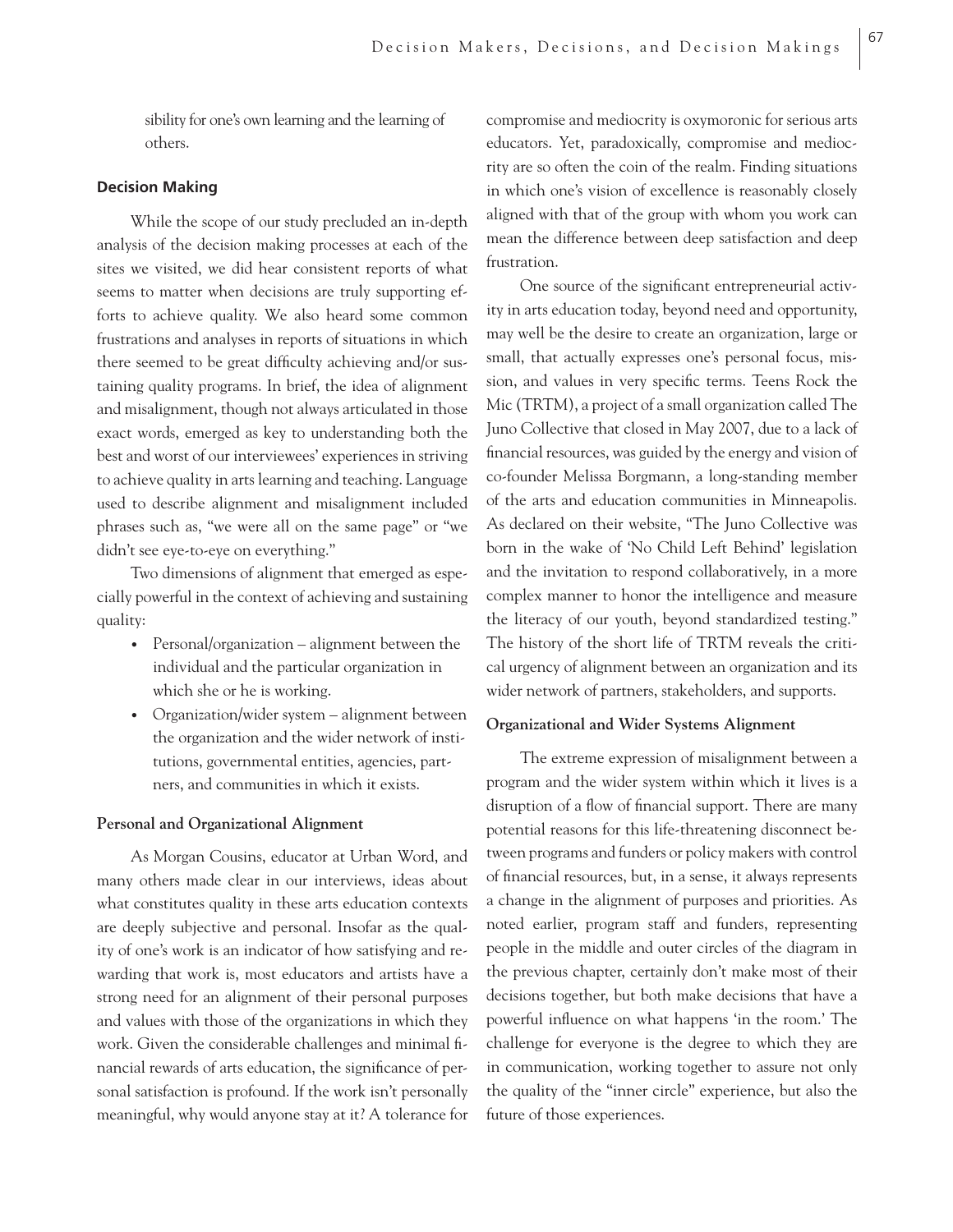In this regard, initiatives underway in both Dallas and New York City have sought to bring myriad partners across these large cities together in cohesive and coordinated efforts. While the strategies are different in each city, the desire seems similar, notably the goal of access to high quality arts education over many years for all children. The New York City Department of Education's Blueprint was an effort to bring a broad range of players from across the three circles together to build a common and comprehensive vision of arts education in the city's schools. In Dallas, Big Thought is working with many partners to provide both consistent access and consistent high quality to offerings all across the city, both in and out-of-schools. The ambition of these efforts is impressive, the challenges major, and the outcomes will be significant. Insofar as these efforts have already suggested, and will continue to suggest, ways of building increased communication and collaboration among the decision makers close and far away from 'the room,' they will provide much needed guidance to the field. Of course, somewhat smaller efforts exist all over the country, including the Seattle Arts Education Consortium, a collaboration of six major arts education programs.

When people in the "outer circle" make decisions that affect the future – even the very possibility – of actual arts learning opportunities without direct communication and collaboration toward finding alternative resources, a bond of alignment is broken. Indeed, the work of finding partners and building partnerships across the concentric circles is both delicate and profound in the life of an arts program, whether all of those relationships exist within a school system or extend across multiple systems (school districts, municipal departments and programs, the private sector, individuals with resources, boards of directors, arts organizations, and so on). Most programs have complex webs of partnerships and these partnerships almost always take considerable time and effort to build and sustain. Over time and especially as programs grow, the density of partners and players in the concentric circles thickens.

This thickening most often represents a larger community dedicated to the perpetuation of the program, which is important and good. It also represents greater challenges to creating and sustaining alignment of basic purposes and ideas about quality among the many players. In some settings, particular people, often those who have been champions of the program, may become too central to the life of the program and, in the event of their departure, the program can quickly become vulnerable. Many partnerships between schools and arts programs rely heavily on the active support of the school principal to facilitate critical aspects of the program. A change in principals can reveal that the strength of the whole enterprise may be more like a house of cards than a brick house built on a strong foundation. But what is the basis of the strength of this kind of foundation?

#### **Communication Among Decision Makers**

Whatever the degree to which decision makers are out of alignment in their approaches, perspectives, purposes and values, good lines of communication are essential to reaching decisions that support the achievement of quality. This, too, seems common-sense and, in many ways, may barely need exploration. Clearly, when decision makers are engaged in genuine dialogue, not only within the circles, but across roles, responsibilities, and proximity to "the room," they increase the likelihood that they will work in harmony, not discord. But in some of the sites we visited, there were perspectives on decision making that seemed particularly relevant to an understanding of how quality may be achieved in arts education.

Antonia Contro, executive director of Marwen, rejected our suggestion that the only or even the most important learning goes on in the center circle of our diagram of concentric circles. She argued that her responsibility is to make sure that every decision maker who influenced the quality of their program was also having an educational experience. This was, from her perspective, especially important for the members of her board, given the governance structure of Marwen. But she also emphasized that she was equally committed to the growth, development, and learning experiences of her staff, students' parents and families, and, of course, the students themselves. Her method was to make sure that virtually every encounter with board members, for example, included some direct experience with students,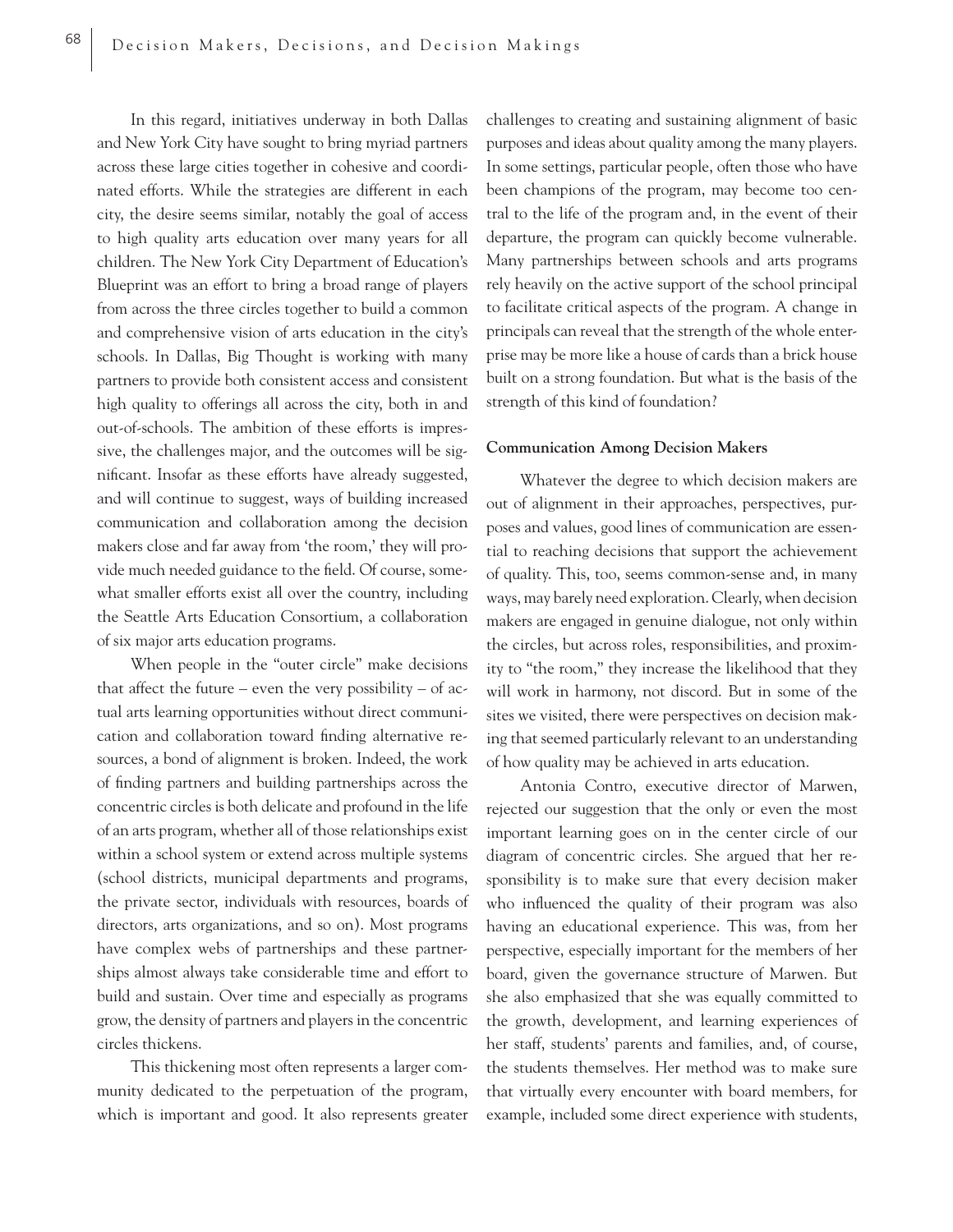their art work, the Marwen faculty and staff, or even artmaking. Contro wants these experiences to be surprising, to change people's understandings, to deepen their appreciation of children, art, and artists, broadly, and Marwen's mission and accomplishments specifically. In other words, "communication" in this context is not simply talk, but thoughtfully conceived opportunities for learning about learning and art and young people that can inform commitment, participation, and, most critically, decision making.

The challenge of creating a dialogue among partners that both seriously educates all participants and develops collective knowledge about what constitutes quality and how to achieve it is profound. From our observations during the site visits, it seems clear that it doesn't happen without intentionality and serious effort. Helping to create some entry points into these kinds of conversations is the point of the Three Circles tool we introduce in Chapter 6.

The goal of this ongoing dialogue is an alignment across all parties on what quality arts learning experiences look like and how best to create those experiences in a specific setting. In this regard, everyone across the three circles of decision makers becomes engaged in a learning experience, negotiating with each other, examining practice and products together, considering both process and effects, and developing both individual and collective principles that can guide decision making. Dialogue and experiences together are, in this way, the path toward alignment, the creation of a compass shared by as many as possible and guiding both individual and collective decisions.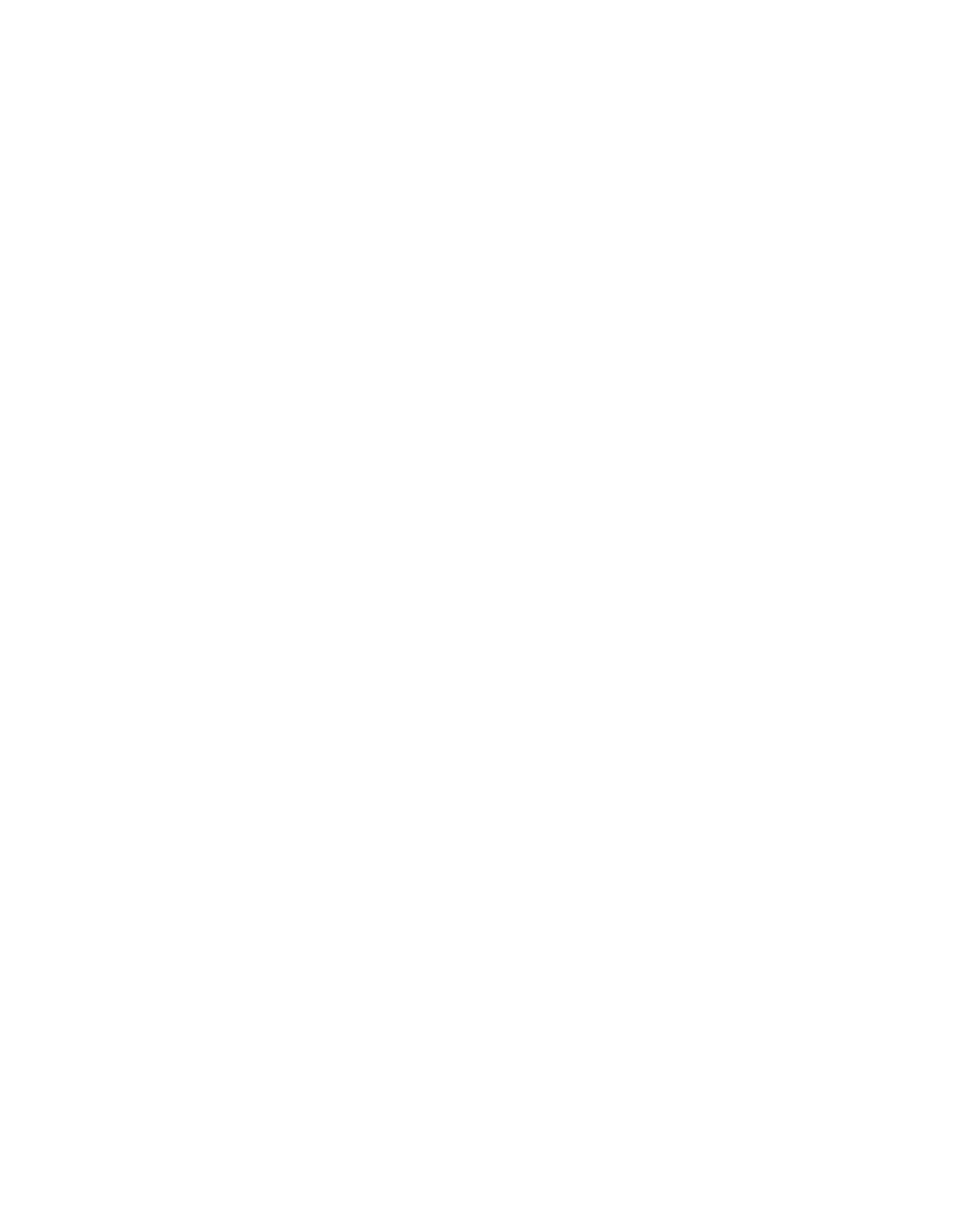# **PART III:**



# Quality in Practice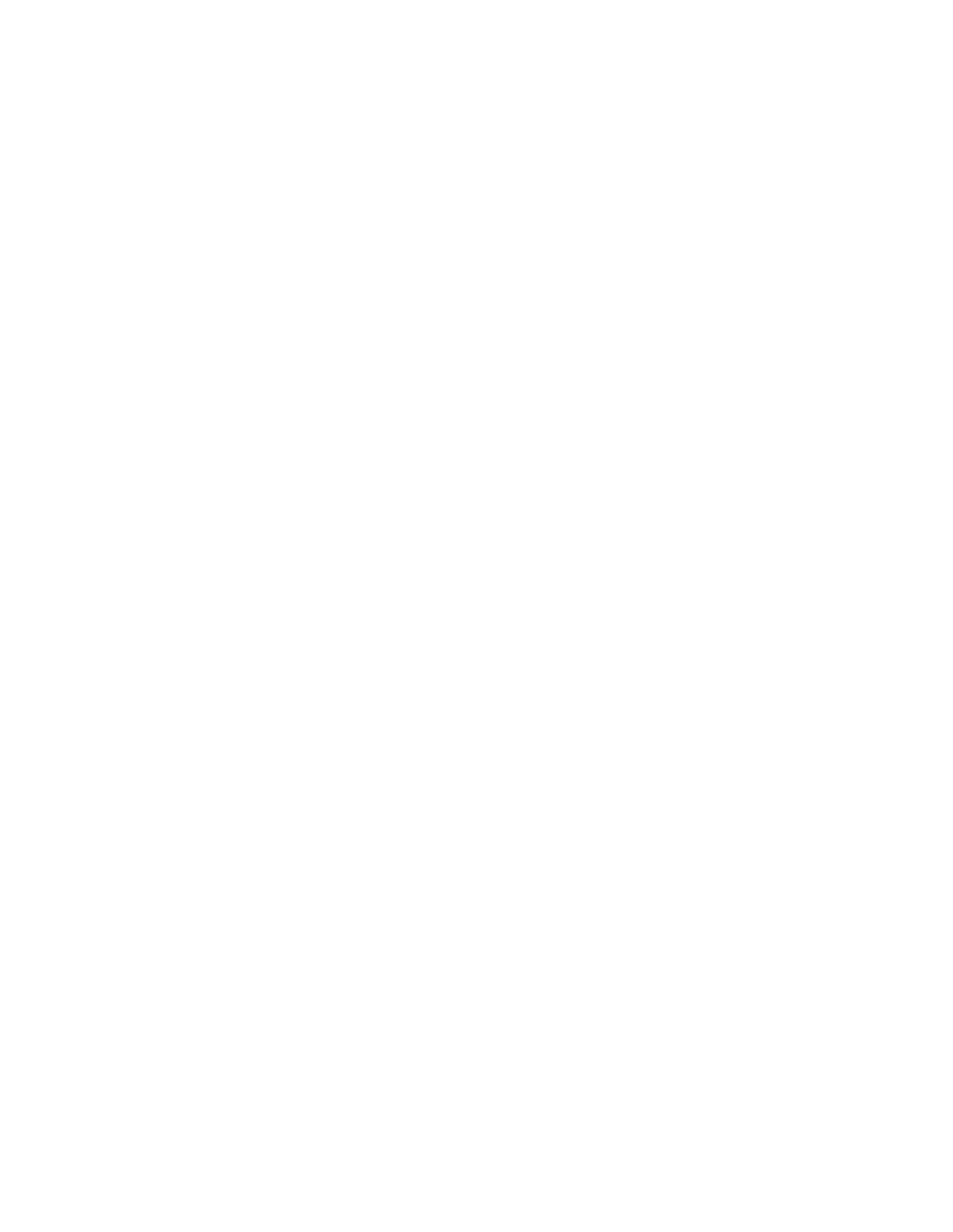# CHAPTER 6: TOOLS FOR ACHIEVING AND *SUSTAINING QUALITY IN ARTS EDUCATION*

SINCE QUALITY SEEMS TO BE, at least in part, a product of dialogue and debate that is probing, frequent, collaborative, and explicit, this chapter offers several tools to help a wide array of decision makers address the twin challenges of reflection and alignment in pursuit of quality. The tools are designed to be used solo or in workshops, meetings, or other collegial settings. Their purpose is to help arts educators and their associates build and clarify their ideas about high quality arts education and help create alignment between a program's aspirations and its practices.

We present four tools:

- **The Learning Purposes of Arts Education:** A tool or reflecting on visions and actions.
- **Four Lenses on Quality:** A tool for identifying specific elements of quality in an arts learning experience.
- **Examining the Base: Foundational Issues.** A tool for reflecting on foundational program matic decisions.
- **Three Circles of Decision Makers:** A tool for exploring who makes decisions that influence quality, and how these decision makers work together.

# *Who Should Use These Tools, and in What Settings?*

In using these tools, we encourage the participation of as many members of a program's community as possible. One dimension of a program's strength may well be the degree to which the entire community is concerned about issues of quality. The dialogues these tools aim to encourage may be good ways to bring people from across the community together in conversation.

# *How Should the Tools Be Used?*

The tools are designed to guide small and large group reflection and discussion. It's useful to have a designated facilitator who helps the group follow the protocols accompanying each tool and keeps track of timing.

 *A Note on Timing and Facilitation:*

Because the contexts and needs of different arts programs vary so greatly, the protocols don't indicate the length of time for each step. Given the great variety in sizes of groups, the level of familiarity among participants, and the complexity of the issues being addressed through the use of each of the tools, we felt it better for the facilitators in each setting to make their own best guesses about the right amount of time to spend in each phase of these dialogues. That said, we don't imagine any of these conversations to be quick and easy. Given the potential complexity of these sessions, we encourage viewing these as ongoing conversations. While much can be accomplished in one session, it is unlikely that a single session will be adequate to consider the implications of the ideas, concerns, and questions raised by the use of the tool.

# **The Learning Purposes of Arts Education: A Tool for Reflecting on Visions and Actions**

The nature of quality in any specific arts education setting is closely linked to the purposes held by the educators and community that have come together to create that learning opportunity. No arts educators or arts programs that were part of this study view their work as having a single purpose; most believe that students learn many kinds of valuable things through the arts and that in high quality arts settings, multiple purposes can, and should, be pursued. Of course, most view some outcomes as more central and essential than others.

The purpose of this tool is to help a wide range of participants, including students, parents, teachers, administrators and various other partners, reflect on what they believe students learn through the arts, why these outcomes are important, and what their program is doing to pursue these outcomes. While there may not be full agreement about these purposes, one critical aspect of the conversations this tool stimulates is a better understanding of people's basic beliefs concerning purposes, and of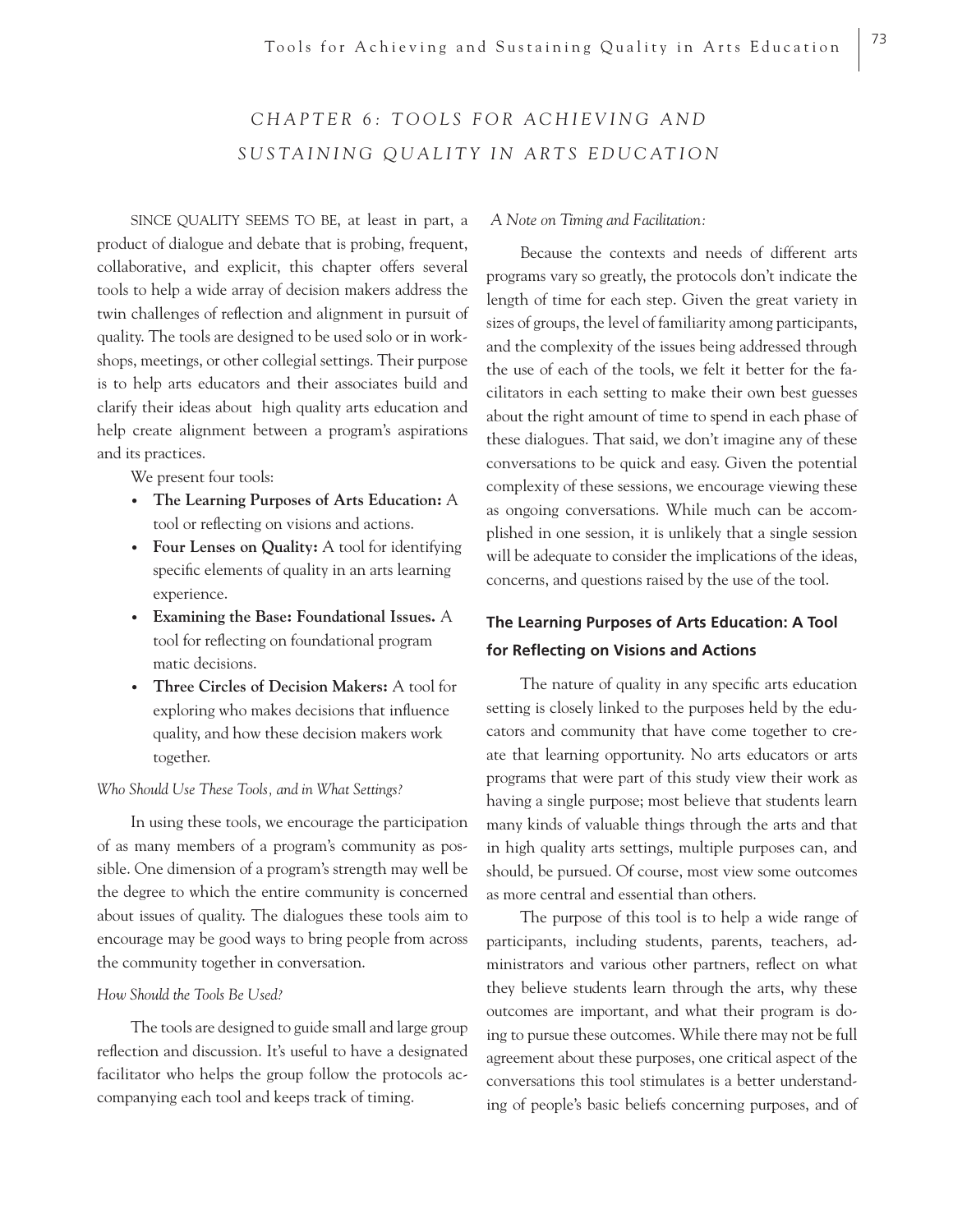the ways in which these beliefs are aligned and misaligned across the community. Another important dimension of the conversations stimulated by this tool is a better understanding of the match between a program's key purposes and its various practices and activities.

# **Steps in the Use of the Learning Purposes Tool**

*Facilitator's introduction: Welcome participants and frame the session.*

- Welcome the participants and ask everyone to introduce themselves.
- Introduce the purposes of the session and the rationale for using it at this time.
- Introduce the basic steps of the protocol for using the tool. Explain the time frame for the session.
- Ask for any questions or concerns before beginning.

*Step 1. Identify the learning purposes you value.*

- Alone, with a colleague, or in a group: Brain storm several learning purposes you hold dear. For now, don't worry about prioritizing or evaluating your ideas, just get all your ideas down. (Feel free to use the purposes listed on the tool to stimulate your thinking, but don't feel bound by them.)
- Review your list and circle the handful of pur poses that seem most important. Make a note of any questions or concerns that arise as you identify key purposes.

*Step 2: Create a "master list" of purposes*.

- As a whole group: Share your lists and explore the similarities and differences. Identify major themes across all the lists.
- Create a master list of possible learning purposes for your program or approach, marking the purposes that each group has identified as most important. Don't worry if the list is a little long. You will revisit and refine it after the next step.

*Step 3: Seek alignment around key purposes.*

• As a whole group, review the list and try to identify a set of 4-7 purposes that you all believe  are central to the mission of your program. These purposes should express the key things you want students to learn, understand or develop as a result of their participation in the program. As you seek to identify this set of key purposes, feel free to revise or combine purposes from the master list to reflect people's ideas and values.

 This process may reveal some disagreement or tensions in people's beliefs. That's good, because one of the goals of the process is to surface misalignments among people's beliefs so that they can be acknowledged and discussed. But the discussion can be sensitive. Remind the group of the importance of being respectful of everyone's views and allowing all voices to be heard.

## *Step 4: Connect purposes and practices.*

- In pairs or small groups with different partners: Assign each group 2-3 purposes from the handful of key purposes that have emerged as central. For each purpose, list the main things your program or approach currently does to try to achieve this.
- Reflect on the match between each learning purpose and the list of things your program does to achieve this. What works and what doesn't (and how do you know)? What needs attention? What would you like to do better or differently? Are there new ideas about achieving this pur pose that you would like to explore?

*Step 5: Consolidate ideas.*

• As a whole group: Share and discuss your reflections. In doing this, you may find that you want to revise or add to your list of key purposes.

*Step 6: Think ahead.* 

• As a whole group: Decide what action plans or follow-up conversations should be pursued, if any, as a result of this experience.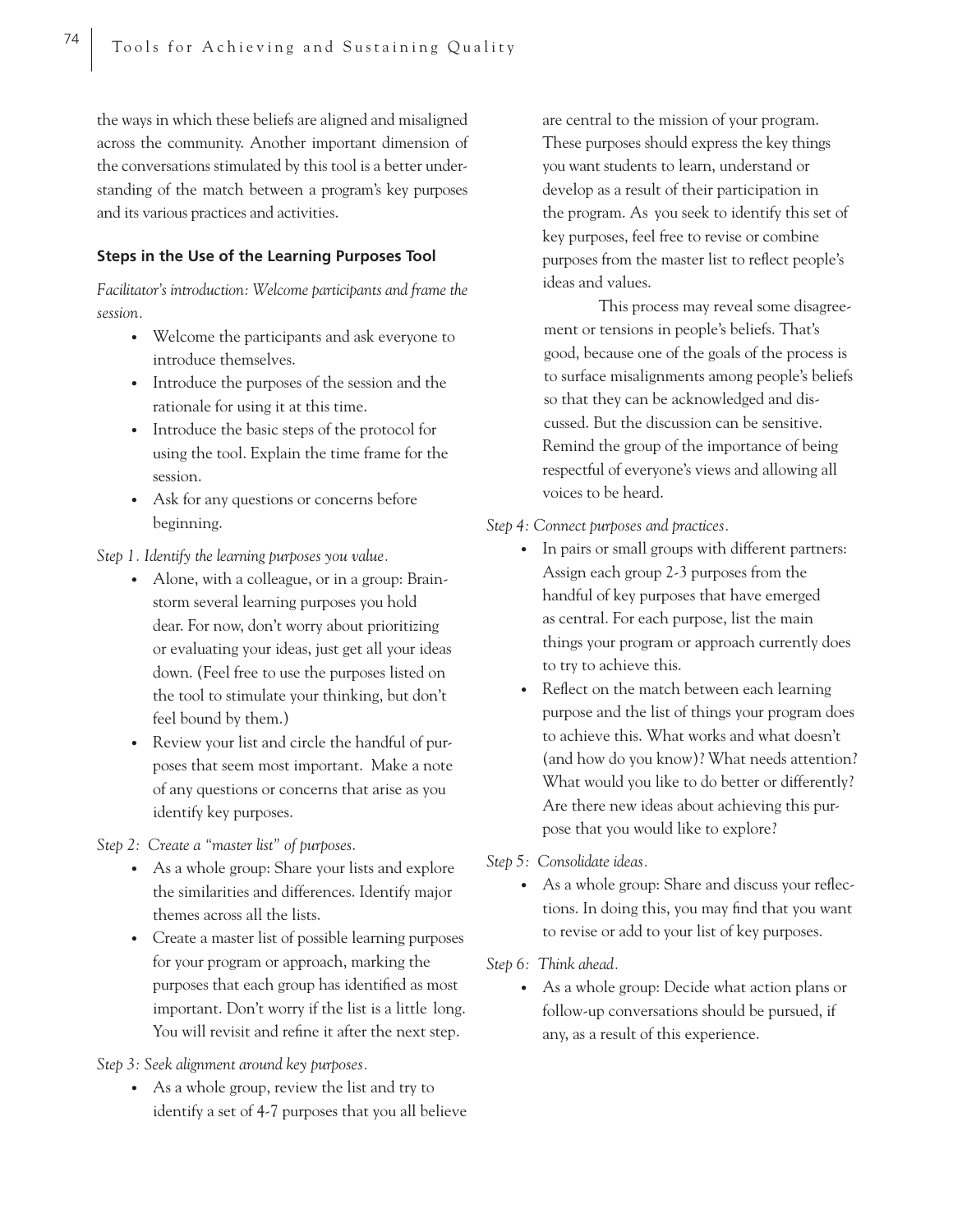# **The Learning Purposes of Arts Education:**

A tool for reflecting on visions and actions

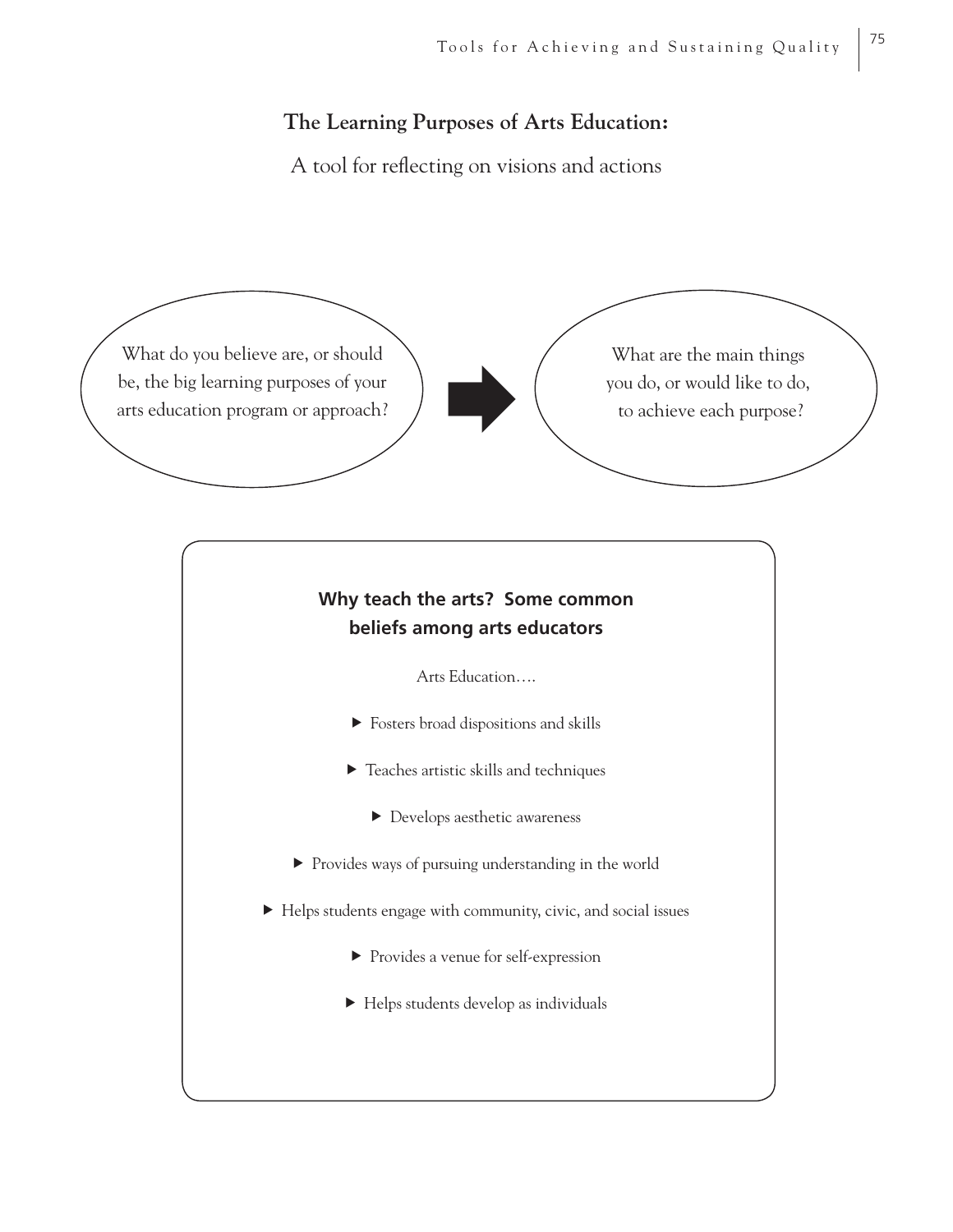# **The Learning Purposes of Arts Education:**

A tool for reflecting on visions and actions

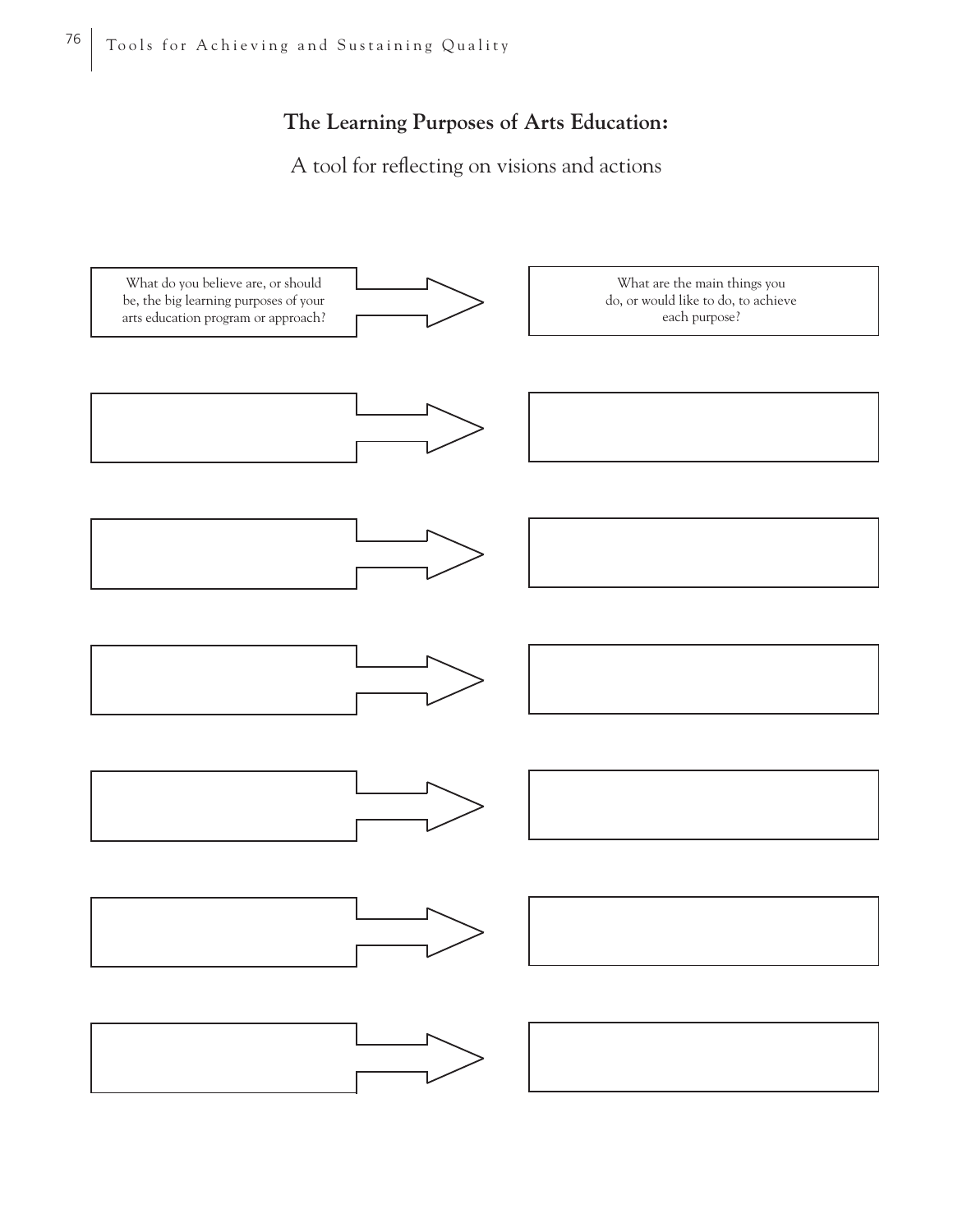# **Four Lenses on Quality: A Tool for Identifying Specific Elements of Quality in an Arts Learning Setting**

While conducting this study, it became abundantly clear that articulating what constitutes quality in arts learning experiences is challenging for most arts educators. The problem isn't that they lack ideas about the nature of quality in their work, but rather that they have more ideas than can be captured in a few statements. Indeed, the depth of their experience and involvement in this work has led them to consider the great variety and complexity of the dimensions of quality in arts learning and teaching. These multiple dimensions of quality are both an indication of the richness of the learning experiences available to young people and an indication of the challenge arts educators have in capturing the dimensionality of arts learning and teaching in assessments and evaluations. Establishing and protecting the quality of these programs can be compromised when the various decision makers are not explicitly aware of or aligned around their beliefs about what aspects of the program are most important to protect or improve.

The purpose of this tool is to provide a structure for the many people involved in developing and participating in an arts education program to talk together about what constitutes quality. The tool, like several of the questions we asked people during our research, focuses on the question of 'what quality looks like' when one walks into an arts classroom or other setting for serious arts learning. The subjective nature of this question is a key to the productive use of the tool; that is, the goal of these conversations is to surface each participant's beliefs about the nature of quality in arts teaching and learning. Differences in opinion and perspective are especially important to note and probe. They may not be easy to resolve, nor should one aim for easy resolution. Significant differences could be the source of significant misalignment in decision making processes; significant differences could also lead to fruitful evolution in thinking as differences are discussed. The depth of dialogue and the clarity that emerges from a close examination of these differences are the signs of usefulness of the tool.

# **Steps in the Use of the Four Lenses Tool:**

*Facilitator's introduction: Welcome participants and frame the session.*

• Welcome the participants and ask everyone to introduce themselves.

77

- Introduce the purposes of the session and the rationale for using it at this time.
- Introduce the basic steps of the protocol for us ing the tool. Explain the time frame for the ses sion.
- Ask for any questions or concerns before beginning.

*Step 1. Identify elements of quality as seen through each of the four lenses.*

- Alone, with a colleague or in a group: Imagine looking at the arts learning experiences in your setting through each of the four lenses. For each lens, brainstorm a list of elements of high quality you would see (Elements = practices or visible characteristics).
- Ask yourselves: Is anything important missing from this list of elements?
- Use a colored pen or crayon to circle those ele ments that feel especially important in your set ting.

#### *Step 2: Explore others' ideas.*

• Share your lists with 4 or 5 other individuals or ` groups. Discuss one lens at time, exploring simi larities and differences across the lists.

## *Step 3: Work towards a common analysis.*

- As a whole group: Report from small groups to the larger group, if the size of whole group makes this relevant. Identify areas of agreement and disagreement and explore the reasons why people see the situation in the ways they do (e.g., Different roles? Different assumptions? Different goals?).
- Draw a large version of the diagram and fill it in with everything related to each lens.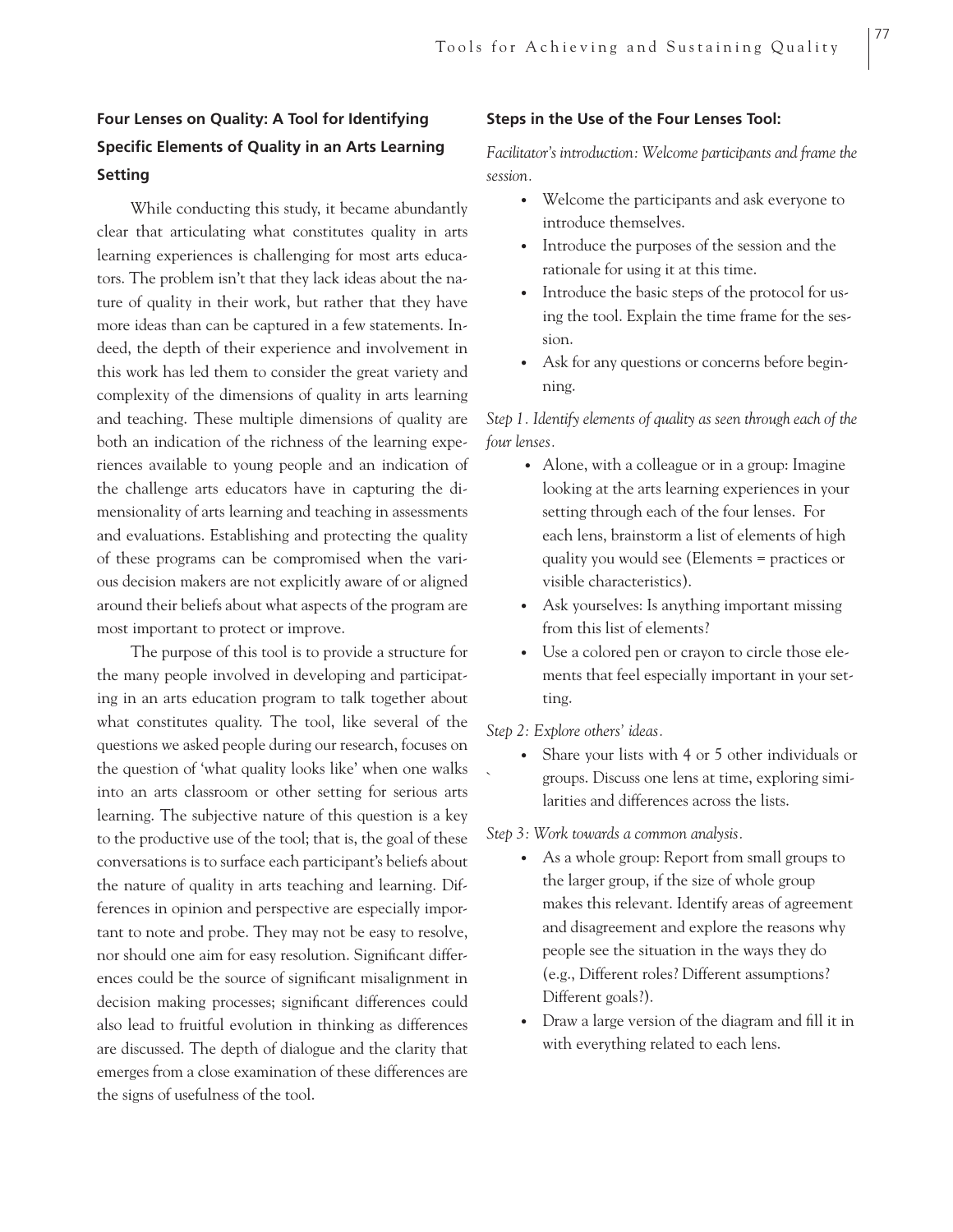*Step 4: Share beliefs about what quality should look like in your setting.*

Noting all items described in each lens, discuss as a group why and how the various elements in each lens are important in your organization. Consider how your organization is taking steps to improve and/or insure their quality

*Step 5: Think ahead.*

• As a group, decide what action plans or follow up conversations should be pursued, if any, as a result of this experience.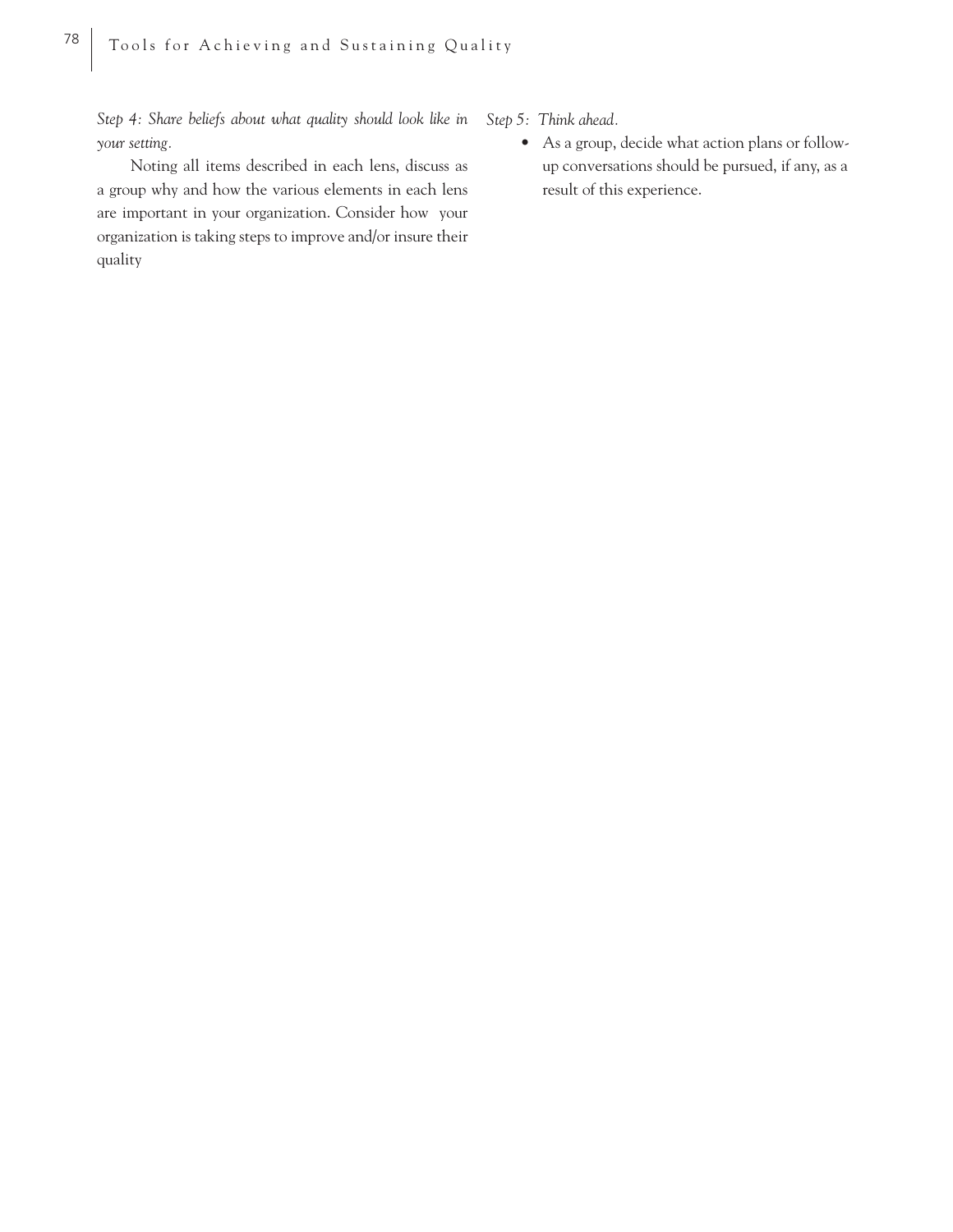# **Four Lenses of Quality in Arts Education Experiences**

**"In the Room"** A Mapping Exercise

*What are the elements of high quality in each of these four dimensions in your setting?*



**Diagram 3:** Four Lenses of Quality in Arts Education Experiences

| Quality as Seen Through the Lens of Student Learning | Quality as Seen Through the Lens of Community   |  |
|------------------------------------------------------|-------------------------------------------------|--|
| Engagement                                           | Dynamics                                        |  |
| Purposeful experiences creating or engaging with     | Respect and trust among all participants, along |  |
| works of art                                         | with a belief in student capacities             |  |
| Emotional openness and honesty                       | Openness of communication                       |  |
| Experimentation, exploration, and inquiry            | Collaboration                                   |  |
| Ownership                                            | Quality as Seen Through the Lens of Environment |  |
| Quality as Seen Through the Lens of Pedagogy         | Functional and aesthetic space and materials    |  |
| Authenticity                                         | The arts occupy a central place in the physical |  |
| Modeling artistic processes, inquiry, and habits     | environment                                     |  |
| Participation in the learning experience             | Sufficient time for authentic artistic work     |  |
| Making learning relevant and connected to prior      |                                                 |  |
| knowledge                                            |                                                 |  |
| Intentionality, flexibility, and transparency        |                                                 |  |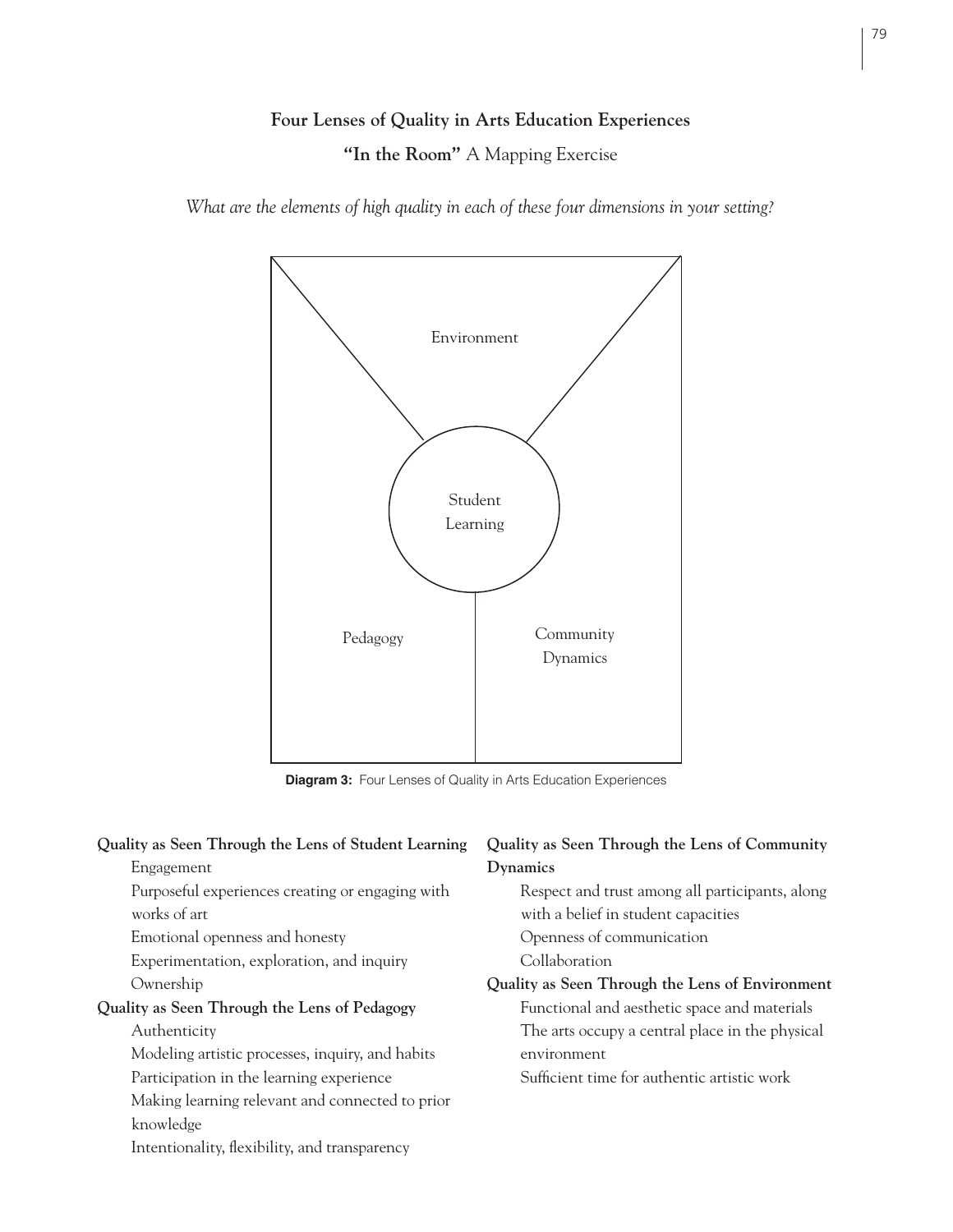# **Examining the Base: A Tool for Identifying and Reflecting on Program-Defining Decisions**

The purpose of this tool is to help practitioners, administrators, and other members of the community connected to a particular arts education program to determine or reconsider their answers to the set of foundational questions identified in Chapter 4. We consider these questions as 'foundational' because they are questions all programs must answer and because they establish a 'base' upon which virtually all other programmatic decisions are made. A program's answers to these questions are not set in stone. As a program is being created, as it is considering expansion, or as other changes unfold, these decisions are explicitly and implicitly revisted and even challenged, The four foundational questions are:

*WHO: Who* teaches the arts? And who are the students? What background, contexts, roles, and perspectives will teachers bring to this program? Who will be served by this program – and why focus on that population?

*WHERE: Where* are the arts taught?

Where does this learning and teaching take place?

*WHAT & HOW: What is taught and how?* 

What will be the content of instruction and how will it be taught?

*ASSESSMENT: How* is arts learning *assessed?* 

How, for whom, and for what purposes, is evidence of learning gathered?

The questions in this tool lead participants through a process of considering pragmatics first, purposes and ideals second, and quality third. Of course, in practice, pragmatics and ideals are intertwined, and in considering quality from the perspective of a program's foundation, many questions are likely to arise, including the following kinds of concerns:

- Can we provide for as many and as diverse a student body as we have chosen to serve and maintain high quality for all involved?
- Do we have enough highly qualified teachers to provide the learning opportunities that we

intend?

• Our student body has changed in significant ways in recent years. Are our decisions about what to teach and how to teach still as appropriate and relevant as they were when we began?

Ultimately, a foundation can only hold so much weight. If a program is struggling or growing, the base must be revisited, reconsidered, and, if appropriate, redesigned. The purpose of this tool is to help in that process.

## **Steps in the Use of the Examining the Base Tool:**

*Facilitator's introduction: Welcome participants and frame the session.*

- Welcome the participants and ask everyone to introduce themselves.
- Introduce the purposes of the session and the rationale for using it at this time.
- Introduce the basic steps of the protocol for using the tool. Explain the time frame for the session.
- Ask for any questions or concerns before begin ning.

*Step 1. Examine your program's current answers to the foundational questions.*

- Divide the group into four groups, assuming there are enough people present to have at least a pair work on each question.
- Each group considers three questions about the question they've been assigned:

*What does the program currently do that embodies the answer to the question?*

*What pragmatic considerations does this answer refl ect?*

*How does the answer align with your program's basic purposes? (If you have already used the "Purposes" tool, use the list you created to help you think about this question.)*

*Step 2. Collect ideas from all groups.*

- Reconvene into the whole group and ask each group to report on their answers.
- After each report, ask for questions of clarifica-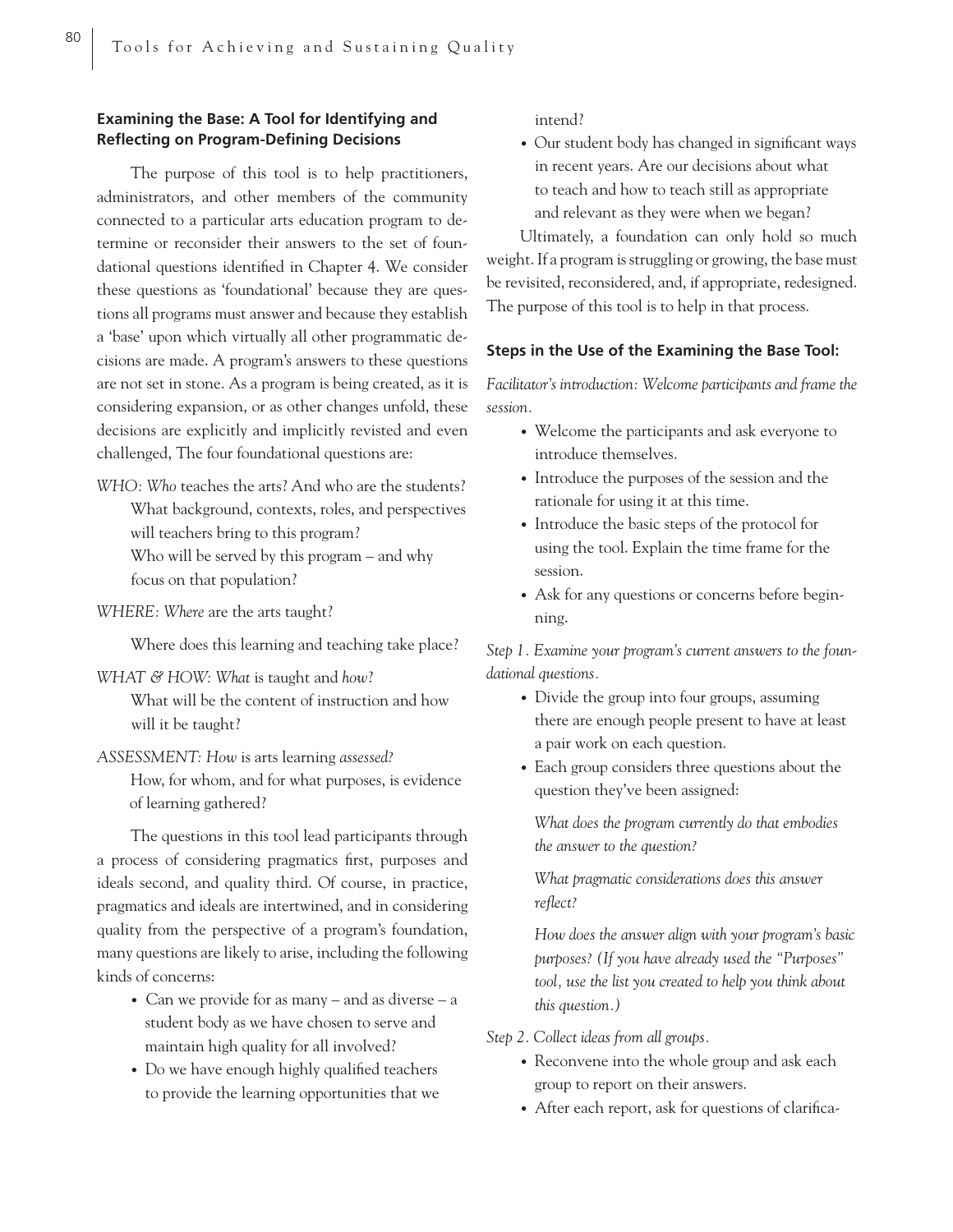tion and then for topics or issues that anyone would like to raise about any of those answers. Compile a list of these topics on chart paper, so you can return to them.

*Step 3: Dig into the issues***.**

- As a whole group: Revisit the chart paper and identify which topics are of greatest shared con cern. (One way to do this is to read through the list and ask everyone to vote only three times for the issues s/he would most want to discuss.)
- Depending on the size of the group and the number of issues selected for discussion, there could be subdivisions into smaller groups to dis cuss particular issues from the chart. The goal here is to explore as many concerns as have been raised about the "foundational decisions" upon which the program is operating.
- Review what has been learned so far in consider ing these foundational decisions. Identify topics or issues that must receive more consideration.

*Step 4: Consider the foundational decisions from the standpoint of quality.*

In small groups comprised of different people from the earlier groups:

• Each small group considers one of the founda tional decisions through the lens of the question: *From the standpoint of creating high quality arts learning experiences for students, how do you feel about these decisions?*

NOTE: These discussions can be quite sensitive. In a sense, this tool is intended to surface concerns and discontent. Given that, participants should be encouraged to frame their comments as concerns and questions rather than provocations.

 The small group should be given adequate time (and fair warning) to prepare a report with key points from their conversation. The report should note where consensus was achieved and where there were disagreements in answers to the framing question. The major points should be noted on chart paper.

As a whole group:

- The whole group listens to the reports of the four groups. The facilitator leaves time for clarifying questions following each report.
- The group must consider which of the founda tional decisions should be given further consider ation, especially in light of the questions raised from the standpoint of perceptions of the quality of the arts learning experiences students are hav ing in the class or program.

*Step 5: Think ahead.*

• As a group, decide what action plans or follow up conversations should be pursued, if any, as a result of this experience.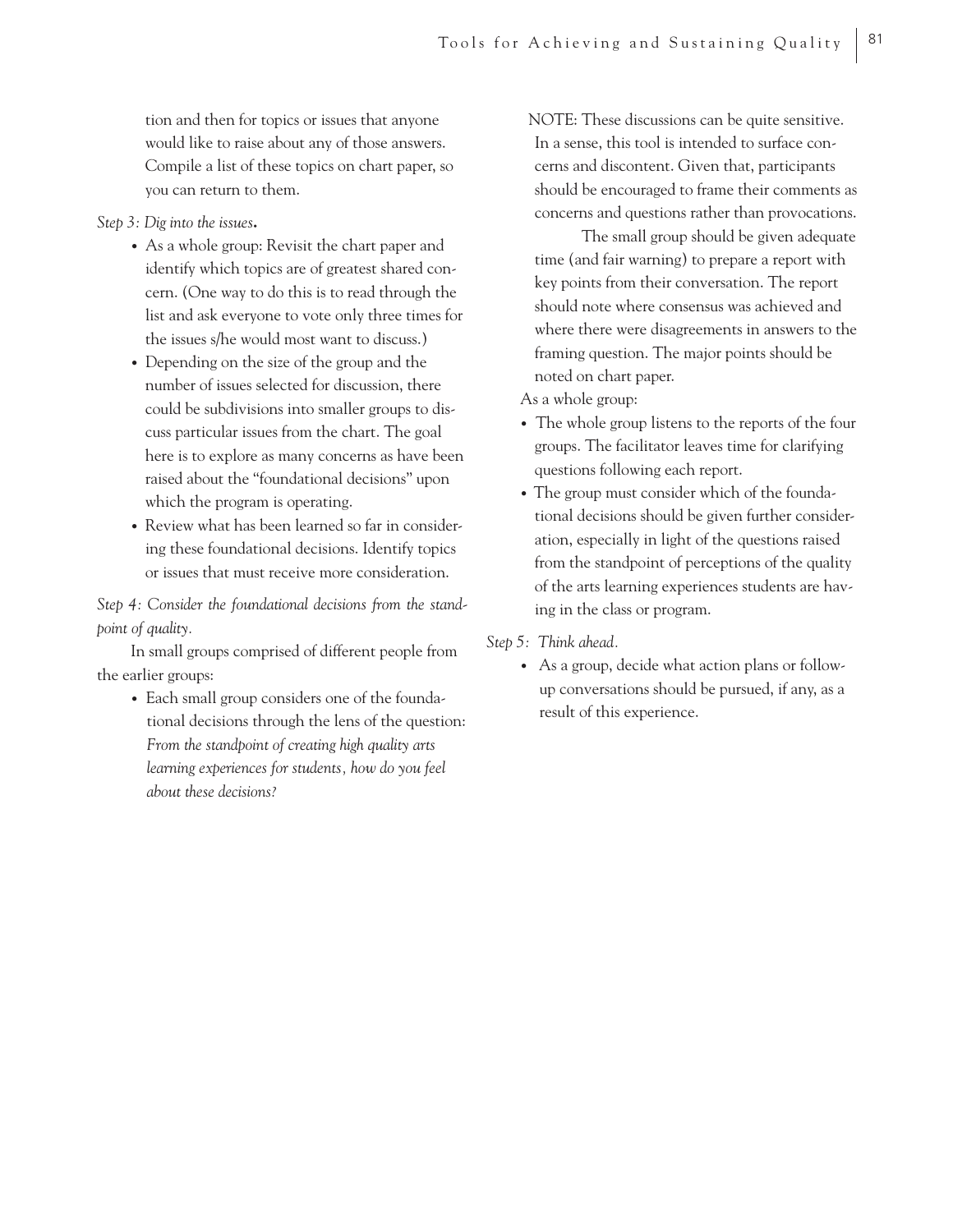

# **Examining the base**

# A Tool for Identifying and Reflecting on Program-defining Decisions

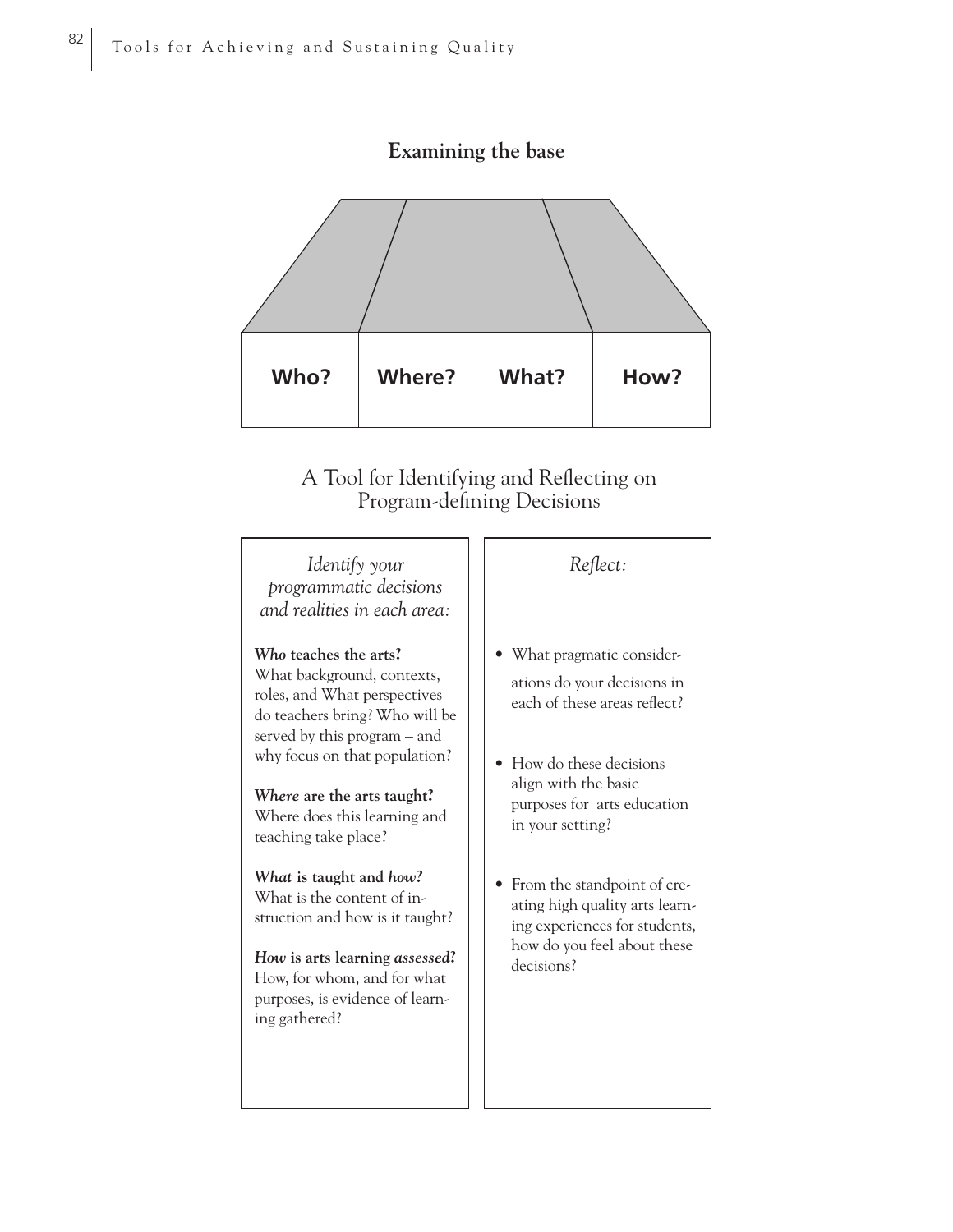# **Three Circles of Decision Makers: A Tool for Analyzing Alignment and Misalignment Across Levels of Decision Makers**

The purpose of the tool is to help groups identify where there is good communication among relevant decision makers and where those decision makers are aligned – or misaligned – in terms of what constitutes quality in arts learning experiences. It is meant to provoke thought and dialogue, and it can be used by multiple constituencies within a particular setting, including any of the stakeholders in the work of the program. It may make sense to start with relatively small groups within a setting that share both significant knowledge of the workings of the program and a deep concern for its vitality and strength. This tool can be used as a relatively quick part of a meeting or conversation or as the focus of a much longer, dedicated examination of decision making processes and outcomes. Like the other tools accompanying this report, it is intended to be used as a step in a process that could easily take a series of conversations. In some settings, considering issues of communication and alignment in this way could well become a long-term and regular process.

In the process of using this tool, participants are asked to consider:

**Who:** Who are the relevant decision makers and where do they fit in the diagram?

**Communication:** Among these many decision makers, what are the patterns and formats for communication about substantive aspects of those decisions and their impact? Where might the communication be inadequate?

**Critical Decisions:** Which decisions are having most impact – positive or negative – on the quality of students' arts learning experiences?

Ideas about Quality: Are there significant differences in ideas about what constitutes a high quality arts learning experience among any of these decision makers? How do you know? Have these been discussed explicitly?

# **Steps in the Use of the Three Circles of Decision Makers Tool:**

*Facilitator's introduction: Welcome participants and frame the session.*

- Welcome the participants and ask everyone to introduce themselves.
- Introduce the purposes of the session and the rationale for using it at this time.
- Introduce the basic steps of the protocol for using the tool. Explain the time frame for the session.
- Ask for any questions or concerns before beginning.

*Step 1. Toward identifying 'who,' 'lines of communication,' and 'alignment/ misalignment.'* 

- Alone or with a colleague: Mark on your diagram who you think are key decision makers in each circle in your setting?
- Draw lines between those people who you believe are in regular or adequate communication within and across these circles when making decisions that affect the quality of students' learning experiences. Strong, thick lines might indicate good lines of communication, while broken lines may suggest weaker lines of communication.
- Consider which of these decision makers are aligned on beliefs about what constitutes quality learning experiences in your setting. Use one color (green, for example) to indicate significant alignment and another color (red) to indicate significant misalignment. A third color (yellow) could represent inadequate information for determining degrees of alignment. Any red lines should be keyed to a note in the margins about what the differences are.

*Step 2: Working toward a common analysis.*

• In small groups: Share your diagrams with one or two others. Consider where you see potentially significant differences in your assessments of *who, communica tion,* and *alignment*. There aren't absolute answers to these questions. It is most important to see where there is consensus or significant differences in the diagrams and then to listen as each person explains what informs her determinations.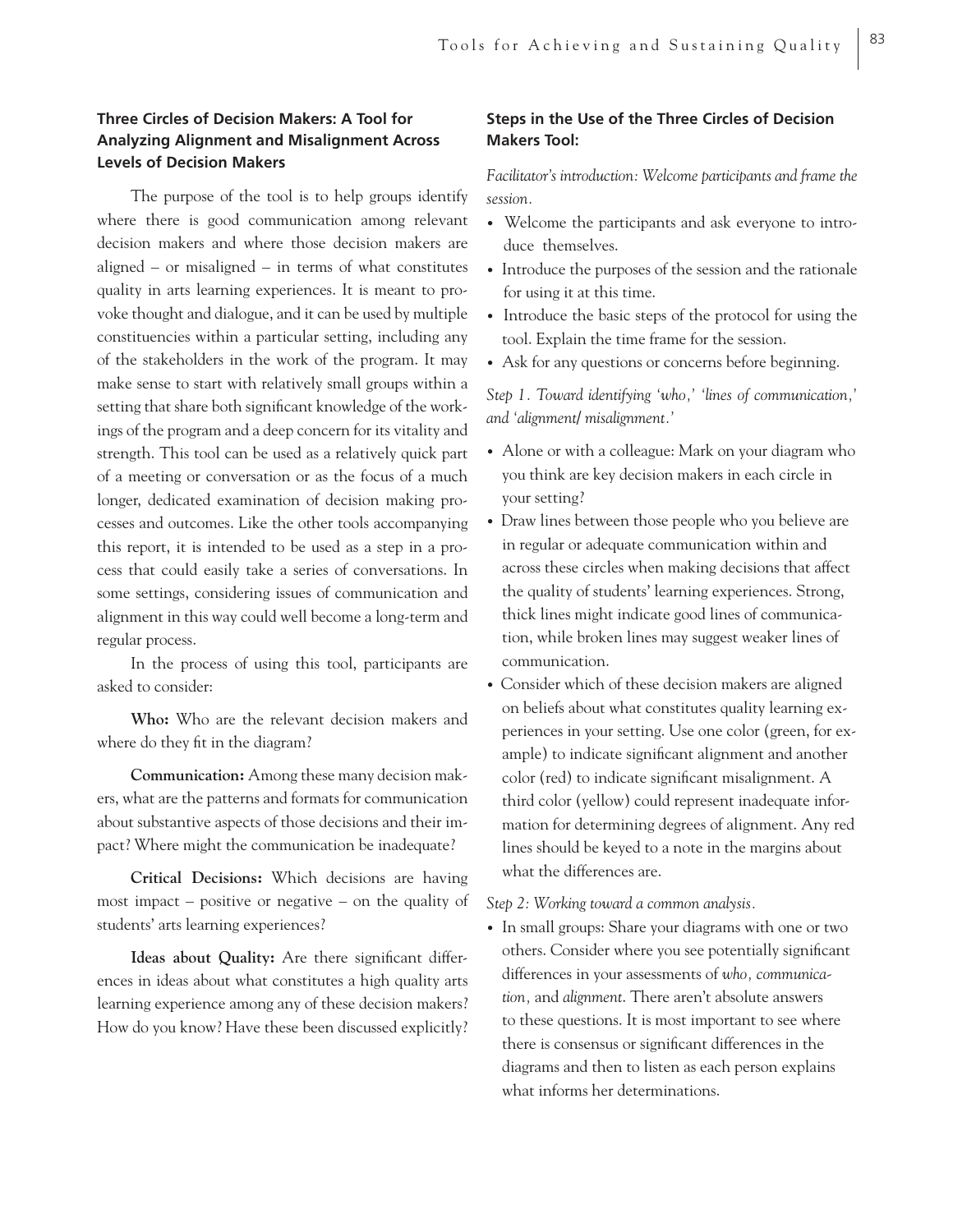- As a whole group: Report from small groups to the larger group. Identify areas of agreement and disagree ment. Again, explore the reasons why people see the situation in the ways they do. Encourage specificity in responses. ("I was thinking about the monthly coord-i nators meetings, where I think the area coordinators discuss issues of professional development.")
- Leave room for different and contradictory perspectives, but always ground opinions in some specific evidence. It should not be adequate to simply declare that someone or some groups never listen or don't respect the opinions of others. (e.g., a claim that principals never listen to teachers or vice versa.) The purpose here is to raise questions about communication and ideas about what constitutes quality and to surface specific areas for further inquiry.
- Draw one large version of the diagram on chart paper and fill it in with everything related to who, *communication*, and *alignment*.

*Step 3: Identifying puzzles of communication and beliefs about quality.*

- Noting all items and areas with a lack of consensus, try to articulate the nature of the differences in perspective expressed and note them as a puzzle in need of further consideration.
- *Step 4: Steps toward solving the puzzles.*
- Identify ways of exploring the puzzles just named. This could involve conversations with people who are not present about their perspectives on any aspect of this analysis, including the premise that there may be cause for concern about the decisions that impact quality in this setting. Name specific tasks and people responsible for them.
- Plan the next conversation in which the group will reconvene to share findings from these efforts to get more information toward understanding the puzzles.

*Step 5: Think ahead*

• As a group, decide what action plans or follow-up conversations should be pursued, if any, as a result of this experience.

# **Identifying Decision Makers Who Impact The Quality of Arts Learning Experiences**

Who are decision makers? Who works together to make decisions?



**Diagram 4:** Identifying Decision Makers Who Impact the Quality of Arts Learning Experiences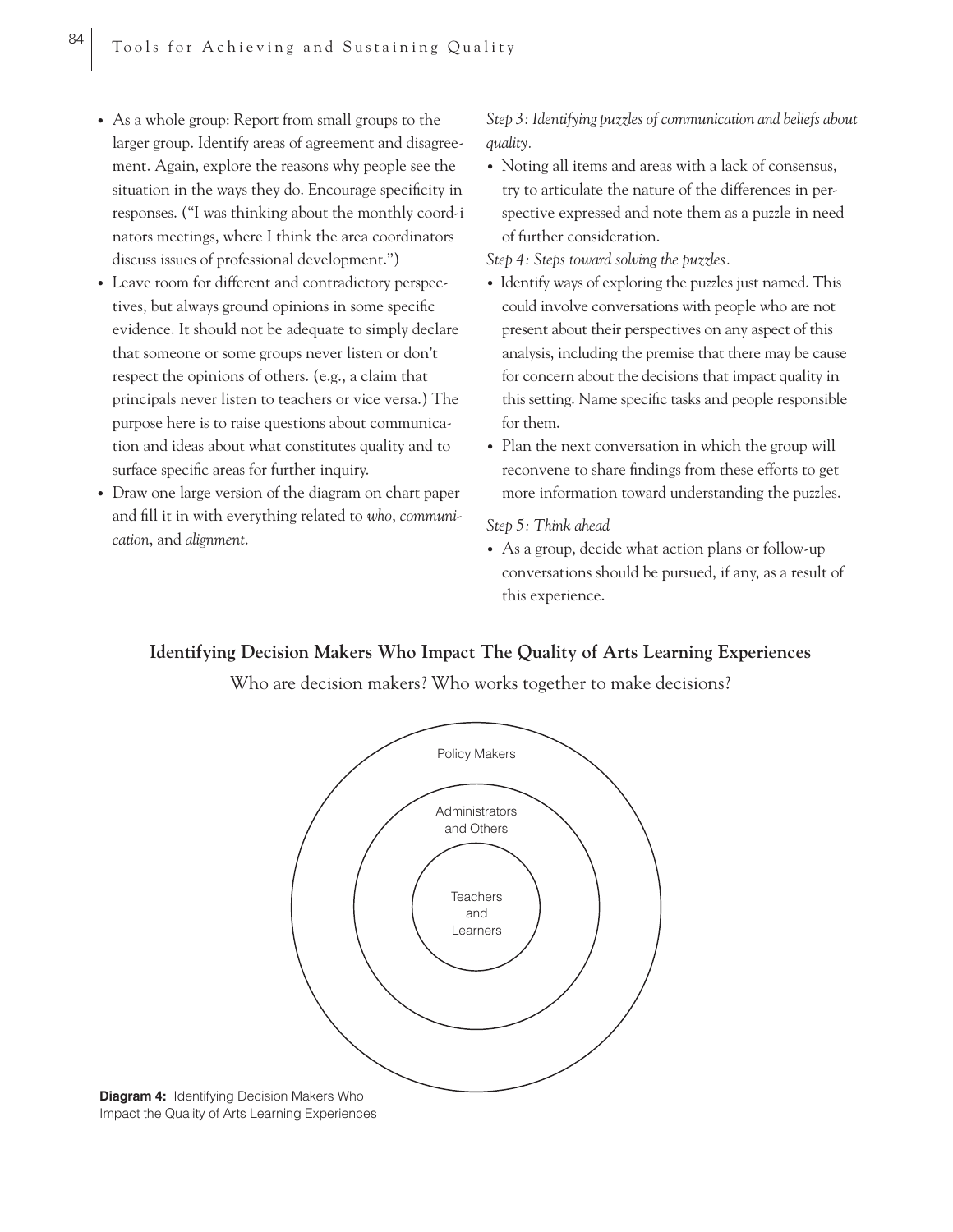# *CHAPTER 7: IMPLICATIONS OF THIS STUDY*

WHEN PROJECT ZERO BEGAN this research, our goal was to gain insights that could help educators and administrators across all areas of the field of arts education explore issues of quality in their own settings and contexts. To this end, we undertook a study of wide scope, encompassing all major art forms, multiple ages and contexts, and in-school and out-of-school settings. Wide scope and in-depth focus aren't usually equally compatible, and our findings are admittedly broad. They provide an early, rudimentary map of the "qualities of quality" in arts education that can guide, but not prescribe, practice and which we hope will lead to more in-depth explorations in the future. There remains much to be determined. Is quality the same across art forms or different age groups? Are there important differences in experiences when the focus is perception or production, or when learning is conducted in or out of school, or when arts are integrated or taught on their own? Until these specific contexts and approaches are studied separately and comparatively, these questions cannot be answered systematically.

# *Toward an Experience Perspective*

Our hope is that this report encourages a shift in the focus of conversations about the nature of quality in arts education and how it might be achieved and sustained. *We believe it is time to expand beyond the legislative perspective on quality, in which the primary focus is on policies that create the conditions for high quality arts programs, and instead embrace an experience perspective, in which the primary focus is on the nature of the learning experiences for students.* This shift of focus prioritizes students' learning as the heart of the matter – the compass and measure of every arts learning experience.

# **Implications for Particular Audiences**

Creating quality arts learning experiences requires the involvement of people at all levels in the arts learning experience, and there are particular challenges and ramifications for individuals in different roles. Here are some implications of the findings of this study for different participants in arts education.

#### *Students*

Student learning is at the heart of quality, and it is crucial to recognize that s**tudents themselves are deci**sion makers who significantly influence the quality of their arts learning experiences as well as the experiences of others. This is an important finding of our study, with implications for practice and further research. One implication is that adults should seek to engage students in explicit conversations about the decisions they are making – notably about whether or not to engage in a particular class, what they want to work on in that context, and their responsibility to other learners. An appreciation of the importance of students as decision makers suggests that teachers and artists hone their ability to listen to, observe, and talk with students, often in new ways. Teacher/artists, parents and mentors need to take time to examine decisions that students make and help them consider their choices and the impact of those choices on the quality of their learning experiences.

# *Teachers (Including Arts Teachers, Teaching Artists, Teachers of Non-Art Subjects, and Volunteers)*

The most important indication of excellence in arts education is the quality of students' learning experiences, not the quality of the artworks they produce. In a very real sense, *students' experiences are the primary product*, not the artworks they produce, and teachers need to remember to see students' artworks as evidence of student learning. This points to the importance of creating ways to gather evidence of student learning over time (e.g., through portfolios and/or reflections, photographs, videos, audio recordings), and to review the evidence regularly with students, both individually and in groups, and with other teachers and wider groups of educators, as well as with parents. It also suggests the value of documentation of *learning in action* – recording in various ways what actually happens in classes, and discussing those experiences in reflective, analytic ways that include consideration of how to improve the experience for everyone involved.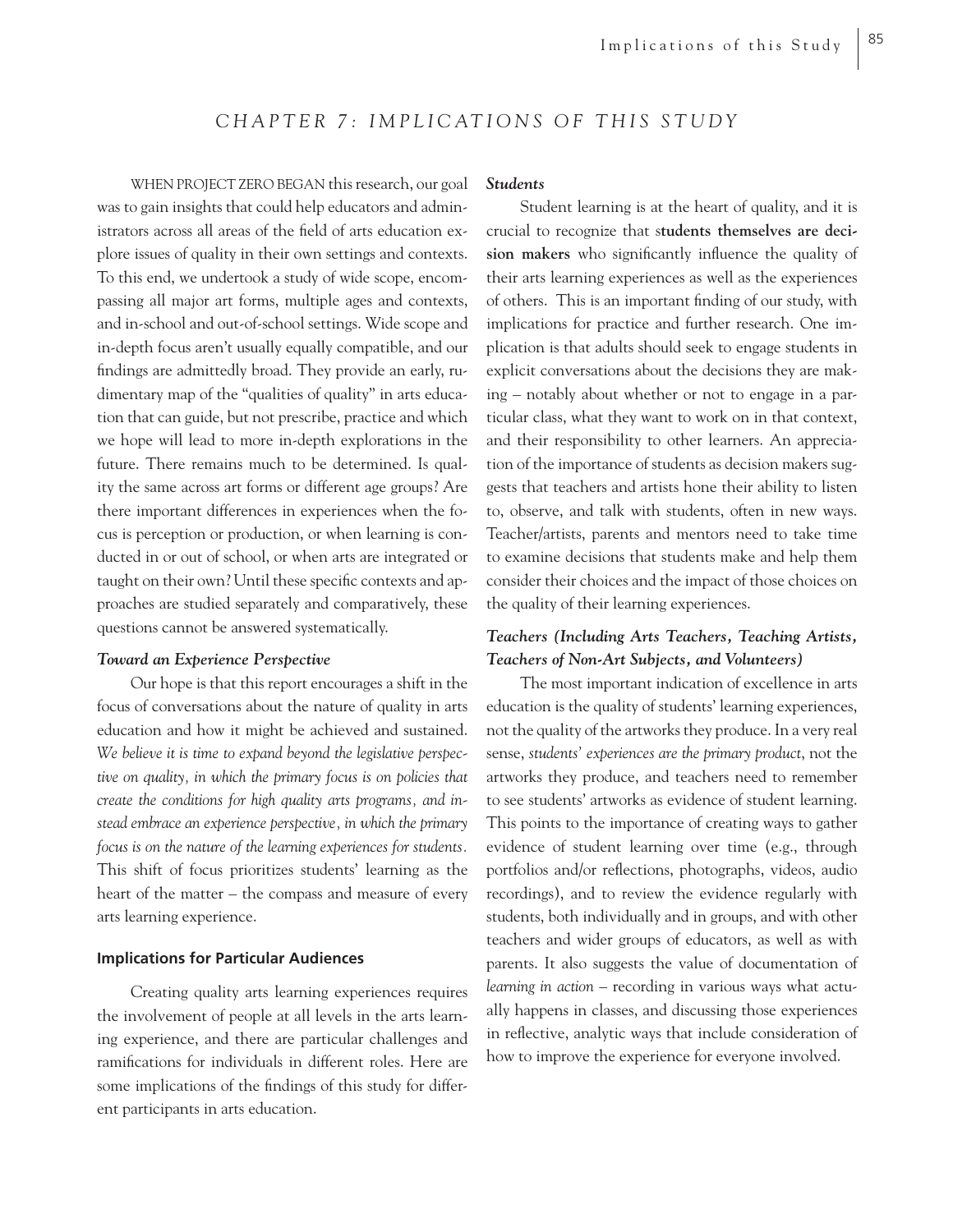# *Professional Development Leaders (Including Leaders Who Shape and Provide Pre-Service and In-Service Education)*

While important strides in professional development for arts educators have been made in recent years, explicit focus on helping arts educators explore quality in arts learning is an area in which considerable work still needs to be done. Learning can be hard to see. Arts educators need pre-service and in-service professional development opportunities to help them develop tools and strategies for observing student learning and identifying signs of quality. In addition, *teachers need professional development experiences that allow them to reflect on their philosophy of practice through the lens of quality, considering their purposes, approaches, and effectiveness.* Doing this in conversation with other arts educators is especially important because it helps develop a learning community among adults, encouraging teachers to stay in contact with each other and with broader conversations in the field.

# *Administrators (Including Those at the Organizational, Community, and District Levels):*

Because the locus of quality is students' learning experiences, it is important that people who make decisions that affect the parameters of those experiences know what is actually going on in classrooms. This suggests the need to create ways for administrators to have regular encounters with classroom practices. It also suggests *the critical importance of creating opportunities for educators close to the classroom and administrators farther away from it to reflect together regularly on the quality of their programs and how best to continue – and improve – their efforts to achieve it.* 

# *Funders and Boards of Directors*

Funders and boards of directors are essential collaborators in the quest for quality; they are as deeply concerned with achieving quality as anyone else involved in an arts program, including students and parents. In a broad sense, the implications of this study for funders and boards is straightforward: *Take care to provide arts programs with funds, requirements, and structures that explicitly support the ongoing pursuit of quality.* There are several ways to do this. For example, one is to support the documentation of quality. The field needs more pictures of excellent practice that make quality visible in different contexts and arts forms. Educators are hungry to engage in that kind of looking and analysis. Funding of projects that document quality can provide provocations for conversations among faculties and staffs of schools and arts organizations that could increase quality and provide an immense contribution to the field.

Another way funders and boards can support the pursuit of quality is to *emphasize assessments that capture the "qualities and quality" of student learning experiences.* In any educational setting, the question of how success is determined or measured is critical. As many have noted, assessments established to determine success in meeting goals and purposes will drive the design and facilitation of learning experiences. Indeed, we have seen time and again how "assessments drive curriculum." Among the implications then is the imperative that evaluation of arts programs include direct encounter with the "live" learning experience. Certainly many criteria for quality *–* length of learning time, quality of materials, experience of teachers, and so on *–* are critically important, but serious assessment must also consider what is actually happening "in the room."

The important general point for funders and boards is that the pursuit of quality takes time and requires financial resources. Observational and reflective processes take serious time and involve such supports as professional development, the involvement of outside observers and facilitators, and materials for documenting classroom life. All of these require significant financial support. Currently, most programs struggle to find the time and the financial and human resources to reflect upon, analyze, and document the quality of their students' learning experiences. *Funders might consider establishing a "10 % for quality" policy,* which would assume that 10% be added to any budget simply to support these kinds of activities and expenses.

# *Advocates*

As noted in the beginning of this report, access and excellence are both major challenges for arts educators. The challenges of access to arts education for many young Americans is so stark and so significant that arguments for creating many more arts learning opportunities are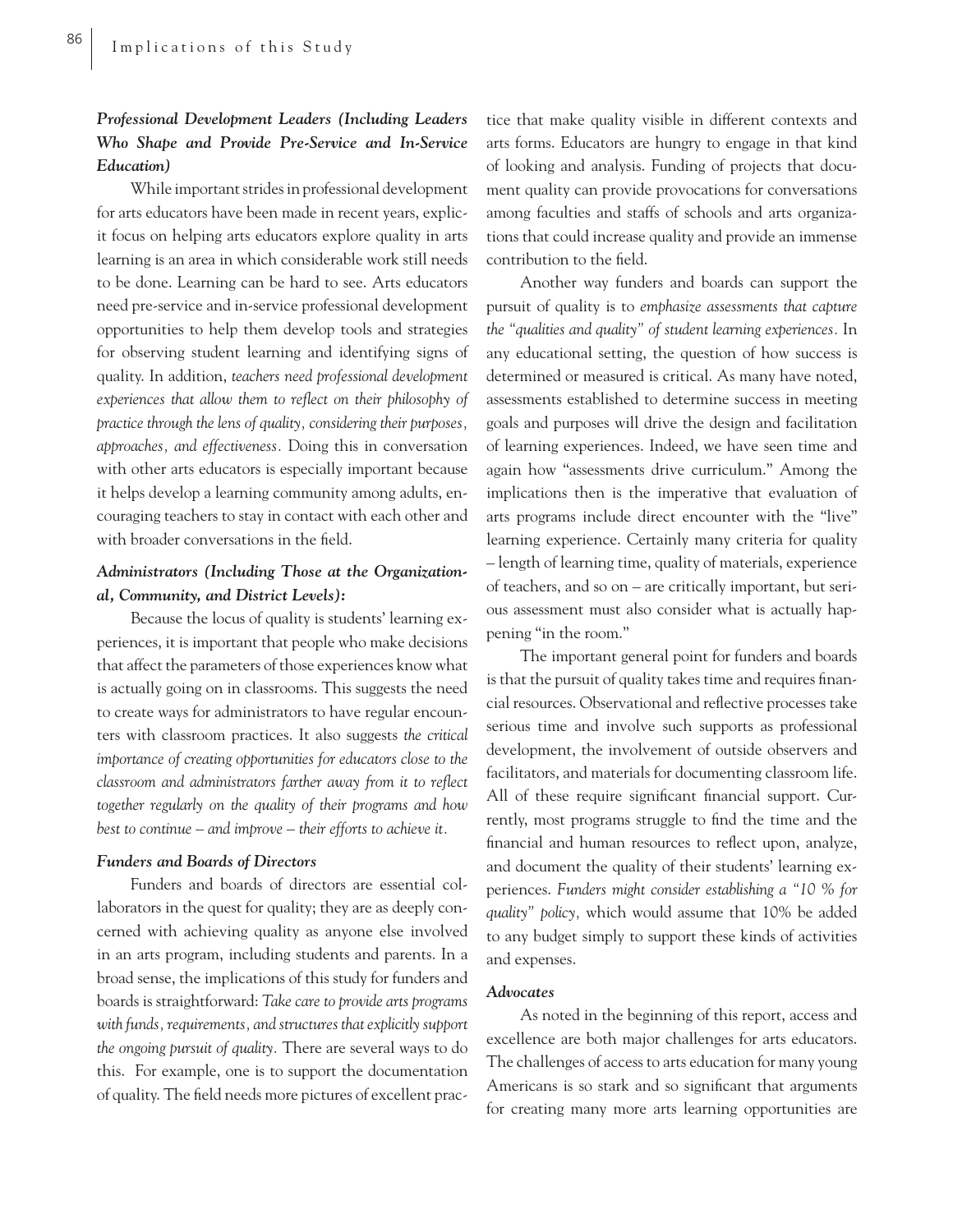relatively easy to make. The challenges of quality are as significant, but nuanced discussion of what constitutes quality is often more difficult. Arts education advocates are often in the position of articulating the values and benefits of arts learning opportunities. It is critical that arts education advocates become more skilled in articulating compellingly the need for access and excellence in quality. Sensitivity to the complexity of defining, achieving *and sustaining quality, as well as to the contextual meaning of quality in different settings, could become one of the key characteristics of effective advocates.*

# *Researchers*

There are several possible areas for further research suggested by this study, and in the next section we mention a few of them. Some of these investigations may well be pursued by professional researchers. We want to stress, however, that one implication of this study has to do with who we think of as researchers. *Insofar as the quest for quality is fundamentally tied to what happens "in the room" where arts learning takes place, the whole conceptualization of research must expand to include teachers, administrators, and students – those most deeply and directly involved in the living experience of arts learning – as researchers, capable of contributing essential questions, data, and analysis to the study of what constitutes quality.* 

# **Promising Areas for Further Research**

*Close-up pictures of "in the room" learning experiences.* This study was intentionally broad in scope, with the hope that it could provide a foundation for further research. Clearly, we need many more close-up pictures of excellent practice across arts education contexts to understand the nuances and details of achieving quality in particular situations. This research might well pay particular attention to the lenses suggested by this study: learning, pedagogy, community dynamics, and environment, and to the ways purposes and foundational decisions come to life in student learning. We hope the tools we offer in this report can aid such observations and descriptions of practice.

*Refi ning and developing tools for studying quality.* Further research is needed to refine the tools presented in this report. Local efforts to work with, test, and refine

these and other tools must be undertaken and made public. Documentation of the ways in which these tools (and any others that may be developed or already exist) aid in the quest for quality should be published. Establishment of websites dedicated to practices that support that quality of arts education could be a way for researchers, administrators, and practitioners to collaborate on the development of new and better tools and protocols across diverse settings.

*Linking quality experiences to established standards.*  We were unable to explore fully the relationship between standards and outcomes established by national, state, and district entities or professional associations on the one hand, and the specific dimensions of actual arts learning experiences on the other hand. This is an important area of investigation and one on which researchers, policy makers, and practitioners should collaborate.

*Foundational questions and essential decisions.* The literature review conducted for this study identified four foundational questions that constitute a major set of decisions that arts educators must make in creating and sustaining virtually all programs. More work needs to be done to understand the nature and timing of the kinds of decisions that are most critical to the quality of arts programs. This work could well help all decision makers become substantively more aware of the ultimate impact of their choices and decisions.

*The arts and other disciplines.* Investigating and pursuing excellence in arts education and continuing to investigate its character does not depend on drawing distinctions between art and other disciplines: It is likely that excellence in arts education overlaps in significant ways with excellence in other educational areas. For instance, until more research is done, we cannot know the degree to which the elements of quality described here for arts education apply to other academic disciplines. Are there differences in the qualities themselves? Are there differences in emphasis and significance? This research should include both critical analysis across the art forms as well as across academic disciplines. With the model established by this study, comparative research on quality learning and teaching across disciplines may be achieved more readily, research that looks for similarities across contexts, not just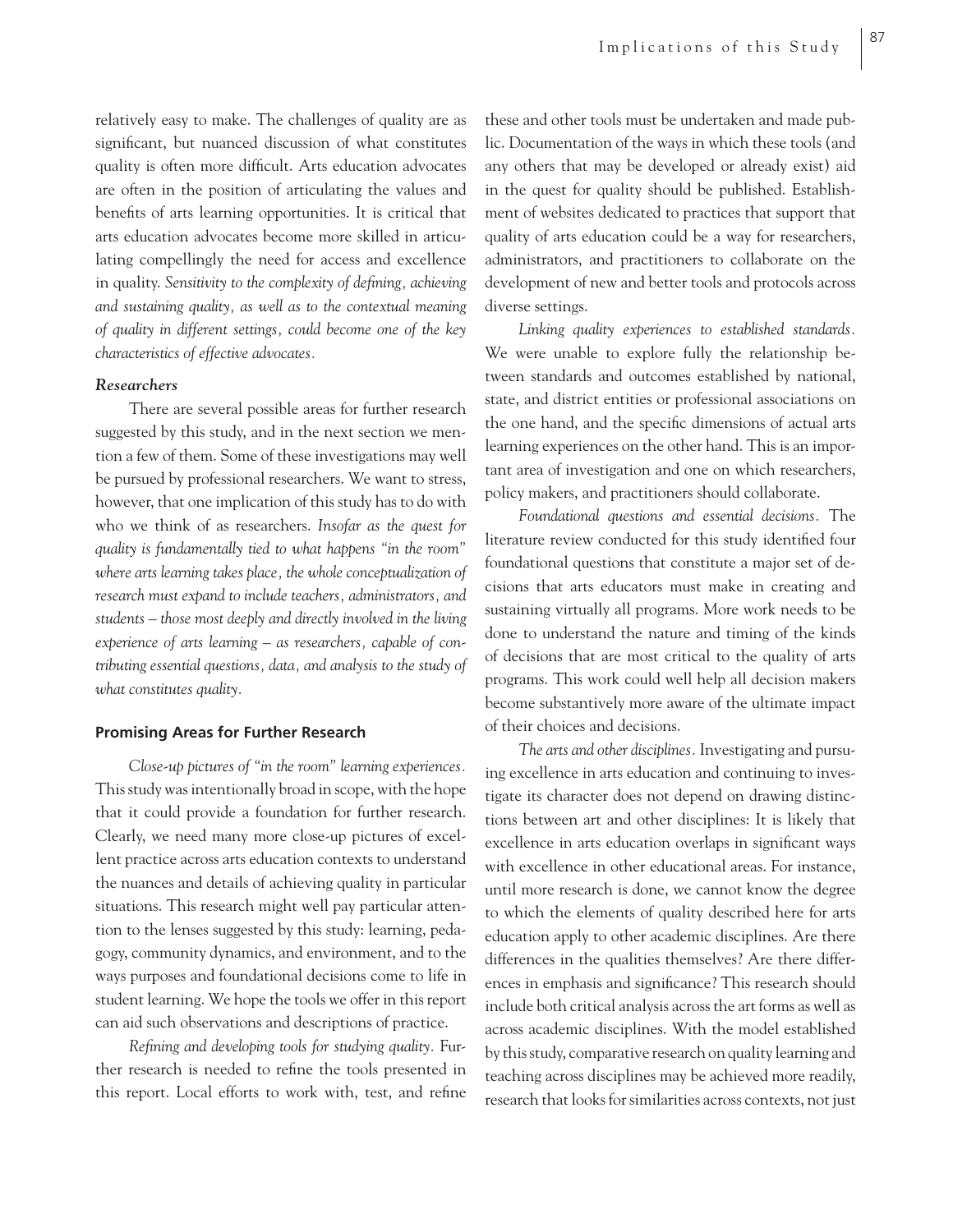differences. This realm of research is a natural setting for productive collaborations among educational researchers who may typically focus on a single discipline (the case for many researchers in arts education). Researchers from other fields (such as public health, business, and sports – domains in which learning, performance, and quality are linked) may also provide important insights.

# **Concluding Thoughts**

This study revealed that, in the actual practice of arts education, there are multiple versions of excellence. High quality arts programs can exist in or out of schools; they can be taught by teaching artists, art teachers, nonarts teachers, or volunteers; they can focus on production or perception; and they can be integrated with academics or taught as separate subjects; and there is no single recipe for achieving quality. There do seem to be some necessary ingredients, though. On a programmatic level these include:

- Striving for multiple big purposes simultaneously.
- Shaping and examining the quality of student

 learning experiences to make sure that they align with core program goals and beliefs.

- Taking care that foundational decisions about who, what, where, and how the arts are taught are well aligned with a program's big purposes.
- Continually seeking alignment between a program's purposes, its vision of quality, and the programmatic decisions that are made at all levels by all constituencies.

There are no shortcuts. Achieving quality involves an ongoing examination of programmatic as well as personal purposes and values, along with a continual examination of what is actually happening "in the room." This quest does not end. Arts educators deeply committed to quality know that this search is an essential element of what constitutes quality. It is perhaps one of the greatest lessons we can offer our students – that the pursuit of quality is both central to the achievement of excellence and a wonderful, challenging, and compelling learning experience in itself.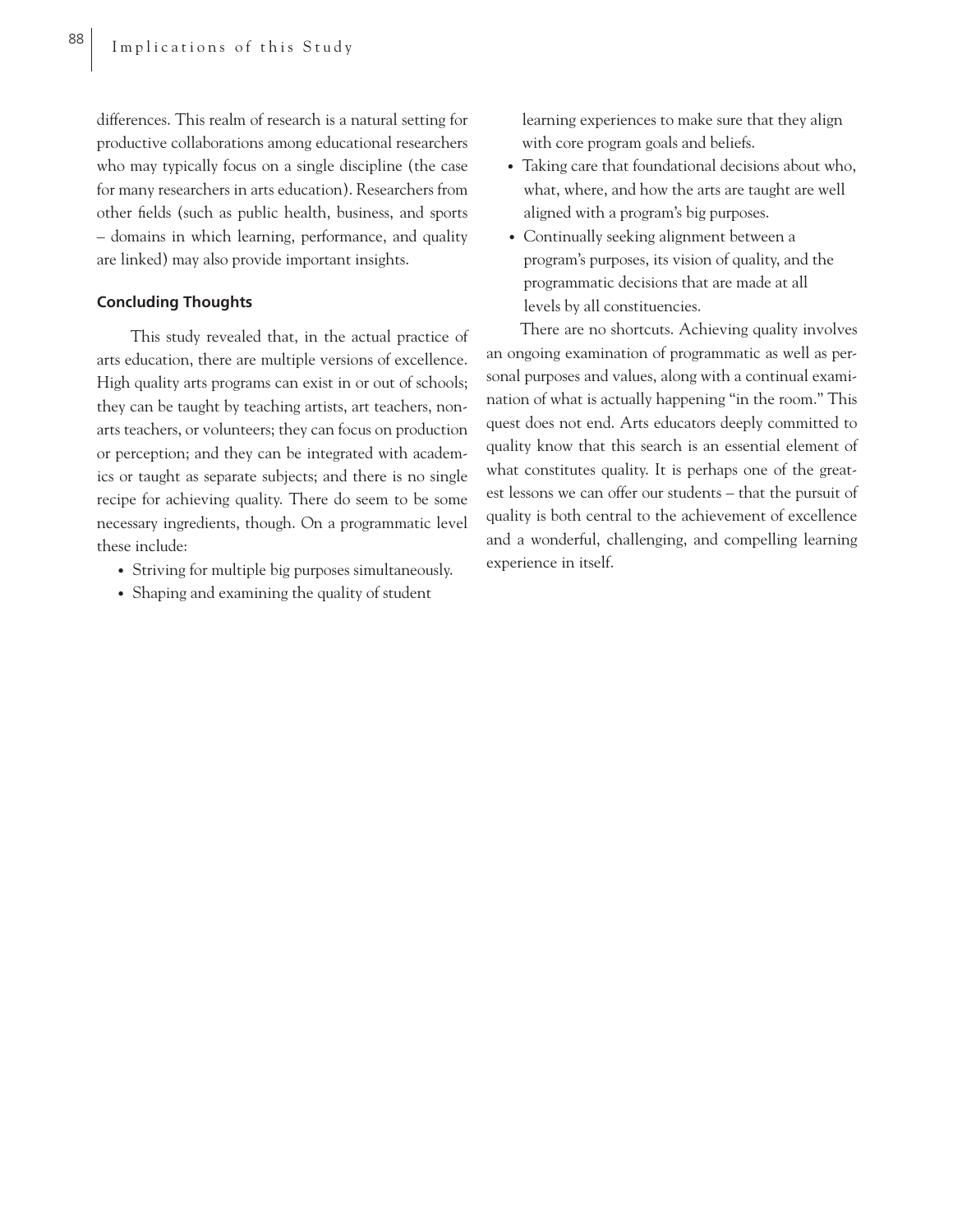# *APPENDIX A: METHODOLOGY*

THE GOAL OF THE QUALITIES OF THE QUALITY project was to conduct a multi-faceted study of how arts educators define and strive to create high quality artslearning experiences for children and youth. The following chart, also included in the Introduction, identifies the defining methodological decisions and major research questions that gave shape to the study.

| <b>Three Broad Research</b><br>Questions                     | 1. How do arts educators in the United States – including<br>leading practitioners, theorists, and administrators - conceive<br>of and define high quality arts learning and teaching?<br>2. What markers of excellence do educators and administra-<br>tors look for in the actual activities of art learning and teach-<br>ing as they unfold in the classroom?<br>3. How do a program's foundational decisions, as well as its<br>ongoing day-to-day decisions, impact the pursuit and achieve-<br>ment of quality? |  |
|--------------------------------------------------------------|------------------------------------------------------------------------------------------------------------------------------------------------------------------------------------------------------------------------------------------------------------------------------------------------------------------------------------------------------------------------------------------------------------------------------------------------------------------------------------------------------------------------|--|
| Scope of Research                                            | AGES: Grades K-12.<br>LOCATIONS: In school and out of school; urban, suburban,<br>and rural sites.<br>ART FORMS: Dance, theater, music, visual arts, and some<br>emerging forms, such as spoken word.                                                                                                                                                                                                                                                                                                                  |  |
| <b>Three Research Strands</b>                                | Literature review.<br>Interviews with 16 recognized theorists and practitioners in<br>the field.<br>Site visits to 12 notable programs yielding interviews with<br>over 250 people.                                                                                                                                                                                                                                                                                                                                    |  |
| <b>Nomination Process for</b><br><b>Each Research Strand</b> | Nominations solicited by email from several hundred arts<br>education professionals in a wide range of roles across the<br>United States.                                                                                                                                                                                                                                                                                                                                                                              |  |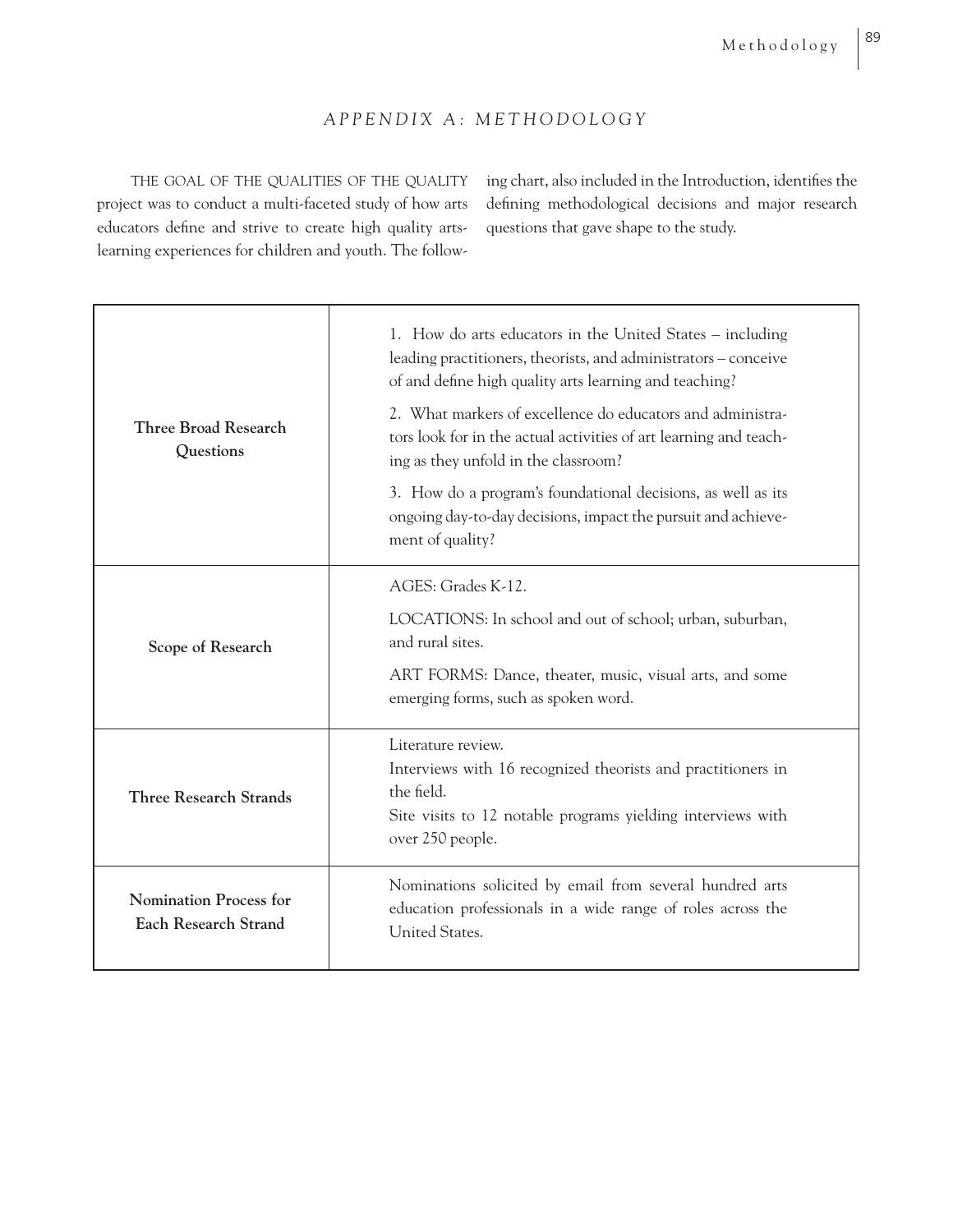## **The Broad Scope of the Study**

Teaching and learning in the arts for children and adolescents between kindergarten and high school graduation takes place in many and diverse settings, including home and family. We focused on formal, intentional arts learning experiences – in classes, workshops, studios, and projects. We tried to capture the full breadth of these settings in the study, including arts education opportunities in and out of school and in rural, urban, and suburban settings. We also included all of the major art forms – dance, theater, music, and visual arts, alone, in combination, and extending to such contemporary and emerging forms as documentary film or radio and spoken word. We sought a wide range of settings, including schools, museums, folk art, and community arts contexts.

In addition, we aimed for a broad representation of ideas, experiences, and perspectives in gathering our data. During the two year study, we interviewed over 250 people, visited 12 sites, and reviewed over 500 sources, including articles, chapters, newspaper articles, and books. Our interviewees included students (K-12), parents, teachers, administrators, theorists, researchers, arts program board members, members of the business community, municipal leaders, founders of organizations, community activists, and a mayor of a major city.

We are well aware that the limitations of the study – a dozen site visits and only 16 "expert" interviews – are severe, especially given the breadth of the field as we defined it. At the same time, we felt there was great potential significance in findings that represented this breadth of perspectives on questions of quality in arts education. Since no prior study has undertaken this task with such scope, we felt it was legitimate and important to see what a broad view could yield before undertaking much needed further study into more specialized areas. We sought to identify convergence of ideas, practices, and patterns of decision making regarding quality. We recognize that there are differences that make a difference – across art forms, and across settings and contexts, and it is our hope that this study will provoke further study of quality, in each of the art forms and for specific ages groups and settings.

#### **Research Questions**

The three research questions that defined the study (see chart) were formulated with two goals in mind. The first was to orient our investigation toward the experiential dimension of quality. In several places throughout this report, we argue for the importance of trying to understand how, at this moment in time, arts educators conceive of quality "on the ground" – in the flow of teaching and learning in the classroom or other authentic setting – rather than what they take as proxies for quality, such as assessment scores, or attendance rates, or other measures that capture certain outcomes of an experience rather than the qualities of the experience itself. This explains why our first research question asks what *constitutes* quality in arts education, rather than asking how excellence is measured or what its outcomes are.

A second reason the top-level research questions are broad is that they reflect an effort to resist imposing our own ideas about the major field-defining issues at this moment in time on the views of others in the field. Almost any research initiative begins with preconceptions about findings. Researchers must acknowledge these preconceptions but take care not to let them shape the actual findings. As one example, we anticipated that our findings might cluster around issues concerning standards and assessment since these issues are now on the minds of many educators. Similarly, given the heated debates about how to justify the arts in the school curriculum, we expected people to be strongly interested in talking about justification. Neither of these expectations was fulfilled.

We formulated a set of mid-level questions to guide the development of our interview protocols, and later, to inform our data analysis. The questions were designed to be broad enough to allow the themes we anticipated to emerge, but also to challenge their emergence or allow them *not* to emerge. The list of mid-level questions was revised many times during the early stages of the project; here we include only the final version.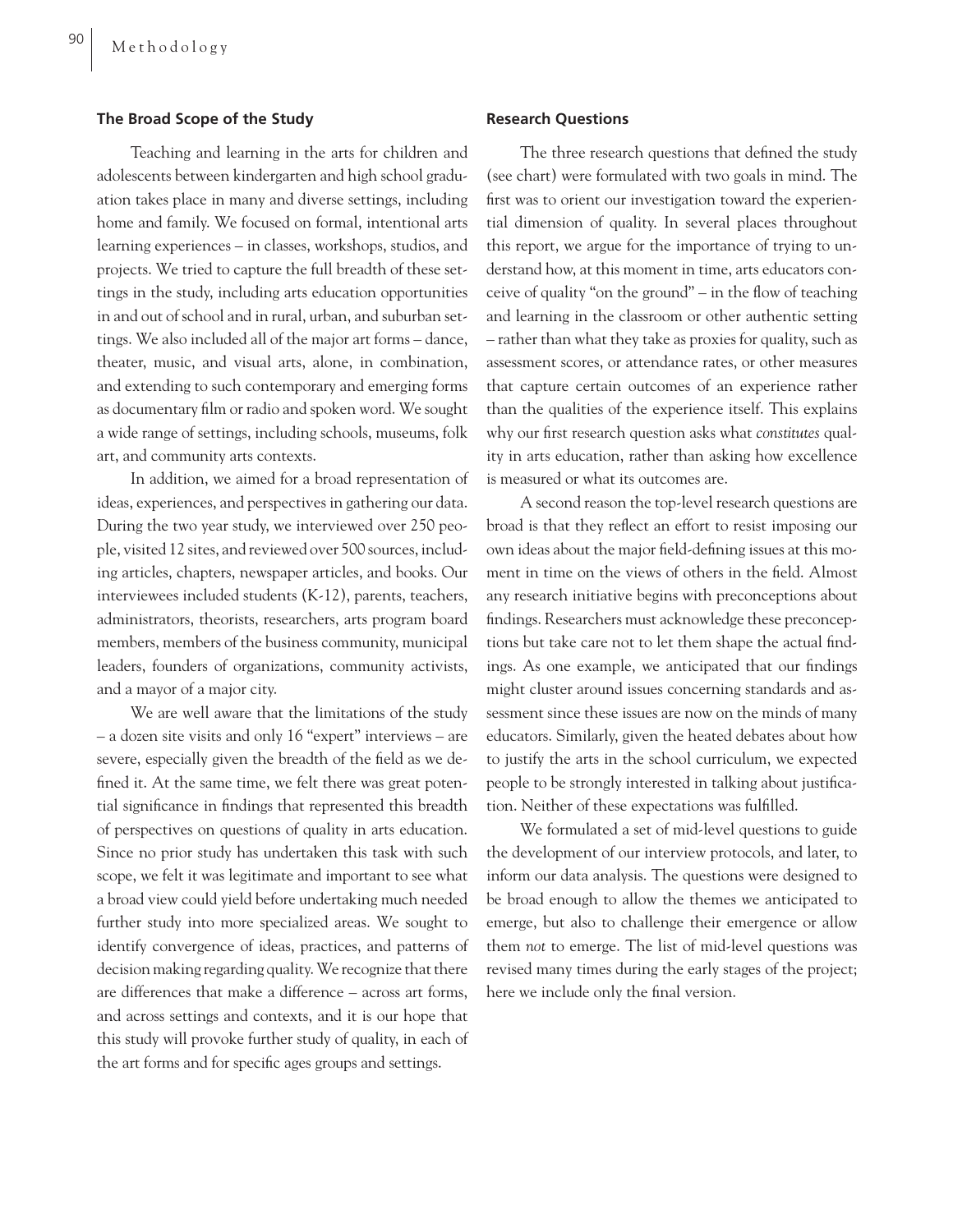# **Mid-level research questions**

*Beliefs about the nature of quality:*

- What do arts education practitioners, adminis trators, and theorists believe are the essential purposes of high quality arts education? What do they believe arts education should be striving to achieve?
- What do arts education practitioners, adminis trators, and theorists believe are essential features of high quality *teaching* in the arts?
- What do arts education practitioners, adminis trators, and theorists believe are essential features of high quality *learning* in the arts?

*Sources of beliefs about quality:*

- How do arts education practitioners, administra tors, and theorists come to their understandings of what constitutes quality and how to achieve it?
- What kinds of background experiences and beliefs inform people's ideas about quality?

# *Evidence/markers of quality:*

• What do practitioners report looking for and/or seeing in an arts learning experience that, for them, serves as evidence of quality arts learning and teaching?

*Challenges to quality:*

- What questions, debates, and dichotomies do arts education practitioners, administrators, and theorists report they currently struggle with regarding the nature of quality arts learning and teaching and how to achieve it?
- How do arts education practitioners, administra tors, and theorists identify the major obstacles to achieving high quality arts learning and teach ing?

*Decisions affecting quality*

- What is the relationship between quality arts learning and teaching, and decision making re lated to the design and support of arts programs?
- When and where are decisions about quality lo cated? Who makes them? How are they made?

# **The Three Research Strands**

We pursued three strands of inquiry  $-$  a literature review, a series of one-on-one interviews with experts in the field, and a series of site visit-interviews to programs in diverse settings across the U.S. Our goal was to explore theoretical, research, and practical perspectives on quality and then to triangulate from these perspectives to identify significant convergences and divergences. Lois Hetland and Ellen Winner led the literature review strand; Shari Tishman led the interview strand; Steve Seidel led the site visit strand. Within each strand, small teams of research assistants were involved in data collection and analysis and most research assistants participated on more than one strand team.

# **Nomination Process**

We sought to cast a wide net encompassing leaders in arts education, the academic fields, policy makers, funders, administrators, practitioners, and public officials. We wanted diversity in terms of school and non-school settings, art forms, and local, regional, and national representation. To this end, we devised a nomination process to help us decide whom to interview, which programs to visit, and which literature to review. An online nomination and selection process was developed for all three strands, and nomination requests were sent to 403 people or organizations across the United States. Nominators included people in four categories: Administrator/artist/practitioner; researcher/theorist/professor; funder/ philanthropist; public official (often people in state departments of education and/or state arts agencies). All were invited via email to contribute their nominations through a specially designed project website. (See Appendix D for the nomination request letter).

The nomination form asked for suggestions of literature, people, and programs that addressed issues of quality in arts education in explicit and/or important ways. The form did not ask nominators to identify the "best" programs, but rather programs where quality was taken seriously and where participants might be especially thoughtful and articulate about the question of what constitutes quality in arts learning and teaching. This same qualification was sought in relation to nominations for interview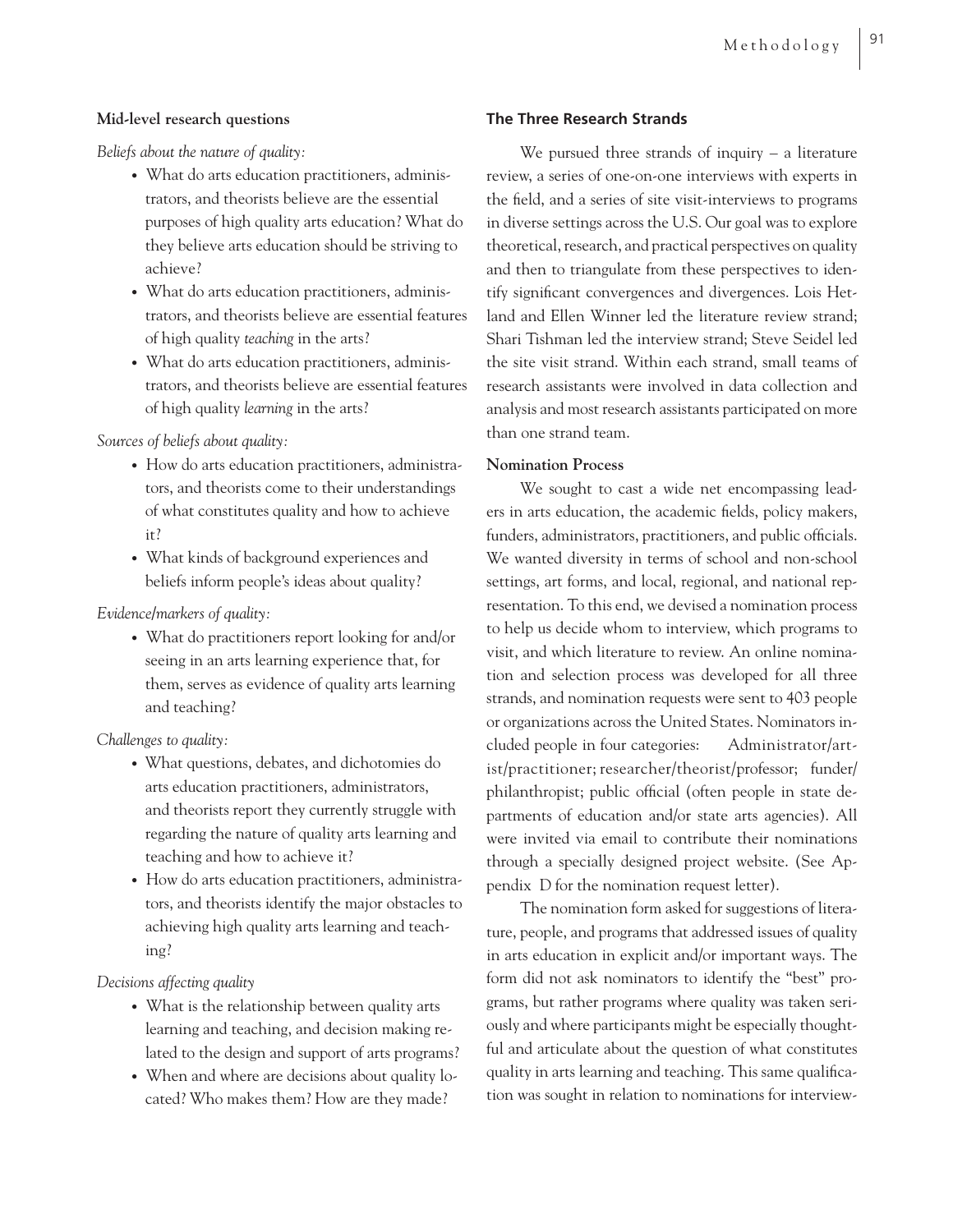ees and literature – thoughtful articulations of the nature of quality in arts education.

Of the 403 possible nominators, 378 successfully received the nomination invitation. Forty-seven percent (177 people) responded by nominations in at least one strand. Some offered suggestions in all three areas – literature, interviewees, and sites – while others only made suggestions in one or two areas. All nominated literature was sought and, when found, reviewed. All nominated interviewees were investigated and considered for selection. All nominated sites were sent an online explanation of the study and an invitation to apply for selection.

# **Activities of the Three Research Strands**

# **The Literature Review Research Strand**

The goal of the literature review was to gain insight into what leading scholars in arts education have written about what constitutes quality teaching and learning in the various arts.

We conducted an extensive search for articles and books addressing issues of excellence in arts learning and teaching. Surprisingly, we found scant literature that explicitly took up the question of quality. Instead we found writings and sometimes debates about how best to teach an art form. By determining the kind of arts education these authors advocated, we inferred what they held as standards and markers of both excellence and weakness in arts education.

We adopted the following five-pronged approach.

- We reviewed the works of major theorists in each art form through the contributions in the most current major handbooks of arts educa tion: Eisner and Day's *Handbook of Research and Policy in Arts Education* (Erlbaum, 2004). Col well's *Handbook of Research on Music Teaching and Learning* (Wadsworth, 2002), Taylor's *Researching Drama and Arts Education* (Rout ledge, 1996), and Preston-Dunlop's *Handbook for Dance in Education* (Princeton Book Com pany, 1988).
- We reviewed all available references suggested through the nomination process.
- We reviewed all appropriate references found

 through hand searches of arts education journals conducted in libraries at Boston University, Harvard University, and Luna Kids Dance in Oakland, California.

- We reviewed all the applications for the case studies. One hundred twenty-one organizations, including community arts centers, schools, cul tural institutions, and partnerships, completed applications for selection as sites to be studied. The applications included questions about qual ity (See Site Visit Strand, below).
- We reviewed standards for assessing learning in the arts to determine the categories of learning that the major assessment systems believe should be attained by high quality arts programs. The four assessment approaches reviewed were:
	- International Baccalaureate Program
	- Advanced Placement Program
	- National Standards for Arts Education
	- NAEP (National Arts Assessment of Educational Progress) Arts Assessment

Our searches and nominations yielded almost 1,000 articles and books, and about half of these proved relevant to the question of quality.

*Literature data analysis.* The literature analysis was iterative and periodically shared with the cross-strand research team for critique and suggestions. Initial review occurred before the interview and site data were collected. Through it we identified "hot spots" – issues where there was debate and analysis in the literature. These hot spots aligned in many ways with the preconceptions we described earlier – our advance ideas about what sorts of themes would emerge in the data. For example, there was a great deal written about assessment, about integration versus stand-alone approaches to arts education, and about how to justify the presence of the arts in schools. The fact that our preconceptions in part reflected the literature in the field is no surprise. As scholars, we were reasonably familiar with much of this literature, and it naturally influenced the way we conceived of field-defining issues. Through an iterative process of comparing results with the other research strands, it became clear that while there were many connections between the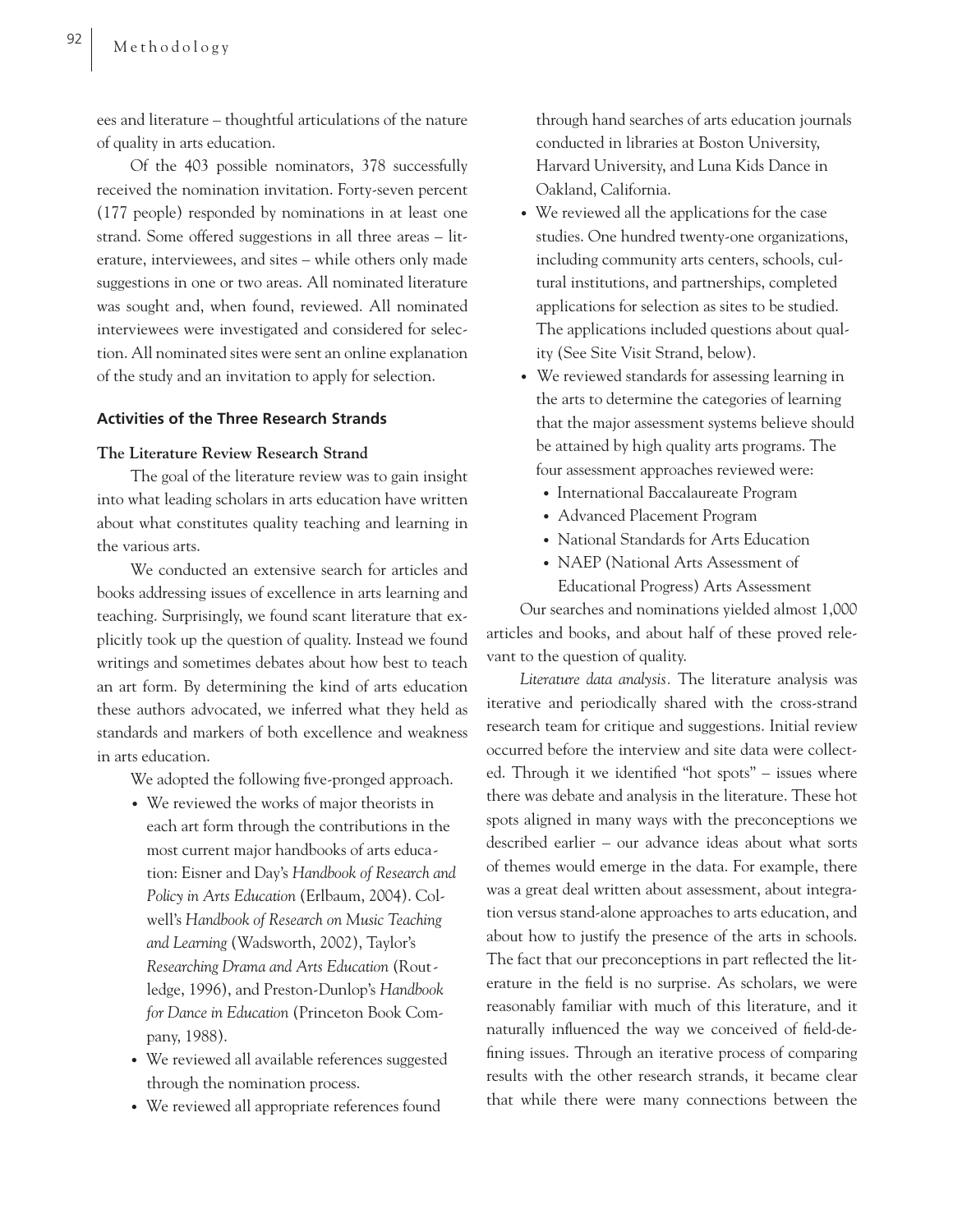emergent themes in the literature review and the emergent themes in the interviews and site visit strands, there were also differences. For example, although the people we interviewed had plenty of ideas about assessment, by and large it was not the burning issue on people's minds that the literature suggested it might be. Nor was the issue of how to justify the arts weighing heavily on peoples' minds. But though the themes that emerged in the literature review had a different profile than those that emerged in the other two strands – which *were* similar to each other – the differences had less to do with disagreement in substance than in tone and emphasis. Part of the role of the literature in any field – and arts education is no exception – is to provide a forum for debate. Sometimes this leads to polarization, with people publicly identifying themselves as aligning with certain perspectives and against others. Other times, people seem less worried about choosing sides and more interested in synthesizing what is best from a range of perspectives and practices. As we describe in the previous chapters, the findings from the interview and site visit strands suggest that the field of arts education is currently in such an expansive mood.

# **The Interview Research Strand**

We conducted 16 structured interviews of experts, some of whom were theorists and some practitioners. A list of the interviewees can be found in Appendix B.

*Interview selection process.* The web-based interview nomination process yielded 465 possible interview candidates, numerically distributed as follows:

| Number of nominations          |    |  |
|--------------------------------|----|--|
| Nominated once                 |    |  |
| Nominated twice                | 42 |  |
| Nominated three times          | 15 |  |
| Nominated four times           |    |  |
| Nominated more than four times |    |  |
| TOTAL.                         |    |  |

It is striking that out of 465 total nominations, 65 candidates received more than one nomination, but only 8 people received 4 or more nominations (and no one received more than 10 nominations). Self-nominations were permitted, and in several cases the increase from one numerical category to another was due to self-nomination. The large number of single and double nominations, combined with the quite small number of four-and-over nominations, is itself an interesting finding that suggests that the field, as defined by this study, has widely varying views about who its leading figures are.

Several considerations influenced our ultimate selection of interviewees. All potential interviewees were nominated at least once, and most, more than once. However, the nomination process did not yield 15 clear "winners," so selection was not a matter of choosing candidates with the most votes. We made an initial cut at the two-nomination mark, yielding 65 people. (We did not make a cut at the three-nomination mark because of the frequency with which the difference between two and three nominations was due to self-nomination.) We then applied additional selection criteria to the list to identify a set of candidates who reflected the breadth and complexity of the field. The criteria included the following: representation across art forms (dance, music, visual arts, theater, integrated arts), representation across roles (administrator, theorist, practitioner), and representation across contexts and sites (university/academic, schoolbased, out of school, museums, consultant, artist-practitioner). As we applied these criteria, we found gaps not addressed by our list of 65 nominees. To fill out the list for missing criteria, we revisited the total pool of nominees.

The interview selection process also took into consideration whether nominees were also nominated in the literature and/or case study strands. When cross-strand nominations occurred, the three strands discussed which strand was most likely to capture the nominee's input best. This process helped us achieve maximum representation across the entire study – another reason why a simple vote count was, by itself, too crude a method of selection.

The interview selection process was complex and difficult; as such, it reflects certain unavoidable biases. For example, to receive multiple nominations a nominee had to be well-known, either through published writings or other high-visibility activities. Thus, many nominees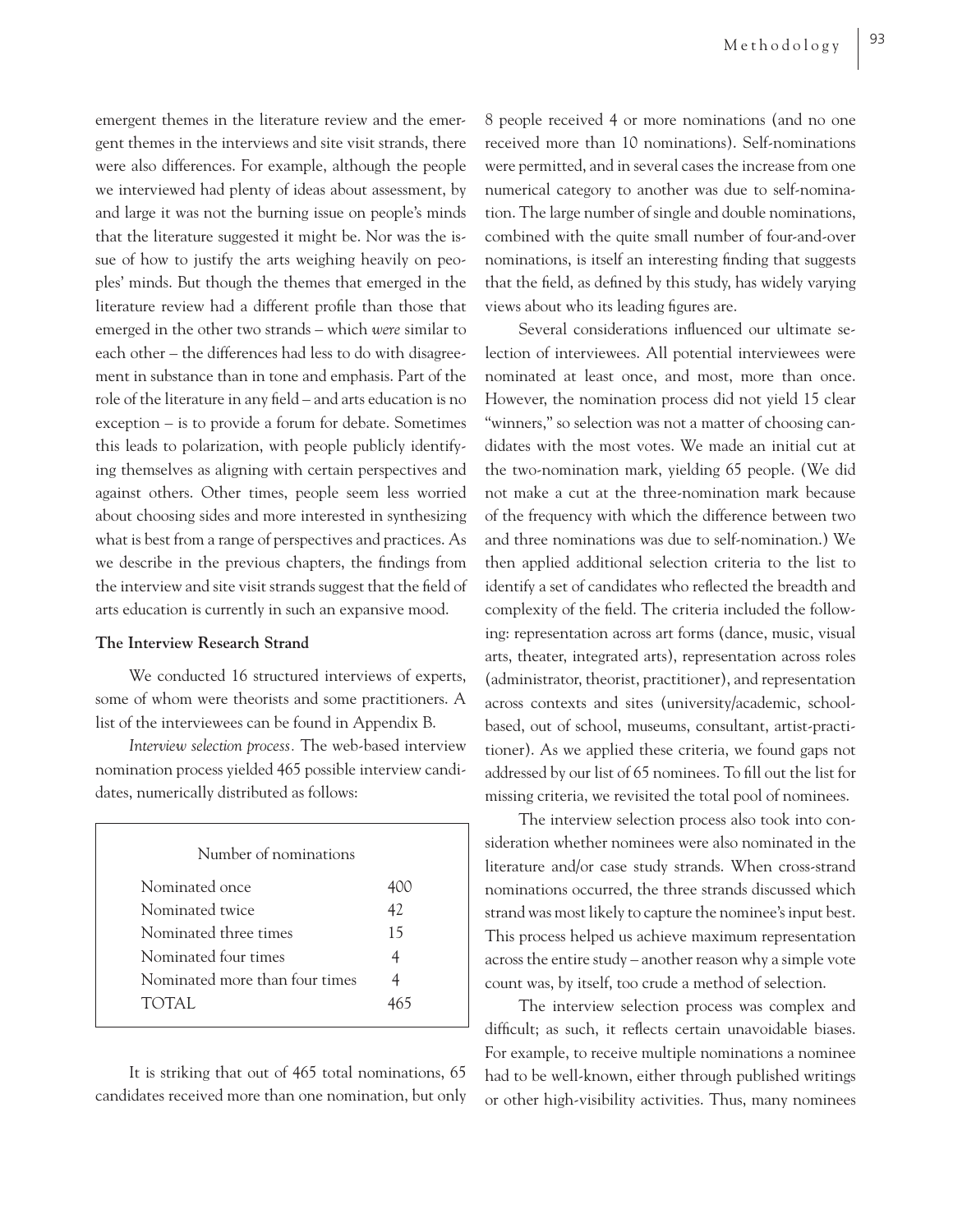were likely to be older, which may under-represent emerging trends in the field. We attempted to balance the set of interviewees, but we acknowledge that the selection process could not yield a list of people who definitively represent all the important trends in art education. Rather, it yielded a list of figures whom many people in the field perceive as influential about quality concerns, modified by our efforts to achieve representation across art forms and roles and to maximize representation across the three strands of our research.

*Interview protocol development.* Our interview protocol consisted of ten questions (which can be found in Appendix D), which were designed with a twofold purpose:  $(1)$  to reflect the top- and mid-level questions that guide the study as a whole, and (2) to be open-ended and responsive to the interests and concerns of the interviewees. After an extended process of development, the protocol was pilot-tested with Fernando Hernandez, an internationally-known arts educator and scholar at the University of Barcelona and advisor to The Qualities of Quality Project. We learned that the interview could be conducted within 75 minutes, that the questions appeared to be clear, and that the answers we obtained were informative.

*Interview procedure.* Everyone we invited to be interviewed accepted our request. The interview questions were sent to interviewees several weeks in advance and again immediately prior to the interview. All interviews were conducted via phone by Shari Tishman, with a research assistant as a silent listener (introduced in advance to the interviewee), who later transcribed the interview and assisted in the analysis of the transcripts. The interviews lasted approximately an hour and fifteen minutes. Immediately following each interview, the interviewer and listener reflected on the interview together and captured immediate impressions through a "debrief protocol," (Appendix D) which was written up and included in the data set for the interviews.

*Interview data analysis.* Interview transcripts were coded and analyzed through an iterative process. First, we developed provisional top-level coding categories by analyzing data from the debriefing protocols. We compared these very preliminary findings with a similar first-pass

analysis from the case study and literature strands, which suggested cross-strand connections to explore more explicitly. Simultaneously, we analyzed all the transcripts and extracted each interviewee's main ideas in three categories: (1) characteristics of high quality teaching in the arts; (2) characteristics of high quality learning in the arts; and (3) beliefs about the purposes of arts education. Based on these two initial analyses and in conversation across the other project strands, we developed a more extensive list of coding categories. This iterative process continued throughout the preparation of the final report, with refinements and changes all along the way as the three research strands continued to identify, interpret, and weave together their findings.

## **The Site Visit Research Strand**

*Site visit selection process.* We sent applications to all nominated sites. Site applications included a total of seven major questions and requested basic information about the program. The questions probed how people in the site thought about and addressed issues of quality, what influences were especially important developing their ideas about quality in arts education, and what specific challenges to quality the program had encountered. (See Appendix D for the application questions.)

Of the 246 programs nominated, we received 120 complete applications. Given our focus on quality in student-learning experiences, applications received from programs focused exclusively on the professional development of arts educators or teachers were excluded from the final selections. Nevertheless, we analyzed those applications to gain insight into the critical and challenging arena of professional development in the arts.

We selected 12 sites distributed across the major dimensions that characterize the breadth of this study – art forms, K-12, in- and out-of-school programs, and rural/ suburban/urban settings (Appendix C lists these sites). Multiple readers on our research team independently reviewed each application and assessed areas of strength and weakness in each. Our first cut selected those applications replete with detail and specificity about issues of quality. These characteristics suggested an ability to articulate ideas about what constitutes quality and how to achieve it. After this initial selection, we re-read the selected ap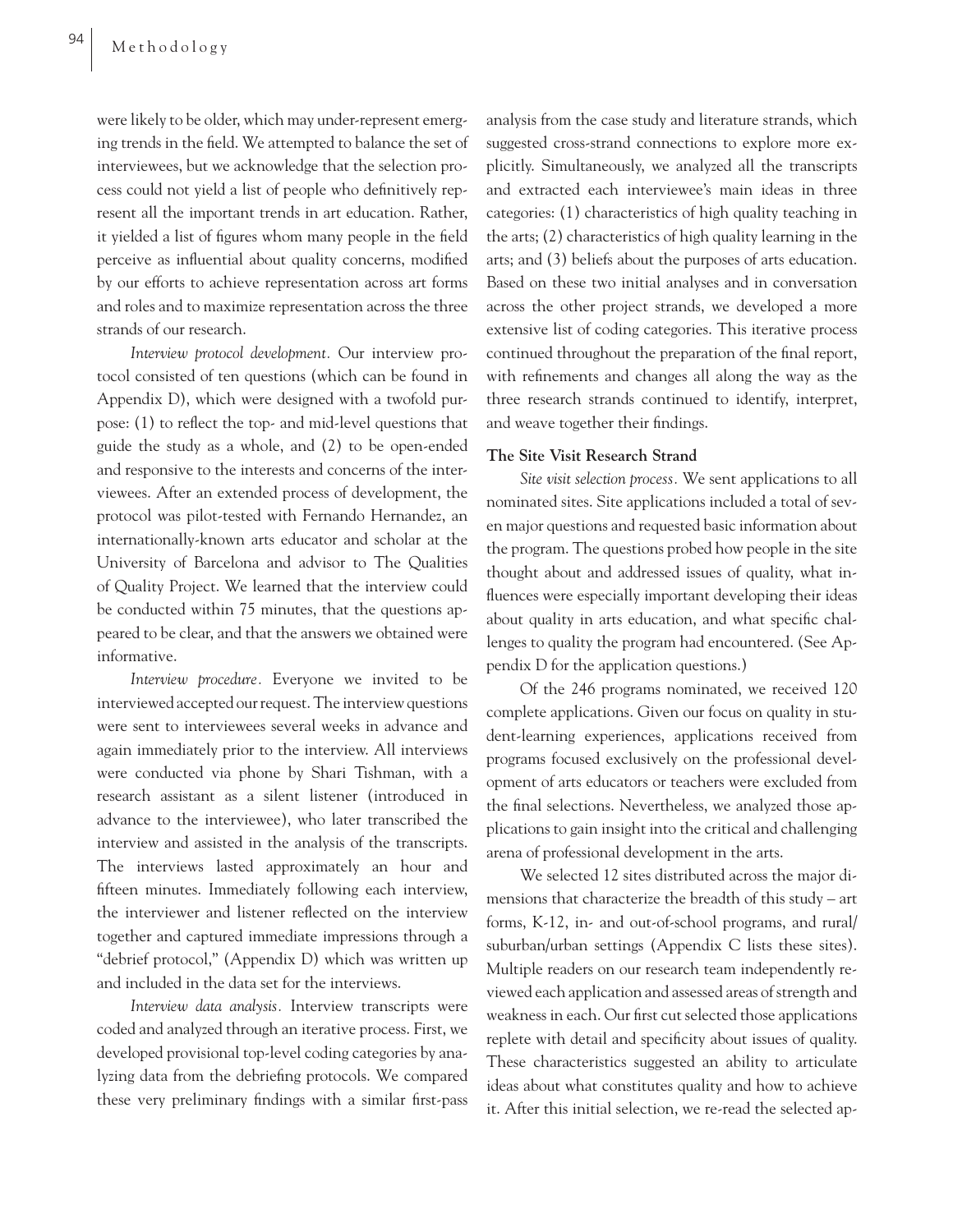plications to identify more nuanced dimensions. Final selection was based on evidence in the applications that the program addressed issues and challenges of quality in their context in direct, straightforward ways. We also reviewed various possible combinations of sites to achieve distribution across the dimensions noted above. We then notified the selected sites and advised them about the requirements for participation. All selected sites agreed to participate.

These programs were not chosen as "exemplars" of quality arts education. Such selection would have been impossible. After all, the very purpose of our study was to determine the qualities by which such a judgment could responsibly be made. The selection indicates our perception that the applicants were thorough, specific, and articulate in their discussion of what constitutes quality, how they strive to achieve it, and how they contributed to a whole that we felt represented the diversity of the entire pool of applicants.

*Site visit procedure.* Each site was visited for two days and at each visit, we interviewed a wide range of stakeholders including K-12 students, parents, teachers, administrators, arts program board members, members of the business community, municipal leaders, founders of organizations, community activists and leaders. In addition we observed classes, workshops, or rehearsals. At the request of The Wallace Foundation, we included in our list of sites both Dallas and New York City, where recent initiatives and developments, along with the long histories at these sites of active arts education communities, made the opportunity to talk with practitioners in both cities highly relevant.

The site visits allowed us an opportunity to combine observations and interviews and to ground our conversations in specific physical spaces, neighborhoods, and populations – all aspects of the setting likely to influence the goals, design, and practical details of the programs. In almost every case, we were given tours of the communities the programs served and were introduced to people who could provide details on program history. In all cases, the programs were generous and open in planning and hosting our visits, in whom we met, in what we observed, and in the candor of the conversations.

Protocols for the site visits were not as formal as those used in the interviews. All sites were notified in advance about the kinds of issues we hoped to explore while visiting, but, out of necessity, the on-site interviews were open-ended and responsive to the particular events of the visits: Questions emerged, for example, from observations, earlier interviews, and accrued impressions during the visits.

Among the strands, the site visits provided the richest setting for direct investigation of the nature of the decisions and decision making processes that influence the character of quality "on the ground" in arts education. Site visits offered multiple perspectives on common experiences. For example, a conversation about a particular dance rehearsal or session of a digital photography workshop with students, teachers, and supervisors or administrators provided insight into the responsibilities that each participant has for the ultimate quality of the experience.

*Site visit data analysis.* Analysis of case study data began upon returning from our first site visit. Data was initially coded according to categories suggested by our top-level questions with particular focus on capturing (1) interviewee's ideas about the nature or characteristics of a quality arts learning experience, as well as (2) ideas about how quality arts learning experiences are achieved and sustained. As a result of continued site visit research, post-visit debrief meetings and cross-strand comparisons of findings, our analytic frame and coding scheme evolved and expanded over time, which precipitated additional exploration of the site visit data. This iterative process continued to shape site visit analysis, throughout the remainder of the study and into the final stages of the development of this report.

#### **Cross-Strand Integration**

Data analysis was conducted on two levels: intrastrand and inter-strand. Initial processing (e.g., debriefing, memos, transcribing) was conducted within strands. Strand-specific coding schemes were developed and applied to the data. At the same time, through progress memos reviewed and discussed at cross-strand data analysis meetings, the entire research team engaged in close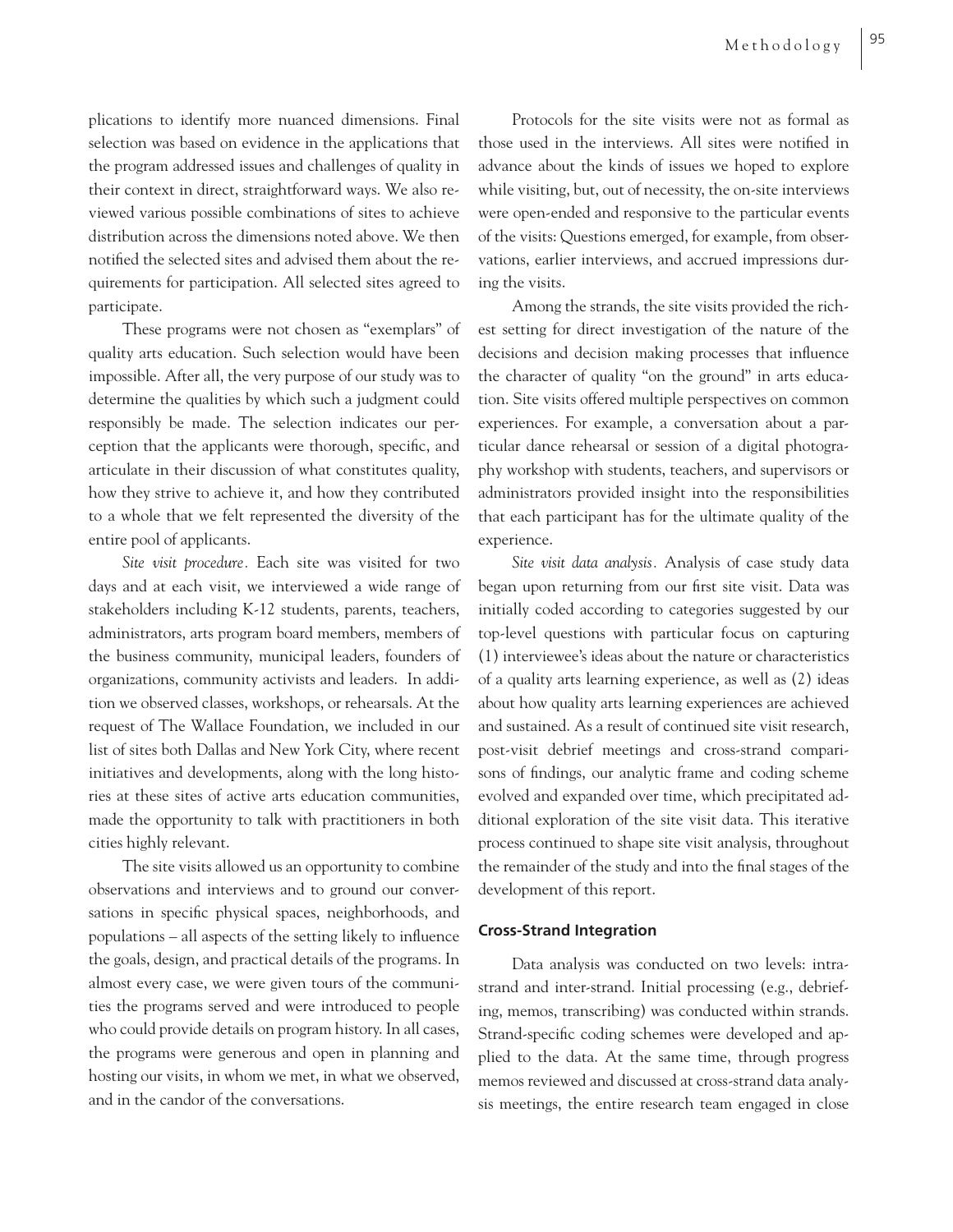examination of the convergences and divergences of their emergent findings.

Early stages of the analysis illuminated some strong areas of convergence across the strands and over dimensions of breadth in the field (e.g., art forms, K-12, urban/ suburban/rural). Given our interest in findings of practical import for decision makers, we attended more to convergence than to divergence at this stage. Cross-strand analysis was especially important for synthesizing the diverse dimensions of quality. We remained intentionally alert and skeptical about the clarity of our language, coding schemes, and emerging conceptual frameworks, which was particularly challenging. Contributions of the research assistants who participated on more than one strand provided critical comparative eyes in the crossstrand analysis. The opportunity to present early findings from the study at conferences and meetings also provided critical perspective on the veracity of our analysis.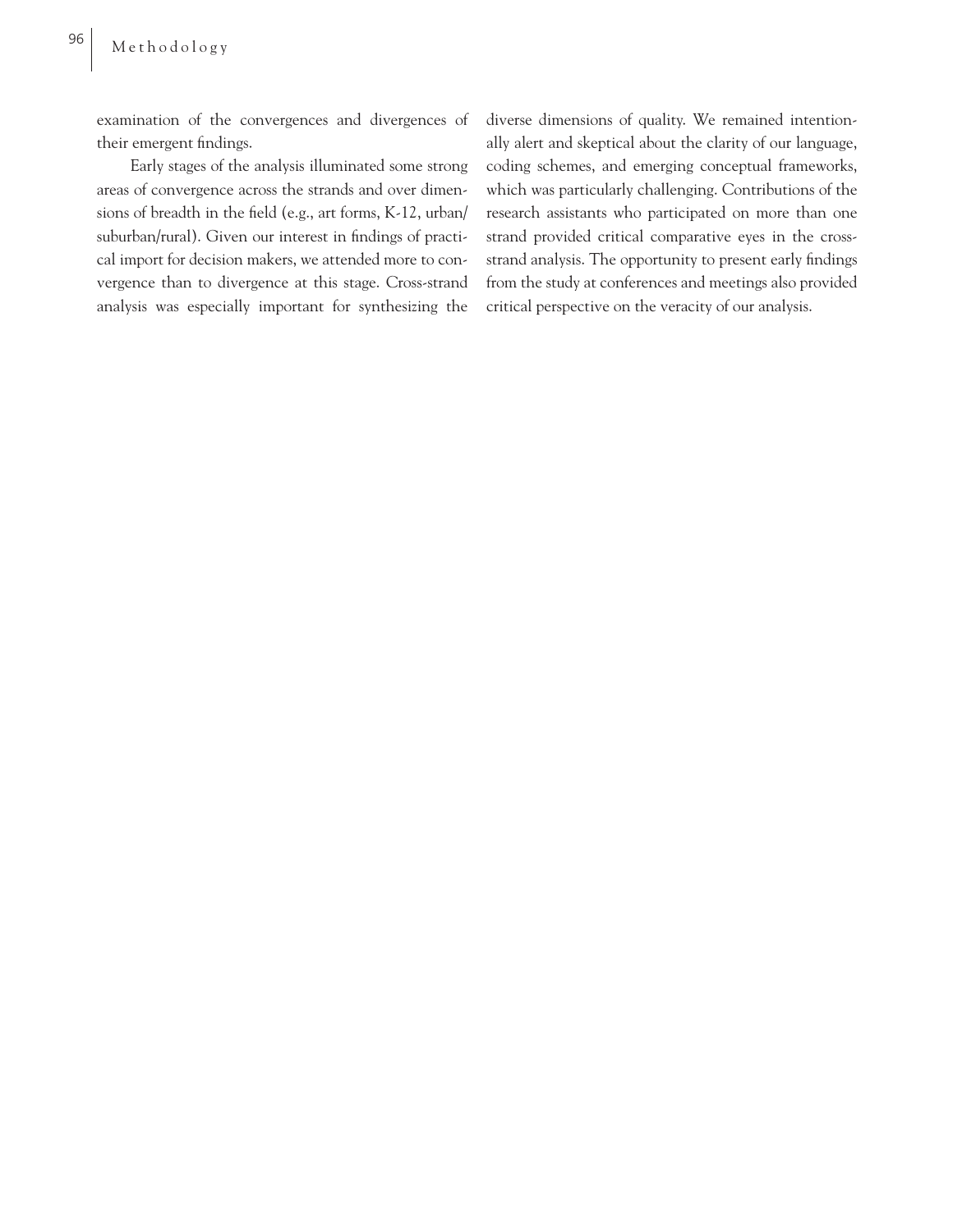## *APPENDIX B: INTERVIEW STRAND INTERVIEWEES*

#### **Eric Booth**

Currently a faculty member at the Kennedy Center, and director of the mentoring program at the Juilliard School, Eric Booth is an active advocate of the arts. He is founder and editor of the *Teaching Artist* journal and author of articles and books dedicated to arts education and arts educators. In his writing, research, and teaching, Booth strives to facilitate student engagement through and in the arts.

#### **Doug Boughton**

Doug Boughton is professor of art and education at Northern Illinois University. His research and writing interests include the assessment of student learning in art, portfolio assessment and art curriculum policy. He has worked in the United States and internationally with organizations committed to arts education research.

#### **Rika Burnham**

Recently appointed the head of education at the Frick Art Museum in New York, Rika Burnham has spent her career working in museum education as a lecture, educator and leader. She is committed to improving arts education for both students and teachers within the museum setting.

#### **Ana Cardona**

Ana Cardona currently works as a consultant for the Michigan Department of Education where she provides leadership for curriculum instruction and assessment in the areas of dance, media arts, theatre and the visual arts. She has a longstanding personal and professional commitment to the arts, with a particular focus on issues of diversity.

#### **Laura Chapman**

Based in Cincinnati, Laura Chapman is an independent consultant on arts education and has authored over 25 books on the topic. She believes that arts education is essential for all children and through her work critically examines the school cultures that create the current state of arts education programs. Her recent interests include the use of personal experience inquiry as a pathway to understand teaching and learning in pre-K-12 visual arts education.

#### **Kristin Congdon**

Kristin Congdon's work is largely based in the preservation of folk arts, feminist criticism and the role of arts education in the community. She has taught in a variety of settings, including public schools, correctional settings, treatment facilities, museums, and universities, and currently teaches at the University of Central Florida.

#### **Elliot Eisner**

Elliot Eisner is emeritus professor of Art and Education at Stanford University. His work has focused on art education, curriculum studies and qualitative research methodology. Originally trained as a painter, his teaching and research explore the ways in which schools can improve by using the processes of the arts in all their programs. Elliot Eisner's recent writings focus on how the arts prepare students to make complex decisions inside and outside of the classroom.

#### **Sara Lee Gibb**

Sara Lee Gibb is the current president of the National Dance Education Organization and the professor of modern dance and assistant dean at Brigham Young University. She has researched dance pedagogy and curriculum development for all levels of learners and is interested in exploring the science, biology and technologies that support the art of dance.

#### **Louise Music**

As Alameda County arts learning coordinator, Louise Music provides networking and information exchange to establish and promote the role of the arts in learning and to facilitate communication between the schools and their surrounding organizations. Through her work and her close involvement with many local and national arts organizations, Louise Music works to make the arts become an integral part of every child's development and education.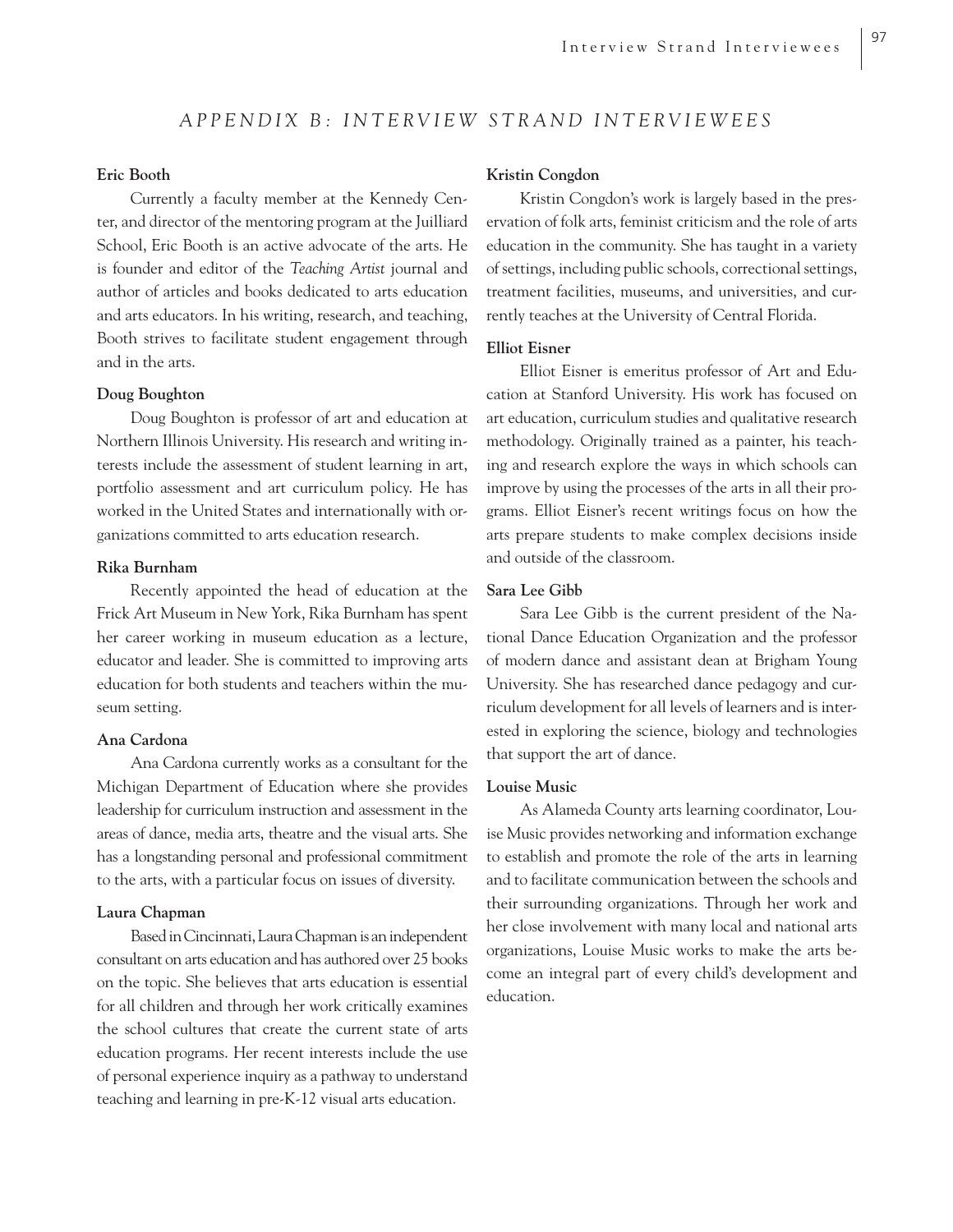#### **Bennett Reimer**

Bennett Reimer is emeritus professor of music at Northwestern University. He has devoted his career to the philosophy of music education and curriculum design in music education. Bennett Reimer believes that musicality is inherent in each individual and that aesthetic experiences in music are both possible and critical for all students.

#### **Jane Remer**

Jane Remer has worked as an author, teacher and freelance consultant in the field of arts education. She believes that the arts belong in the education of all children and she has been involved in institutional development, program design and implementation, documentation, research, evaluation and professional training at the state, national and local levels. Her recent writings explore how and why the arts can be central to education in our public schools.

#### **Johnny Saldaña**

Johnny Saldaña has been centrally involved in the field of theater education as a teacher educator, drama specialist, director, and researcher. He is currently the professor of theater and assistant chair at Arizona State University. His work has focused on drama in the classroom, drama with multicultural materials, ethnotheater, theater for social change, and qualitative research in education.

#### **Lissa Soep**

Lissa Soep serves as the director of education and senior producer in the newsroom at Youth Radio working with other staff and youth to develop, document and evaluate learning experiences in youth radio. She has authored publications that explore youth media and community based education and has lectured widely about youth culture, language and learning.

#### **Susan Sollins**

Currently the executive producer and creator of the television series Art:21 – Art in the Twenty-First Century, Susan Sollins has worked as a museum educator, curator and creator of public programming with a particular focus on contemporary art. She is the co-founder and former executive director of Independent Curators International, a non-profit museum without walls that develops traveling exhibitions of contemporary art to viewers all over the world.

#### **Bill Strickland**

An arts educator and entrepreneur with a deep commitment to providing arts education to underserved communities, Bill Strickland is the founder and CEO of the Manchester Craftsmen Guild, a center for arts and learning that aims to inspire urban youth through the arts and mentored training in life skills.

#### **Cynthia Weiss**

A public artist and painter, Cynthia Weiss currently works as the school partnerships manager at the Columbia College Chicago Office of Community Arts Partnerships, directing art programs that invite community and school participation. Her dual identity as artist and art educator inspire her teaching, writing, and art.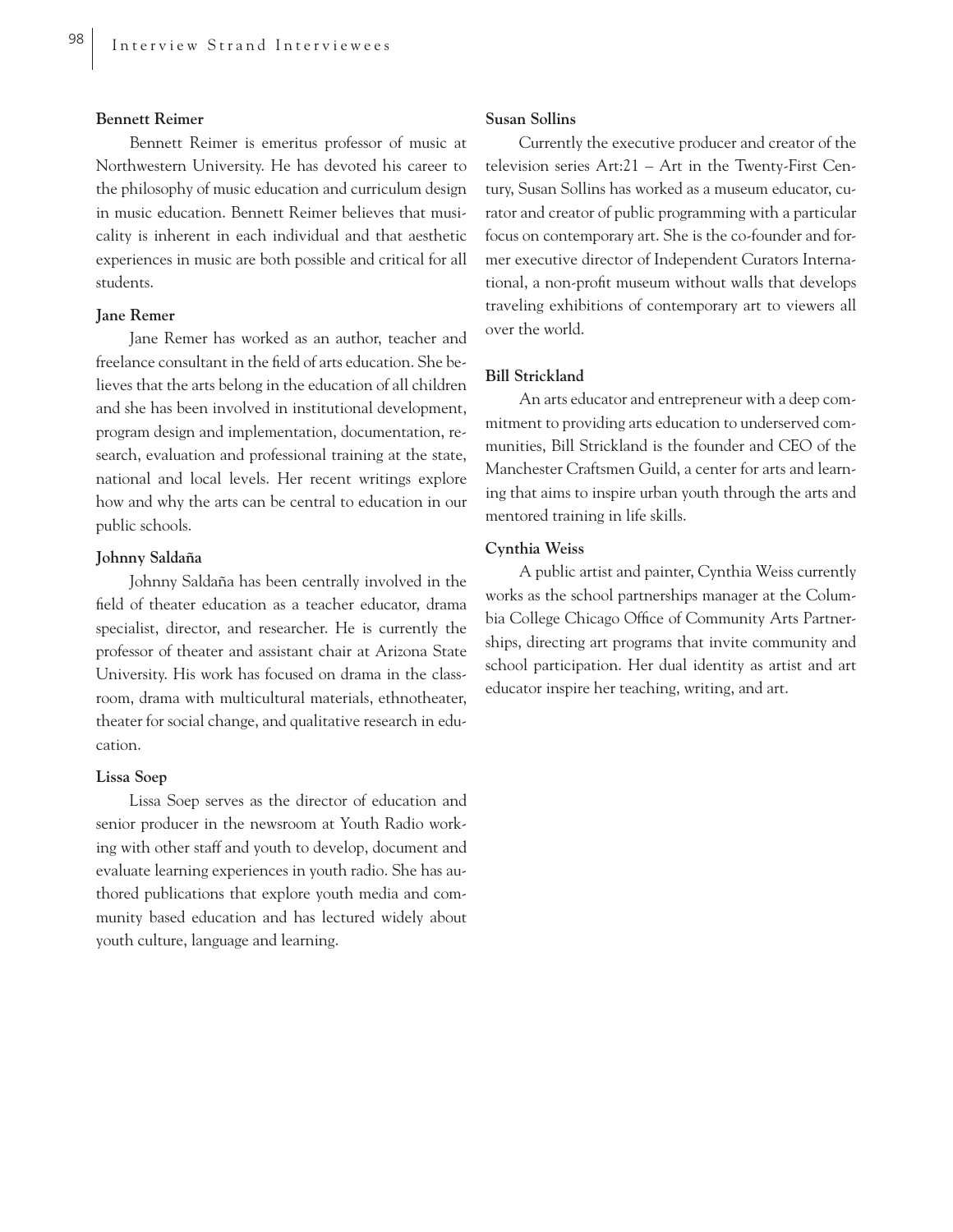## *APPENDIX C: CASE STUDY SELECTED SITES*

### **Appalachian Media Institute (AMI) of Appalshop – Whitesburg, Kentucky**

htpp://www. appalshop.org

#### *Rebecca O'Doherty, Director*

Appalshop is a multi-media arts and cultural organization that strives to develop effective ways to use media to address the complex issues facing central Appalachia. In 1988 Appalshop staff members founded the Appalachian Media Institute (AMI), a media training program for central Appalachian youth. Using the technological and artistic resources of Appalshop, AMI helps young people explore how media production skills can be used to ask, and begin to answer, critical questions of themselves and their communities. With opportunities to have input into community dialogues, and frame those dialogues themselves, young people develop the skills and critical thinking abilities necessary to become leaders in creating sustainable futures for their communities. Since its inception AMI has directly engaged over 600 young people in media production.

#### **ArtsConnection – New York, New York**

htpp://www.artsconnection.org

#### *Steven Tennen, Executive Director*

For twenty-eight years, ArtsConnection has provided programming in the performing, visual, literary, and media arts to the New York City public schools. Connecting professional artists with children, teachers, and families, ArtsConnection's goal is to make the arts an essential part of education. Their programs and services have enriched the lives of over three million children who represent the breadth of cultural and economic diversity in the City's five boroughs. ArtsConnection strives to provide comprehensive, flexible, and diverse programs that meet the educational needs of participating schools, to strengthen families and communities through public and after school programs, to build strong foundations for collab- orative partnerships among teachers, artists, and school administrators through professional development, and to share its work with the broadest audience possible.

#### **Arts Corps – Seattle, Washington**

htpp://www.artscorps.org

#### *Lisa Fitzhugh, founder and Executive Director*

Arts Corps was founded in 2000 on the principle that all young people, not just those with resources, should have access to quality arts learning opportunities. In response to many schools scaling down or eliminating the arts in curriculum, Arts Corps has become a leader in addressing the arts gap, placing professional teaching artists at schools, community centers and other organizations in King County to facilitate a creative journey for young people, ages 5 to 19. Teaching in diverse art forms and in all disciplines, Arts Corps's teaching artists reach several thousand students a year, providing them with powerful arts learning experiences. These teaching artists model creative habits of mind and have a profound impact on the youth with whom they work.

#### **Big Thought – Dallas, Texas**

htpp://www.bigthought.org

#### *Giselle Antoni, Executive Director*

Big Thought is a learning partnership inspiring, empowering, and uniting children and communities through education, arts and culture. The "big thought" is that a community, working together, can lift children up and better their lives using arts and culture as tools and catalysts. Big Thought supports community partnerships, cultural integration for academic achievement, youth development and family learning.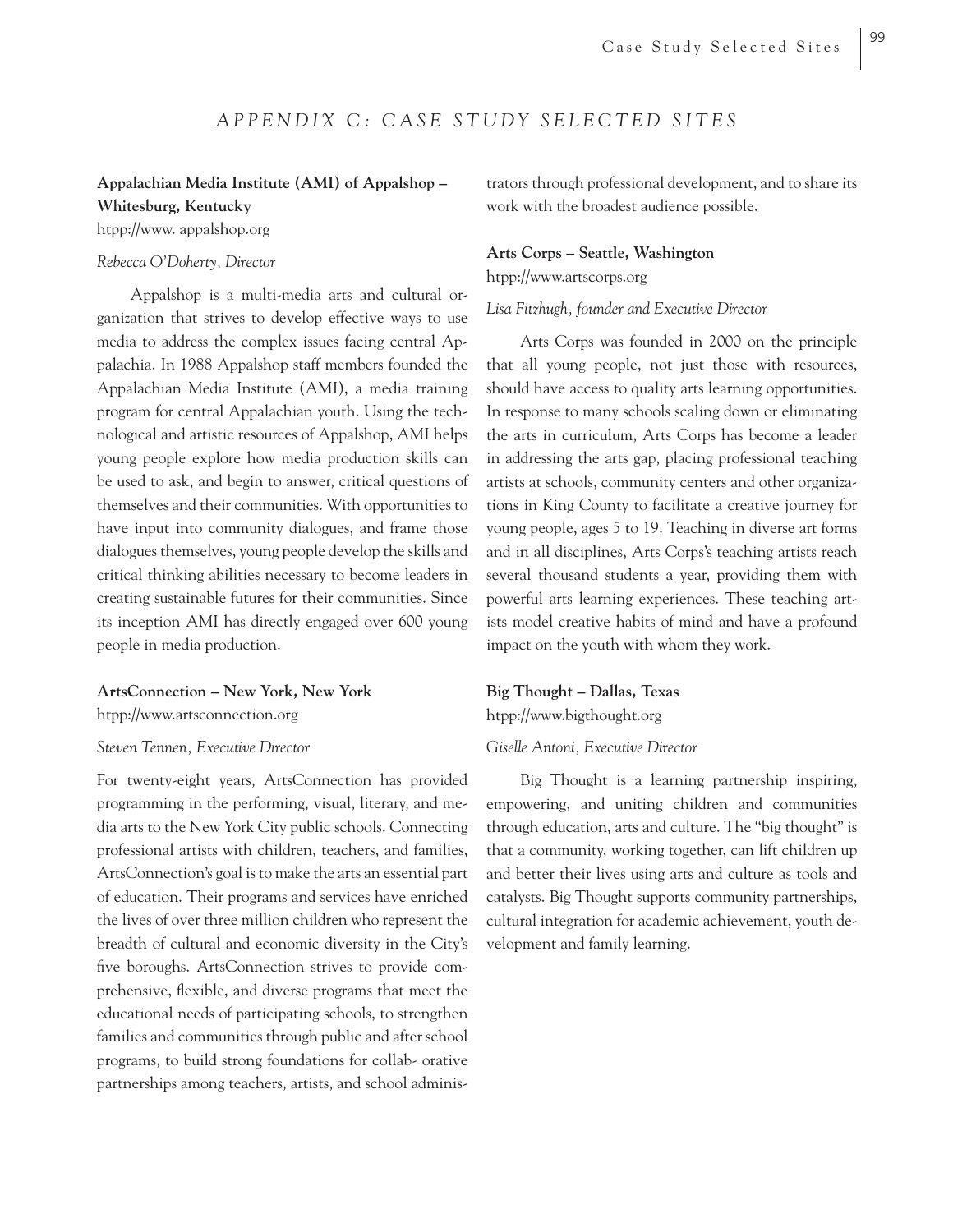## **Center of Creative Arts (COCA) – St. Louis, Missouri** htpp:// www.cocastl.org

*Stephanie Riven, founding Director Rebecca Carson, Director of Performing Arts Shawna Flanigan, Urban Arts Director*

COCA (Center of Creative Arts) has been providing meaningful arts experiences to St. Louisans and their families for two decades. COCA has become the largest multidisciplinary arts institution and one of the most valuable community assets in the St. Louis metropolitan area. Housed in a 60,000 square foot building designed by world-renowned architect Eric Mendelsohn, COCA attracts 50,000 area residents each year.

COCA's multidisciplinary and multicultural arts programs include performances in the 400-seat theatre; educational classes, camps, and workshops serving individuals aged 6 months through adult; artists' residencies; exhibits of contemporary art in the Millstone Gallery at COCA; and an extensive outreach program offered to low-income youth through our nationally recognized Urban Arts Program. It is the organization's mission to make a COCA is a multidisciplinary community arts center that provides exceptional arts education through programs, performances and exhibitions.

**City Lore – New York, New York** htpp://www.citylore.org

*Steve Zeitlin, Executive Director Amanda Dargan, Education Director*

City Lore is a nonprofit membership organization founded in 1986 to produce programs and publications that convey the richness of New York City's cultural heritage. City Lore staff includes folklorists, historians, anthropologists, and ethnomusicologists, all of whom specialize in the creation of programs and materials for public education and enjoyment. In addition to staff projects, affiliated individuals and organizations work through City Lore to produce independent films, exhibits, and other media projects that are dynamic and diverse, reflecting the city surrounding them. City Lore's education pro-

grams engage youth, families, and educators in exploring the role of the arts and culture in their own lives and in the lives of others, encouraging youth to see the arts as a powerful means for expressing their ideas and for understanding the world around them.

**East Bay Center for Performing Arts – Richmond, California** htpp://www.eastbaycenter.org

#### *Jordan Simmons, Artistic Director*

At East Bay Center for the Performing Arts, in a neighborhood known as the Iron Triangle and distinguished primarily for its chronic poverty and violence, young artists have, since 1968, been discovering how training in the arts illuminates their fullest capacity as human beings. Through the creation of original music, film, theater, and dance, and self-determined community projects, East Bay Center for Performing Arts emphasizes the cause of social justice, the hard work needed to prepare, the skills to create, and the courage to perform. Over these past forty years, more than 50,000 student artists from diverse backgrounds and experiences participated in the Center's programs where they have found within themselves the means to develop skills that enable them to think, lead, and contribute to the world they see around them.

## **Find Yourself at the Met, Metropolitan Museum of Art – New York, New York**

http://www.metmuseum.org/events/students

*Rika Burnham, former Associate Museum Educator*

The Metropolitan Museum of Art welcomes students to a program of free classes held after school and on weekends during the school year and on weekdays during the summer. Both middle school and high school students have the opportunity to study original works of art in the Museum with instructors from the Education Department. All classes ask students to be active participants in understanding and appreciating works of art, and to look and respond through discussion in the galleries or through the creation of their own works of art in the studio.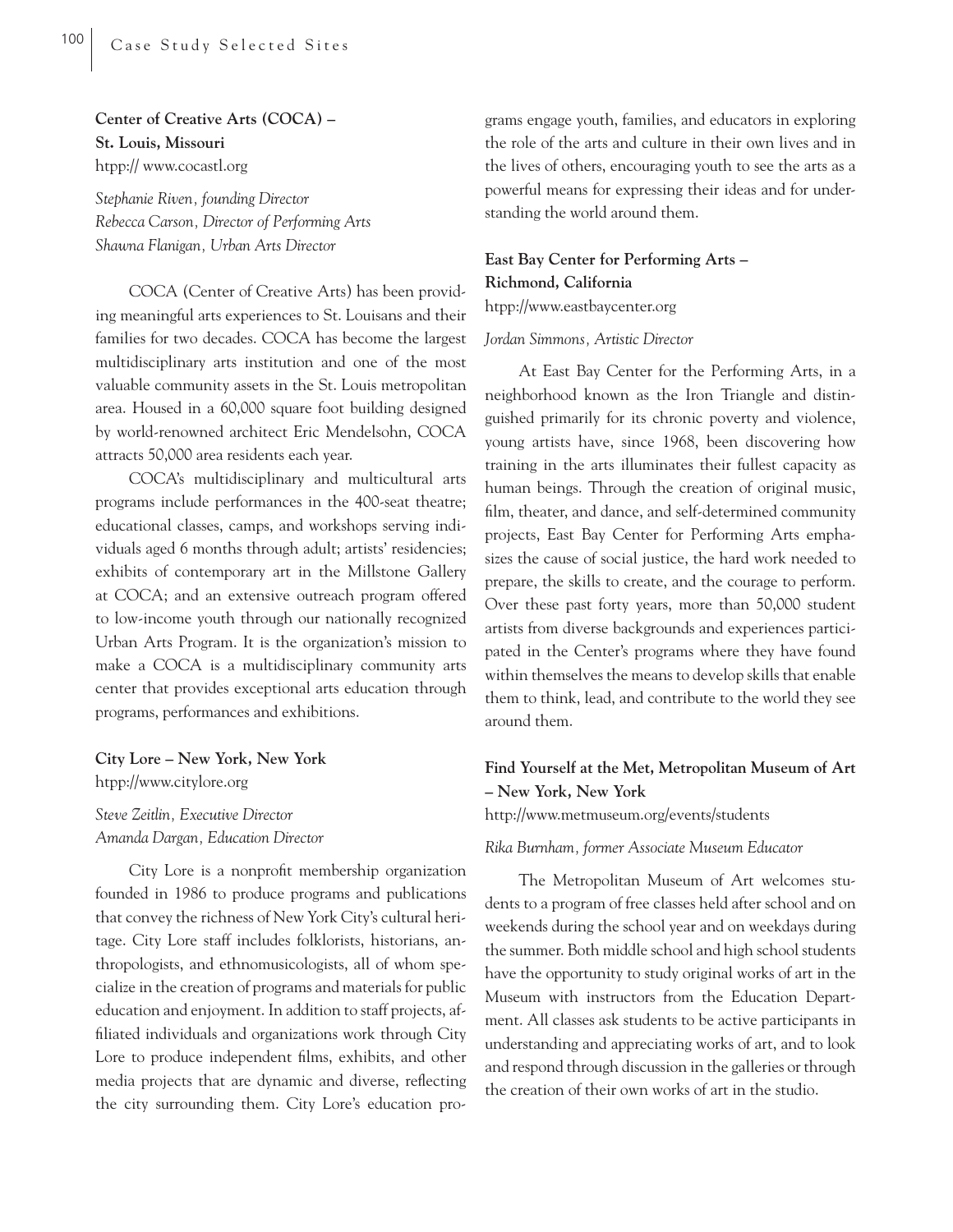## **Lincoln Center Institute – New York, New York** htpp://www.lincolncenter.org

#### *Scott Noppe-Brandon, Executive Director*

Lincoln Center Institute (LCI) is the educational cornerstone of Lincoln Center for the Performing Arts. Founded in 1975, the Institute brings dance, music, theater, film, visual arts, and architecture into classrooms in the New York City area, across the nation, and around the world. In more than three decades of outreach, LCI's approach has reached over 20 million students, teachers, administrators, parents, community members, and professors of education worldwide.

#### **Marwen – Chicago, Illinois**

htpp:// www.marwen.org

*Steven Berkowitz, Founder and Chairman of the Board Antonia Contro, Executive Director Scott Lundius, Director of Education*

Marwen was founded in 1987 to educate and inspire Chicago's youth through the visual arts. Chicago is a city rich in history, architecture, art, and culture, and it is Marwen's intent to leverage these resources, providing students with an out-of-school program that provides access to opportunity, while remaining highly relevant to their individual and collective experiences. Marwen serves nearly 2,000 students annually in the 15,000 square foot facility located in downtown Chicago that houses studios, exhibition spaces for students and alumni and a career center.

#### **Museum Studies, Museum of Modern Art (MoMA)**

– New York, New York http://redstudio.moma.org/programs/

#### *Heather Maxson, Program Administrator*

The high school Museum Studies program at the Museum of Modern Art offers New York City high school students a series of workshops addressing issues related to curatorial and museum work and the opportunity to organize an exhibition of student artwork. The program combines educational and practical experiences, introducing students to various careers in the arts while also addressing methods of presentation. Students meet with museum staff from the education, graphic design, and exhibition design and production departments as well as curatorial and other departments. The student curators select from student artwork submissions to create an exhibition.

## **New Trier High School Visual Arts Department – Winnetka, Illinois**

http://www.newtrier.k12.il.us/arts/default.asp

#### *Stephen Murphy, Art Department Chair*

New Trier High School is a public school located in the suburbs 16 miles north of Chicago on Lake Michigan. New Trier Township is a suburban district well known regionally and nationally for its academic, arts, and athletic programs. At New Trier, art is essential to a student's total educational and personal development. Over 4,000 students attend the school on two campuses, and approximately 900 students of all abilities take visual art annually. The Art Department is dedicated to the achievement of visual literacy for all students. Art Classes offer opportunities for students to cultivate original thought, develop analytical and problem-solving skills (critical and creative thinking), evaluate, critique, and articulate ideas, and learn appreciation and tolerance of different individuals, ideas, and cultures.

### **Opening Minds through the Arts (OMA) – Tucson, Arizona**

htpp:// www.omaproject.org

## *Joan Ashcraft, Director of Fine and Performing Arts Rick Wamer, Program Coordinator*

Opening Minds through the Arts uses instrumental music, opera, dance, theater and visual arts to help teach reading, writing, math and science to children in kindergarten through 8th grade. Inspired by exciting, ongoing research into connections between brain development and music, OMA strives to integrate arts education with core curriculum. Each fully implemented OMA school has an Arts Integration Specialist and a team of seven artists who work alongside classroom teachers, adapting each lesson to support teaching of core skills and knowledge. In addition, children learn to play the recorder, violin, a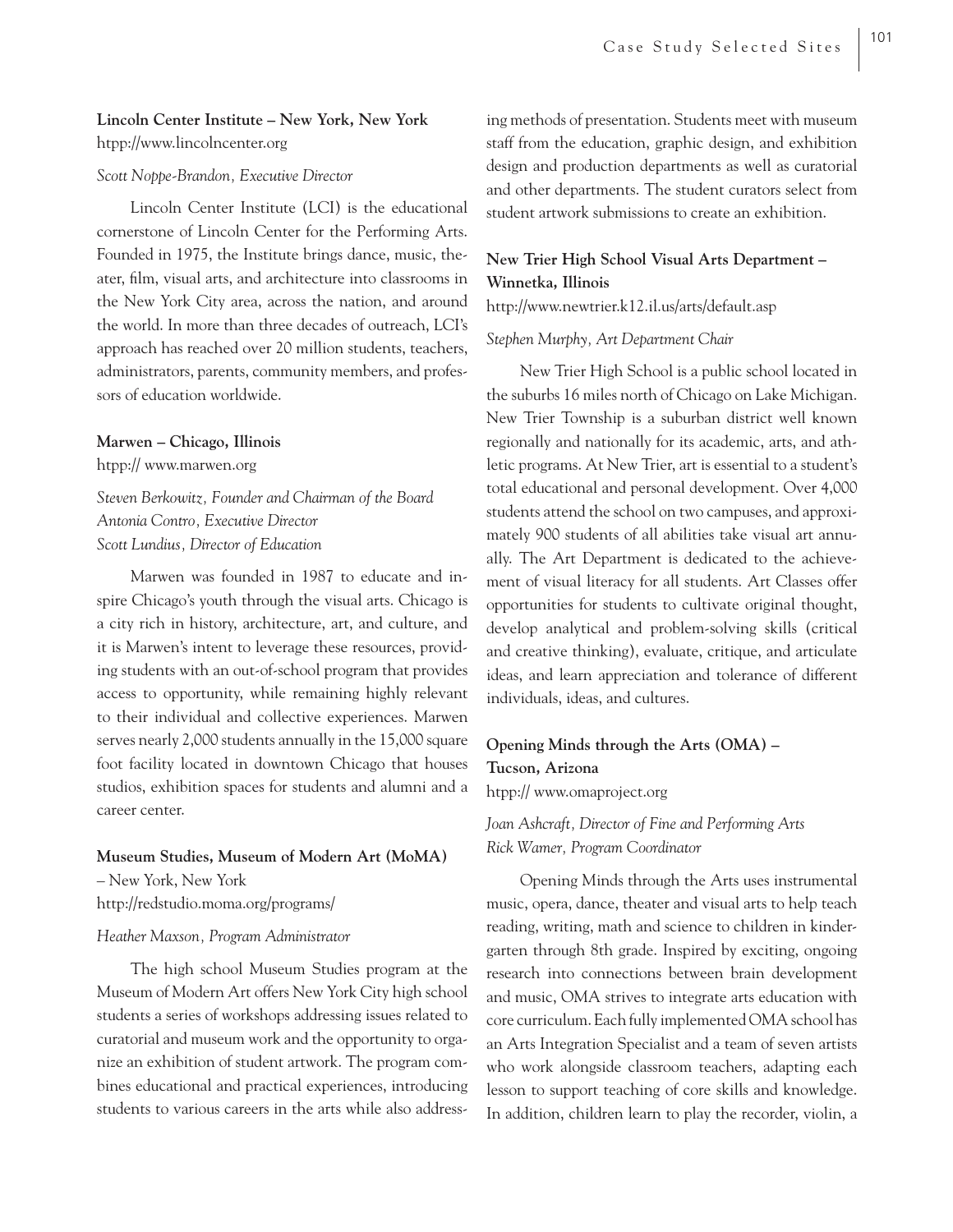wind instrument and keyboard with the goals of fostering creative development, improving test scores, encouraging self-expression, igniting love and understanding of the arts, narrowing the gap between less privileged and more privilege students, building community, and supporting the arts. Currently, over 19,000 students and 700 teachers in 44 schools in the Tucson Unified School District are participating in the OMA program working with 53 Teaching Artists.

#### **Sound Learning – Atlanta, Georgia**

htpp:// www.atlantasymphony.org/communityandeducation/educationalprograms/soundlearning.aspx

## *David Myers, Director for the Georgia State University Center for Educational Partnerships in Music*

The Atlanta Symphony Orchestra, Georgia State University's Center for Educational Partnerships in Music, Fulton County Schools, and Atlanta Public Schools implemented *Sound Learning*, an innovative, integrated arts education program. 2007-2008 marks the ninth year of the program. Sound Learning enhances core curriculum study and expands learning opportunities through the infusion of music into all subject areas. Sound Learning allows students, teachers, and musicians to explore the connection between music and the general curriculum, using the artist residencies and music curriculum materials developed by the ASO's Education Department. Sound Learning was founded with the belief that arts education has proven vital as a key to enhance intellectual development, physical wellness, and improved academic achievement.

## **Studio In a School – New York, New York** htpp://www.studioinaschool.org

#### *Thomas Cahill, President and CEO*

Studio in a School provides programs to more than 170 schools throughout the five boroughs. Every year, over 90 professional artists devote some 45,000 hours to more than 30,000 pre-k through high school students and around 2,500 teachers. Studio in a School provides children with the invaluable experience and guidance of a professional artist, high quality art materials, in-depth creative experience, and the joy of making art. Their indepth programs focus exclusively on teaching children how to express their experiences through visual art and the development of imagination, expression and careful observation.

## **Studio Museum of Harlem, New York, New York** htpp://studiomuseum.org

## *Sandra Jackson-Dumont, former Director of Education and Public Program*s

The Studio Museum in Harlem is the nexus for black artists locally, nationally, and internationally, and for work that has been inspired by black culture. The Expanding the Walls (ETW) at the Studio Museum is designed to expose youth to the James VanDerZee photographic archive housed at the Museum as a way of generating dialogue and art making that explore ideas of community identity, history and culture. The program combines studio and museum visits with artists, curators and educators, offsite exposure visits with community organizations that deepen the students' understanding of the social and cultural history of Harlem, and a rigorous course in 35 mm photography. The program culminates with an exhibition of student and VanDerZee photographs curated by the students themselves.

## **Teens Rock the Mic (TRTM) of the Juno Collective – Minneapolis, Minnesota**

Website no longer available

#### *Melissa Borgmann, co-founder*

Teens Rock the Mic began as ensemble of urban poets and youth leaders who traveled to San Francisco for the Youth Speaks Brave New Voices International Youth Poetry Slam Festival in April, 2005. The mission of this program was to impact society by giving voice to those without – through story, experience, and art of spoken word. These young activists and artist strove to raise awareness, promote social justice and uplift the community, the nation and the world. Due to a lack of financial resources to sustain the program, Teens Rock the Mic folded after its final collaborative performance with One Voice Mixed Chorus in June, 2007. However, a number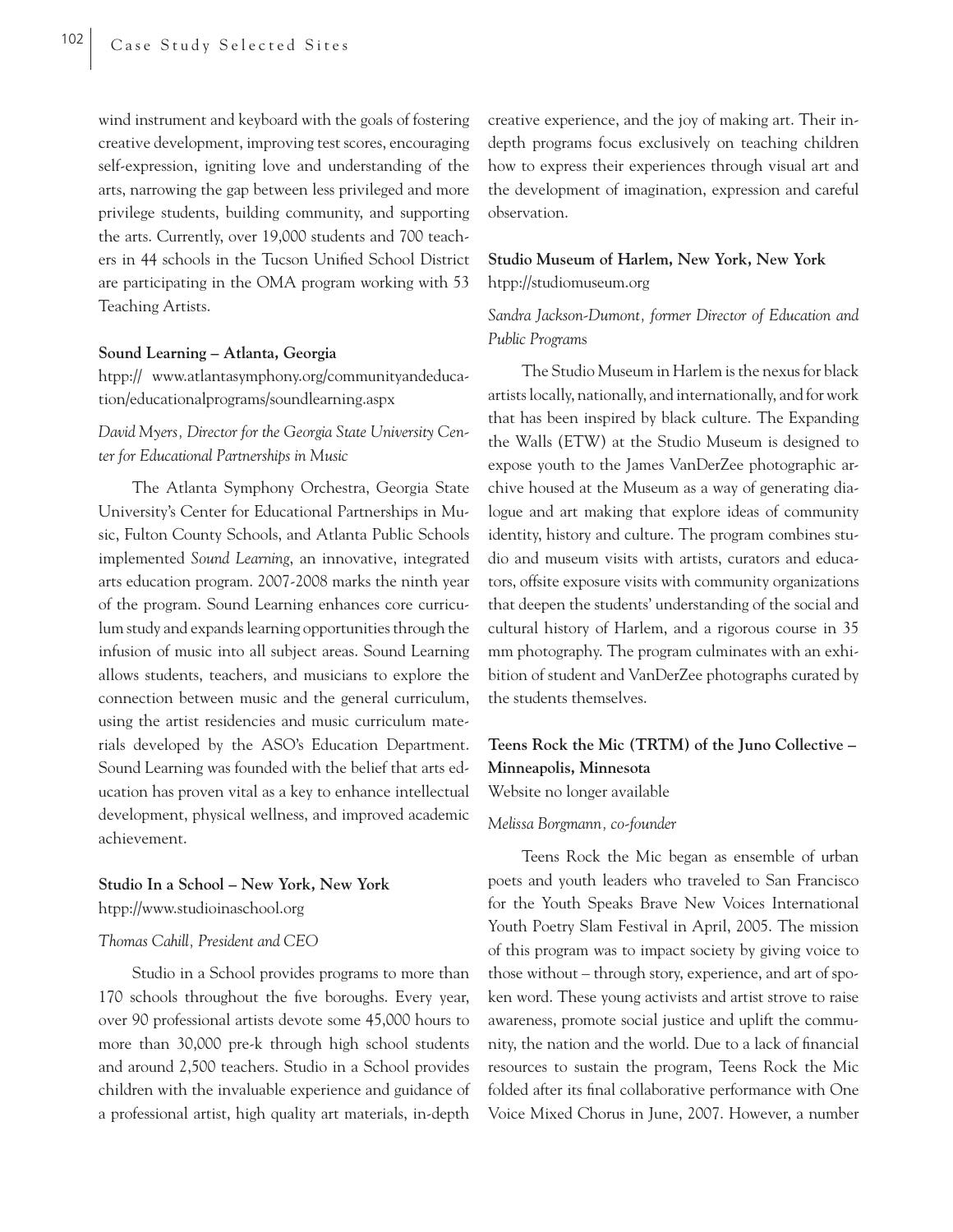of its founding teen artists have continued on in their own organizational efforts, as young adult teaching and performing artists, inspiring audiences and classrooms of all ages.

#### **Urban Word – New York, New York**

htpp://www.urbanwordnyc.org

#### *Michael Cirelli, Executive Director*

Founded in 1999, Urban Word NYC™ (UW) exists to ensure that New York City youth have a safe, supportive, dynamic and challenging community in which to discover their powerful voices – through written and spoken word – and use them to express their views, strengthen self-esteem and engage them in opportunities that address the sociopolitical issues that affect them. UW provides free and uncensored writing and performance opportunities to over 15,000 youth in all five boroughs of New York City. The organization's workshops are designed to develop critical thinking skills, leadership, and to ignite a personal commitment to growth and learning which leads to heightened in-school performance, and a greater interest in pursuing higher education.

## **Will Power to Youth at Shakespeare Festival/LA – Los Angeles, California** htpp://www.shakespearefestivalla.org/education/will\_ power\_to\_youth.php

*Ben Donenberg, Producing Artistic Director Sara Adelman, Managing Director Chris Anthony, Associate Artistic Director/Director of Youth and Education* 

Will Power to Youth (WPY) serves young people in the Los Angeles community who do not traditionally have access to theater programs, job training, academic enrichment, or other arts opportunities. 20-30 Los Angeles youth are hired into and get paid to participate in this arts-based educational enrichment program. During each session – 30 hours a week for seven weeks – youth work closely with professional artists and human relations facilitators. Together, they create an adaptation of a Shakespeare play inspired by their personal experiences. WPY is designed to help its participants make the transition into adulthood under their mission to enchant, enrich and build community through professional theatrical traditions accessible to all.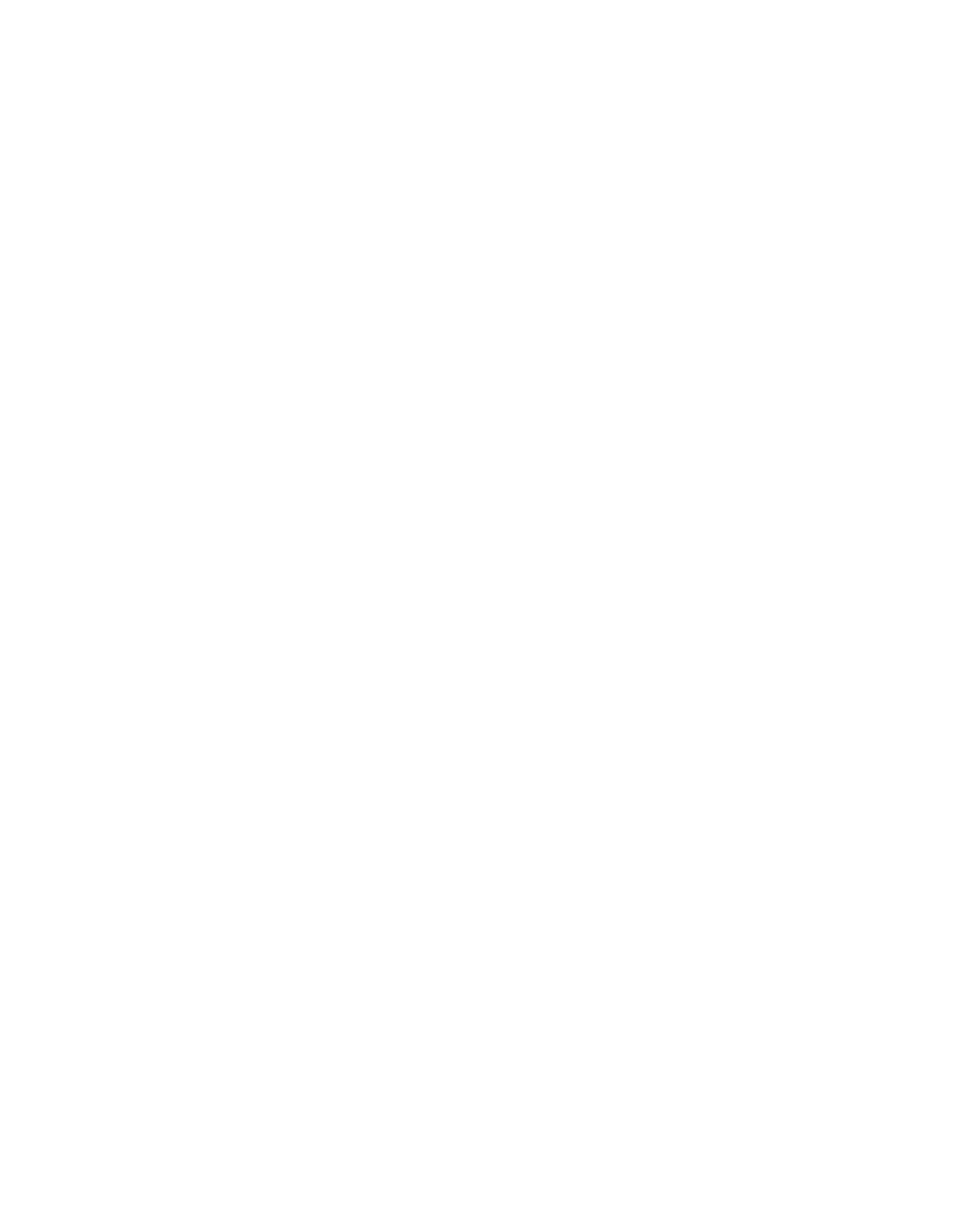## *APPENDIX D: RESEARCH PROTOCOLS*

## Program/Organization Application

## **The Qualities of Quality:** Understanding Excellence in Arts Education

## GENERAL CONTACT INFORMATION

| Contact Person First Name: _______________________________Contact Person Last Name: __________________________ |
|----------------------------------------------------------------------------------------------------------------|
|                                                                                                                |
|                                                                                                                |
|                                                                                                                |
|                                                                                                                |
|                                                                                                                |
|                                                                                                                |

### Please help us create a profile of your program or organization.

Describe the context in which your program takes place or in which your organization is based. *(Check all that apply)*

- \_\_\_\_Out of school: Community Arts Organization
- \_\_\_\_School Program (includes programs affi liated with a school and occurring during school hours)
- \_\_\_\_Out of school: Museum
- \_\_\_\_Out of school: Other Setting
- \_\_\_\_Partnership (collaboration between multiple schools/organizations/museums/community art centers).

Who are the collaborators?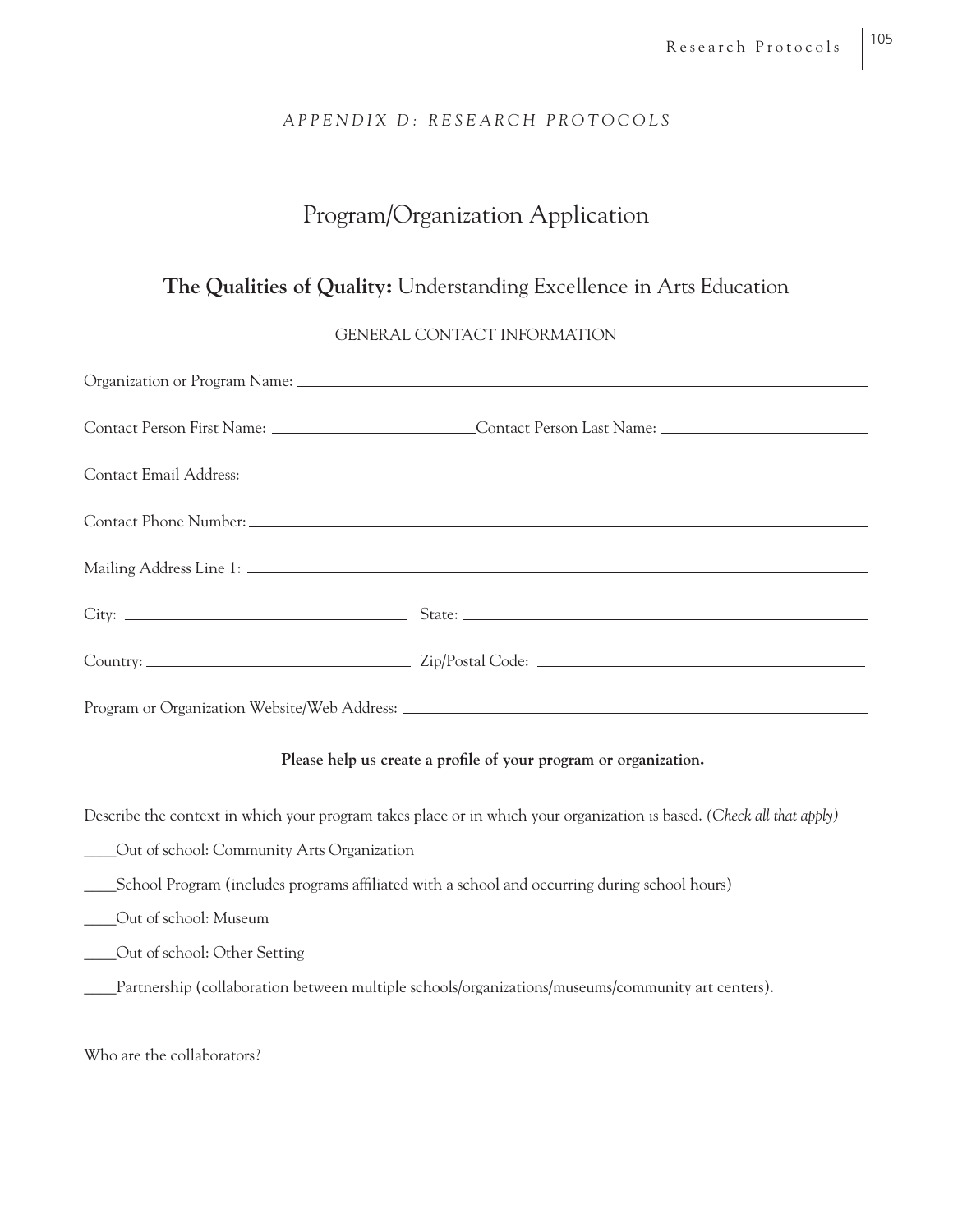What is the age of students participating in your program(s) or organization? *(Check all that apply)*

\_\_\_\_5-11 years old (K-5th grade) \_\_\_\_12-14 years old (6th-8th grade) \_\_\_\_15-18 years old (9th-12th grade)

Which art form does your program or organization offer? *(Check all that apply)* \_\_\_\_Dance \_\_\_\_Visual \_\_\_\_Art \_\_\_\_Music \_\_\_\_Theater \_\_\_\_New media (for example, video, sound or web-based technology) \_\_\_\_Other

Describe the scale of your program or organization. *(Check all that apply)*

\_\_\_\_Single school or site \_\_\_\_Multiple schools or sites \_\_\_\_Widespread across many schools or sites. How many?

Describe the setting of your program or organization. *(Check all that apply)*

\_\_\_\_National \_\_\_\_International \_\_\_\_Rural \_\_\_\_Urban \_\_\_\_Suburban

Describe the community your program or organization serves, including the socio-economic background of your participants.

What kind of funding does your program or organization receive? *(Check all that apply)*

\_\_\_\_Public funds (supported through city/state/federal funds) \_\_\_\_Grant funded (supported through foundation or government grants) \_\_\_\_Private donations (private donors or in-kind support) \_\_\_\_Family supported (fee or tuition based) \_\_\_\_Other

Who teaches in your program or organization? (Check all that apply)

\_\_\_\_Classroom teachers (of non-art subjects) \_\_\_\_Art specialists \_\_\_\_Teaching artists \_\_\_\_Other

What is the relationship of your program or organization to the school curriculum? (Check all that apply)

\_\_\_\_Non-integrated (no relationship to the school curriculum) \_\_\_\_Integrated with school curriculum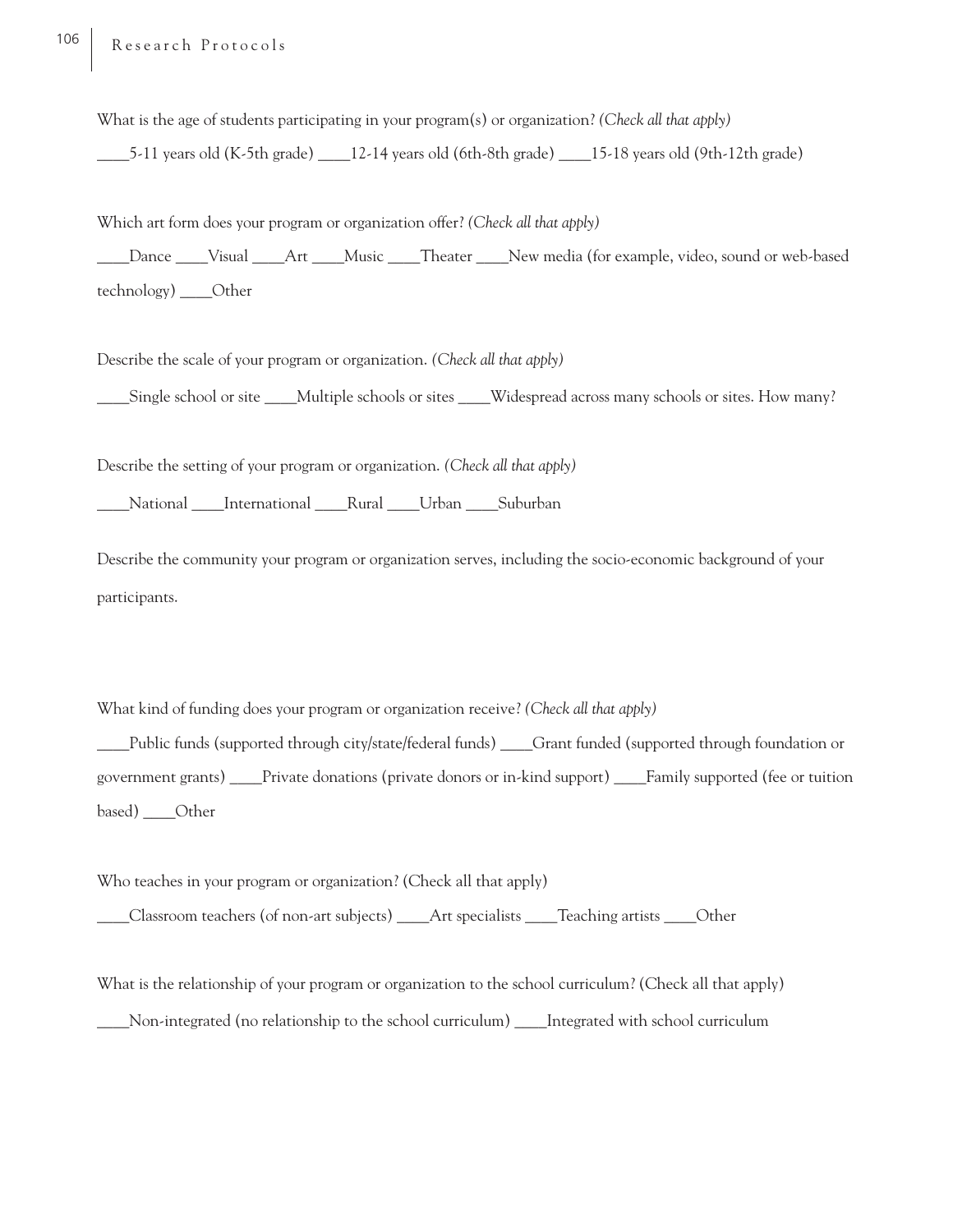#### **Goals and Purposes**

What are the goals of your organization/program? How are they related to high quality learning and teaching?

What do you do to identify and achieve high quality arts learning and teaching in your program or organization?

What theories and practices shape your ideas about how to achieve quality?

#### **Assessment**

How do you assess the quality of arts learning and teaching in your program or organization?

#### **Challenges**

Describe some obstacles or challenges to achieving quality that your organization has faced and how you have addressed them.

If you are not a new program, how do you sustain quality over time and/or across changes (in leadership, funding, size, resources, etc.)?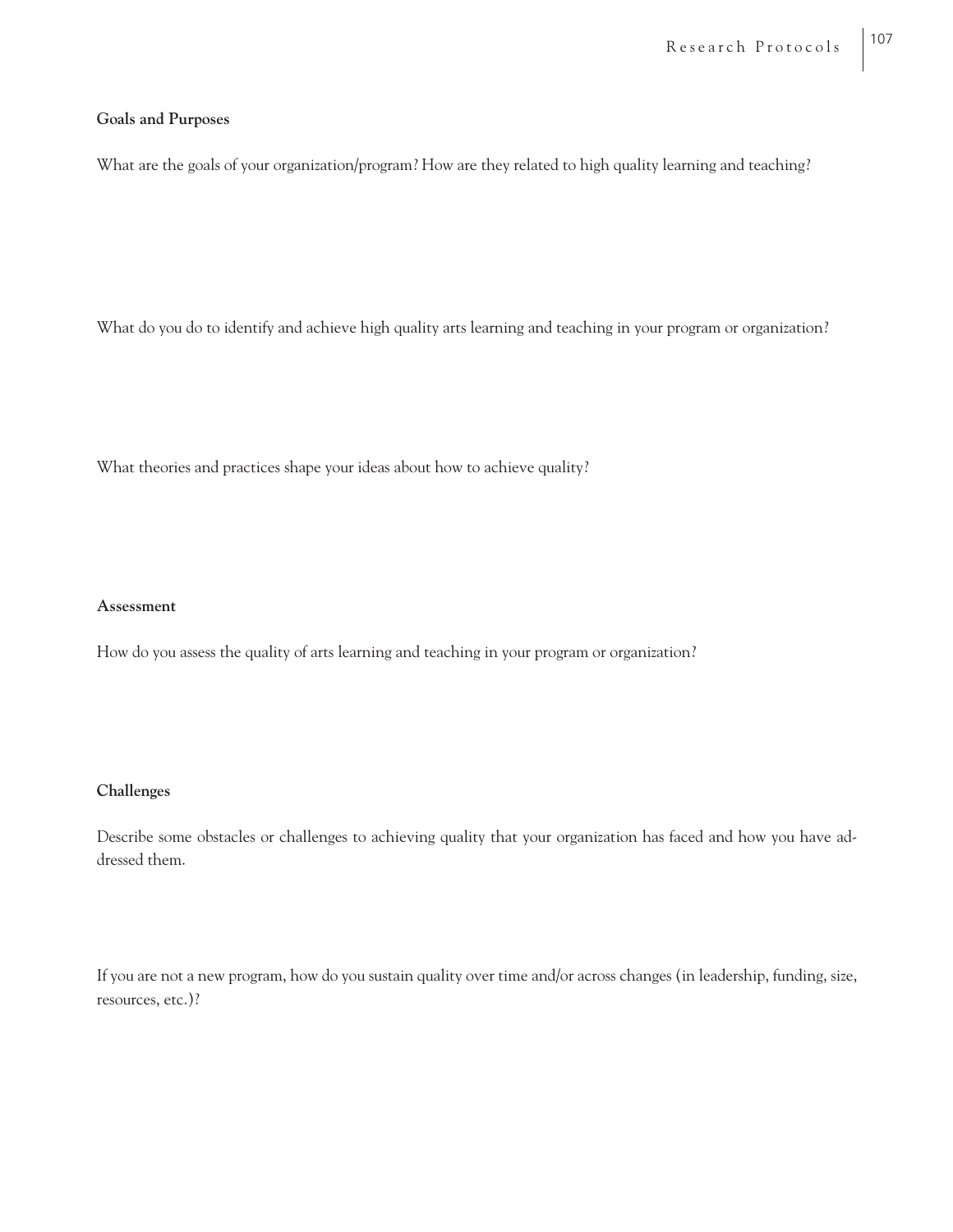## Interview Protocol

1. What are your big ideas about what counts as high quality teaching in the arts? What are your big ideas about what counts as high quality learning in the arts?

2. Given your ideas about quality in arts teaching and learning, what do you think the focus, or purpose of arts education should be?

3. Given your ideas about quality in arts teaching and learning, What are some of the important controversies around what the focus of arts education should be?

4. How have your ideas about quality in arts teaching and learning evolved? Are there ideas, theories and/or experiences that have strongly influenced you?

5. Are there particular art forms and contexts you have in mind when you are responding to these questions? Do your ideas about quality in arts education differ across art forms and/or contexts?

6. With your ideas about quality arts learning and teaching as a backdrop, what do you think is especially important to keep in mind about assessing arts learning, and assessing arts teaching?

7. What are your thoughts or questions about the relationship between high quality learning and teaching in the arts and high quality learning and teaching in other disciplines?

8. What social, political or cultural factors, if any, do you think it is important to keep in mind when we think about quality in art education?

9. Think for a moment at the level of state or national policy. What kinds of national arts education policies are essential to insure your vision of quality arts education?

10. What do program or local level decision makers need to understand about quality in order to make good decisions about where to focus their attention and resources?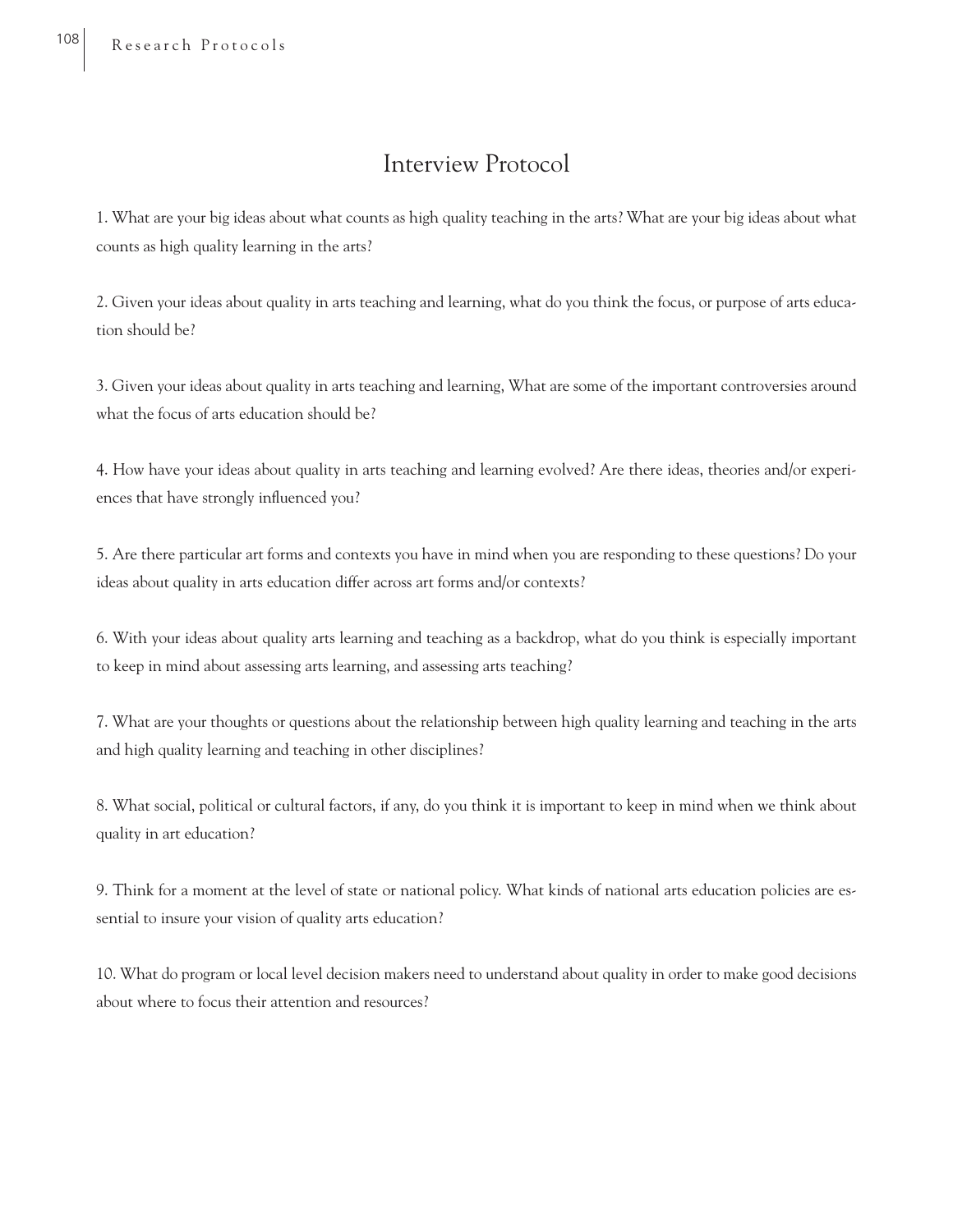# Interview Debriefing Protocol

| Name of interviewee | ` late |
|---------------------|--------|
|                     |        |
|                     |        |
|                     |        |
|                     |        |

| Interviewer. | Listener/Iranscriber |
|--------------|----------------------|
|              |                      |

Headlines?

Highlights?

Themes, puzzles and questions worth returning to:

Striking connections & contrasts – with other interviews, literature, case studies:

Immediate action plans: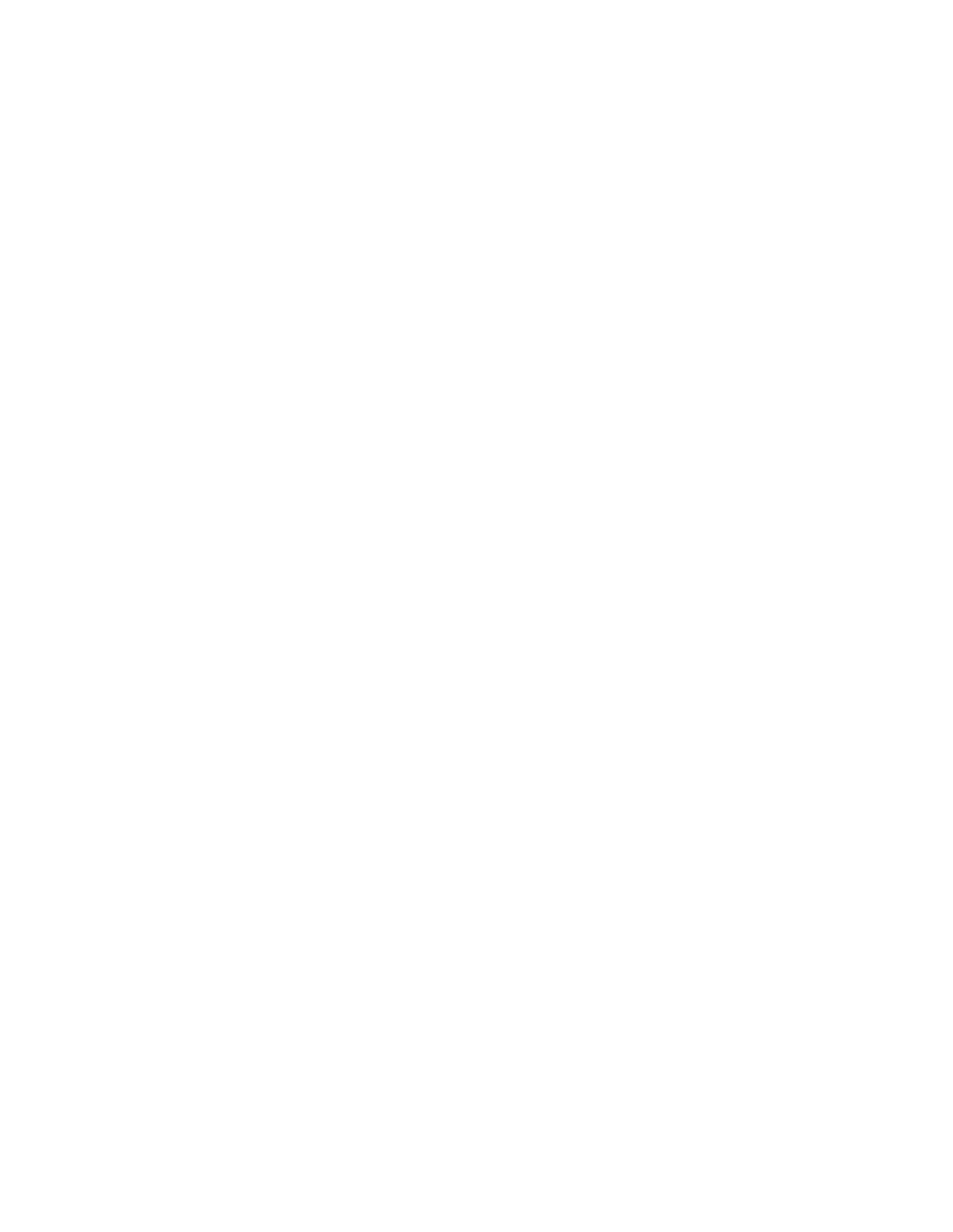#### *APPENDIX E: REFERENCES*

Adams, D., & Goldbard, A. (2001). *Creative Community: The art of cultural development.* http://www.lulu.com/ network.

Adams, D., & Goldbard, A. (2002). *Community, Culture and Globalization*. New York: Rockefeller Foundation.

Amabile, T. (1996). *Creativity in context: Update to the social psychology of creativity.* Boulder, CO: Westview Press.

Aprill, A. (1999). *Learning partnerships: Improving learning in schools with arts partners in the community.* Washington, D.C.: Arts Education Partnership.

Art:21 Education Advisory Council. (2001). *The educator's guide to Art:21, the 2001 season.* Stockbridge, MA: Toby Levine Communications.

Bamford, A. (2006). *The wow factor: Global research compendium on the impact of the arts in education.* New York: Waxmann Münster.

Beattie, D. K. (2006). The rich task: A unit of instruction and a unit of assessment. *Art Education, 59*(6), 12-16.

Berry, N. W. (1998). A focus on art museum/school collaborations. *Art Education 51*(2), 8-14.

Birch, W. (1990). Knowing our history, teaching our culture. In M. O'Brien and C. Little (Eds.), *Reimaging America: The arts of social change* (pp. 137 – 143). Philadelphia: New Society.

Bleick, C. (1980). A volunteer in art education: The art museum docent. *Art Education 33*(1), 19-20.

Boal, A. (1995). *The rainbow of desire: The Boal method of theatre and therapy* (A. Jackson Trans.). New York: Routledge.

Boal, A. (2000). *Theater of the oppressed* (3rd ed.). London: Pluto Press.

Boal, A., & Jackson, A. (2006). *Aesthetics of the oppressed.* New York: Routledge.

Bodily, S., & Augustine, C. H. (with Zakaras, L.). (2008). *Revitalizing Arts Education Through Community-Wide Coordination.* Santa Monica, CA: RAND Corporation.

Booth, E. (2003) Seeking definition: What is a teaching artist? *Teaching Artist Journal*, 11(1), 5 – 12.

Boughton, D. (2004). Assessing art learning in changing contexts: High-stakes accountability, international standards, and changing conceptions of artistic development. In E. Eisner & M. Day (Eds.), *Handbook of Research and Policy in*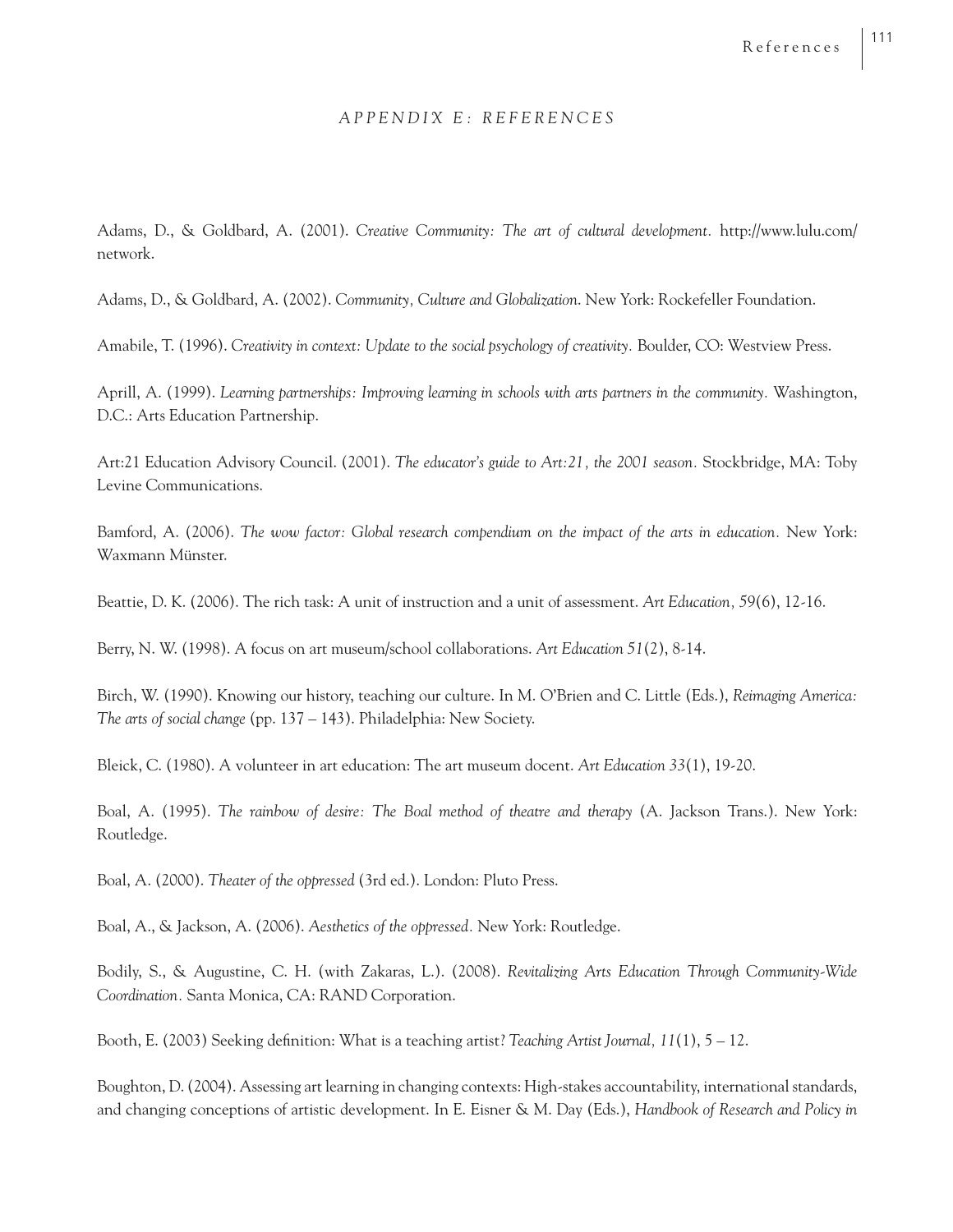*Art Education* (585-605). Mahway, NJ: Lawrence Erlbaum.

Bowman, P. (1993-2003). *Louisiana voices.* Retrieved March 20, 2007, from http://www.louisianavoices.org.

Bowman, P. (2006). Standing at the Crossroads of Folklore and Education. *Journal of American Folklore, 119*(471), 66-79.

Bowman, P. & Zeitlin, S. (May 3-4, 1993). *Folk arts in the classroom: Changing the relationship between schools and communities.* A Report from the National Roundtable on Folk Arts in the classroom. Washington, DC.

Bruner, J. (1979). *On knowing: Essays for the left hand.* Cambridge: The Belknap Press of Harvard University Press.

Burnaford, G. (2007). Moving toward a culture of evidence: Documentation and action research in the practice of arts partnerships. *Arts Education Policy Review, 108*(3), 35-41.

Burnaford, G. (with Brown, S., Dougherty, J., & McLaughlin, H. J.). (2007). *Arts integration frameworks, research, and practice: A literature review.* Washington, DC: Arts Education Partnership (http://www.aep-arts.org/files/publications/ arts\_integration\_book\_final.pdf).

Burnaford, G., Aprill, A., & Weiss, C. (Eds.). (2001). *Renaissance in the classroom: Arts integration and meaningful learning.* Mahway, NJ: Lawrence Erlbaum.

Burnham, L.F. & Durland, S. (eds.) (1998). *The Citizen Artist: Twenty years of art in the public arena.* Gardiner, NY: Critical Press.

Burnham, R. & Kai-Kee, E. (2005). The art of teaching in the museum. *Journal of Aesthetic Education, 39*(1), 65-76.

Cahan, S., & Kocur, Z. (1996). *Contemporary art and multicultural education.* New York: Routledge.

California Department of Education. (2007). *Graduation requirements.* Retrieved March 21, 2008, from http://www. cde.ca.gov/ci/gs/hs/hsgrtable.asp

Camp, R., & Winner, E. (1993). *Arts PROPEL: A handbook for imaginative writing.* Cambridge, MA: President and Fellows of Harvard College on behalf of Project Zero at the Harvard Graduate School of Education.

Carey, N., Kleiner, B., Porch, R., & Farris, E. (2002). *Arts education in public elementary and secondary schools: 1999- 2000.* Washington, D.C.: U.S. Department of Education, National Center for Education Statistics.

Chávez, V., & Soep, E. (2005). Youth Radio and the Pedagogy of Collegiality. *Harvard Educational Review, 75,* 409- 434.

Cleveland, W. (2000). *Art in Other Places: Artists at work in America's community and social institutions.* Amherst, MA: Arts Extension Service Press.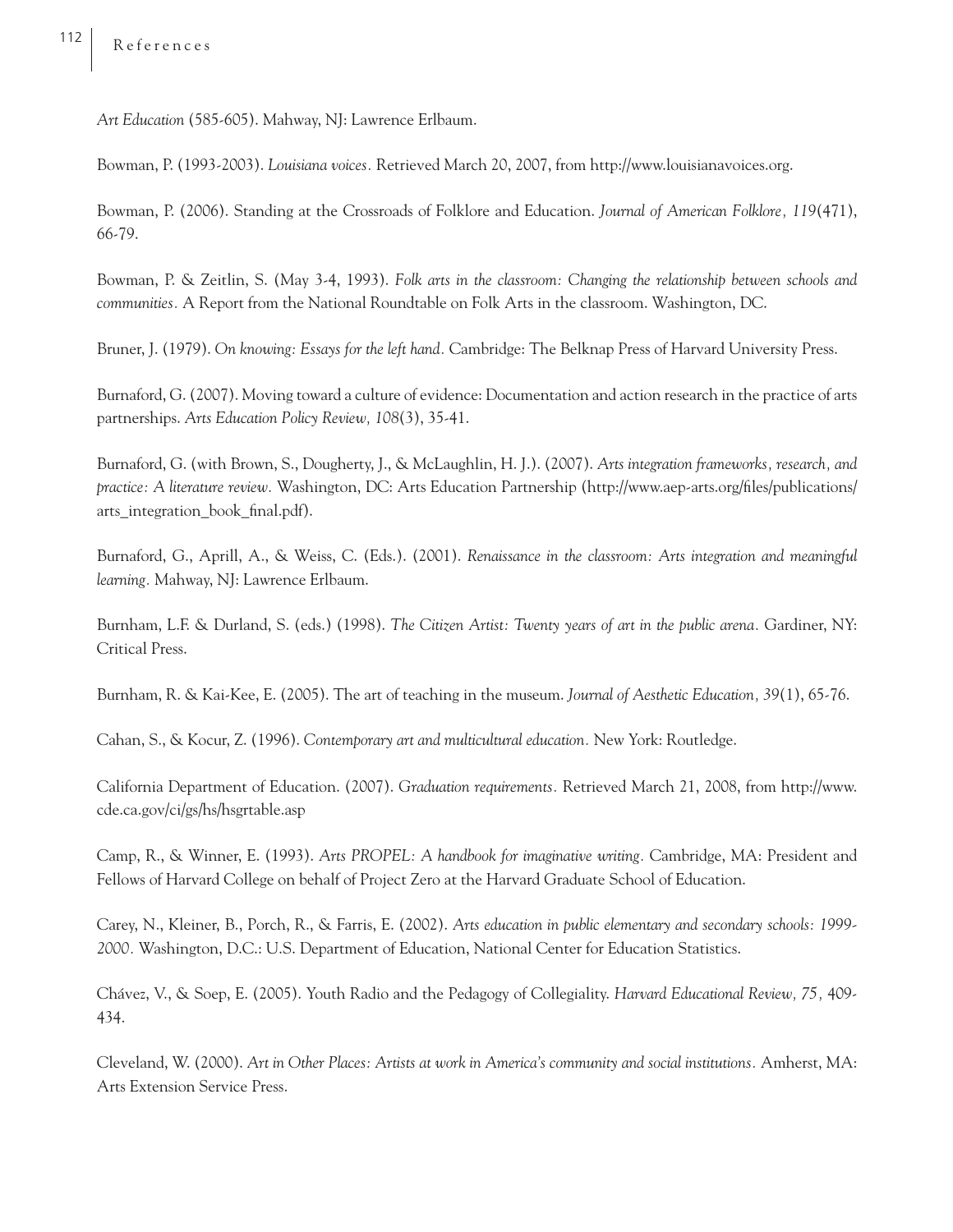The College Board (2006a). Studio art course description, May 2007. Retrieved Jan. 2, 2007, from http://www. collegeboard.com/prod\_downloads/ap/students/studioart/ap-studioart-0607.pdf.

The College Board (2006b). Music theory course description, May 2007, May 2008. Retrieved Retrieved Jan. 2, 2007, from http://www.collegeboard.com/prod\_downloads/ap/students/music/ap-music-0607.pdf.

College Entrance Examination Board (2005). Art history course description, May 2006, May 2007. Retrieved Jan. 2, 2007, from http://www.collegeboard.com/prod\_downloads/ap/students/arthistory/ap-cd-arthist-0607.pdf.

Colwell, R. (Ed.). (2002). *Handbook of research on music teaching and learning: A project of the Music Educators National Conference.* New York: Schirmer Books.

Consortium of National Arts Education Associations. (1994). *National standards for arts education: What every young American should know and be able to do in the arts.* Reston, VA: Music Educators National Conference.

Consortium of National Arts Education Associations. (2002). *Authentic connections: interdisciplinary work in the arts.*  Reston, VA: Music Educators National Conference.

Council of Arts Accrediting Organizations. (2007). *Achievement and quality: Higher education in the arts (composite text version).* Retrieved on April 3, 2008 from http://AQResources.arts-accredit.org. Reston, VA: Council of Arts Accrediting Organizations.

Csikszentmihalyi, M. (1996). *Creativity: Flow and the psychology of discovery and invention.* New York: HarperCollins.

Csikszentmihalyi, M. 1990. *Flow: The Psychology of Optimal Exxperience.* New York: Harper Collins.

Davis, J., Soep, E., Maira, S., Remba, N., & Putnoi, D. (1993). *Safe Havens: Portraits of Educational Effectiveness in Community Art Centers that Focus on Education in Economically Disadvantaged Communities.* Cambridge, MA: President and Fellows of Harvard College on behalf of Project Zero at the Harvard Graduate School of Education.

Deasy, R. J. (Ed.). (2003). *Creating quality integrated and interdisciplinary arts programs: A report of the Arts Education National Forum.* Washington, DC: Arts Education Partnership.

Dewey, J. (1934). *Art as experience.* New York: Penguin Putnam Inc.

Diamond, S., Hamlin, J., & Art:21 Advisory Council. (2003). Art:21 Art in the twenty-first century: Educator's guide to *the second season.* New York: Art:21 Inc.

Dobbs, S. M. (1998). *Learning in and through art: A guide to discipline-based art education.* Los Angeles: J. Paul Getty Trust.

Dobbs, S. M. (2004). Discipline-Based Art Education. In E. Eisner & M. Day (Eds.), *Handbook of Research and Policy in Art Education* (701-724). Mahway, NJ: Lawrence Erlbaum Associates.

Efland, A. (1976). The school art style: A functional analysis. *Studies in Art Education*, 17(2), 37-44.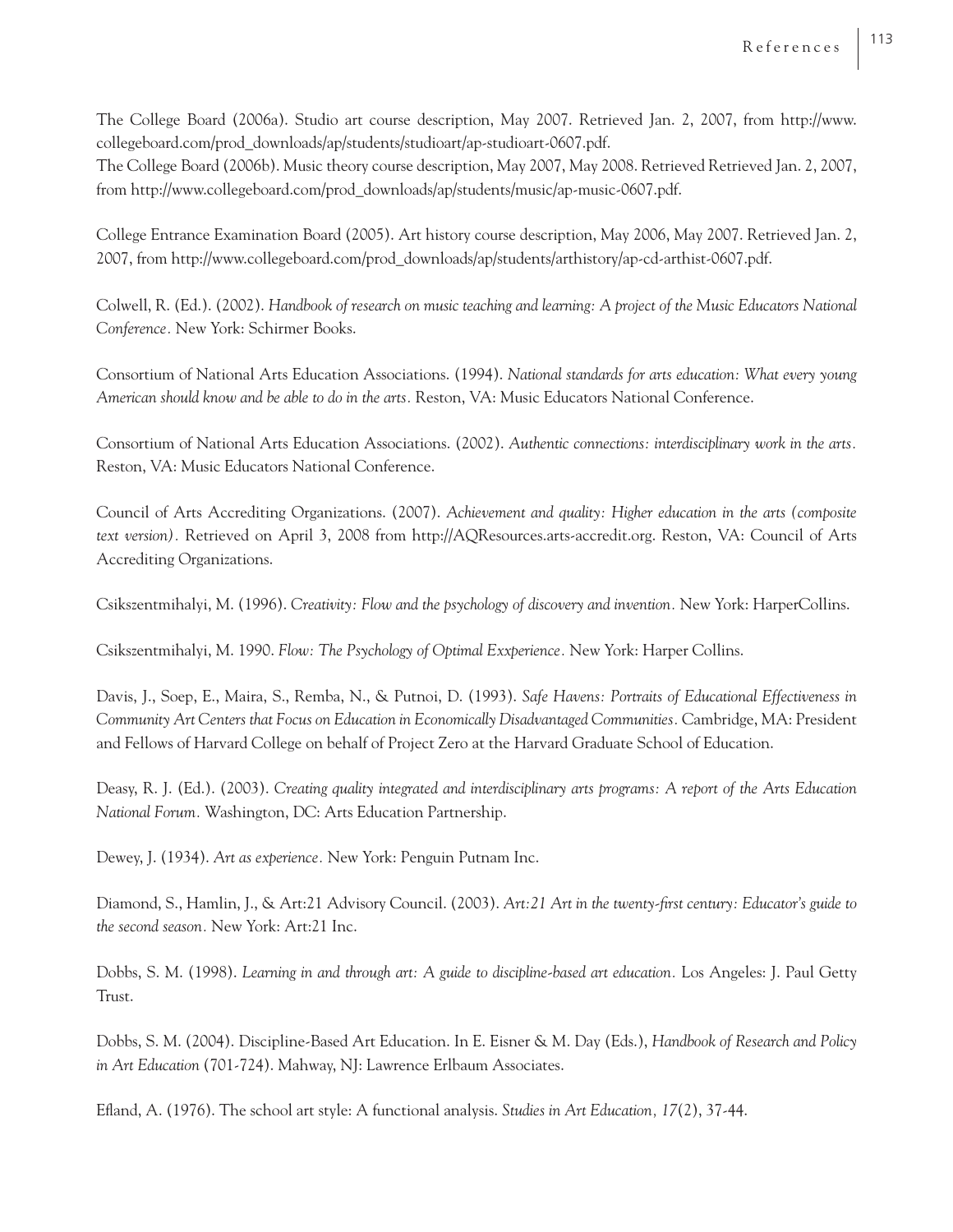Efl and, A. (1983). School art and its social origins. *Studies in Art Education, 24*(3), 149-157.

Efl and, A. (2002). *Arts and cognition: Integrating the visual arts in the curriculum.* New York: Teachers College Press.

Efl and, A. (2004). Emerging visions of art education. In E. Eisner & M. Day (Eds.), *Handbook of Research and Policy in Art Education* (691-699). Mahway, NJ: Lawrence Erlbaum Associates.

Eisner, E. (1996). Overview of evaluation and assessment: Conceptions in search of practice. In D. Boughton, E.W. Eisner, & J. Ligtvoet (Eds). *Evaluating and assessing the visual arts in education: International perspectives.* Teachers College Press: New York.

Eisner, E. (1999). The national assessment in the visual arts. *Arts Education Policy Review 100*(6), 16-19.

Eisner, E. (2004). *The arts and the creation of mind.* New Haven: Yale University Press

Eisner. E., & Day, M. (2004). *Handbook of Research and Policy in Arts Education.* Mahwah, NJ: Lawrence Erlbaum.

Eisner, E., & Dobbs, S. (1986). *The uncertain profession: Observations on the state of museum education twenty American art museums.* Santa Monica, CA: The J. Paul Getty Trust.

Elliot, D. (1995). *Music matters: A new philosophy of music education.* Oxford: Oxford University.

Erikson, K. (2004). Teaching artist interview: Working with arts organizations and schools. *Teaching Artist Journal*, http://www.informaworld.com/smpp/title%7Econtent=t775653703%7Edb=all%7Etab=issueslist%7Ebranches=2, 180-185.

Feldman, D., Csikszentmihalyi, M., & Gardner, H. (1994). *Changing the world: A framework for the study of creativity.*  Westport, CT: Praeger.

Fiske, E.B. (Ed.) (1999). *Champions of change: The impact of the arts on learning.* Washington, DC: Arts Education Partnership.

Freedman, K. (2003). T*eaching visual culture: Curriculum, aesthetics, and the social life of art.* New York: Teachers College.

Gardner, H. (1982). *Art, mind, and brain: A cognitive approach to creativity.* New York: BasicBooks.

Gardner, H. (1993). *Creating minds.* NewYork: Basic Books.

Gardner, H., & Perkins, D. N. (Eds.). (1989). *Art, mind, and education: Research from Project Zero.* Urbana: University of Illinois.

Getzels, J., & Csikszentmihalyi, M. (1965). *The creative vision: A longitudinal study of problem-finding in art.* New York: Wiley.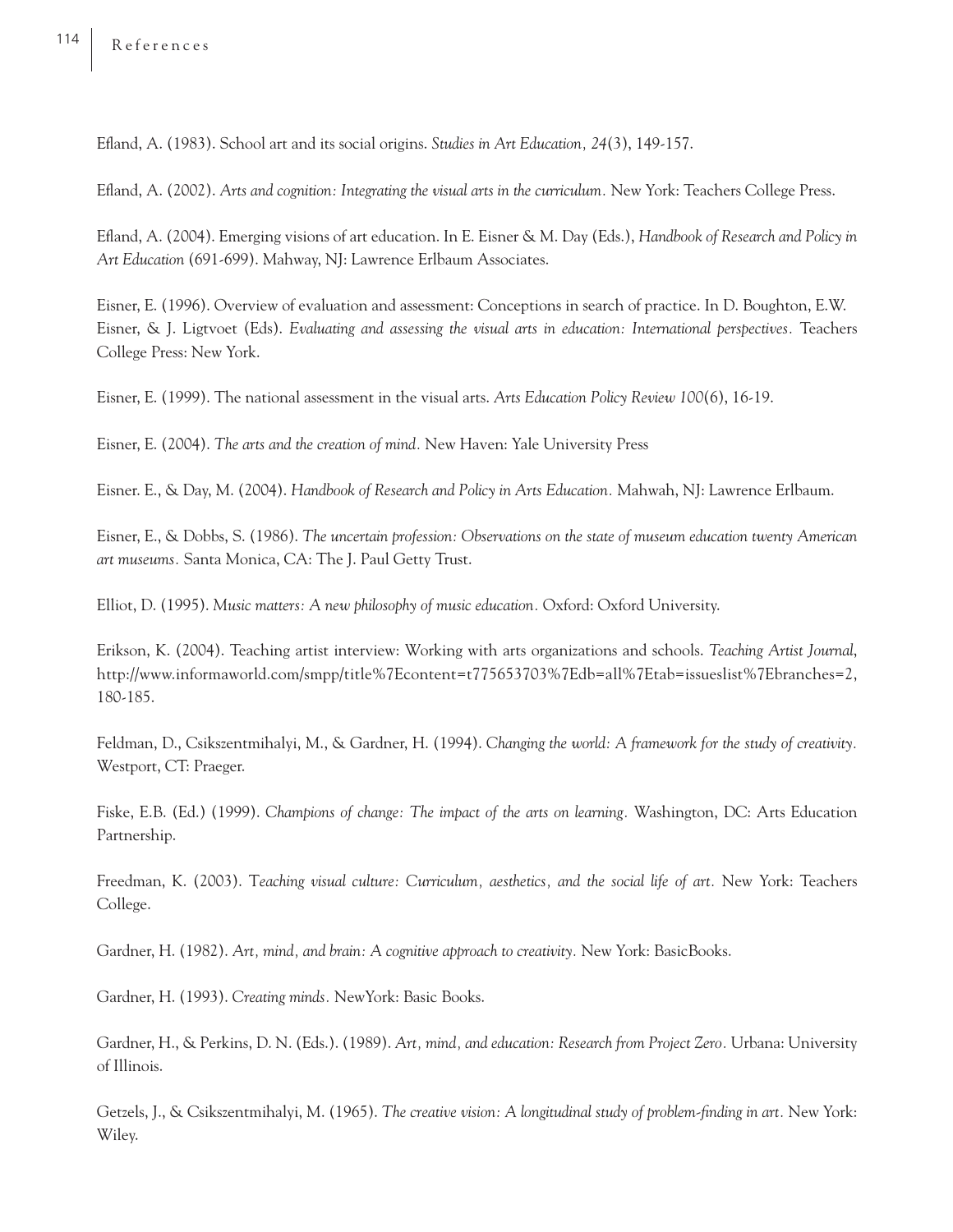Goldbard, A. (2006). *New Creative Community: The art of cultural development.* Oakland, CA: New Village Press.

Gonzalez, J.B. (2006). *Temporary stages: Departing from tradition in high school theatre education.* Portsmouth, NH: Heinemann.

Goodman, N. (1976). *Languages of art.* Indianapolis: Hackett.

Gray, C., & Malins, J. (2004). *Visualizing research: A guide to the research process in art and design.* Burlington, VT: Ashgate.

Green, L. (2001). *How popular musicians learn.* Burlington, VT: Ashgate.

Greene, M. (2000). *Releasing the imagination: Essays on education, the arts, and social change.* San Francisco: Jossey-Bass.

Greene, M. (2001). *Variations on a Blue Guitar: The Lincoln Center Institute Lectures on Aesthetic Education.* New York: Teachers College.

Grotzer, T., Howick, L. Tishman, S. & Wise, D. (2002). Art works for schools: A curriculum for teaching thinking in and through the arts. *DeCordova Museum and Sculpture Park:* Lincoln, MA.

Gude, O. (1999). *Color coding. Art Journal, Rethinking Studio Art Education, 58*(1). Retrieved May 31, 2008 from http:// www.uic.edu/classes/ad/ad382/sites/AEA/AEA\_04/AAEA04a.html.

Gude, O. (2000). Drawing colour lines. *Art Education, 53*(1). Art Education at Home and Around the World, 44- 50.

Gude, O. (2004). Postmodern Principles: In Search of a 21st Century Art Education. *Art Education, 57*(1), 6-14.

Gullotta, T. (Ed.). (2000). *Developing competent youth and strong communities through after-school programming.*  Washington, D.C.: CWLA Press, 173-182.

Gurr, B., & Cahill, T. (2007). *Blueprint for teaching and learning in visual arts: Grades prek-12.* New York: New York City Department of Education.

Hamer, L. (2000). Folklore in Schools and Multicultural Education: Toward Institutionalizing Noninstitutional Knowledge. *The Journal of American Folklore, 113*(447), 44-69.

Hamlin, J., & Art:21 Local Education Advisory Council. (2005). Art:21 Art in the twenty-first century: Educator's guide *to the third season.* New York: Art:21 Inc.

Hamlin, I., Donnan, A., & Art:21 City Education Council. (2007). Art:21 Art in the twenty-first century: Educator's *guide to the fourth season.* New York: Art:21 Inc.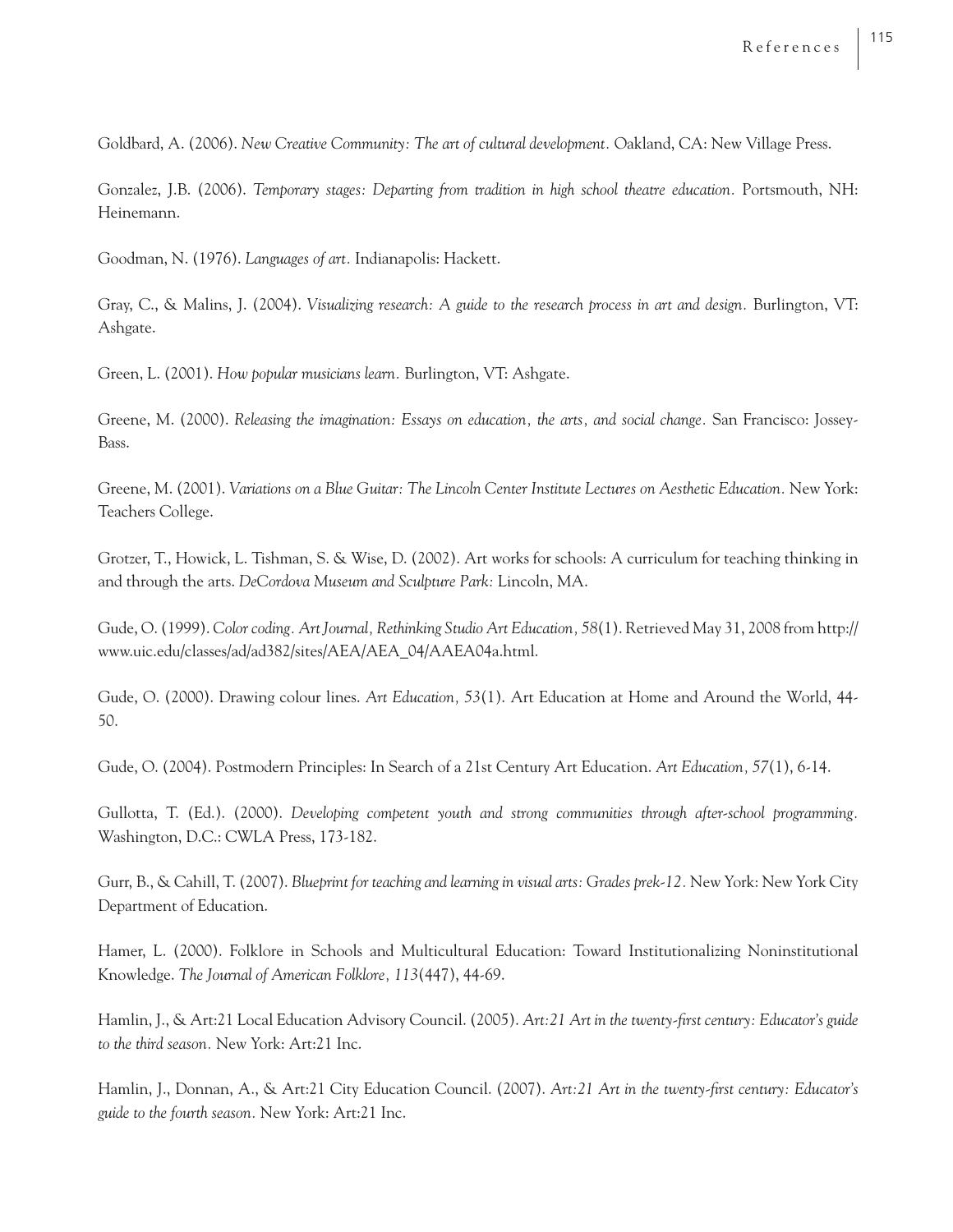Heath, S. B. (with Roach, A.) (1999). Imaginative actuality: Learning in the arts during the non-school hours. In E. B. Fiske (Ed). *Champions of change: The impact of the arts on learning.* Washington, DC: Arts Education Partnership and the President's Committee on the Arts and the Humanities.

Heath, S.B., Soep, E., & Roach, A. (1998). Living the arts through language-learning: A report on community-based youth organization. *Americans for the Arts Monograph, 2.7:* 1-20.

Hetland, L., Winner, E., Veenema, S., & Sheridan, K. (August, 2007). *Studio thinking: The real benefits of visual arts education.* New York: Teachers College Press.

International Baccalaureate Organization (1999). *Diploma programme theatre arts guide: For first examinations in 2001*. Geneva, Switzerland: The International Baccalaureate Organization.

International Baccalaureate Organization (2000a). *Diploma programme music guide: For first examinations in 2002.* Geneva, Switzerland: The International Baccalaureate Organization.

International Baccalaureate Organization (2000b). *Diploma programme visual arts guide: For first examinations in 2002*. Geneva, Switzerland: The International Baccalaureate Organization.

International Baccalaureate Organization (2005). *Diploma programme draft film guide: For first examinations in 2006*. Geneva, Switzerland: The International Baccalaureate Organization.

Jorgensen, E. (1992). On philosophical method. In R. Colwell (Ed.), *Handbook of research on music teaching and learning: A project of the Music Educators National Conference* (pp. 91-101). New York: Schirmer Books.

Kimbell, R.A. & Stables, K. (2007). *Researching design learning: Issues and findings from two decades of research and development.* Dordrecht: Springer.

King, P. L., & Houston, M. (2007). *Blueprint for teaching and learning in theater: Grades Prek-12.* New York: New York City Department of Education.

Kirshenblatt-Gimblett, B. (1983). The future of folklore studies in America: The urban frontier. *Folklore Forum, 16*, 175-234.

Lacy, Suzanne. (1995). *Mapping the terrain: New genre public art.* Seattle: Bay.

Langer, S. (1942). *Philosophy in a new key: A study of the symbolism of reason, rite, and art.* Cambridge, MA: Harvard University Press.

Langer, S. (1953). *Feeling and form: A theory of art developed from 'Philosophy in a New Key'.* New York: Scribner.

Lazarus, J. (2004). *Signs of change: New directions in secondary theatre education*. Portsmouth, NH: Heinemann Drama.

Levine, T. & Art:21 Advisory Council. (2001). Art:21 Art in the twenty-first century: Educator's guide to 2001 season.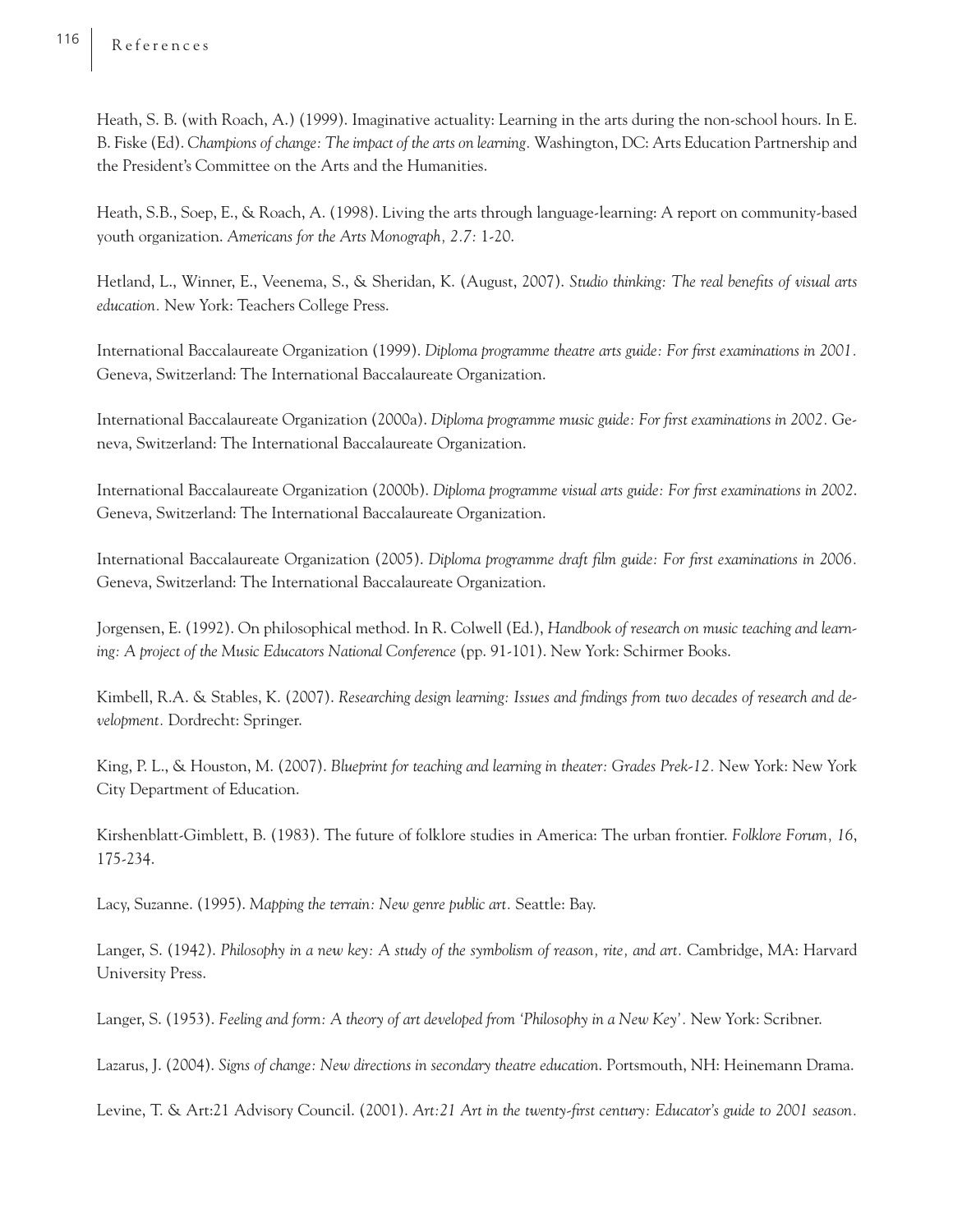New York: Art:21 Inc.

Levy, F., & Murnane, R. (2004). *The new division of labor: How computers are creating the next job market.* Princeton, NJ: Princeton University Press.

Los Angeles County Arts Commission (2002). *Arts for all: Los Angeles County regional blueprint for arts education.*

Mahlmann, J., and others (1994). *National standards for arts education: What every young American should know and be able to do in the arts.* Reston, VA: Music Educators National Conference.

Marshall, J., (2006). Substantive art integration = Exemplary art education. *National Art Education Association, 59*(6), 17-24.

Massachusetts Department of Education (2008). *MassCore information for students and parents.* Retrieved July 18, 2008, from http://www.doe.mass.edu/hsreform/masscore/.

McCarthy, K. F., Ondaatje, E. H., Zakaras, L., & Brooks, A. (2004). *Gifts of the muse: Reframing the debate about the*  benefits of the arts. Santa Monica, CA: RAND Corporation.

MacLeod, K. & Holdridge, L. (Eds.). (2006). *Thinking through art: Reflections on art as research*. New York: Routledge.

McKean, B. (2006). *A teaching artist at work: Theatre with young people in educational settings.* Portsmouth, NH: Heinemann Drama.

Mesa-Baines, A. (1990). Galeria de la raza: A study in cultural transformation. In M. O'Brien and C. Little (Eds.), *Reimaging America: The arts of social change* (pp. 137 – 143). Philadelphia: New Society.

Michaelson, M. & Nakamura, J. (Eds.). (2001). S*upportive Frameworks for Youth Engagement, Number 93: New Directions for Child and Adolescent Development.* San Francisco: Jossey-Bass.

Michigan Department of Education. (2006). *The revised school code (excerpt): Act 451 of 1976.* Retrieved March 21, 2008 from http://www.michigan.gov/mde/0,1607,7-140-38924----,00.html.

Minton, S. (2000). Research in dance: Educational and scientific perspectives. *Dance research journal*, 32(1), 110-116.

Museum of American Folk Art (1998). *Self-taught artists of the 20th century: An American Anthology.* San Francisco: Chronicle.

Myers, D.E. (2003). Quest for Excellence: The Transforming Role of University Community Collaboration in Music Teaching and Learning. *Arts Education Policy Review, 105*(1), 5-12.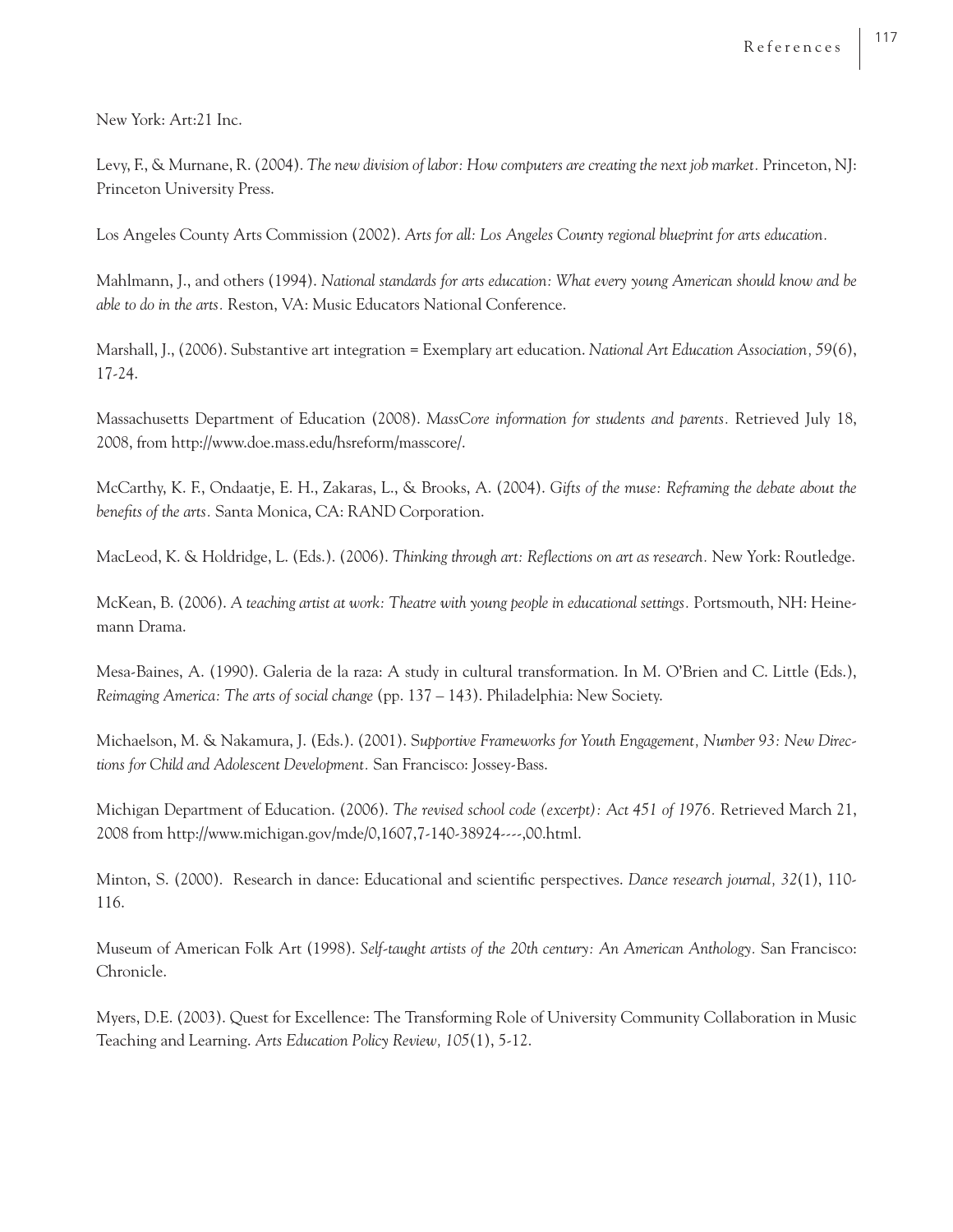Myford, C. M., & Sims-Gunzenhauser, A. (2004).The evolution of large-scale assessment programs in the visual arts. In E. Eisner & M. Day (Eds.), *Handbook of Research and Policy in Art Education* (pp. 637-666). Mahway, NJ: Lawrence Erlbaum.

National Commission on Excellence in Education. (1983). *A nation at risk: The imperative for educational reform.*  Washington, D.C.: United States Department of Education.

National Center for Educational Statistics. (1998). The NAEP 1997 arts education assessment: An overview. *Focus on NAEP: The Nation's Report Card, 2*(4), 1-6.

New Jersey Arts Education Census Project. (2006). *New Jersey visual and performing arts education survey: Preliminary results.* Beachwood, OH: Cypress Research Group.

New York City (2004). *Blueprint for Teaching and Learning in the Arts* (http://schools.nyc.gov/offices/teachlearn/arts/ blueprint.html)

One Hundred Third Congress of the United States. (1994). *Goals 2000: Educate America Act.* Washington, D.C.: US Congress.

President's Committee on the Arts and the Humanities. (1996) *Coming up taller: Arts and humanities programs for children and youth at risk.* Washington, DC.

Performing Arts Workshop. (2006). *Lessons from the workshop: A guide to best practices in performing arts education.* San Francisco: Performing Arts Workshop.

Perkins, D. N. (1981). *The mind's best work.* Cambridge, MA: Harvard University Press.

Perkins, D. (1994). T*he intelligent eye: Learning to think by looking at art.* Santa Monica, CA: Getty Center for Education in the Arts.

Persky, H. (2004). The NAEP Arts Assessment: Pushing the boundaries of large-scale performance assessment. In E. Eisner & M. Day (Eds.), *Handbook of Research and Policy in Art Education* (607-635). Mahway, NJ: Lawrence Erlbaum Associates.

Persky, H. R., Sandene, B. A., & Askew, J. M. (1998). *The NAEP 1997 arts report card: Eighth-grade findings from the National Assessment of Educational Progress.* Washington, D.C.: U.S. Dept. of Education, Office of Educational Research and Improvement.

Pink, D. H. (2005). *A whole new mind: Moving from the information age to the conceptual age.* New York: Riverhead.

Preston-Dunlop, P. (1988). A *Handbook for Dance in Education.* Hightstown, NJ: Princeton Book Company.

 Project MUSE: Museums Uniting with Schools in Education. (1995). *MUSE QUESTs: Experiential, Logical/Quantitative, Narrative, Foundational, and Aesthetic.* Cambridge, MA: Project Zero at the Harvard Graduate School of Education.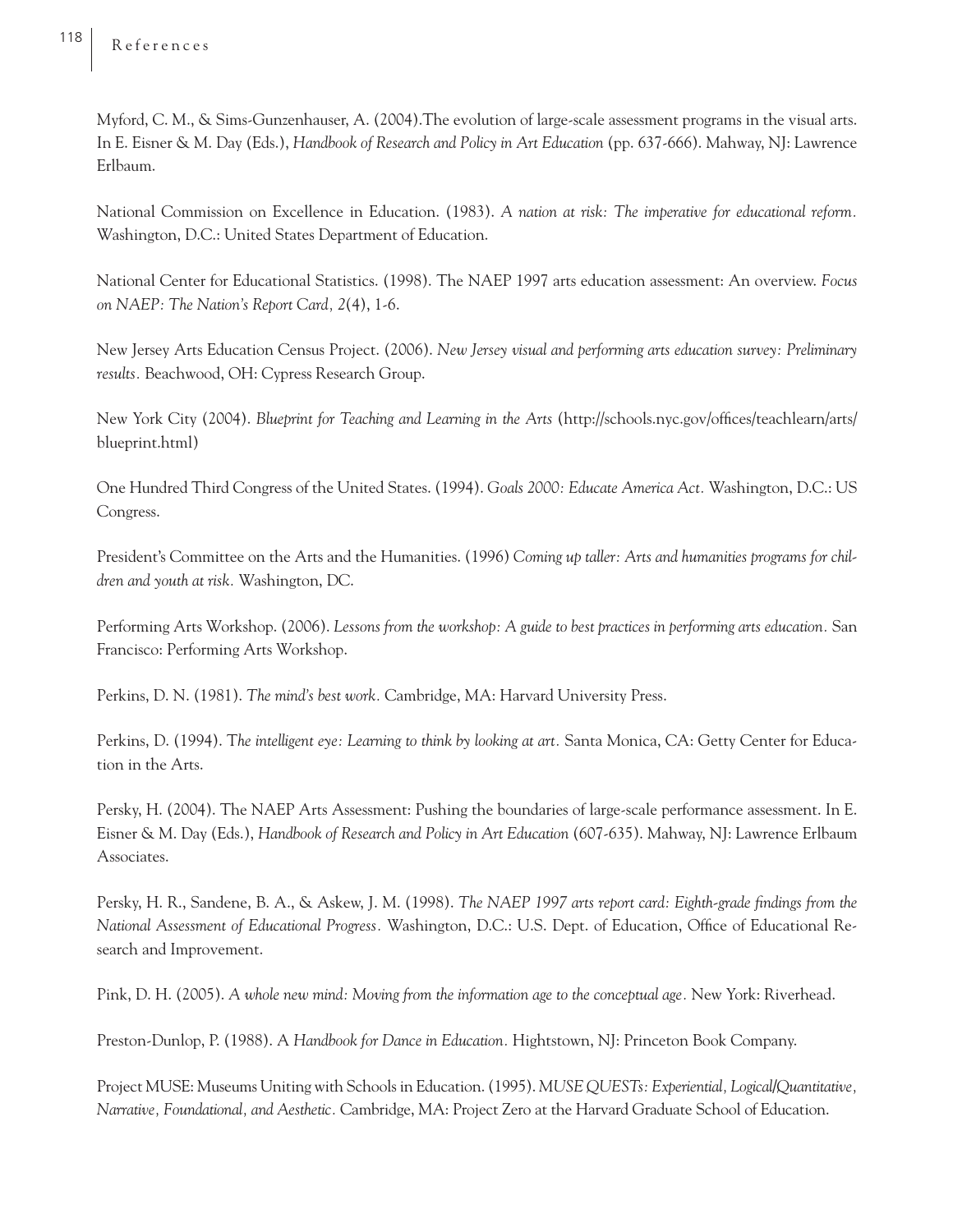Project MUSE: Museums Uniting with Schools in Education. (1995). The generic game. Cambridge, MA: Project Zero at the Harvard Graduate School of Education.

Project Zero and Reggio Children. (2001). *Making learning visible: Children as individual and group learners.* Reggio Emelia, Italy: Reggio Children Publications.

Rabkin, N. & Redmond, R. (2004). *Putting the arts in the picture: Reframing education in the 21st century.* Chicago, IL: Columbia College Chicago.

Reimer, B. (2002). What knowledge is of most use in the arts? In P. Hirst & P. White (Eds.), *Philosophy of education: Major themes in the analytic tradition,* Vol 4 (pp. 145-170). Taylor and Francis.

Reimer, B. (2003). *A philosophy of music education: Advancing the vision* (3rd ed.). Upper Saddle River, N.J.: Prentice Hall.

Reimer, B., & Smith, R. (Eds.). (1992). *The arts, education, and aesthetic knowing.* Chicago: University of Chicago.

Remer, J. (1982). *Changing schools through the arts.* New York: McGraw-Hill.

Resnick, L. & Wirt, J. G. (Eds.). (1996). *Linking school and work: Roles for standards and assessment.* San Francisco: Jossey-Bass.

Robinson, K. (2001). *Out of our minds: Learning to be creative*. Mankato, MN: Capstone.

Robinson, K. (1980). *Exploring theatre & education.* London, UK: Heinemann Books Ltd.

Rubin, S. G. (2004). *Art against the odds: From slave quilts to prison paintings.* New York: Crown Books for Young Readers.

Salomon, G. & Perkins, D. N. (1989). Rocky roads to transfer: Rethinking mechanisms of a neglected phenomenon. *Educational Psychologist*. *24*(2), 113-142.

Scheffler, I. (1991). In praise of the cognitive emotions and other essays in the philosophy of education. New York: Routledge.

Seidel, S., Eppel, M., & Martiniello, M. (2001). *Arts Survive: A study of sustainability in arts education partnerships.*  Cambridge, MA: Project Zero at the Harvard Graduate School of Education.

Seitz, J.A. 2002 Mind, dance, and pedagogy*. Journal of aesthetic education, 36*(4), 37-42.

Sellen, B., & Johanson, C. J. (1999). S*elf taught, outsider, and folk art: A guide to American artists, locations, and resources.*  Jefferson, NC: McFarland.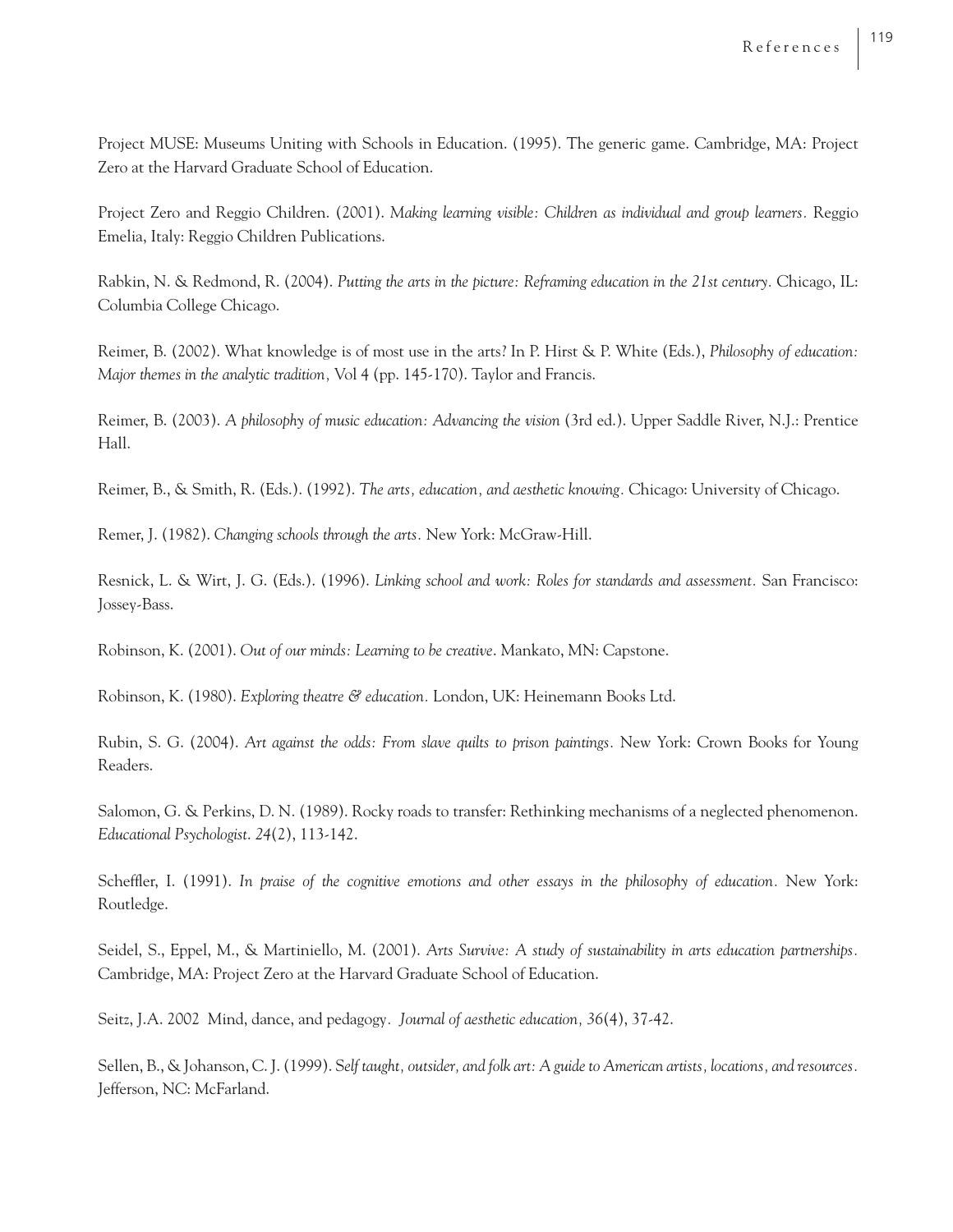Sennett, R. (2008). *The craftsman.* New Haven: Yale University.

Serig, D. A. (2008). *Visual metaphor and the contemporary artist: Ways of thinking and making.* Saarbrücken, Germany: VDM Verlag Dr. Müller Aktiengesellschaft & Co.

Shankman, N., & Cabaniss, T. (2007). *Blueprint for teaching and learning in music: Grades prek-12.* New York: New York City Department of Education.

Smith, R. A. (1992). Trends and issues in policy-making for arts education. In R. Colwell (Ed.), *Handbook of research on music teaching and learning: A project of the Music Educators National Conference (pp. 749-759). New York: Schirmer* Books.

Smith, R. A. (2004). Aesthetic education: Questions and issues. In E. Eisner & M. Day (Eds.), *Handbook of Research and Policy in Art Education* (163-185). Mahway, NJ: Lawrence Erlbaum Associates.

Smith, R. A. (2006). *Culture and the arts in education: Critical essays on shaping human experience.* New York: Teachers College.

Smith, R. A., & Simpson, A. (Eds.). (1991). *Aesthetics and art education.* Urbana: University of Illinois.

Sternberg, R.J., Grigorenko, E., & Singer, J. (2004). Creativity: From potential to realization. Washington, D.C. American Psychological Association.

Stevenson, L., & Deasy, R. (2005). *Third space: When learning matters.* Washington, D.C.: Arts Education Partnership.

Stokes Brown, C., Ayers, W., & Quinn, T. (Eds.). (2002). *Refusing Racism: White Allies and the Struggle for Civil Rights*  (Teaching for Social Justice, 8). New York: Teachers College.

Sullivan, G. (2005). *Art practice as research: Inquiry in the visual arts.* Thousand Oaks, CA: Sage.

Taylor, F. (Ed.). (1996). *Researching drama and arts education: Paradigms and possibilities*. Washington, D.C.: The Falmer Press.

Tishman, S., MacGillivray, D. & Palmer, P. (1999) Investigating the Educational Impact and Potential of The Museum of Modern Art's Visual Thinking Curriculum: Final Report to the Museum of Modern Art. *Museum of Modern Art:*  New York

Tishman, S., & Palmer, P. (2007) Works of art are good to think about. In R. Niehoff & R. Wenrich (Eds.), Thinking and learning with images: interdisciplinary approaches to aesthetic education. Kopaed Publishing, Munich.

U.S. Department of Education. (2001). *No child left behind act.* Washington, DC.: United States Congress.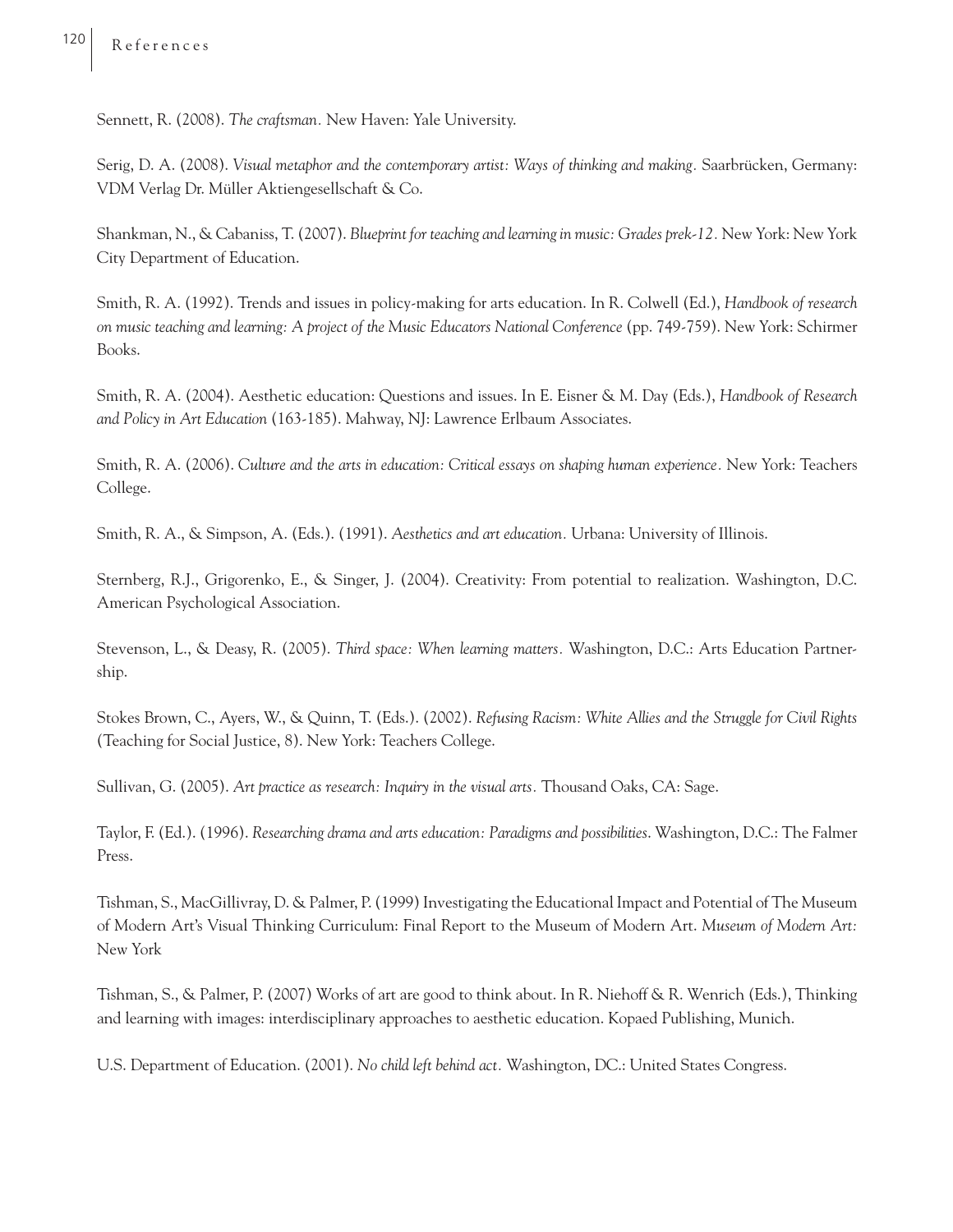Weiss, C., & Lichtenstein, A. (Eds.). (2008). *AIM print: New relationships in the arts and learning.* Chicago: Center for Community Arts Partnerships at Columbia College Chicago.

Williams, B. L. (1996). An examination of art museum education practices since 1984. *Studies in Art Education 38*(1), 34-49.

Wilson, B. (1997). *The quiet evolution: Changing the face of arts education.* Los Angeles: Getty Institute for Education in the Arts.

Winner, E. (Series Ed.). (1993). A*rts PROPEL: An introductory handbook.* Cambridge, MA: President and Fellows of Harvard College on behalf of Project Zero at the Harvard Graduate School of Education.

Winner, E., & Hetland, L. (2000). The arts and academic achievement: What the evidence shows. Double Issue of *Journal of Aesthetic Education, 34* (3-4), Fall/Winter, 2000.

Woodworth, K. R., Gallagher, H. A., Guha, R., Campbell, A. Z., Lopez-Torkos, A. M., & Kim, D. (2007). *An unfi nished canvas: Arts education in California: Taking stock of policies and practices. Summary report.* Menlo Park: CA: SRI International.

Zessoules, R., Wolf, D., & Gardner, H. (1988, April). A better balance: Arts PROPEL as an alternative to disciplinebased art education. In J. Burton, A. Lederman, & London. P. (Eds.), *Beyond DBAE: The case for multiple visions of art education.* New York: University Council on the Arts.